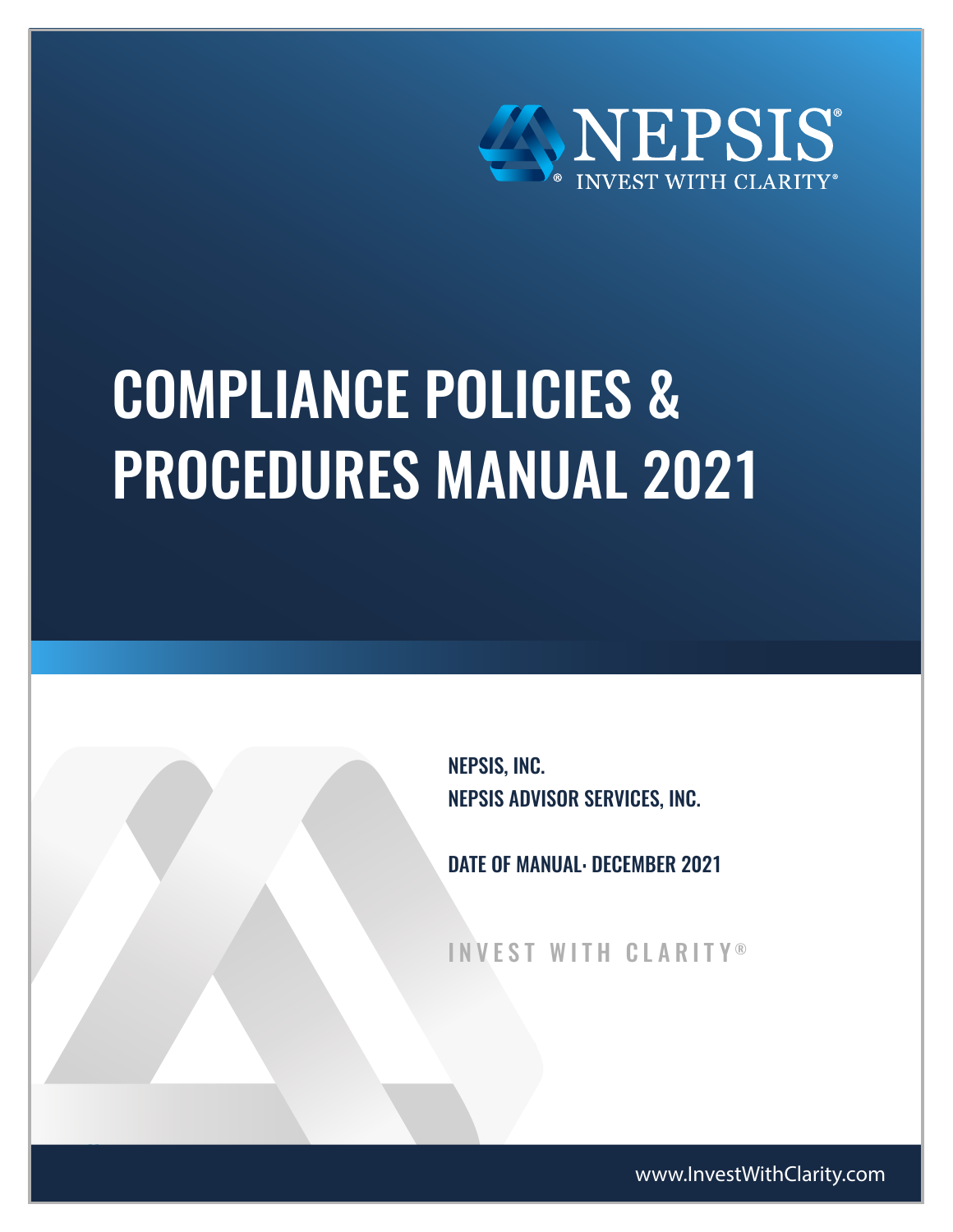# **TABLE OF CONTENTS**

| - 5  |
|------|
|      |
|      |
|      |
|      |
|      |
|      |
|      |
|      |
|      |
|      |
|      |
|      |
|      |
|      |
|      |
|      |
|      |
|      |
|      |
|      |
|      |
|      |
|      |
|      |
|      |
|      |
|      |
|      |
| - 31 |
| - 32 |
| - 33 |
|      |
| - 34 |
|      |
| - 34 |
| - 34 |
| - 34 |
| - 35 |
| - 35 |
| - 36 |
| - 36 |

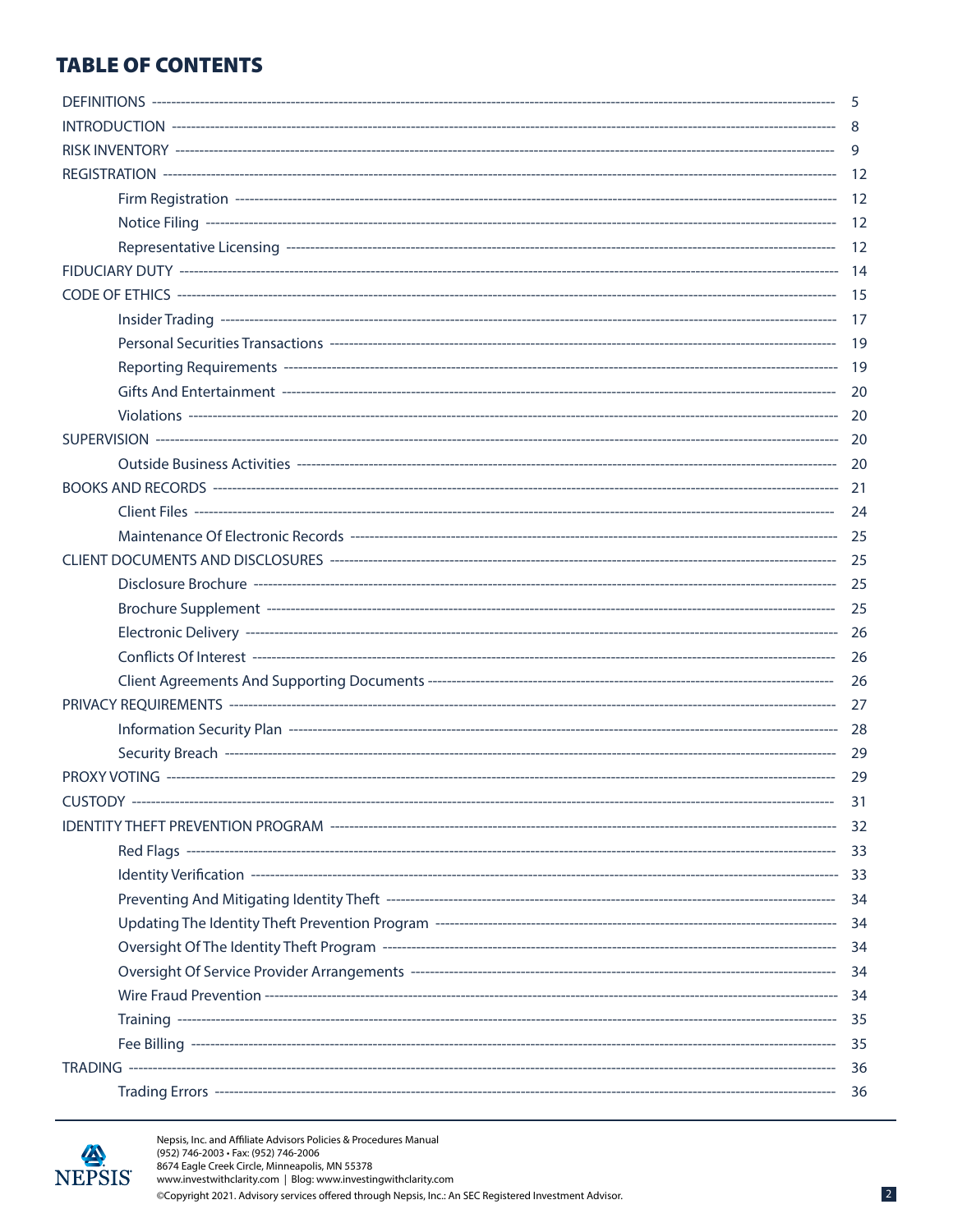| - 51 |
|------|
| - 51 |
| - 51 |
|      |
|      |
|      |
|      |
|      |
|      |
|      |
|      |
|      |
|      |
|      |
|      |

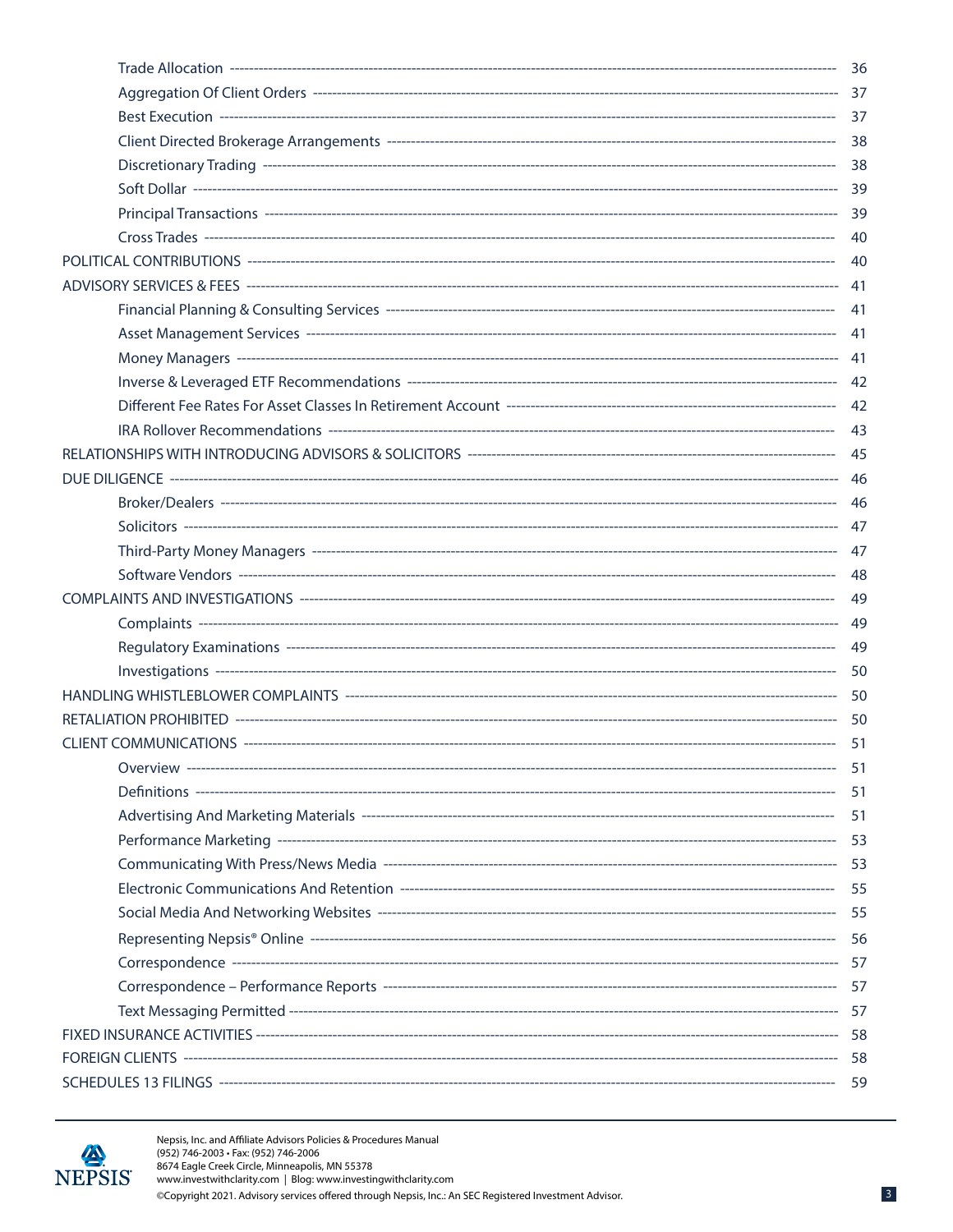| II. Clients who are perceived by Nepsis to have possible issues associated with ------------------------------ 62<br>diminished capacity or competence |      |
|--------------------------------------------------------------------------------------------------------------------------------------------------------|------|
|                                                                                                                                                        |      |
|                                                                                                                                                        |      |
|                                                                                                                                                        |      |
|                                                                                                                                                        |      |
|                                                                                                                                                        |      |
|                                                                                                                                                        |      |
|                                                                                                                                                        |      |
|                                                                                                                                                        |      |
|                                                                                                                                                        |      |
|                                                                                                                                                        |      |
|                                                                                                                                                        |      |
|                                                                                                                                                        |      |
|                                                                                                                                                        |      |
|                                                                                                                                                        |      |
|                                                                                                                                                        |      |
|                                                                                                                                                        |      |
|                                                                                                                                                        |      |
|                                                                                                                                                        |      |
|                                                                                                                                                        |      |
| Alternate Communications Between The Firm And Customers, Employees, And Regulators --------------------------- 68                                      |      |
|                                                                                                                                                        |      |
|                                                                                                                                                        |      |
|                                                                                                                                                        |      |
|                                                                                                                                                        |      |
|                                                                                                                                                        |      |
|                                                                                                                                                        |      |
|                                                                                                                                                        |      |
|                                                                                                                                                        |      |
|                                                                                                                                                        |      |
|                                                                                                                                                        |      |
|                                                                                                                                                        |      |
|                                                                                                                                                        |      |
|                                                                                                                                                        | - 73 |
|                                                                                                                                                        |      |
| APPENDIX A - STATE REGISTRATION REQUIREMENTS FOR FEDERALLY REGISTERED INVESTMENT ADVISORS ------------------- 75                                       |      |
|                                                                                                                                                        |      |

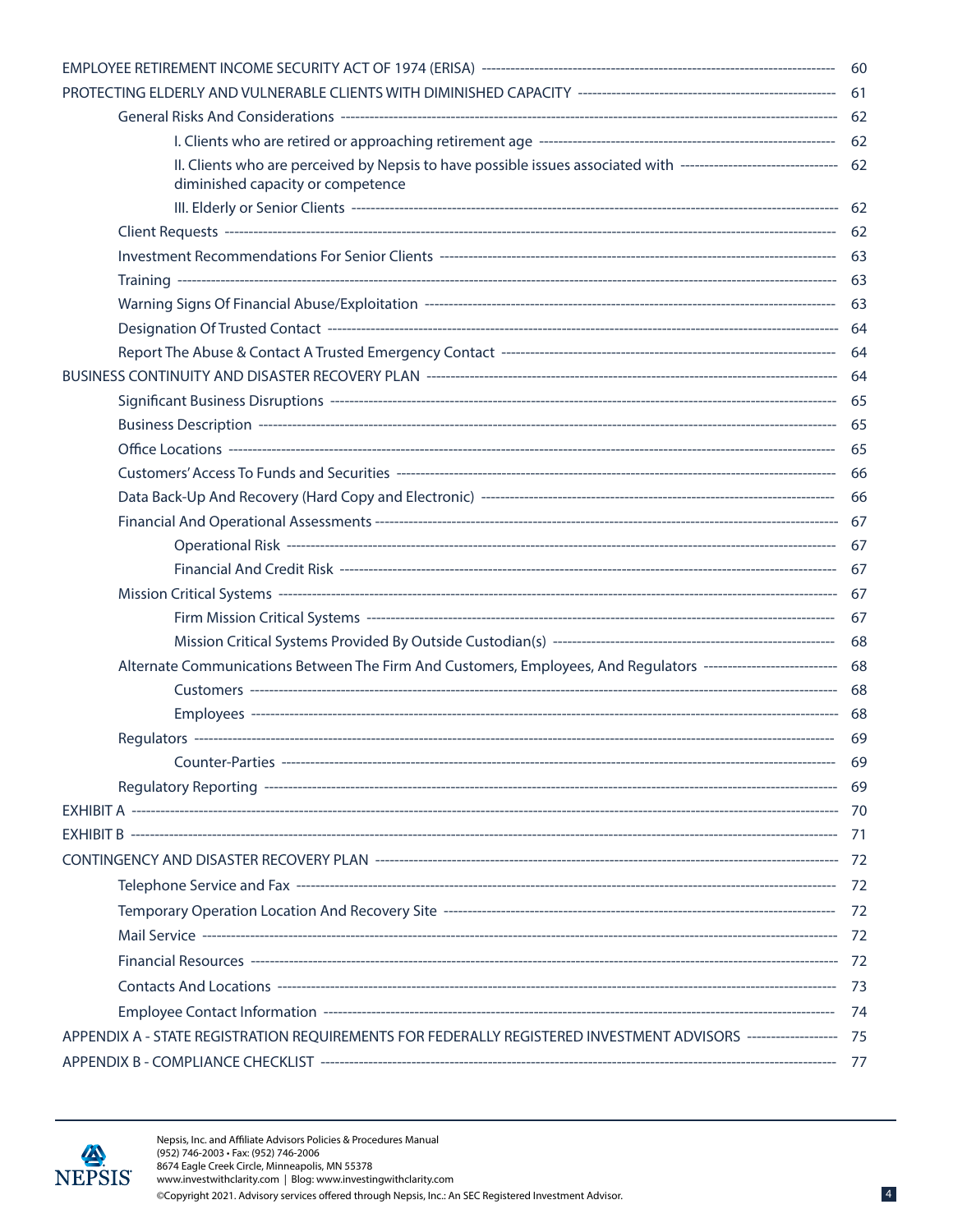## DEFINITIONS

*Access persons*- Supervised persons who (1) have access to non-public information regarding any client's purchase or sale of securities or non-public information regarding the portfolio holdings of any reportable fund or (2) who are involved in making securities recommendations to clients or who have access to such recommendations that are non-public. When the primary business of an investment adviser involves providing investment advice, the officers and directors of the firm are presumed to be supervised persons.

*Advertisement-* Material published or designed for use in newspaper, magazine or any other periodical, radio, television, telephone or tape recording, videotape display, signs or billboards, motion pictures, telephone directories, electronic or other public media. This also includes letterhead and business cards. This material is distributed to the public in which there is NO audience control.

*Agency Cross Transaction-* An agency cross transaction occurs when the firm arranges a transaction between different clients or between a brokerage customer and an advisory client.

*Brochure Supplement-* The document, Form ADV Part 2B, provided to clients that describes the educational background, business experience, and any disciplinary history of the specific individuals who provide advisory services to the client.

*Chief Compliance Officer* (CCO)- Pursuant to Rule 206(4)-7 of the *Investment Advisers Act of 1940*, the individual responsible for administering the investment adviser's policies and procedures. This individual must be a supervised person who is competent and knowledgeable regarding the *Investment Advisers Act of 1940* and who is empowered with full responsibility and authority to develop and enforce appropriate policies and procedures for the investment adviser. Thus, the compliance officer should have a position of sufficient seniority and authority within the organization to compel others to adhere to the compliance policies and procedures.

Client- Pursuant to Rule 203(b)(3)-1 under the *Investment Advisers Act of 1940,* generally, the following are deemed a single client:

- 1. A natural person and:
	- a. Any minor child of the natural person
	- b. Any relative, spouse or relative of the spouse of the natural person who has the same principal residence
	- c. All accounts of which the natural person and/or the persons referred to in this definition are the only primary beneficiaries; and
	- d. All trusts of which the natural person or the persons referred to in this definition are the only primary beneficiaries
- 2. (a) A corporation, general partnership, limited partnership, limited liability company, trust (other than referenced above) or other legal organization that receives advice based on its objectives rather than the individual objectives of its shareholders, partners, limited partners, members or beneficiaries; and (b) Two or more legal organizations referred to in 2(a) that have identical owners.

*Complaint-* Any written or verbal statement of a client or any person acting on behalf of a client alleging a grievance involving the activities of those persons under the control of the investment adviser in connection with, but not necessarily limited to, the solicitation or execution of any transaction, the disposition of securities or funds of that client or any advisory services provided by the investment adviser.

*Correspondence-* Any communication by letter or electronic mail sent to or received from a client or potential client. Correspondence is designed for one individual to address specific issues for that client or potential client. Correspondence includes performance reports and quarterly client position reports.

*Cross Trading-* A cross trade occurs when an adviser effects transactions between two of its managed accounts or funds. (For example, Client A needs to buy the same security that Client B needs to sell. Adviser instructs the account custodian to purchase the securities from Client A's account directly from Client B's account.)

*Custody-* Holding, directly or indirectly, client funds or securities or having any authority to obtain possession of them.

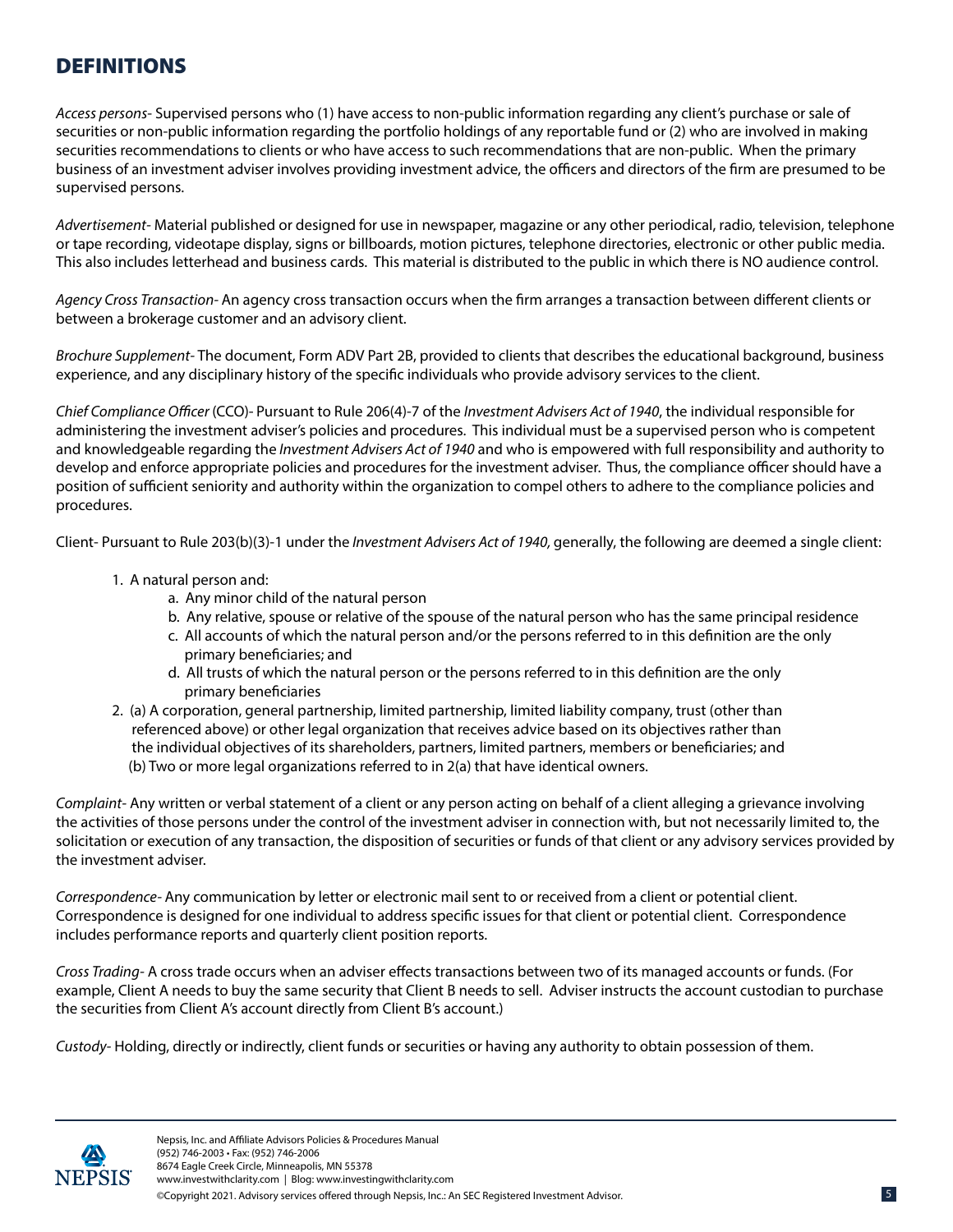*De Minimis Exemption-* A provision in state regulations allowing an investment adviser to provide advisory services to clients in a state without registering in that state as long as certain conditions are met. Most states follow the guidelines established by NSMIA (the National Securities Markets Improvement Act) and do not require registration if the investment adviser does not have a place of business located within the state and during the preceding 12-month period, has had fewer than 6 clients who are residents of that state.

*Disclosure Brochure-* The disclosure document provided to clients and prospective clients pursuant Rule 204-3 under the *Investment Advisers Act of 1940*, commonly referred to as the "brochure rule." The Form ADV Part 2A (or, when applicable, Form ADV Part 2A Appendix 1Wrap Fee Brochure) serves as an investment adviser's disclosure brochure.

*Discretionary Account-* An account in which the investment adviser is able to make decisions without the need to consult others. In a discretionary account the investment adviser has been granted authority to act according to the investment adviser's own judgment in making investment decisions on behalf of the client without receiving prior authorization for each investment transaction. Such authority must be granted in writing. Discretionary authorization must be specifically granted to the investment adviser and may be stated in the advisory agreement or by a separate limited power of attorney.

*Fiduciary-* Any person entrusted with the property of another party and in whose best interests the fiduciary is expected to act when holding, investing or otherwise using that party's property. By definition, regulators deem investment advisers to be fiduciaries.

*Fiduciary Duty-* The legal duty of a fiduciary to act in the best interests of the beneficiary. Fiduciary Duty also refers to the highest degree of trust, responsibility, and objectiveness required of anyone acting as a fiduciary.

*Investment Adviser-* Any person who, for compensation, engages in the business of advising others, either directly or through publications or writings, as to the value of securities or as to the advisability of investing in, purchasing or selling securities or who, for compensation and as part of a regular business, issues or promulgates analyses or reports concerning securities.

*Investment Adviser Public Disclosure (IAPD)-* ([http://www.adviserinfo.sec.gov/\)](http://www.adviserinfo.sec.gov/) This is the website maintained by the U.S. Securities and Exchange Commission (SEC) on which any person can search for an investment adviser firm. IAPD draws upon the information that is maintained in the IARD system (see definition below) and allows on-line viewing of Form ADV information for each investment adviser. The Form ADV contains information about an investment adviser. Form ADV information that is available for viewing via IAPD includes information on the adviser's ownership, registration status, amount of assets under management, and its business operations. Additionally, information is available about certain disciplinary events involving the investment adviser firm and its key personnel. On the IAPD website, you can also search for an individual investment adviser representative and view that individual's professional background and conduct including current registrations, employment history, and disclosures about certain disciplinary events involving the individual. The information about investment adviser representatives that appears on the IAPD is collected from individual investment adviser representatives, investment adviser firm(s), and/or securities regulator(s) as part of the securities industry's registration and licensing process.

*Investment Adviser Registration Depository (IARD)-* A computerized database established and maintained by FINRA for registering investment adviser firms and maintaining information relating to them.

*Investment Adviser Representative-* Any individual who makes recommendations or otherwise renders advice regarding securities, who manages accounts or portfolios of clients, who determines which recommendation or advice regarding securities should be given, who solicits, offers or negotiates for the sale of or sells investment advisory services or supervises employees who perform any of the foregoing on behalf of a registered investment adviser.

*Investment Supervisory Services-* Defined under the *Investment Advisers Act of 1940* as giving continuous advice as to the investment of funds on the basis of the individual needs of the client.

*Market Timing-* Attempting to place a trade at a high or low of the market as it is about to go in the opposite direction, typically through the use of technical indicators or economic data. Market timing is commonly the practice of active traders who attempt to frequently time investments in and out based on market fluctuation, capitalizing on swings in a stock's price.

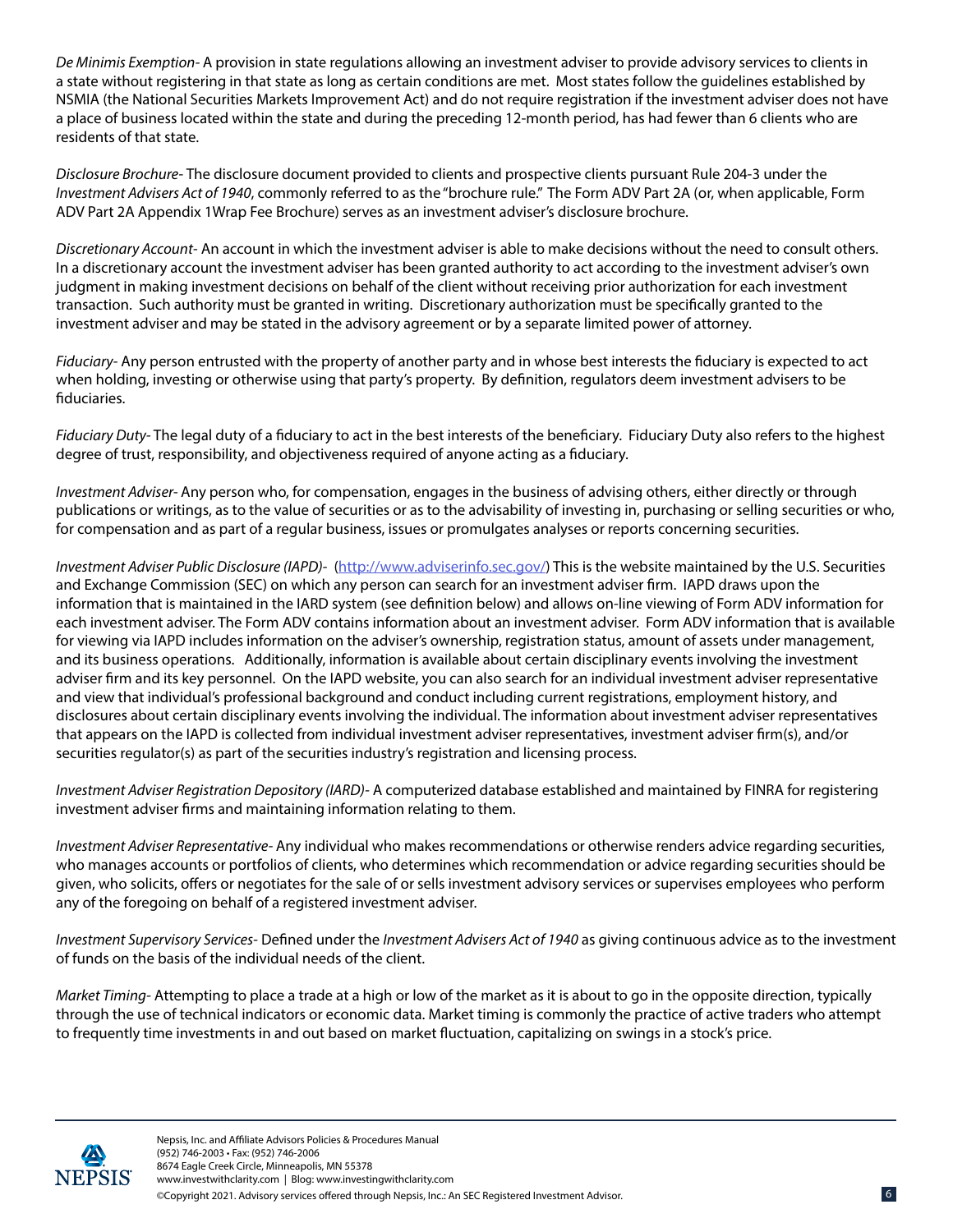*Material Information-* Information that in reasonable and objective consideration might affect the value of the corporation's stock or securities, would clearly affect investment judgment or which bears on the intrinsic value of the corporation's stock. For example, in determining materiality, you may consider whether a potential investor would consider the information important and whether the information would substantially affect the market price of the security if the information were public.

*Non-public information-* Information that has not yet been effectively communicated to the general public. Information communicated through any form of publication that could be circulated to the general public would not be considered nonpublic information. In determining whether information is non-public, you should consider to whom the information has been provided and whether the information has been communicated to the market place by being published in a publication such as The Wall Street Journal, brokerage reports, the internet or other publications of general circulation.

*Non-Solicited-* A securities transaction is non-solicited when a client contacts the investment adviser with instructions regarding the specific security to be purchased (i.e., buy IBM, buy Putnam New Opportunities, sell Franklin Age, etc.). A non-solicited transaction may also be referred to as a client-directed transaction.

*Notice Filed-* Formal submission by SEC registered investment advisers to and receipt of formal approval from a state regulator to engage in advisory activities in that state.

*Outside Business Activity-* Employment for compensation outside the scope of the relationship of the investment adviser, which compensation is derived from activity other than a passive investment.

*Performance Based Fees-* An advisory fee based on a share of capital gains or capital appreciation of client assets.

*Principal Transaction-* A principal transaction occurs when an adviser buys or sells securities with advisory clients from its own account or inventory and at its own risk, as opposed to brokering trades through other firms.

*Private Securities Transaction-* Any securities transaction outside the regular course or scope of a supervised person's employment with a member.

*Soft Dollar Practices-* Arrangements under which products or services other than execution of securities transactions are obtained by an adviser from or through a broker/dealer in exchange for the direction of client brokerage transactions to the broker/dealer.

*Solicited-* A securities transaction where the investment adviser representative makes a specific investment recommendation to the client. A securities transaction is solicited regardless of whether or not the client contacted the representative regarding the concept of investing.

*Supervised Person-* Any partner, officer, director (or other person occupying a similar status or performing similar functions), employee of an investment adviser or other person who provides investment advice on behalf of the investment adviser and is subject to the supervision and control of the investment adviser.

*Trading Authorization-* Trading authorization without discretionary authorization is only authorization for the investment adviser to facilitate securities transactions in the client's account on the client's behalf. Unless an investment adviser is granted discretionary authorization, the investment adviser must obtain the client's prior authorization for any securities transaction.

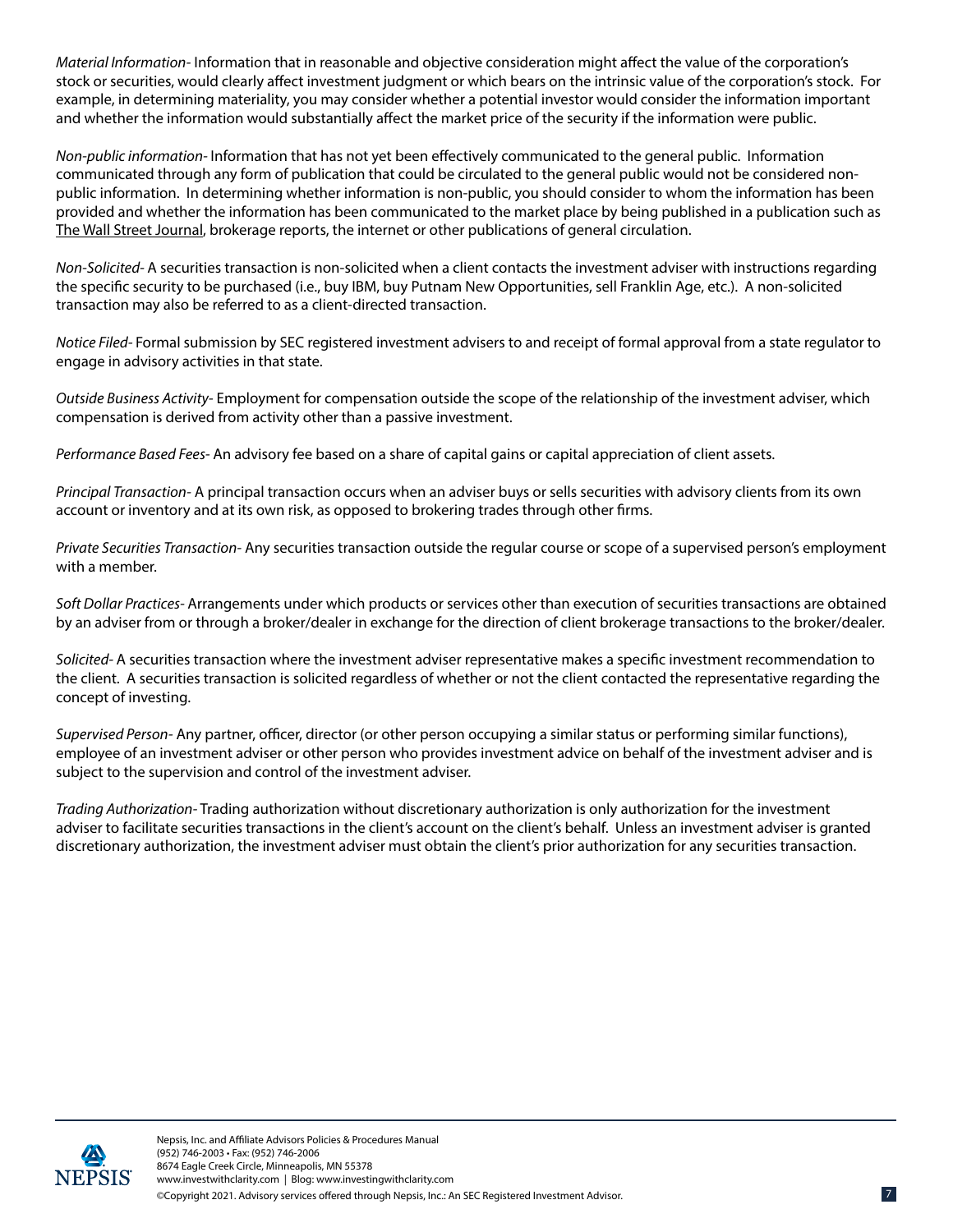#### INTRODUCTION

According to Rule 206(4)-7 ("Rule 206(4)-7") of the *Investment Advisers Act of 1940* ("Advisers Act"), all investment advisers must adopt and implement written policies and procedures that are reasonably designed to prevent and detect the adviser and its personnel from violating the Advisers Act.

Nepsis, Inc. and Nepsis Advisor Services, Inc. ("Nepsis®," also sometimes referred to as the "firm") has developed this manual to provide its(1) partners, officers, directors (or any other person occupying a similar status or performing similar functions), (2) employees and (3) others who provide investment advice on behalf of Nepsis, Inc. and are, therefore, subject to the supervision and control of Nepsis® (from this point forward collectively referred to as "supervised persons") with an awareness of the requirements, laws, rules and regulations that govern Nepsis®.

This manual has been developed to ensure that all supervised persons are aware of, understand and will conduct business in accordance with the policies and procedures designated within this manual. The information in this manual is intended to be a guide to the applicable laws, rules and regulations governing Nepsis® and its supervised persons. Policies and procedures outlined in this manual have been adopted to encourage compliance with Nepsis, Inc.'s governing laws, rules and regulations. All supervised persons are required to be familiar with and follow the policies and procedures contained in this document. Supervised persons should not assume that this manual is all inclusive of the laws, rules and regulations that govern the activities of Nepsis®.

Mark Pearson is the Chief Compliance Officer ("CCO") of Nepsis®. Mark Pearson has been designated as the person responsible for supervision and compliance for Nepsis® and is disclosed as such on Form ADV Part 1A, Schedule A. He is in a position of sufficient seniority and authority to compel others to follow these policies and procedures. As CCO, he is empowered with the full responsibility and authority to develop and enforce Nepsis, Inc.'s policies and procedures. Mark Pearson will perform an annual review of Nepsis, Inc.'s compliance program and its supervisory policies and procedures and will prepare an annual report documenting the strengths, weaknesses, areas of improvement needed, deficiencies found and any corrective actions or improvements that will be implemented. Mark Pearson will also be responsible for general supervision of Nepsis® and its supervised persons.

Mark Pearson will be responsible for reviewing and updating this manual as necessary to make sure that it is consistent with all current state and federal laws, rules and regulations and its related policies and procedures. A current copy of this manual will be maintained in Nepsis, Inc.'s main office and all branch offices. It will be distributed to all supervised persons.

All supervised persons are expected to be familiar with the policies and procedures set forth in this manual. Supervised persons will be required to read this manual and sign an acknowledgement upon employment with Nepsis®. Supervised persons will be required to read this manual and sign an acknowledgement on an annual basis that he or she has received, read, understands and agrees to comply with the policies and procedures contained in this manual. Supervised persons are encouraged to raise questions, concerns or comments related to the policies and procedures set forth in this manual. Questions, concerns and comments should be directed to Mark Pearson.

Mark Pearson will be responsible for conducting training to new and existing supervised persons on current policies and procedures as well as conducting training on any updates or revisions to the existing policies and procedures. From time to time, Nepsis® may hire outside compliance consultants to assist in providing training. Any violation to these policies and procedures may result in disciplinary actions including, but not limited to, a verbal warning, fines, suspension or termination of employment. Disciplinary actions will be determined by Mark Pearson depending on the severity of the violations.

This manual is the property of Nepsis®. Anyone receiving a copy of this manual is required to immediately return it to Nepsis® upon terminating his or her association with the firm. The information contained in this manual is confidential and may not be shared or otherwise distributed to any person not associated with Nepsis® without Mark Pearson's prior consent.

This manual has not been approved by the Securities and Exchange Commission ("SEC") or any state securities authority.

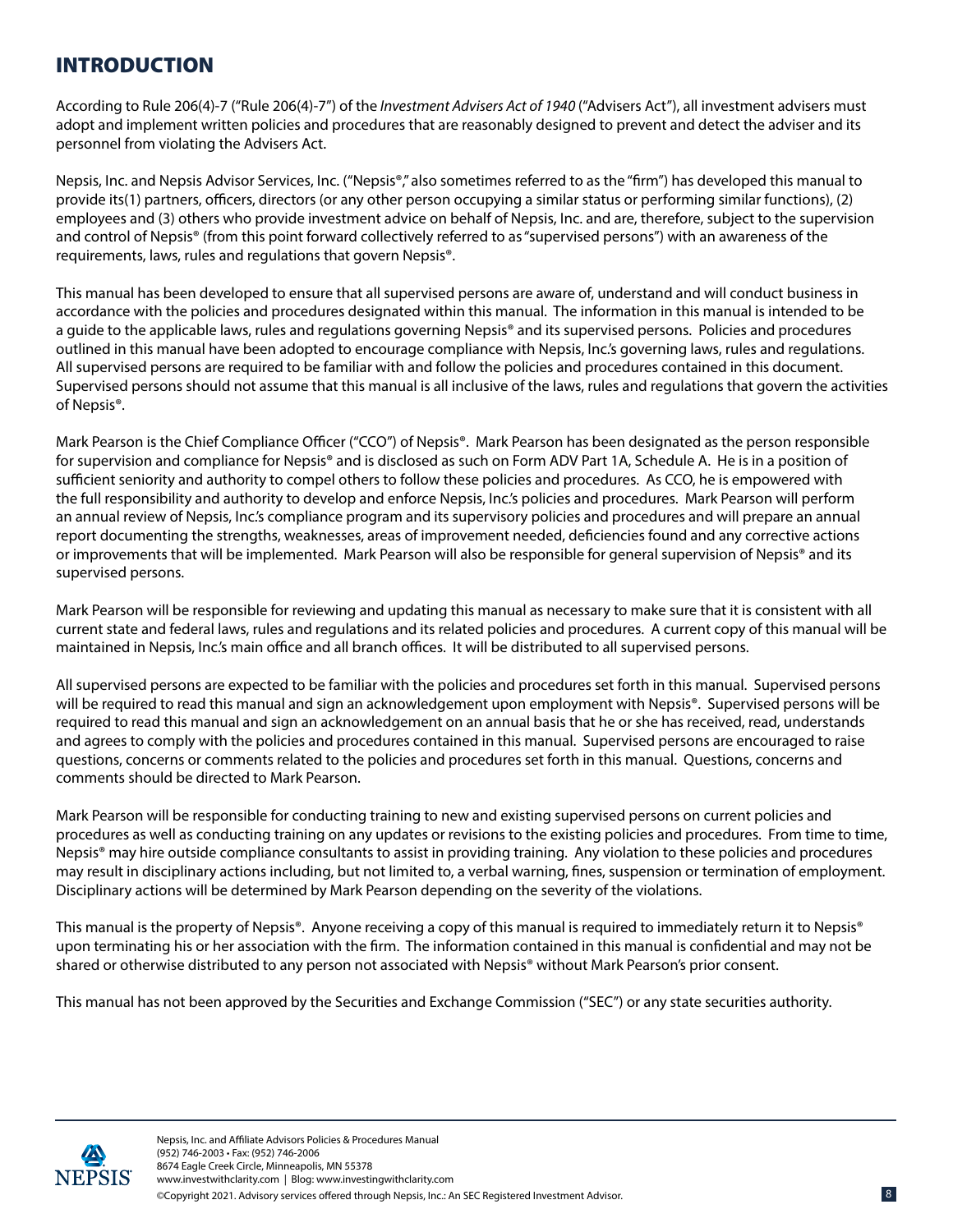#### RISK INVENTORY

As part of an effective compliance program, the SEC suggests investment advisers conduct certain risk assessments. According to the SEC:

The compliance policies and procedures should address the practices and risks present at each adviser. No one standard set of policies and procedures will address the requirements established by the Compliance Rule for all advisers because each adviser is different, has different business relationships and affiliations, and, therefore, has different conflicts of interest. Because the facts and circumstances (i.e., risks) that can give rise to violations of the *Advisers Act* are unique for each adviser, each adviser should identify its unique set of risks, both as the starting point for developing its compliance policies and procedures and as part of its periodic assessment of the continued effectiveness of these policies and procedures. This process of assessing factors that may cause violations of the *Advisers Act* is often called a "Risk Assessment," a "Gap Analysis," or the compilation of a "Risk Inventory."

Whatever an adviser may call its process for identifying its unique set of compliance risks, it is important that this analysis be conducted while initially establishing compliance policies and procedures and periodically thereafter to make sure that the policies and procedures are sufficiently comprehensive and robust to address all areas in which an adviser is at risk of violating the Advisers Act.

The following chart contains a list of those areas that Nepsis® has identified as having risk, i.e. arrangements and circumstances that can give rise to violations of the Advisers Act. The chart also states if procedures have been documented within the Nepsis® compliance manual to control for each risk. **(NOTE: This list is intended to be used as a guide for potential areas of risk. You must assess your investment adviser's specific situation and conflicts of interest and determine which of these risks apply and what existing areas of risk should be added.)**

| <b>Area of Risk</b>                                          | Written Policy: Yes or No | <b>Comments (if applicable)</b>                                                                                                                                                                                                                                                                                                              |
|--------------------------------------------------------------|---------------------------|----------------------------------------------------------------------------------------------------------------------------------------------------------------------------------------------------------------------------------------------------------------------------------------------------------------------------------------------|
| Improper registration of firm and advisor<br>representatives | Yes                       | Nepsis <sup>®</sup> is registered with the SEC and<br>notice filed in numerous states. There<br>is the potential for Nepsis <sup>®</sup> to exceed a<br>state's de minimis exemption and fail to<br>notice file.                                                                                                                             |
| Inaccurate disclosures in Form ADV                           | Yes                       | The Form ADV serves as the firm's<br>disclosure brochure and must disclose<br>all material arrangements, conflicts<br>of interests, services, fees, etc. This<br>document can be seen as an insurance<br>tool if completed properly and is<br>provided to all clients.                                                                       |
| <b>Trading procedures</b>                                    | Yes                       | Nepsis <sup>®</sup> maintains discretionary trading<br>over client accounts. Nepsis <sup>®</sup> employs<br>an active trading process. Areas of risk<br>include untimely trades, trade errors,<br>proper allocation and aggregation of<br>trades, consistency and fairness among<br>clients, and maintenance of proper<br>books and records. |
| Ability to seek best execution                               | Yes                       | Nepsis <sup>®</sup> primarily requires clients<br>establish accounts through a custodian<br>such as Pershing LLC. Nepsis <sup>®</sup> must<br>perform due diligence on recommended<br>broker/dealers which must include<br>analysis of the firm's execution<br>capabilities.                                                                 |

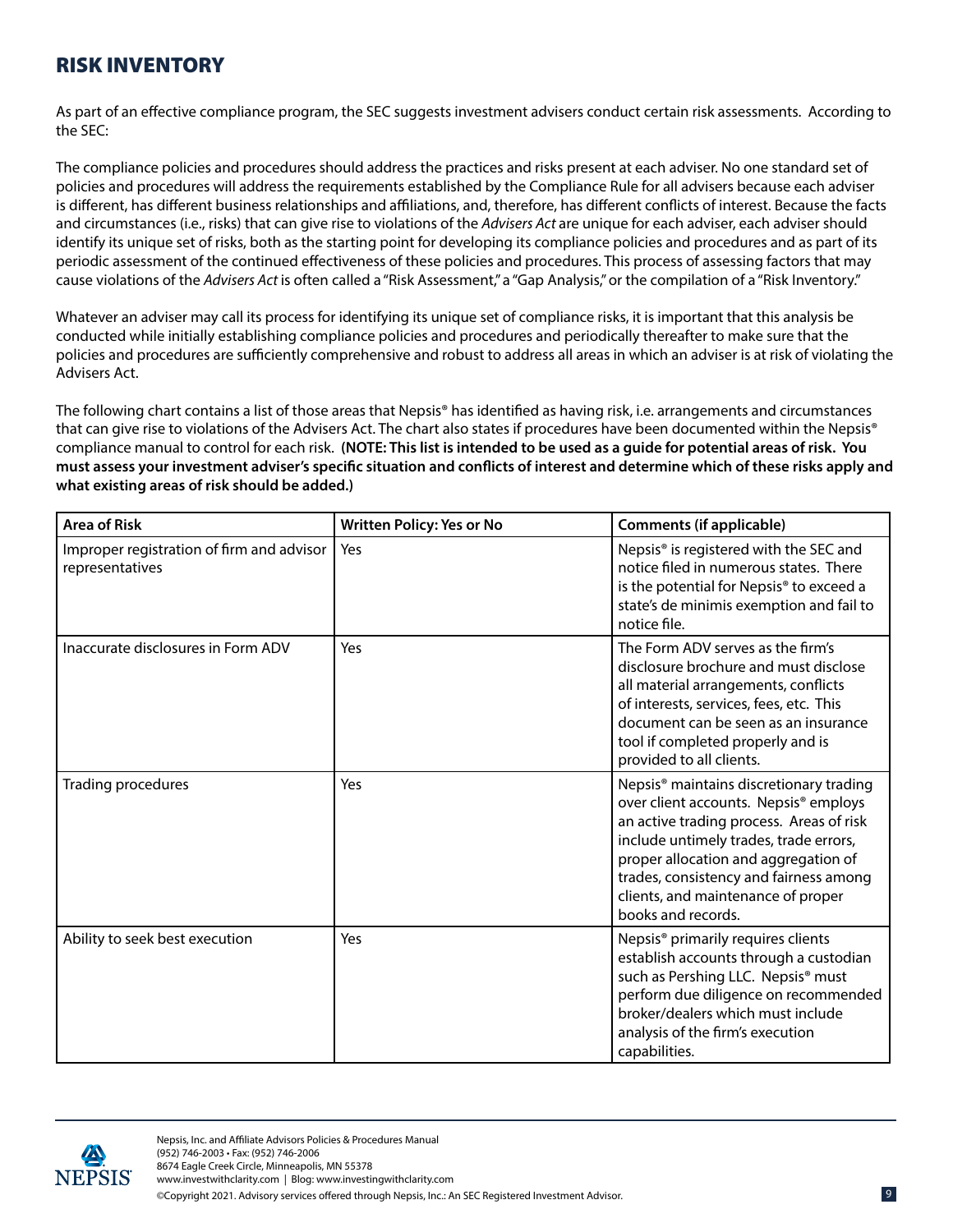| Deduction of Advisory Fees                                      | Yes | Nepsis <sup>®</sup> is given access to client accounts<br>to deduct its advisory fee. This could<br>result in the misappropriation of client<br>funds.                                     |
|-----------------------------------------------------------------|-----|--------------------------------------------------------------------------------------------------------------------------------------------------------------------------------------------|
| Use of affiliated solicitors as referral<br>sources             | Yes | There is the potential of entering into<br>arrangements with affiliated solicitors<br>that don't meet the requirements under<br>Adviser's Act Rule 206(4)-3.                               |
| <b>Providing Investment Advice</b>                              | Yes | Investment advice may be inaccurate or<br>unsuitable.                                                                                                                                      |
| Ensuring client objectives are correct<br>and current           | Yes | Unsuitable investments and poor<br>documentation of client mandates<br>presents risk at a compliance and civil<br>action level.                                                            |
| Establishing new client arrangements:<br>opening new accounts   | Yes | Nepsis <sup>®</sup> handles a large amount of client<br>documents. There is the potential to<br>mix-up accounts.                                                                           |
| Acceptance of client funds and checks                           | Yes | Any time checks are received by Nepsis <sup>®</sup><br>on behalf of the client, there is the<br>potential for misappropriation.                                                            |
|                                                                 |     | There is the potential for Nepsis <sup>®</sup> to<br>accept securities from a client thus<br>violating the SEC's custody rule.                                                             |
| Acting as a trustee for Nepsis, Inc.'s<br>clients               | Yes | Serving as trustee involves a higher<br>duty to the client and invokes additional<br>regulatory requirements including those<br>outlined in the SEC's custody rule.                        |
| Potential for unlicensed employees to<br>give investment advice | Yes | Nepsis® has 10 employees with only 4 of<br>those being licensed. Therefore, there<br>is a risk that an unlicensed person could<br>provide advice and face regulatory and<br>civil action.  |
| Advertising                                                     | Yes | Advertising is inherently risky due<br>to the fact that the SEC and state<br>securities regulators heavily scrutinizes<br>all advertising to determine if it is<br>misleading.             |
| Performance Reports                                             | Yes | Any time performance is communicated<br>to clients, the SEC is automatically<br>suspicious of the accuracy of the<br>performance calculations and the<br>disclosures and disclaimers used. |
| Review of Outside Business Activities                           | Yes | Is OBA information reported and<br>documented by the firm? Do employees<br>engage in outside activities that pose a<br>conflict to the firm or its clients?                                |
| Code of Ethics, Insider Trading, Personal<br>Securities Trading | Yes | Is the firm in compliance with all<br>regulations? Does the firm document its<br>compliance?                                                                                               |

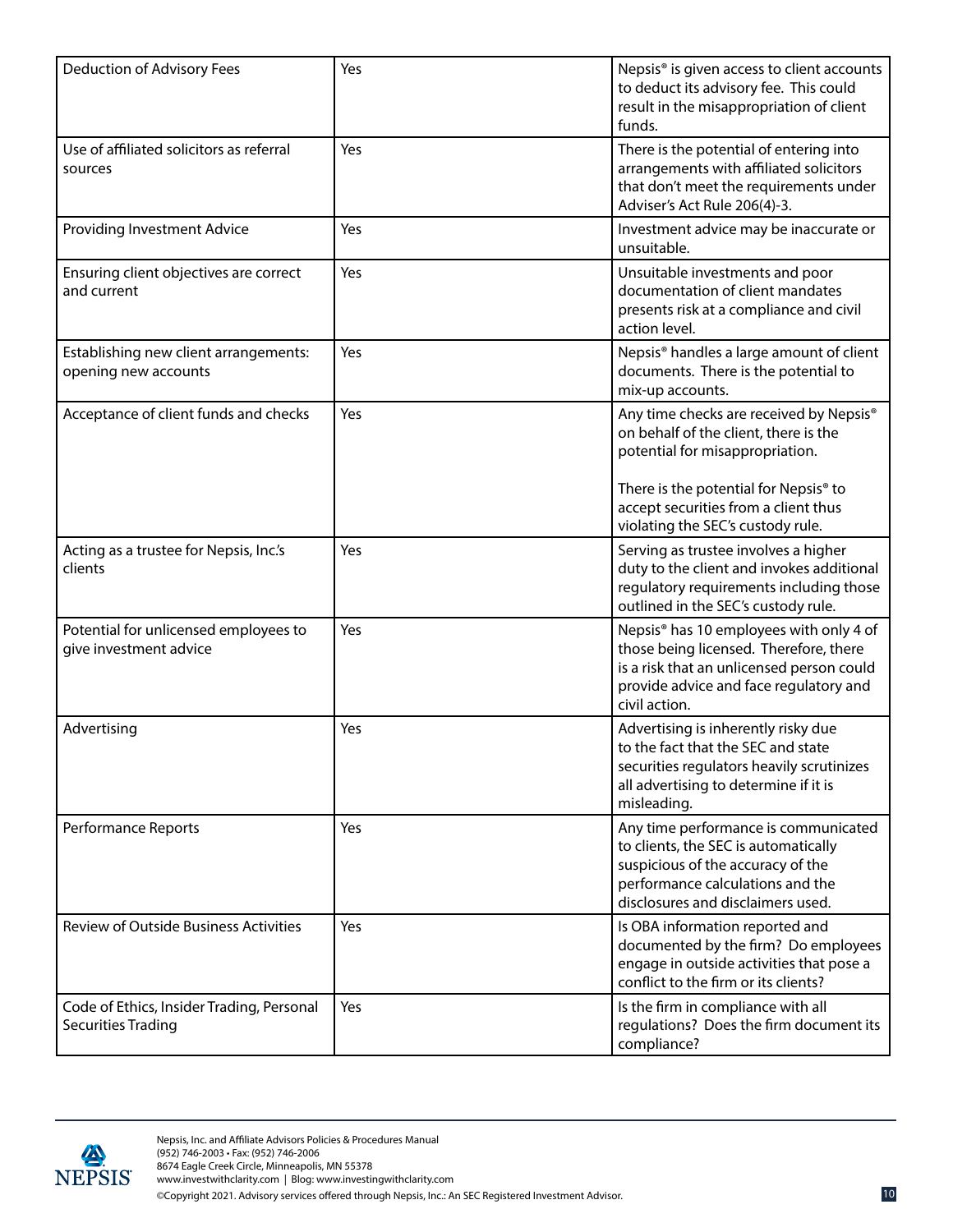| <b>Personal Securities Transactions</b>                                                                          | Yes | Are PST procedures reasonably designed<br>based on the services provided by<br>Nepsis <sup>®</sup> ?                                                                                                                                           |
|------------------------------------------------------------------------------------------------------------------|-----|------------------------------------------------------------------------------------------------------------------------------------------------------------------------------------------------------------------------------------------------|
| Form U4 Documents                                                                                                | Yes | Are Form U4 amendments filed in a<br>timely manner?                                                                                                                                                                                            |
| Handling of client private information                                                                           | Yes | Investment advisors are subject to strict<br>client privacy regulations. Nepsis <sup>®</sup> needs<br>to implement procedures designed to<br>limit and protect client information.                                                             |
| Advisor representatives located off-site                                                                         | Yes | Nepsis <sup>®</sup> currently has 2 off-site adviser<br>representatives. The decision to allow<br>off-site adviser representatives creates<br>inherent risk because it is more difficult<br>to supervise the activities performed<br>off-site. |
| Ability to transfer funds between client<br>accounts and ability to remit client funds<br>out of client accounts | No  | Additional written procedures are<br>needed for this process. There is the<br>risk that Nepsis <sup>®</sup> misappropriates client<br>funds and securities when using these<br>authorizations.                                                 |
| Written correspondence with clients                                                                              | Yes | Potential for advisor representatives<br>to misstate or mislead clients when<br>corresponding in writing.                                                                                                                                      |

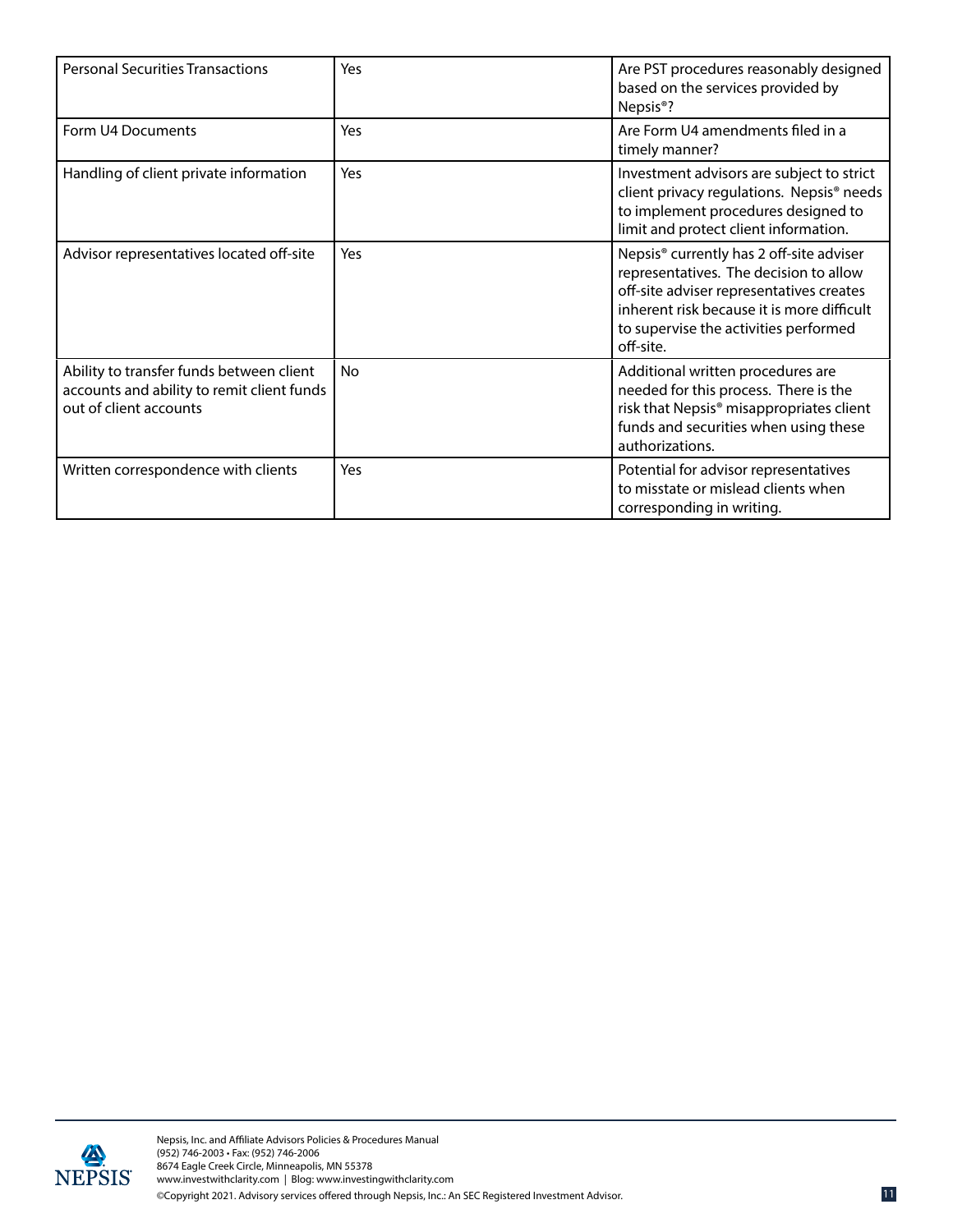## REGISTRATION

# Firm Registration

The *Advisers Act* requires certain investment advisers to register with the SEC. According to Section 202(a)(11) of the *Advisers Act*, an investment adviser is defined as:

"…any person who, for compensation, engages in the business of advising others, either directly or through publications or writings, as to the value of securities or as to the advisability of investing in, purchasing or selling securities, or who for compensation and as part of a regular business, issues or promulgates analyses or reports concerning securities."

Effective July 8, 1997, the responsibility for regulation of investment advisers was divided between the SEC and the state regulators. According to the *National Securities Markets Improvement Act of 1996* ("NSMIA") and revisions made to the *Advisers Act*, investment advisers with assets under management of less than \$100 million are supervised and regulated by the individual states. Investment advisers with assets under management greater than \$100 million are supervised and regulated by the SEC. Nepsis® is registered according to these requirements with the SEC. Registration does not imply that the firm Nepsis® possesses any level of skill or training. Mark Pearson is responsible for making sure that the firm is properly registered according to all rules and regulations at all times.

Investment advisers are required to register and maintain registration through the Investment Adviser Registration Depository ("IARD"). Nepsis® will prepare, complete and file its Form ADV Part 1A through the IARD. The Form ADV Part 2A will be prepared in narrative format and must be uploaded to regulators via the IARD system using a text-searchable Adobe Portable Document Format ("PDF"). If the firm sponsors a wrap fee program, a Form ADV Part 2A Appendix 1 Wrap Fee Program Brochure has been prepared and uploaded through the IARD. Finally, a Part 2B Brochure Supplement must be prepared for any supervised person who formulates investment advice for a client and has direct client contact and for any supervised person who has discretionary authority over a client's assets, even if that supervised person has no direct client contact. Investment advisers registered with the SEC are not required to file the 2B Brochure Supplements for supervised persons through the IARD but are required to maintain copies of all Brochure Supplements and amendments to Brochure Supplements in the investment adviser's files. The Part 2B Brochure Supplement must be provided to clients. Please refer to the section of this Manual, "Client Documents and Disclosures" for a more complete description of the delivery requirements for the ADV Part 2 disclosure documents (Parts 2A, 2A Appendix 1, and 2B).

Mark Pearson will ensure the information on the Form ADV is accurate and current. Mark Pearson will file a copy of the Form ADV Part 2A and the Part 2A Appendix 1 with the proper regulatory authorities as required and when necessary. The Form ADV will be updated, at least annually, (within 90 days of the firm's fiscal year end) with current information. Any time information contained within the Form ADV becomes materially inaccurate, Nepsis® will promptly (within 30 days) file an amendment. A file containing a complete and current Form ADV Part 2A, Part 2A Appendix 1 and Part 2B Brochure Supplements will be maintained as part of Nepsis, Inc.'s books and records. Separate files containing all previous amendments to the Form ADV will also be maintained. All amendments filed through the IARD are maintained in the Historical Filing section of the IARD and can be electronically retrieved.

# Notice Filing

In addition to SEC registration, many states require investment advisers that are registered with the SEC to notice file in the state when the adviser will conduct business or hold itself out as an investment advisor. Mark Pearson will be responsible for ensuring that Nepsis® is properly notice filed in any required state(s) unless the firm qualifies for an exemption for notice filing in the state. Notice filings will be renewed on an annual basis.

# Representative Licensing

The *Advisers Act* and amendments under NSMIA require that investment adviser representatives of Nepsis, Inc. license directly with the states. The SEC does not license investment adviser representatives but has delegated the licensing and supervision of investment adviser representatives to the states. The SEC has provided guidance regarding what will require an investment adviser representative to license in a state. According to Rule 203A(b)(1)(A) of the Advisers Act, states may only require investment adviser representative licensing for those individuals with an office location within the state. However, not all states (e.g., Texas)

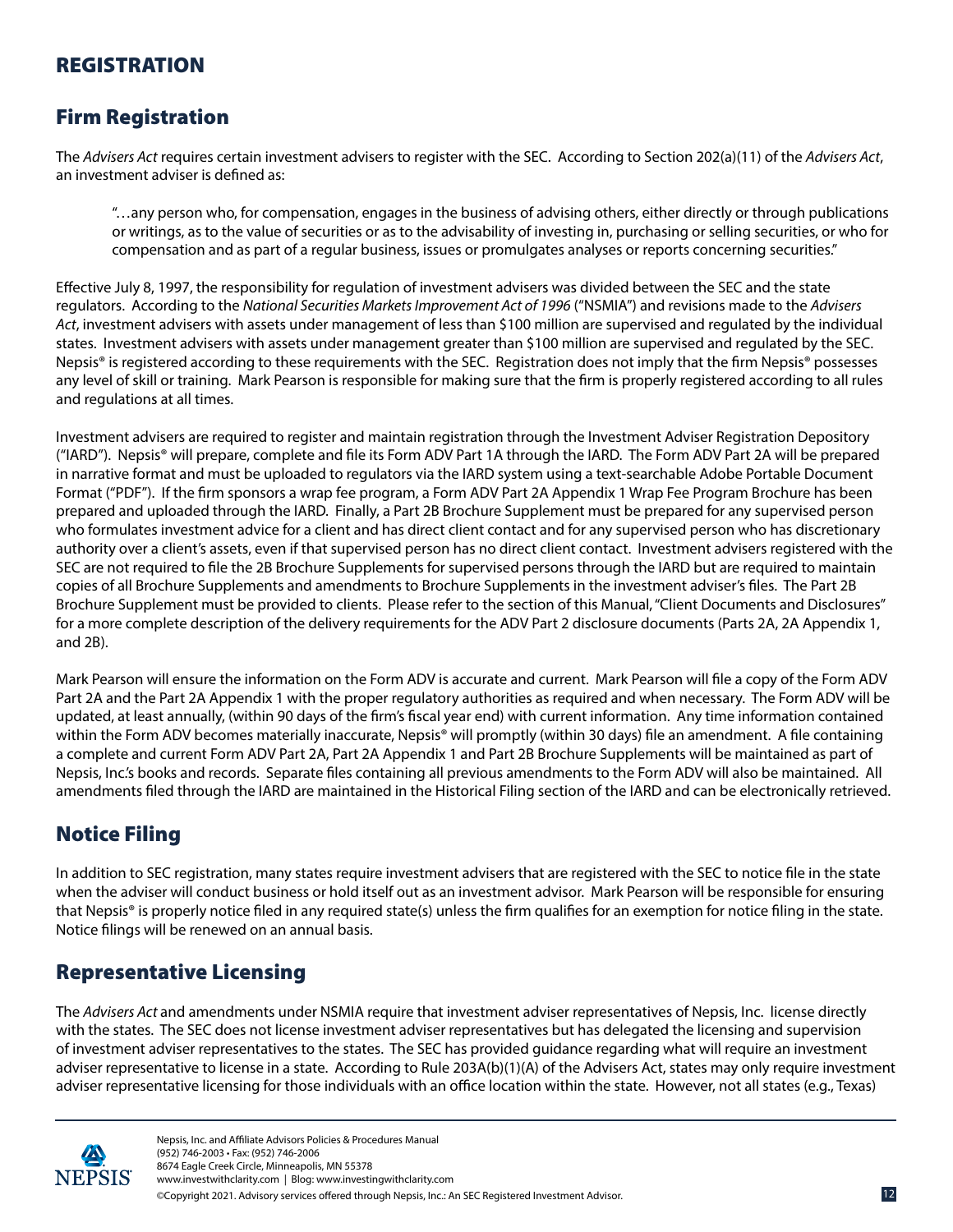follow this rule. Therefore, Mark Pearson will ensure investment adviser representatives are properly licensed or exempt from the licensing requirements in each state an investment adviser representative transacts business.

Minnesota has provided a definition of investment adviser representative:

"Investment adviser representative" means an individual employed by or associated with an investment adviser or federal covered investment adviser and who makes any recommendations or otherwise gives investment advice regarding securities, manages accounts or portfolios of clients, determines which recommendation or advice regarding securities should be given, provides investment advice or holds herself or himself out as providing investment advice, receives compensation to solicit, offer, or negotiate for the sale of or for selling investment advice, or supervises employees who perform any of the foregoing. The term does not include an individual who:

(A) performs only clerical or ministerial acts;

(B) is an agent whose performance of investment advice is solely incidental to the individual acting as an agent and who does not receive special compensation for investment advisory services;

(C) is employed by or associated with a federal covered investment adviser, unless the individual has a "place of business" in this state as that term is defined by rule adopted under Section 203A of the *Investment Advisers Act of 1940* (15 U.S.C. Section 80b-3a) and is

(i) an "investment adviser representative" as that term is defined by rule adopted under Section 203A of the *Investment Advisers Act of 1940* (15 U.S.C. Section 80b-3a); or

(ii) not a "supervised person" as that term is defined in Section 202(a)(25) of the *Investment Advisers Act of 1940* (15 U.S.C. Section 80b-2(a)(25)); or

(D) is excluded by rule adopted or order issued under this chapter. According to Minnesota rules a supervised person of Nepsis® acting as an investment adviser representative must within two years of the date of application for registration, pass one of the following:

(A) The Uniform Investment Adviser Law Examination (Series 65); or

(B) The following combination of examinations:

 (i) the Uniform Combined State Law Examination (Series 66) and the FINRA General Securities Representative Examination (Series 7) or,

 (ii) the Uniform Combined State Law Examination (Series 66), the Uniform Investment Advisers State Law Examination (Series 65), or an examination on the Texas Securities Act administered by this Agency; or

(D) Waivers of examination requirements.

Applicants who have attained one of the following professional designations;

Chartered Financial Analysts (CFA);

Certified Financial Planner (CFP);

Personal Financial Specialist (PFS);

Chartered Investment Counsel (CIC);

Chartered Financial Consultant (ChFC)

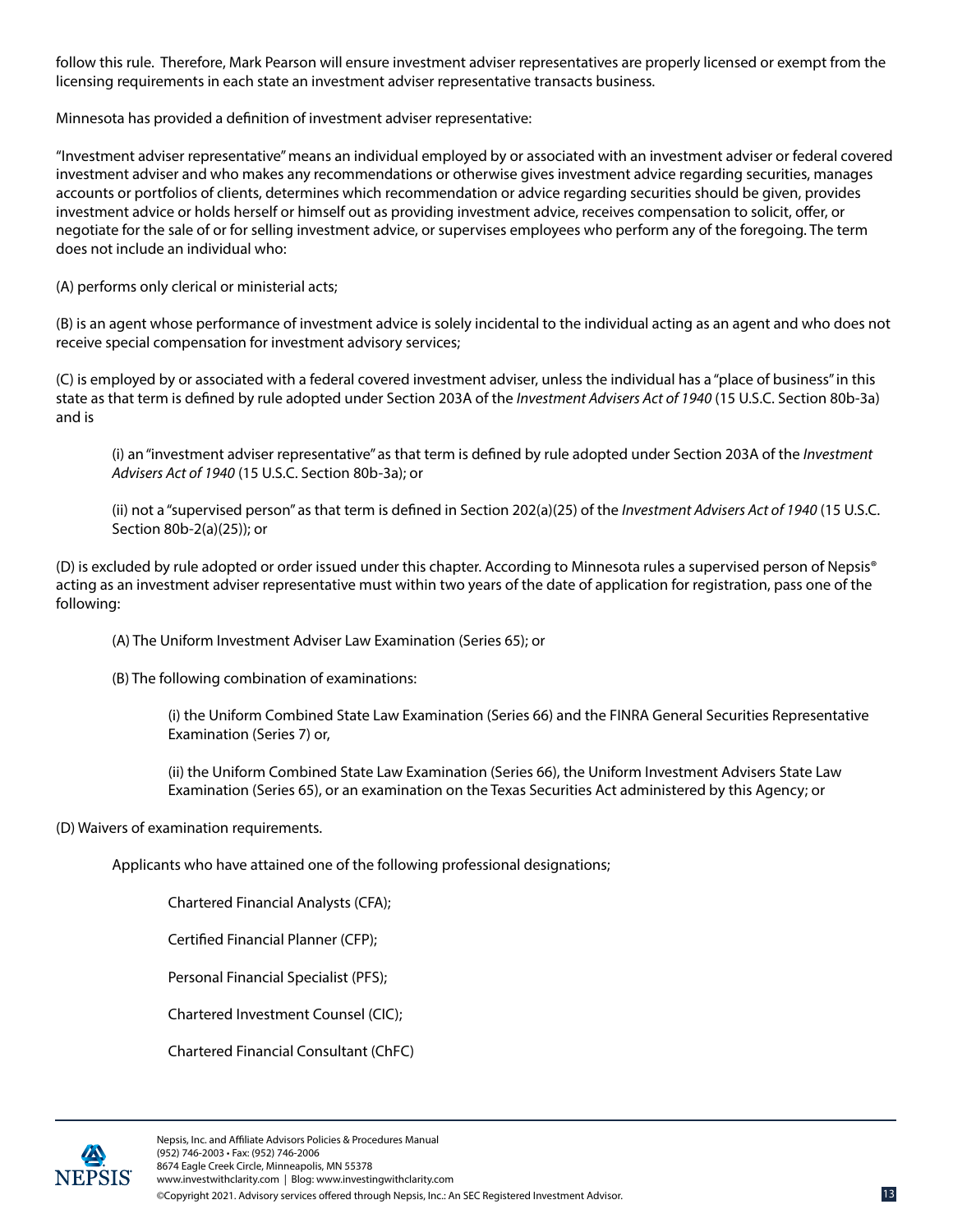Mark Pearson will ensure investment adviser representatives of Nepsis, Inc. have attained the proper qualifications, when required, and are properly licensed with the state of Texas and any other applicable states when required. Nepsis, Inc. will maintain a licensing file for each investment adviser representative. At a minimum, the licensing file will include the following documents:

- 1. An investment adviser representative's originally executed Form U4.
- 2. Proof of registration as printed from the IARD system for any state(s) in which the investment adviser representative conducts business.
- 3. If the investment adviser representative is relying on completion of a professional designation as the qualifying basis for registration as an investment adviser representative, the licensing file will maintain documentation and proof of completion of the professional designation.

# FIDUCIARY DUTY

Under the Advisers Act, an investment adviser has a fiduciary duty to its advisory clients. Section 206 of the *Advisers Act* states that it is unlawful for an investment adviser, using the mail or any means or instrumentality of interstate commerce:

- 1. To employ any device, scheme or artifice to defraud a client or prospective client;
- 2. To engage in any transaction, practice or course of business which defrauds or deceives a client or prospective client;
- 3. To knowingly sell any security to or purchase any security from a client when acting as a principal for his or her own account, or knowingly to effect a purchase or sale of a security for a client's account when also acting as a broker for the person on the other side of the transaction, without disclosing to the client in writing before the completion of the transaction the capacity in which the adviser is acting and obtaining the client's consent to the transaction; and
- 4. To engage in fraudulent deceptive or manipulative practices.

As a fiduciary, it is an investment adviser's responsibility to provide fair and full disclosure of all material facts. An investment adviser has a duty of utmost good faith to act solely in the best interest of each of its clients. Nepsis® and its supervised persons have a fiduciary duty to all advisory clients. As fiduciaries, it is unlawful for Nepsis and its supervised persons to engage in fraudulent, deceptive or manipulative activities. Nepsis® and its supervised persons will act in each client's best interests at all times and will not at any time place their interests ahead of any client's interest. This fiduciary duty is considered the core underlying principle for the firm's Code of Ethics and personal trading policy and represents the expected basis for all supervised persons' dealings with clients of Nepsis®.

Fiduciary duties include the following:

- 1. Having a reasonable, independent basis for investment advice.
- 2. Providing only investment advice that is suitable to each individual client's needs, goals and objectives, and personal circumstances.
- 3. Exercising reasonable care to avoid misleading clients.
- 4. Being loyal to the client and acting in good faith.
- 5. Obtaining best execution when implementing the client's transactions where the investment adviser representative has the ability to direct brokerage transactions for the client.
- 6. Making full and fair disclosure to the client of all material facts and when a conflict of interest or potential conflict of interest exists.
- 7. Placing the interests of clients first.
- 8. Treating all clients fairly.
- 9. Maintaining the confidentiality of client information.

As an investment adviser, Nepsis® and all supervised persons will make full and fair disclosure to clients when a conflict of interest exists. Disclosures will be provided in Nepsis, Inc.'s Form ADV. The Form ADV has been prepared to meet regulatory requirements and to fully inform clients of any situation that may represent a potential conflict of interest. Investment adviser representatives are required to provide all clients with Nepsis, Inc.'s Form ADV Part 2A, Part 2A Appendix 1 and the Part 2B Brochure Supplement(s) prior to advisory services being provided or at the time of contracting for services with Nepsis®.

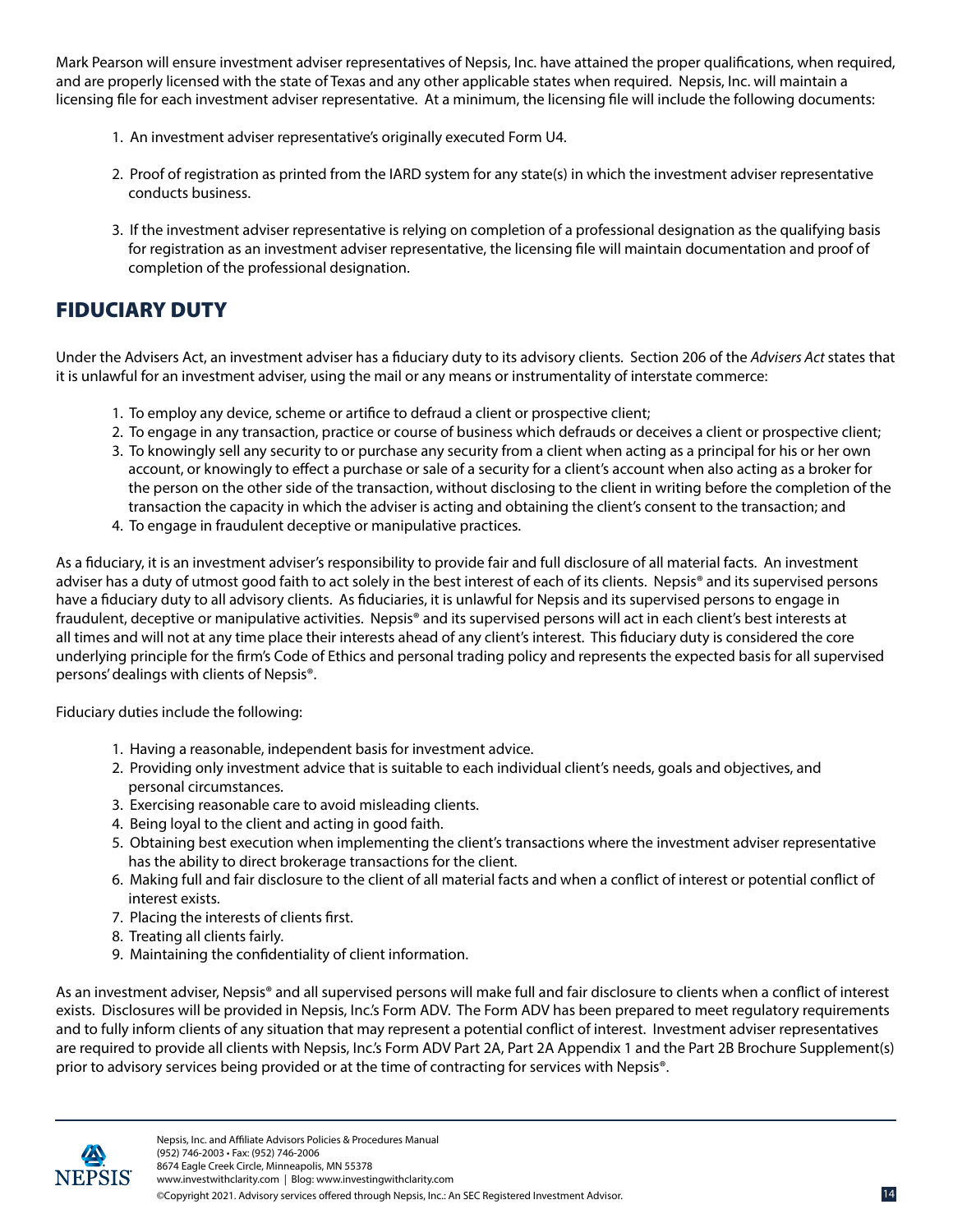All client records and financial information will be treated with the highest level of confidentiality. Nepsis® and its supervised persons will not under any circumstances disclose confidential information to any third party that has not been granted a right by the client to receive such information. Nepsis® will provide all clients a copy of its written Privacy Notice.

# CODE OF ETHICS

According to Rule 204A-1 of the Advisers Act, investment advisers must establish, maintain and enforce a Code of Ethics. An adviser's Code of Ethics must establish and describe a standard of business conduct that the adviser requires of all its supervised persons. While Rule 204A-1 does not require an adviser to adopt a particular standard, the Code of Ethics must reflect the adviser's fiduciary obligations and those of its supervised persons, and must require compliance with federal securities laws. Nepsis® has established this Code of Ethics which will apply to all supervised persons of Nepsis®. Persons associated in any manner with Nepsis will be considered supervised persons for the purpose of this Code of Ethics. This Code will be available and distributed to all supervised persons of Nepsis®. A summary of this Code of Ethics will be disclosed in Nepsis, Inc.'s Form ADV along with a statement informing clients that they may request an entire copy of the Code of Ethics. If a client makes a request for a copy of this Code of Ethics, Mark Pearson will provide a copy to the client within ten business days of receiving the request. Mark Pearson is responsible for maintaining the Code of Ethics Client Request/Receipt Log and will record all client requests for and delivery of the Code of Ethics.

An investment adviser is considered a fiduciary under the Advisers Act. As a fiduciary, it is an investment adviser's responsibility to provide fair and full disclosure of all material facts. In addition, an investment adviser has a duty of utmost good faith to act solely in the best interests of each client. Nepsis® and its supervised persons have a fiduciary duty to all clients. As fiduciaries, it is unlawful for Nepsis® and its supervised persons to engage in fraudulent, deceptive, or manipulative activities. Nepsis® and its supervised persons will act in each client's best interests at all times and will not at any time place their interests ahead of any client's interests. This fiduciary duty is considered the core underlying principle for Nepsis, Inc.'s Code of Ethics and personal trading policy and represents the expected basis for all supervised persons' dealings with clients of Nepsis®.

The anti-fraud provisions of the *Advisers Act* and federal and state rules and regulations make it unlawful for an investment adviser to directly or indirectly "employ any device, scheme or artifice to defraud a client or a prospective client" or to "engage in any transaction, practice, or course of business which operates as a fraud or deceit upon any client or prospective client." Nepsis® requires all of its supervised persons to conduct business with the highest level of ethical standards and to comply with all applicable federal and state securities laws at all times. Mark Pearson will be responsible for setting standards and internal policies and procedures to ensure that Nepsis® and its supervised persons conduct business with the highest level of ethical standards. Mark Pearson will be responsible for establishing procedures to prevent and detect any violations of firm or regulatory rules and regulations. In addition, Mark Pearson will be responsible for establishing and enforcing risk management policies and procedures that are designed to ensure that advisory activities are conducted in accordance with this Code.

Mark Pearson will also be responsible for making sure that all advisory personnel fully understand Nepsis's policies and procedures and that a review system is established to make sure that these policies and procedures are effective and adhered to by all advisory personnel.

All supervised persons will receive a copy of Nepsis, Inc.'s Code of Ethics. Mark Pearson will make sure that all supervised persons receive a copy of, understand and agree to comply with Nepsis, Inc.'s Code of Ethics.

- All supervised persons will sign a written acknowledgement that they have read, understand and agree to comply with Nepsis, Inc.'s Code of Ethics initially upon employment and then each time the Code of Ethics is amended.
- Additionally, all supervised persons will be required to review this Code of Ethics on an annual basis and will be required to sign an annual acknowledgment.

Mark Pearson will be responsible for notifying all supervised persons of any changes to this Code of Ethics and an updated acknowledgement will be obtained from each supervised person any time changes are made.

Nepsis® has the responsibility to make sure that the interests of clients are placed ahead of its or any supervised person's own investment interest. All of Nepsis, Inc.'s supervised persons will conduct business in an honest, ethical, and fair manner. Full disclosure of all material facts and potential conflicts of interest will be provided to clients prior to any services being conducted. A conflict of interest occurs when a supervised person's private interest interferes with the interests of or the service to Nepsis® or

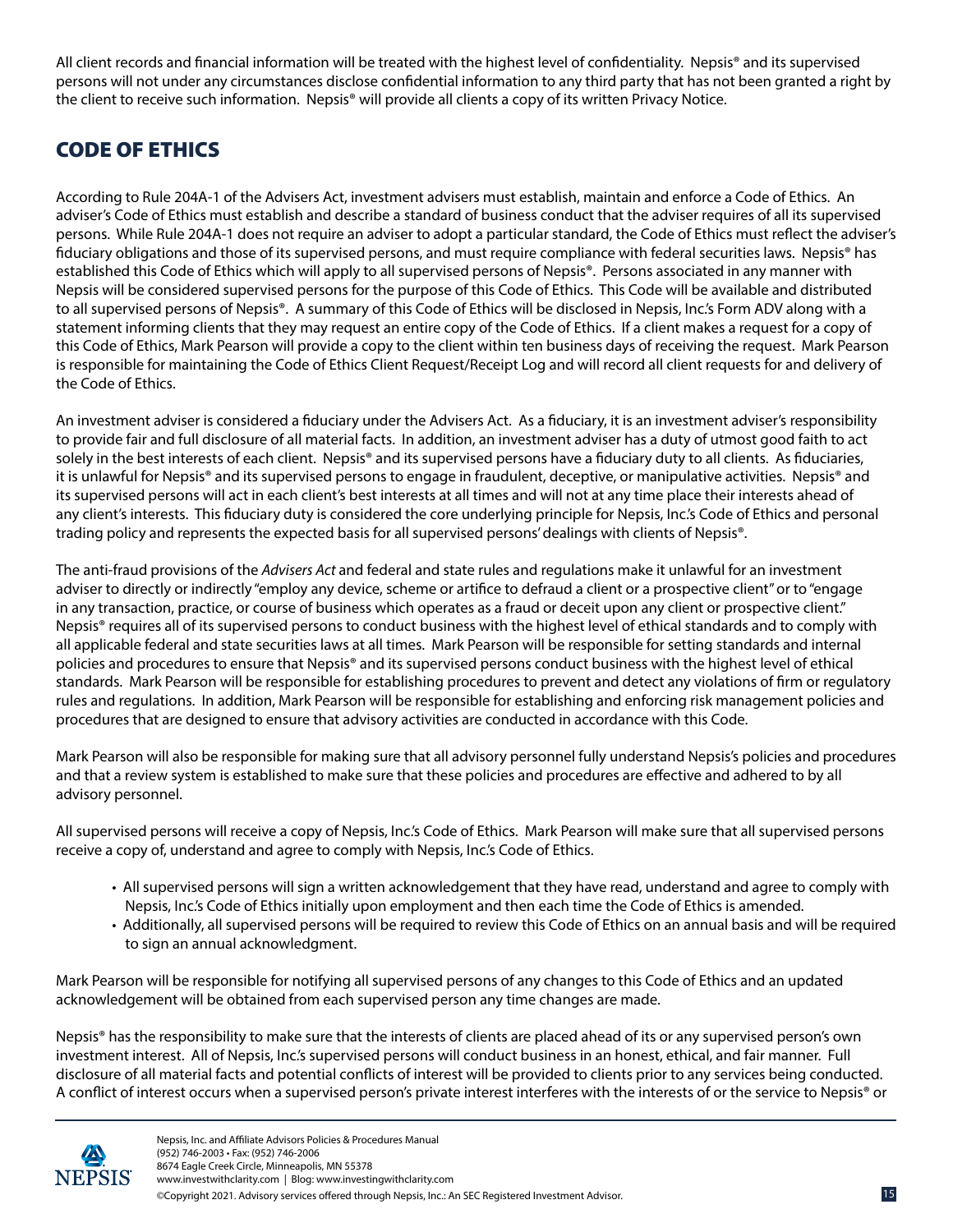any of its clients. Nepsis® has the responsibility to avoid all circumstances that might negatively affect or appear to affect its duty of complete loyalty to its clients. No one supervised by Nepsis® will engage in any conduct or act, directly, indirectly or through any other person that would be unlawful for such person to do under the provisions of any rules and regulations. If a supervised person is unsure whether a situation would be considered a conflict of interest, the supervised person should consult with Mark Pearson before taking an action that may result in a conflict of interest. Nepsis® will:

- 1. Maintain and amend as needed internal standards, policies, procedures, and controls to promote compliance with this Code and with other policies and procedures designed to promote each supervised persons fiduciary responsibility.
- 2. Perform periodic internal and external reviews and audits of the company's standards, policies, procedures, and controls.
- 3. Provide ongoing training regarding this Code of Ethics and the company's risk management policies and procedures to all supervised persons.
- 4. Provide an environment that encourages supervised persons to engage in safe and confidential discussions and disclosures to Mark Pearson or other appropriate senior management persons regarding any violations or potential violations to this Code.
- 5. Establish clear lines of accountability for the company's internal policies and procedures, including provisions relating to the responsibilities of employees, officers and directors with appropriate oversight by Mark Pearson or designated parties.

Any person engaging in an unethical business practice is subject to having his/her license denied, suspended or revoked and employment terminated. The following activities are examples of unethical business practices:

- Forgery
- Embezzlement
- Theft
- Exploitation
- Non-disclosure
- Incomplete disclosure or misstatement of material facts
- Manipulative or deceptive practices
- Aiding or abetting any unethical practices

Nepsis® and its supervised persons will not engage in any dishonest or unethical conduct including, but not limited to:

- 1. Engaging in any act, practice, or course of business that is fraudulent, deceptive, or manipulative contrary to any rules or regulations established by all governing regulatory bodies.
- 2. Recommending to a client the purchase, sale, or exchange of any security without reasonable grounds for believing that the recommendation is suitable for the client based on the information furnished by the client after reasonable inquiry regarding the client's age, investment experience, time horizon, liquidity, risk tolerance, financial history, investment objectives, financial situation and needs, and other information that is known by the investment adviser.
- 3. Recommending unregistered, non-exempt securities or the use of an unlicensed broker/dealer.
- 4. Using discretionary authority when placing any trade for the purchase or sale of a security on behalf of the client without obtaining written authority from the client prior to a trade being implemented. If discretionary authority relates only to the price at which or the time when an order involving a definite amount of a specific security will be executed, then written authority is not needed.
- 5. Recommending or implementing trades in a client's account that are excessive in size or frequency with respect to the client's financial resources, investment objectives, and the character of the account.
- 6. Placing an order to purchase or sell a security on behalf of a client upon receiving instructions to do so through a third party, unless a written third-party trading authorization has been previously obtained from the client.
- 7. Borrowing money or securities from or loaning money or securities to a client.

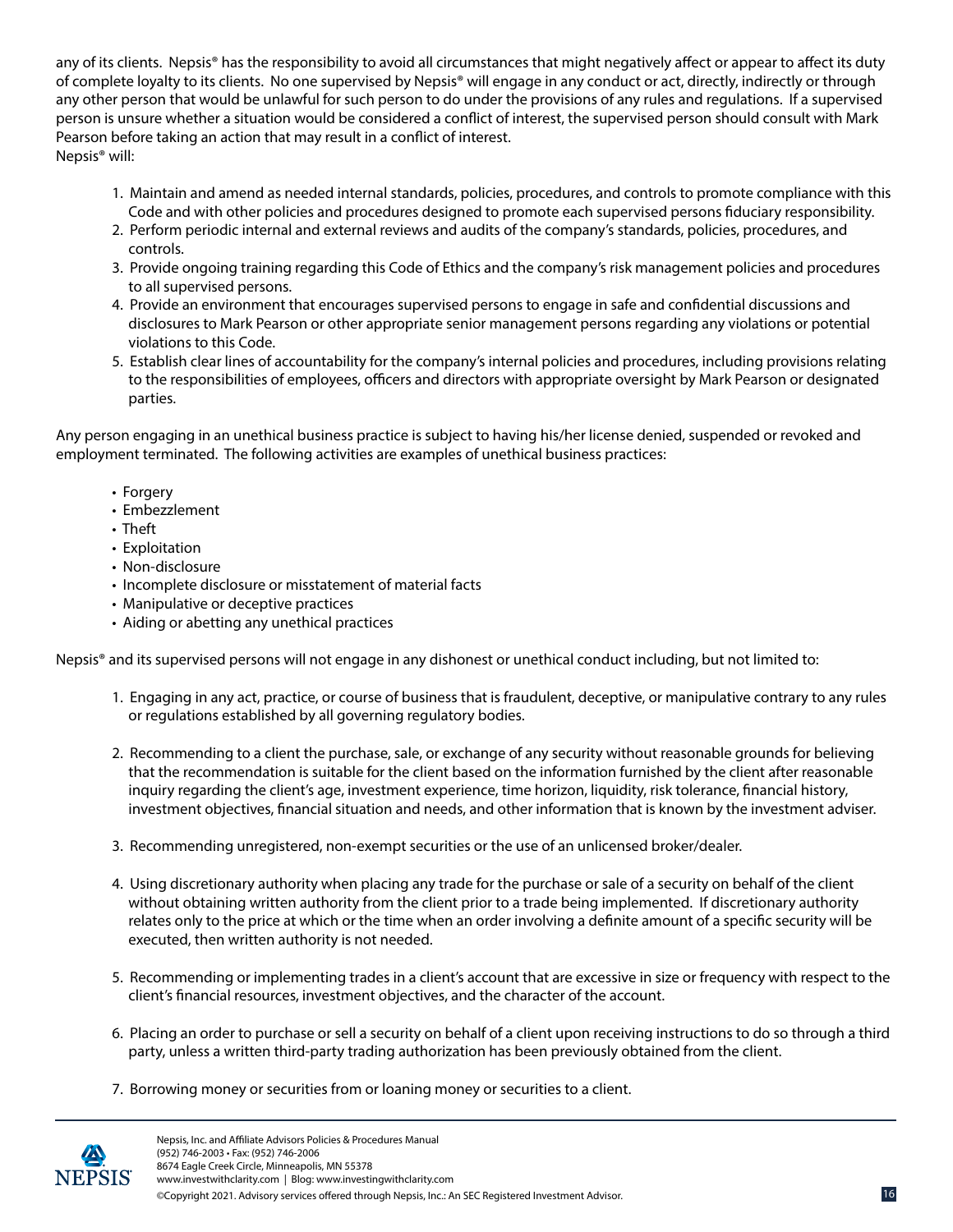- 8. Misrepresenting the qualifications of Nepsis®, its investment adviser representatives or any of its supervised persons, the nature of the advisory services offered by Nepsis® or the fees to be charged to any advisory client.
- 9. Failing to disclose to all clients the availability of any fee discounts.
- 10. Omitting from any written or verbal communication a material fact that would make statements regarding qualifications, services, or fees misleading.
- 11. Providing advice and guaranteeing the client that a gain or no loss will occur as a result of the advice.
- 12. Providing reports or recommendations to any advisory client prepared by someone other than Nepsis® without disclosing that fact to clients. This does not apply to situations where Nepsis® uses published research reports or statistical analyses when providing services to clients.
- 13. Charging fees that are unreasonable relative to the types of services provided, the experience and knowledge of the investment adviser representative providing the services, and the sophistication of the client. In addition, disclosure that similar services may be available for lower fees from other advisers must be made to all clients.
- 14. Failing to disclose material conflicts of interest in relation to the adviser or any of its supervised persons in writing prior to providing services if such information could reasonably cause the advice to be biased and not objective. Some examples include the following:
	- a. Existing compensation arrangements connected with advisory services provided to clients that are in addition to compensation received from clients for the advisory services.
	- b. Acting in the capacity as an investment adviser or investment adviser representative and a registered representative or insurance agent on a transaction where a fee can be charged for advisory services and a commission can be charged for implementing a trade as a result of the advice provided.
- 15. Publishing, circulating, or distributing any advertisement that has not been approved and that does not comply with the proper regulatory requirements.
- 16. Limiting a client's options with regard to the pursuit of a civil case or arbitration.
- 17. Disclosing any confidential information of any client, unless required by law to do so or having received written authorization from the client to do so.
- 18. Failing to provide the proper disclosure documents (Form ADV Part 2A, 2A Appendix 1 and Part 2B) prior to or at the time of executing a client agreement for advisory services.
- 19. Entering into, extending, or renewing an agreement for advisory services unless such agreement is in writing.
- 20. Using contracts that seek to limit or avoid an adviser's liability under the law.
- 21. Creating any condition, stipulation, or provision as part of any advisory client agreement that limits or attempts to limit the liability of Nepsis® or any of its supervised persons for willful misconduct or gross negligence.

#### Insider Trading

Improper use of inside information when conducting any securities transaction is a serious violation of securities laws and will not be tolerated. Any person having access to material, non-public information will violate anti-fraud provisions of the federal securities laws by effecting transactions or communicating such information for the purpose of effecting transactions in such securities without public disclosure of the information. Supervised persons will not purchase or sell a security, either personally or on behalf of others, while in the possession of material, non-public information. Supervised persons are also forbidden to

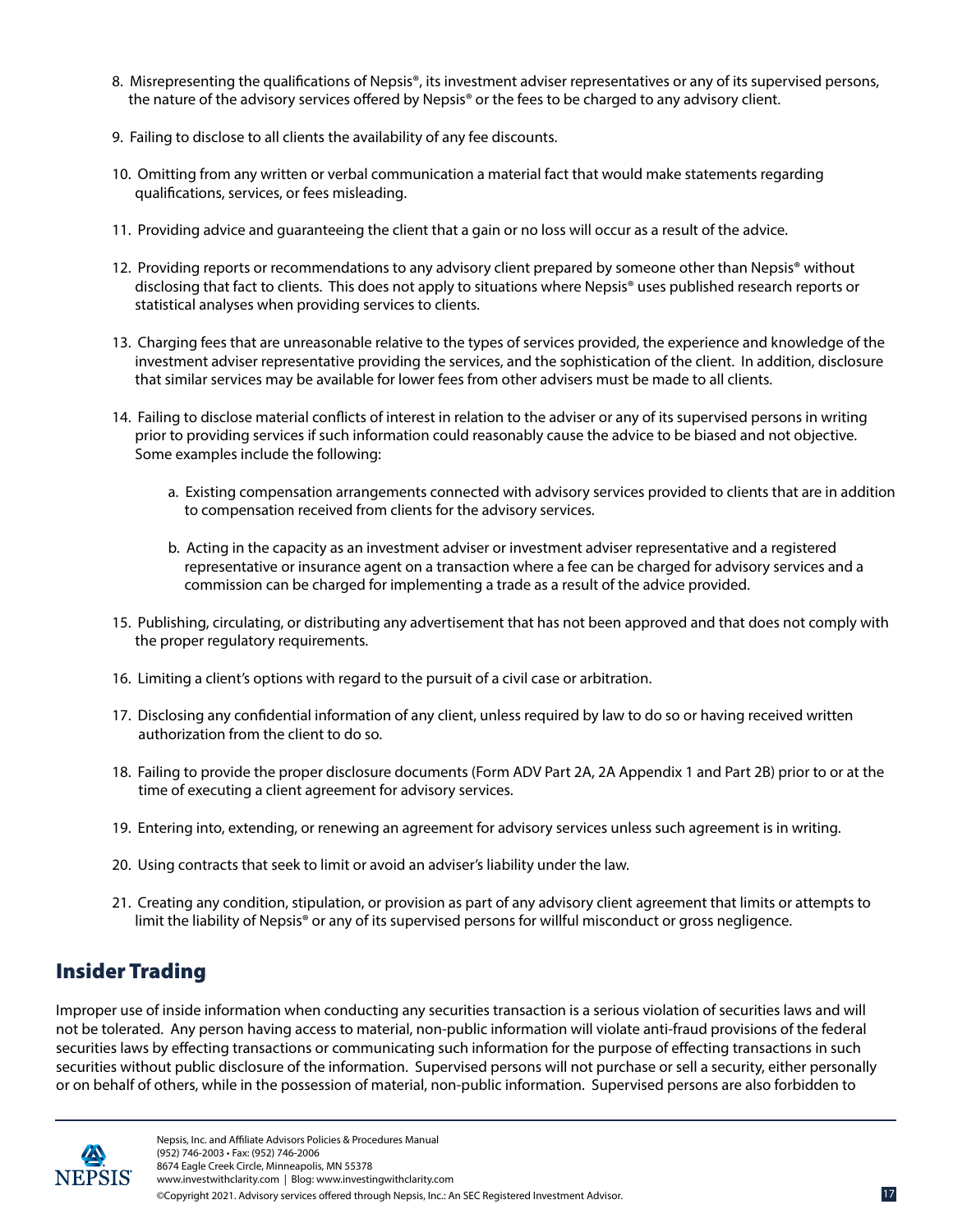communicate material, non-public information to others in violation of the law. This policy applies to all supervised persons and extends to activities within and outside of their duties with Nepsis®.

Mark Pearson will be responsible for establishing, implementing, monitoring and enforcing all of Nepsis, Inc.'s policies and procedures regarding insider trading. If any supervised person is unsure whether information could violate Nepsis, Inc.'s policies and procedures on insider trading or has questions on any aspect of Nepsis, Inc.'s policies and procedures on insider trading, questions should be directed to Mark Pearson prior to implementing any trades. The prohibition on the use of inside information extends to family members, associates and acquaintances of the person coming into possession of such information.

Any time a supervised person suspects that a client or another supervised person is trading based on inside information or determines that they have received material, non-public information, it must be reported to Mark Pearson immediately. Persons having knowledge of material, non-public information will not place any securities transactions in securities relating to such information for any account. In addition, no recommendations will be made in relation to any securities affected by the information. Information will be communicated only to Mark Pearson who will then determine the appropriate course of action to take. Mark Pearson will communicate the appropriate course of action to the supervised person(s) having knowledge of the information. Mark Pearson will confidentially document Nepsis, Inc.'s actions in addressing the material inside information.

Mark Pearson is responsible for supervising all supervised persons conducting advisory business and is responsible for restricting, as much as possible, the number of supervised persons having access to any inside information. Only those supervised persons with a need to know such information for the purpose of their job performance will have such information disclosed to them. If such information must be disclosed to a supervised person, Mark Pearson will document the following:

- The name of each supervised person to whom the information was communicated to
- The supervised person's position within the company
- The name of the security affected
- The name of the person requesting communication of the information
- The reason for the communication
- The nature of the communication
- The date of the communication

Mark Pearson is responsible for establishing procedures, reviewing procedures, updating procedures and ensuring that all supervised persons are continuously aware of and understand procedures regarding insider trading policies and procedures. Nepsis, Inc.'s policies will be reviewed on a regular basis and updated as necessary. Any questions in relation to Nepsis, Inc.'s policies on inside information should be directed to Mark Pearson. All supervised persons will be required to review Nepsis, Inc.'s written Compliance and Supervisory Procedures Manual at least annually. Supervised persons will then sign an acknowledgement indicating that they are aware of, understand and agree to comply with Nepsis, Inc.'s policies and procedures at all times. Since Nepsis, Inc.'s insider trading policies and procedures are included in this manual, supervised persons are acknowledging that they are aware of, understand and will comply with Nepsis's insider trading policies and procedures at all times. If Nepsis® is aware of any securities that it is restricting from trading, Mark Pearson will maintain a list of these securities. This list will be kept current at all times and will be provided to all supervised persons on a regular basis.

Mark Pearson will perform the following procedures no less than quarterly for the purpose of detecting insider trading:

- Review trading activity reports or confirmations and statements for each officer, director, investment adviser representative and supervised person of Nepsis®.
- Review and monitor the trading activity of all accounts managed by Nepsis®.

The consequences for trading on or communicating material, non-public information are severe. Consequences can be imposed on the persons involved in insider trading and their employer. Penalties can be imposed even if the parties involved do not personally benefit from the activities involved in the violation. In addition to the regulatory and criminal penalties that could be imposed, supervised persons can expect that any violation of Nepsis, Inc.'s insider trading policy will result in serious penalties to all parties involved, potentially including dismissal from employment with Nepsis®.

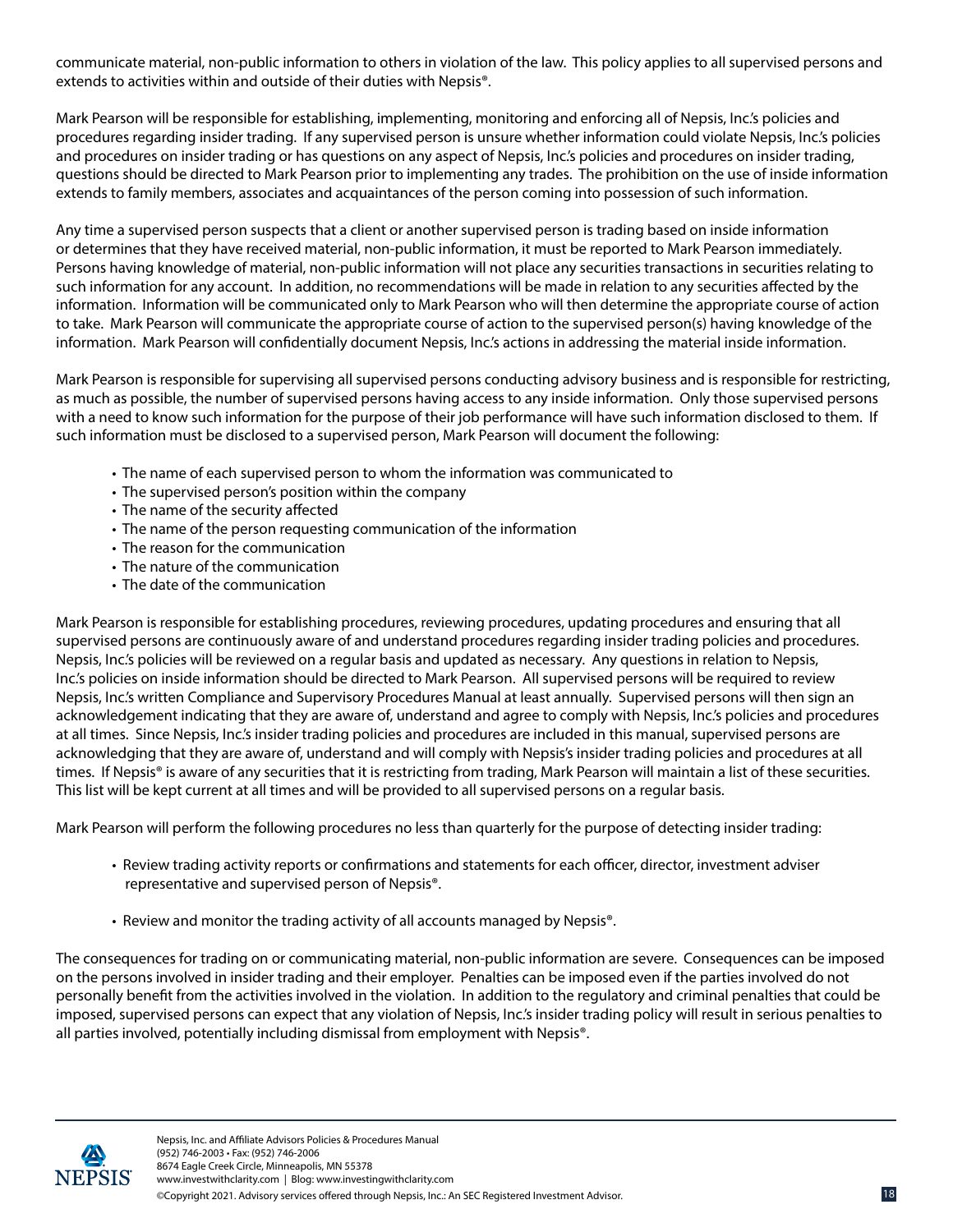# Personal Securities Transactions

Nepsis® and its access persons may buy or sell securities or hold a position in securities identical to the securities recommended to clients. It is Nepsis, Inc.'s policy that no access person will put his or her interest before a client's interests. Access persons may not trade ahead of any client or trade in a way that would cause the supervised person to obtain a better price than the price a client would obtain. It is the access person's responsibility to know which securities are being traded by Nepsis®. Access persons can consult with Mark Pearson to determine whether a security is an appropriate purchase or sale by the access person. In addition, all access persons are prohibited from trading on non-public information and from sharing such information. Nepsis, Inc.'s access persons may not invest in an initial public offering ("IPO") for their own accounts or those of related household members. Nepsis, Inc.'s access persons are required to obtain approval from Mark Pearson prior to investing in a private placement.

Nepsis® does not allow "short-swing" trading or market timing of individual equities. However, occasionally, Nepsis® may decide to use hedging and leveraging products and techniques to manage portfolios when and where appropriate. Because of the ongoing oversight of portfolios and positions owned in portfolios, along with conducting the majority of purchasing securities for portfolios, the oversight on timing is and will be conducted on an ongoing basis.

Before an access person places a personal trade, the following should be considered:

- 1. Will the amount or nature of the transaction affect the price or market for the security?
- 2. Is the transaction likely to harm any client?
- 3. Is there an appearance or suggestion of impropriety?

Access persons must report trades implemented for a personal account, an account of any household family member (spouse, minor children, or other adults residing in the same household) or any account for which the access person acts as a trustee. Personal securities transactions that need to be reported include stocks, bonds, limited partnerships, options, and other general securities. Transactions involving direct obligations of the United States Government do not need to be included on the report.

#### Reporting Requirements

A report of all personal securities holdings must be submitted at the time a supervised person becomes affiliated with Nepsis® and at least annually thereafter. Such reports must contain current information (not older than 45 days). Holding reports must contain the following information:

- The title and type of security
- The security symbol or CUSIP number
- The number of shares and the principal amount of each reportable security
- The name of any broker, dealer, or bank with which the supervised person maintains an account
- The date the report was submitted

Supervised persons must disclose where all personal securities accounts are maintained. Upon hire and at least annually thereafter, all supervised persons will be required to complete a Brokerage Account Disclosure Form. Supervised persons should report all personal securities accounts to Mark Pearson at the time the account is established. Personal securities transactions must be reported quarterly within 20 days after the close of the calendar quarter in which transactions take place. The following are exceptions to the reporting requirements:

- Transactions effected pursuant to an automatic investment plan
- Securities held in accounts over which a supervised person has no direct or indirect influence or control
- No report is required for an adviser firm that only has one supervised person with access to nonpublic information regarding clients' purchase and sale of securities, is involved in making recommendations to clients or has access to such recommendations that are nonpublic

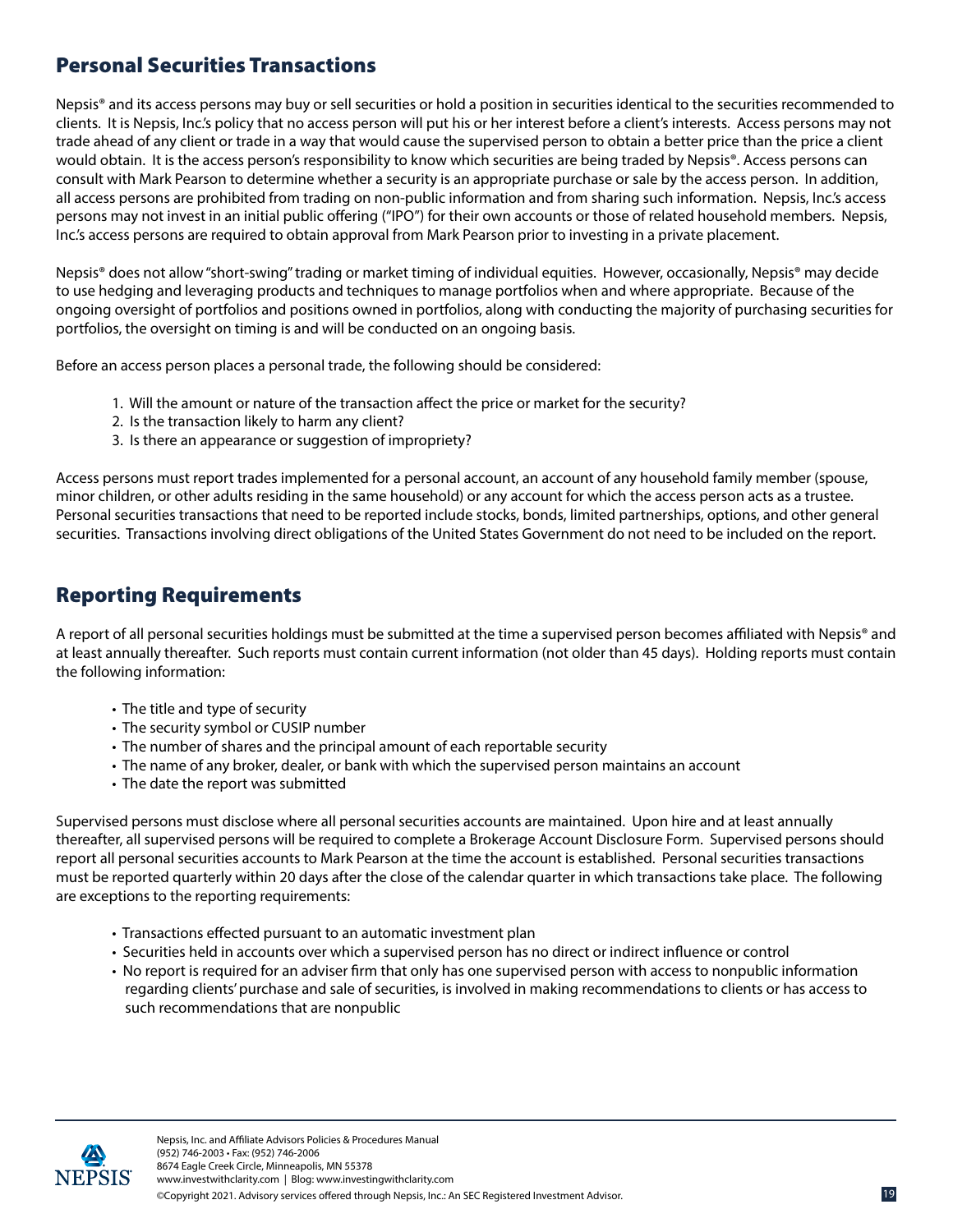# Gifts And Entertainment

Mark Pearson is in charge of Nepsis, Inc.'s gift and entertainment policies.

To monitor compliance, Mark Pearson will require that supervised persons report gifts given and received within a timely manner, deemed to be five business days prior to giving or after receiving the gift.

To monitor compliance, Mark Pearson will require that supervised persons report events attended and/or hosted within a timely manner, with a timely manner deemed to be five business days prior to extending an invitation or upon receipt of an invitation to attend an event.

As evidence of compliance, Kim Dworak will record gifts given and received on a Gift and Entertainment Log, retained among the central compliance files of Nepsis®.

Family member gifts are excluded from this policy.

#### Violations

Supervised persons are required to report any violations relating to Nepsis's Code of Ethics, Insider Trading or Personal Securities Transactions Policies and Procedures to Mark Pearson. Such reports will not be viewed negatively by Nepsis, Inc.'s management staff, even if upon review of the reportable event it is determined not to be a violation so long as the supervised person reported the event in good faith. The identity of the reporting party will remain confidential. Upon discovering a violation of any of these policies and procedures, Nepsis® may impose any sanctions that are deemed appropriate, including but not limited to, disgorgement of profits, reversal of the trade or suspension of trading privileges, verbal warning, written warning, fines, suspension or termination of employment.

#### SUPERVISION

Mark Pearson is in charge of establishing, implementing, and supervising the written policies and procedures of Nepsis®. Mark Pearson will establish policies to ensure compliance with the requirements of all applicable federal and state laws and regulations. In addition, Mark Pearson will ensure systems are in place to provide safeguards against inadvertent violation of laws, rules and regulations, and against those supervised persons who may be tempted to engage in improper conduct. Mark Pearson will be in charge of training all new and current supervised persons on the firm's internal controls and procedures. Mark Pearson will implement testing and reviews designed to provide reasonable assurance that Nepsis, Inc.'s policies and procedures are being followed and are effective.

Nepsis® considers any communication from a federal, state, or self-regulatory organization a serious matter. In the event Nepsis® is contacted, receives a visit, or receives a notice of a visit from any federal, state, or self-regulatory organization, Mark Pearson must be notified immediately.

In addition, any inquiry from a member of the press must be directed to Mark Pearson who will be responsible for conducting all official correspondence with any members of the media.

# Outside Business Activities

Employment of any outside business activity by an associated person of Nepsis® may result in possible conflicts of interests for the associated person or for the firm and therefore must be reviewed and approved by Mark Pearson. In addition, outside business activities must be disclosed on the associated person's Form U4, and if applicable, the Form ADV. Outside activities which must be reviewed and approved include, but are not limited, to the following:

- 1. Being employed or compensated by any other entity;
- 2. Being active in any other business including part-time, evening or weekend employment;

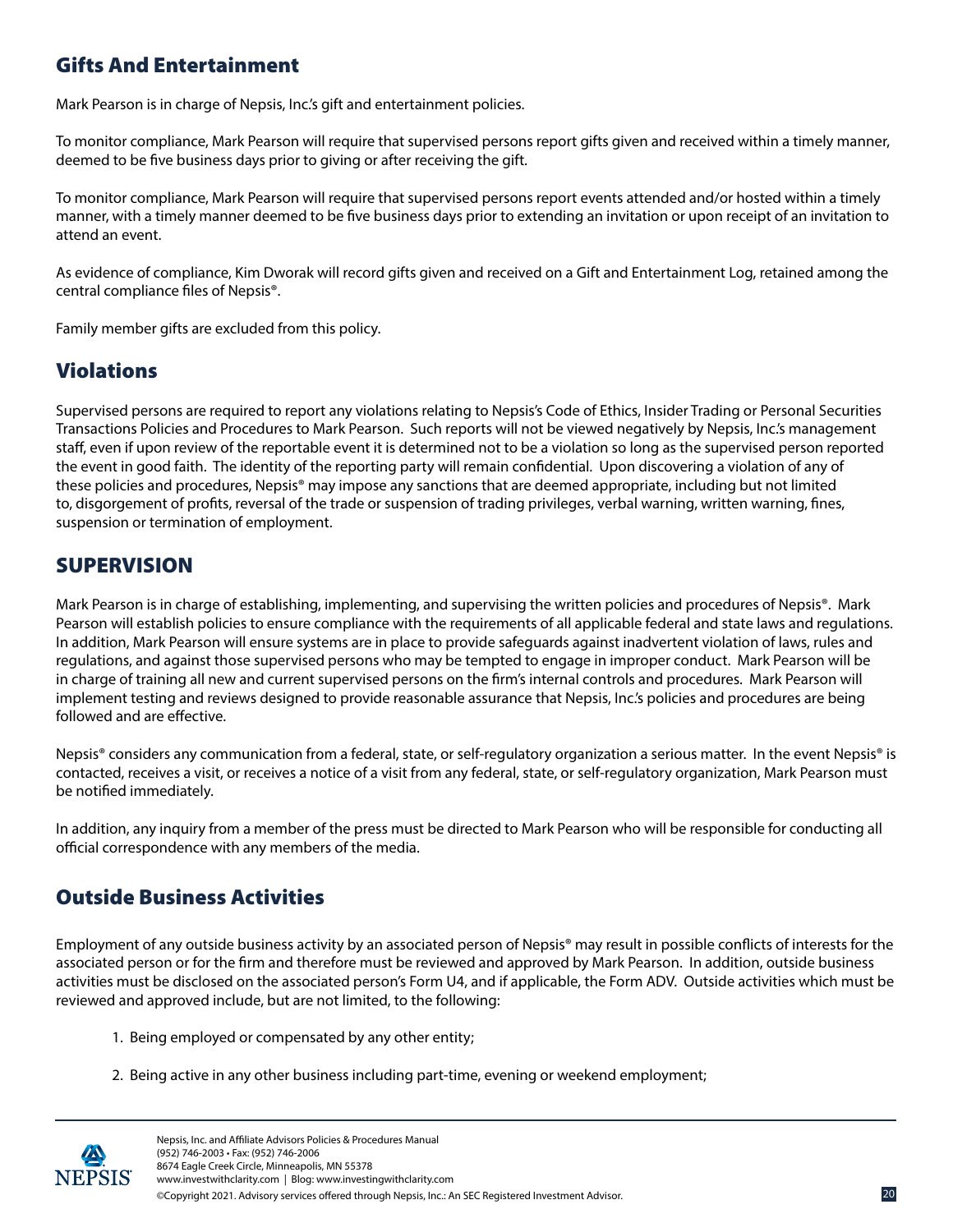- 3. Serving as an officer, director, partner, or in some other similar capacity for any other entity;
- 4. Ownership interest in any non-publicly traded company or other private investments; or
- 5. Any public speaking or writing activities.

Written approval from Nepsis<sup>®</sup> for any of the above activities must be obtained by supervised persons prior to engaging in the activity. All supervised persons must complete and submit an Outside Business Activities Disclosure Form at the time such activities will begin. Mark Pearson will review the activities of supervised persons to determine if any activity could be a conflict of interest with the rules and regulations of the applicable regulatory authorities. In addition, activities will be reviewed to ensure they do not interfere with any of the supervised person's responsibilities with Nepsis®.

## BOOKS AND RECORDS

Nepsis® is required to keep and maintain certain books and records as appropriate concerning its advisory business. Mark Pearson is responsible for ensuring all books and records are prepared, maintained, and updated in a timely and accurate manner. Any records that are maintained at a branch office level will be reviewed as part of the annual branch audit. Advisory fees will not be paid to the investment adviser representative if the proper client information has not been provided to the home office. Home office books and records will be reviewed as part of the firm's annual review.

Prior to Nepsis<sup>®</sup> ceasing to conduct or discontinuing business as an investment advisor, it will arrange for and be responsible for the preservation of the books and records required for a period of no less than three years after termination. Nepsis® will provide notification where such books and records will be maintained during such period by completing and electronically filing the Form ADV-W via the IARD system.

Books and records will be kept in compliance with Rule 204-2 of the Advisers Act. Pursuant to this Rule, and unless otherwise stated, Nepsis® will keep all books and records in an easily accessible location for a period of five years from the end of the fiscal year in which an entry was made or published. For the first two years, the books and records will be maintained in an appropriate office of Nepsis®. Mark Pearson is responsible for ensuring the accurate creation of all required books and records and their maintenance in a manner that secures them from unauthorized alteration or use and protects them from untimely destruction. The following books and records which have been cited directly from Rule 204-2 will be maintained by Nepsis®.

- 1. A current copy of the firm's Articles of Incorporation, records of meeting minutes, stock certificate books and any other corporate records.
- 2. A journal or journals, including cash receipts and disbursements, records, and any other records of original entry forming the basis of entries in any ledger.
- 3. General and auxiliary ledgers (or other comparable records) reflecting asset, liability, reserve, capital, income and expense accounts.
- 4. All trial balances, financial statements, and internal audit working papers relating to the business of the firm.
- 5. All check books, bank statements, cancelled checks and cash reconciliations of the firm.
- 6. All bills or statements (or copies thereof), paid or unpaid, relating to the business of the firm.
- 7. A memorandum of each order given by the firm for the purchase or sale of any security, of any instruction received by the investment adviser concerning the purchase, sale, receipt or delivery of a particular security and of any modification or cancellation of any such order or instruction. Such memoranda shall show the terms and conditions of the order, instruction, modification or cancellation; shall identify the person connected with the firm who recommended the transaction to the client and the person who placed such order; and shall show the account for which entered, the date of entry and the bank, broker or dealer by or through whom executed where appropriate. Orders entered pursuant to the exercise of discretionary power shall be so designated.

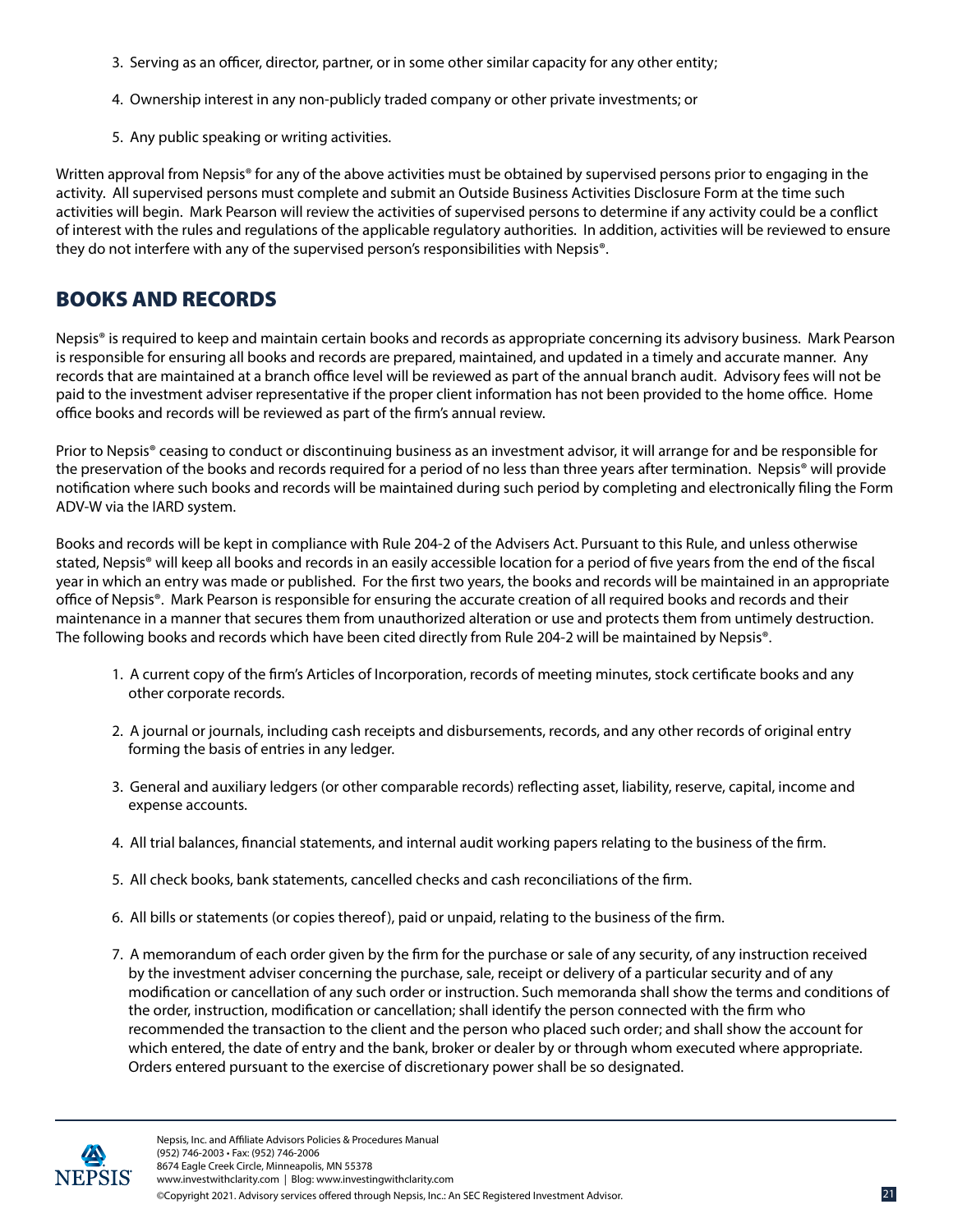- 8. Originals of all written communications received and/or copies of all written communications sent by the firm relating to:
	- (i) Any recommendation made or proposed to be made and any advice given or proposed to be given,
	- (ii) Any receipt, disbursement or delivery of funds or securities, or
	- (iii) The placing or execution of any order to purchase or sell any security: Provided, however,

 (a) That the firm is not required to keep any unsolicited market letters and other similar communications of general public distribution not prepared by or for the firm, and

 (b) That if the firm sends any notice, circular or other advertisement offering any report, analysis, publication or other investment advisory service to more than 10 persons, the firm is not required to keep a record of the names and addresses of the persons to whom it was sent; except that if such notice, circular or advertisement is distributed to persons named on any list, the firm shall retain with the copy of such notice, circular or advertisement a memorandum describing the list and the source thereof.

- 9. A list or other record of all accounts in which the firm has received any discretionary power with respect to the funds, securities or transactions of any client.
- 10. All powers of attorney and other evidences of the granting of any discretionary authority by any client, or copies thereof.
- 11. All written agreements (or copies thereof) entered into with any client or otherwise relating to the business of the firm.
- 12. A copy of each notice, circular, advertisement, newspaper article, investment letter, bulletin or other communication circulated or distributed, directly or indirectly, to 10 or more persons (other than persons connected with the firm), and if such notice, circular, advertisement, newspaper article, investment letter, bulletin or other communication recommends the purchase or sale of a specific security and does not state the reasons for such recommendation, a memorandum indicating the reasons therefore.
- 13. Code of Ethics.

 (i) A copy of the firm's Code of Ethics adopted and implemented along with any amendments made to the Code of Ethics at any time within the past five years;

(ii) A record of any violation of the Code of Ethics, and of any action taken as a result of the violation; and

 (iii) A record of all written acknowledgments of the Code of Ethics for each person who is currently, or within the past five years was, a supervised person of the investment advisor.

14. Personal securities holdings and transactions.

 (i) A record of all access persons annual holding reports and quarterly transaction reports or other records used in lieu of such reports;

(ii) A record of the names of persons who are currently, or within the past five years were, access persons; and

 (iii) A record of any decision, and the reasons supporting the decision, to approve the acquisition of securities by access persons under Rule 275.204A–1(c), of the Advisers Act, for at least five years after the end of the fiscal year in which the approval is granted.

15. A record of every transaction in any security that the firm holds any direct or indirect ownership interest.

16. A copy of the firm's Disclosure Brochure and each amendment or revision thereof, given or sent to any client or

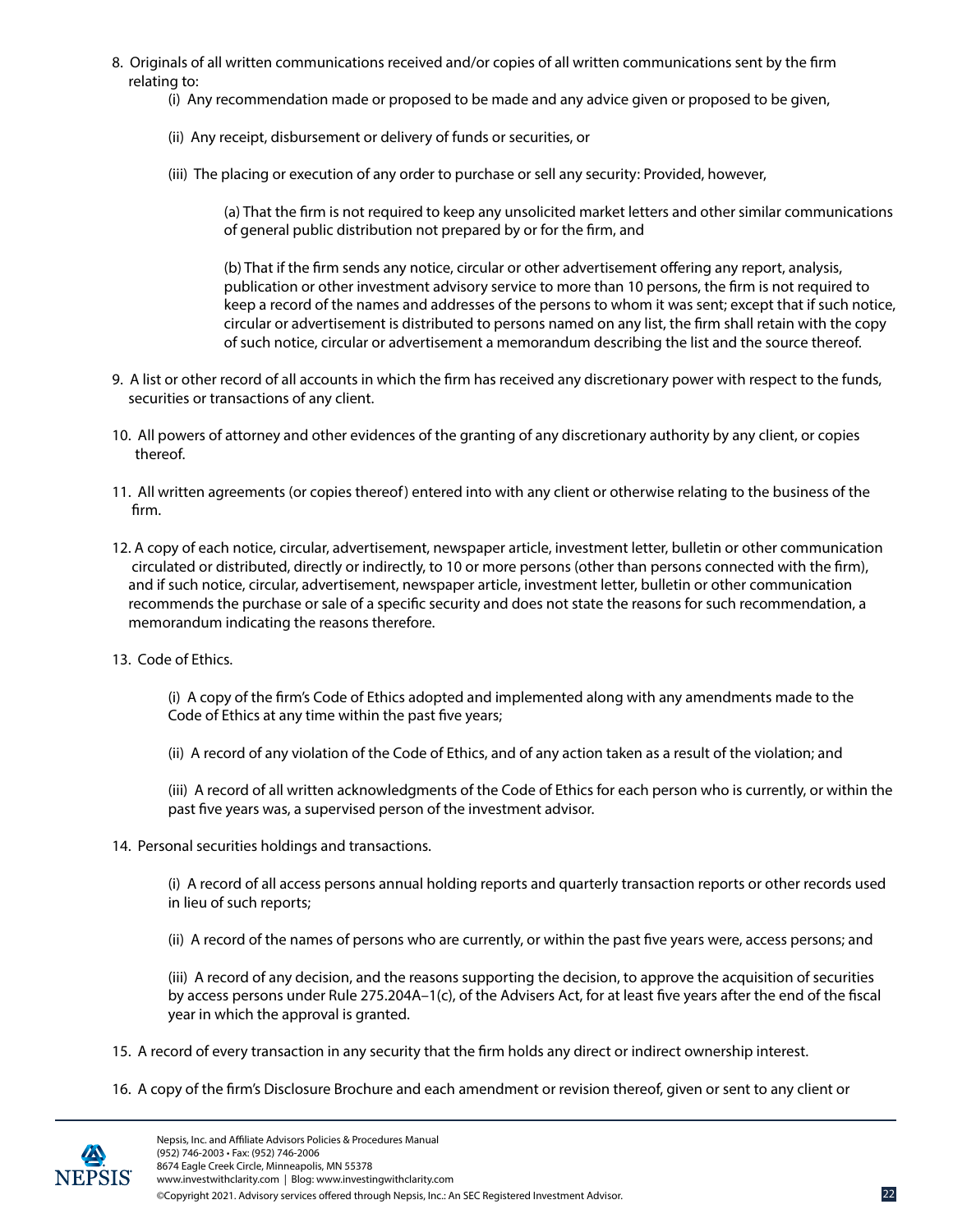prospective client, and a record of the dates that each written statement, and each amendment or revision thereof, was given, or offered to be given, to any client or prospective client who subsequently becomes a client.

- 17. Copies of all solicitor/referral fee arrangements, all written acknowledgments of client receipt of solicitor disclosure documents, and copies of the disclosure documents delivered to clients by solicitors.
- 18. Regarding performance advertising: All accounts, books, internal working papers, and any other records or documents that are necessary to form the basis for or demonstrate the calculation of the performance or rate of return of any or all managed accounts or securities recommendations in any notice, circular, advertisement, newspaper article, investment letter, bulletin or other communication that the investment adviser circulates or distributes, directly or indirectly, to 10 or more persons (other than persons connected with the firm); provided, however, that, with respect to the performance of managed accounts, the retention of all account statements, if they reflect all debits, credits, and other transactions in a client's account for the period of the statement, and all worksheets necessary to demonstrate the calculation of the performance or rate of return of all managed accounts shall be deemed to satisfy the requirements of this paragraph.
- 19. Written compliance and supervisory policies and procedures programs.

 (i) A copy of the firm's internal written compliance and supervisory policies and procedures that are in effect, or at any time within the past five years were in effect, and

(ii) Records documenting the firm's reviews, done at least on an annual basis, of the policies and procedures.

 (iii) Records of violations of the firm's written compliance and supervisory policies and procedures and any actions taken as a result of the violations.

20. Custody and possession of securities and funds:

 (1) A journal or other record showing all purchases, sales, receipts and deliveries of securities (including certificate numbers) for such accounts and all other debits and credits to such accounts.

 (2) A separate ledger account for each such client showing all purchases, sales, receipts and deliveries of securities, the date and price of each purchase and sale, and all debits and credits.

(3) Copies of confirmations of all transactions effected by or for the account of any such client.

 (4) A record for each security in which any such client has a position, which record shall show the name of each such client having any interest in such security, the amount or interest of each such client, and the location of each such security.

 (5) A memorandum describing the basis upon which the firm has determined that the presumption that any related person is not operationally independent under the SEC Custody Rule (see: Rule  $206(4)-2(d)(5)$ ) has been overcome.

- 21. Records showing the securities purchased and sold, and the date, amount and price of each such purchase and sale for each client.
- 22. For each security in which any such client has a current position, information from which the investment adviser can promptly furnish the name of each such client, and the current amount or interest of such client.
- 23. Proxy voting:
	- (i) Copies of all policies and procedures concerning proxy voting.

 (ii) A copy of each proxy statement that the firm receives regarding client securities. A third party may be relied upon to make and retain a copy of a proxy statement (provided that the firm has obtained an undertaking

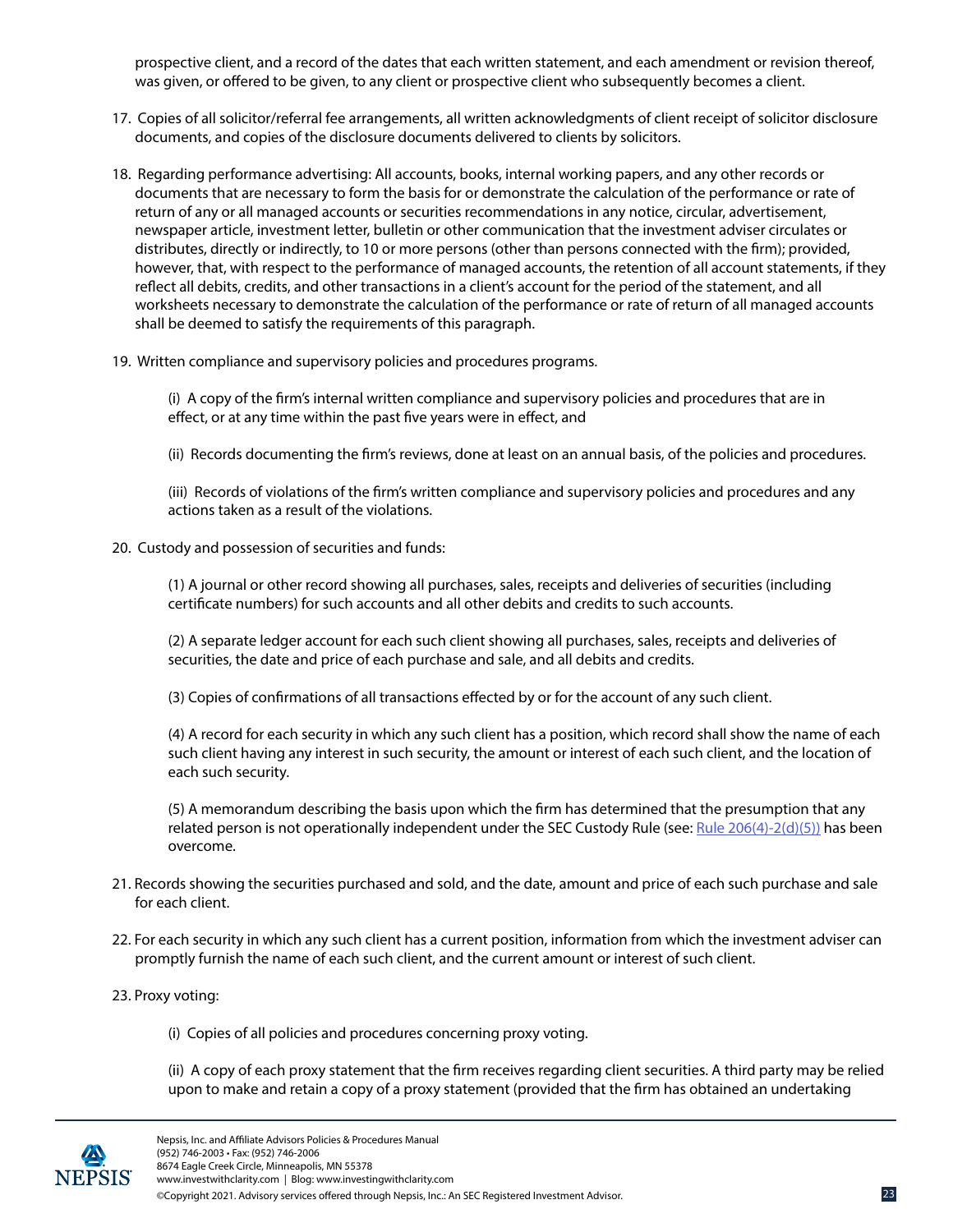from the third party to provide a copy of the proxy statement promptly upon request) or may rely on obtaining a copy of a proxy statement from the Commission's Electronic Data Gathering, Analysis, and Retrieval (EDGAR) system.

 (iii) A record of each vote cast by the firm on behalf of a client. A third party may be relied upon to make and retain a record of the vote cast (provided that the firm has obtained an undertaking from the third party to provide a copy of the record promptly upon request).

 (iv) Copies of all documentation used that was material to making a decision on how to vote proxies on behalf of a client or that memorializes the basis for that decision.

 (v) A copy of each written client request for information on how the firm voted proxies on behalf of the client, and a copy of any written response by the firm to any (written or oral) client request for information on how the proxies were voted.

- 24. Copies of written complaints received from any client or any notes taken as a result of a verbal client complaint.
- 25. Political Contributions:

 (i) Records of all contributions made by the firm or any of its supervised persons, directly or indirectly, to an official government entity, to a political party, or to a political action committee; and the names and addresses of each solicitor used or contracted by the firm to solicit a government entity for investment advisory services.

(ii) The records of contributions are maintained in chronological order, and the list must include:

(i) The name and title of each contributor;

 (ii) The name and title, including the specific municipal subdivision, of each recipient of a contribution or payment;

(iii) The amount of the contribution or payment and the date on which the contribution was made; and

 (iv) Clarification indicating whether the contribution satisfied the exception for certain returned contributions under Rule 206(4)-5(b)(3) and was returned pursuant to that exception.

# Client Files

Books and records concerning the clients of Nepsis® may be maintained in such a manner that the identity of any client to whom Nepsis® renders investment supervisory services is indicated by numerical or alphabetical code or some similar designation.

A file must be maintained for each Nepsis® client. Such files must contain any documents that establish and define Nepsis, Inc.'s relationship with the client. The following are examples of documents that must be maintained in the client files:

- Advisory contracts and any data gathering documents
- Copies of fee schedules
- Copies of any legal documentation
- Copies of documents granting discretionary authority
- Copies of any correspondence sent or received
- Copies of documents evidencing the delivery of client disclosure documents
- Copies of any reports prepared and provided\*
- Copies of any monthly or quarterly brokerage, mutual fund and variable annuity statements\*

\* These files may be maintained separate from the client file in alpha or account number and chronological order.

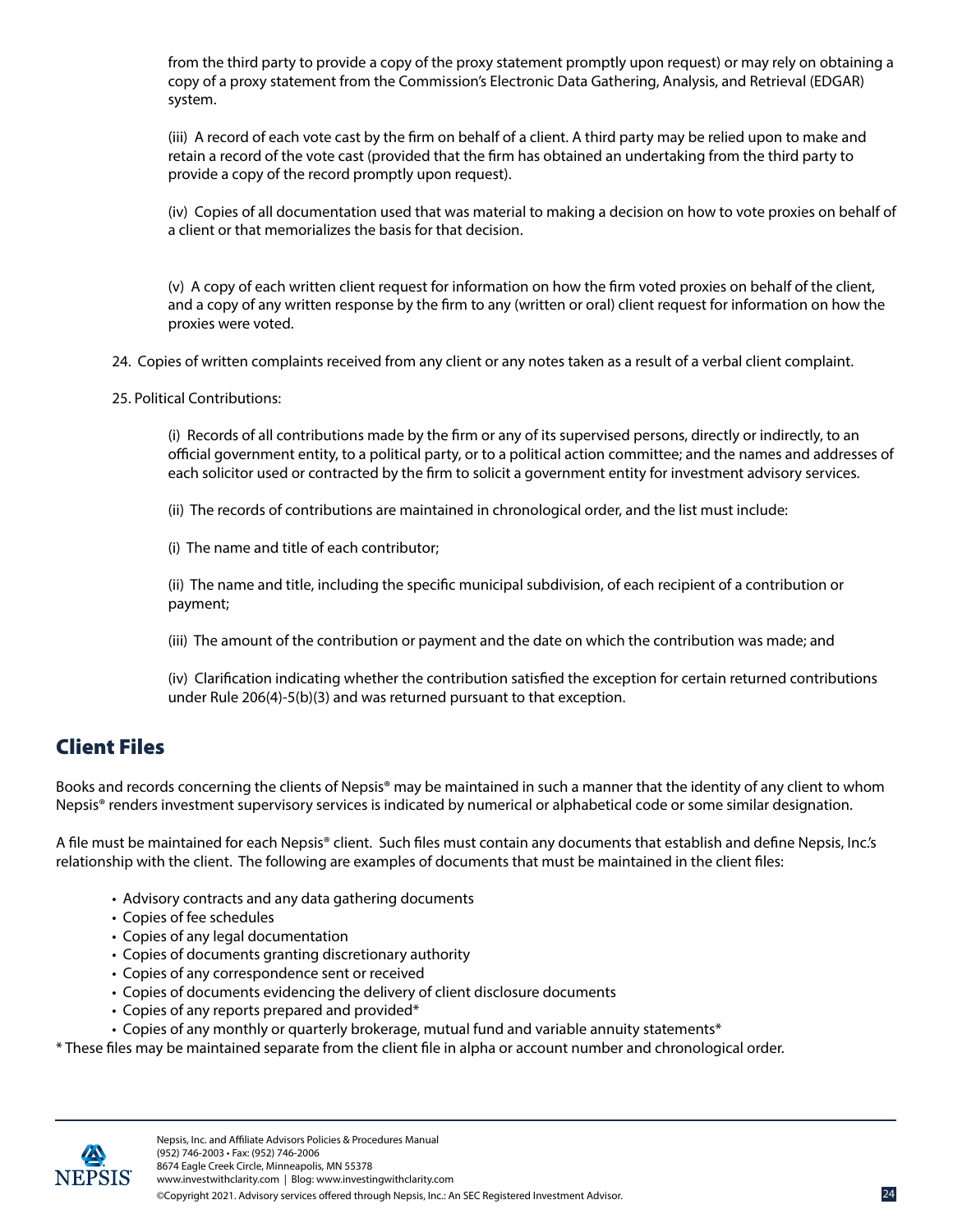# Maintenance Of Electronic Records

All required documentation may be kept in paper format or via electronic media. Documents must be maintained in a format that may be immediately produced or reproduced upon request from a regulator. If documents are stored electronically, the following requirements will be met pursuant to SEC Rule 204(g) which permits micrographic and electronic storage of records provided:

- Records are arranged and indexed in a way that permits easy location, access, and retrieval of any particular record;
- Records are provided promptly upon request by the SEC or any other regulator;
- Records are legible, true, and complete in the medium and format in which the records are stored;
- A legible, true, and complete printout of the record can be provided;
- There is proper means to access, view, and print the records; and

• Records are separately stored, for the time required for preservation of the original record, with a duplicate copy of the record on any medium allowed by this section.

- Procedures must ensure the maintenance and preservation of the records, so as to reasonably safeguard them from loss, alteration, or destruction;
- To limit access to the records to properly authorized personnel and the SEC (including its examiners and other representatives); and

• To reasonably ensure that any reproduction of a non-electronic original record on electronic storage media is complete, true, and legible when retrieved.

## CLIENT DOCUMENTS AND DISCLOSURES

#### Disclosure Brochure

Under the requirements of Rule 204-3 of the *Advisers Act*, Nepsis® is required to provide all clients and prospective clients with its Form ADV Part 2A written disclosure document and if the sponsor of a warp fee program, its Part 2A Appendix 1 Wrap Fee Program Brochure. The major purpose of the Form ADV Part 2A is to full and fair disclosure to clients regarding things such as, the firm's services, fees, business practices, conflicts of interest, codes of ethics, proprietary and employee trading, material affiliations, and certain financial and disciplinary disclosures. The Part 2A Appendix 1 discloses specific information about the wrap fee program that the firm sponsors. The Part 2B Brochure Supplement provides information about the firm's investment adviser representative(s).

A current copy of the disclosure documents will be delivered to an advisory client or prospective client before or at the time the client enters into a contract with Nepsis®. Every client will acknowledge initial receipt of the disclosure documents in writing.

On an annual basis, within 120 days of Nepsis, Inc.'s fiscal year end, all existing clients will receive a copy of Nepsis, Inc.'s disclosure brochure (Part 2A or if a wrap-fee client, Part 2A Appendix 1) that includes or is accompanied by the summary of material changes; or a summary of material changes that includes an offer to provide a copy of the current brochure upon request. Such document(s) will be provided to the client without charge. In addition, any client may request a copy of the firm's disclosure documents at any time. Any request for a copy of Nepsis, Inc.'s disclosure documents, made verbally or in writing, will be mailed or delivered within seven days of receipt of the request. Furthermore, if at any time during the year Nepsis's response to Item 9 of Part 2A (disciplinary information) changes, Nepsis® will provide an interim update to clients that describes the material facts relating to the amended disciplinary event. Mark Pearson will ensure that a copy of each client's annual delivery of the disclosure document(s) or a dated sample copy of the annual delivery letter and a log of all clients to whom the annual delivery is sent is maintained. In addition, a log of all clients requesting a copy of any disclosure documents will be maintained.

Nepsis® will provide the SEC a copy of its Form ADV Part 2A and the Part 2A Appendix 1 by submitting the documents electronically via the IARD system. Further, all updates to the Part 2A and the Part 2A Appendix 1 will be filed through the IARD system and will be maintained as part of Nepsis, Inc.'s files.

#### Brochure Supplement

In addition to providing clients with Form ADV Part 2A and/or the Part 2A Appendix 1 Wrap Fee Program Brochure, Nepsis® will provide each client with the Form ADV Part 2B Brochure Supplement for each supervised person who provides advisory services

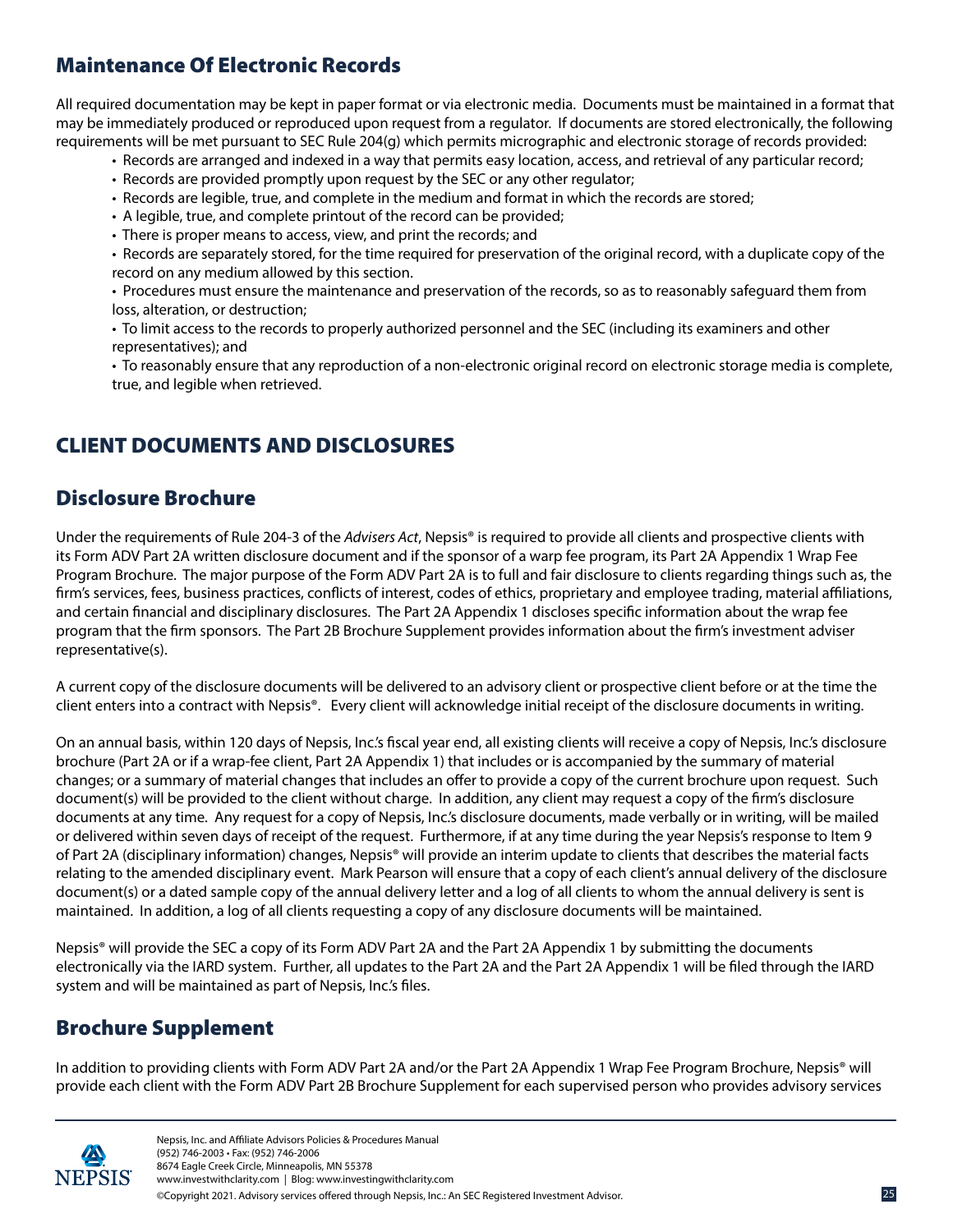to that client and for each supervised person who has discretionary authority over the client's assets, even if the supervised person has no direct contact with that client. The Form ADV Part 2B Brochure Supplement is a disclosure document that provides clients with information about Nepsis, Inc.'s supervised persons who provide clients with investment advice or who have discretionary authority over client assets. The Brochure Supplement includes the supervised person's contact information, educational background and business experience, disciplinary information, other business activities, and compensation information.

The Brochure Supplement will be delivered before or at the time the supervised person begins to provide advisory services to the client. Further, the client will be given an update to the Brochure Supplement if at any time during the year there are material changes made to the supervised person's response to Item 3 of Part 2B (disciplinary information). This update will be provided without charge and will describe the material facts relating to the amendment. The SEC does not require that the From ADV Part 2B be submitted electronically via the IARD system.

## Electronic Delivery

Nepsis® may deliver the Form ADV Part 2A, 2A Appendix 1, 2B, and other documents to clients via electronic media. However, prior to doing so, Nepsis® must receive client consent to provide the documents electronically. In addition, even if a client consents to have documents delivered electronically, whenever a client requests a paper copy of a document, Nepsis® will promptly provide a paper copy of the document at no cost to the client.

Like paper documents, electronically delivered documents will be prepared and delivered in a manner consistent with the requirements of the Advisers Act. Regardless of the delivery format of the document, all documents distributed by Nepsis® will contain all material and required information presented in the manner prescribed by the *Advisers Act* or other federal securities laws.

Whenever Nepsis® distributes documents electronically, Nepsis® will do so in a manner that gives the firm reasonable belief that the delivery requirements are satisfied.

# Conflicts Of Interest

As a fiduciary, Nepsis® has an obligation to always act in the best interests of its clients. Part of Nepsis, Inc.'s fiduciary duty includes disclosing all potential and real conflicts of interest that may materially affect a client's decision to conduct business with Nepsis®. Nepsis® and its supervised persons are required to disclose the following conflicts of interest to clients:

- Any interest the firm or a supervised person may have in any recommendations made;
- Compensation received from the issuer of a security being recommended by Nepsis® or any or its supervised persons, including special marketing allowances;
- Personal securities transactions for the firm and its supervised persons and whether the transactions are similar or inconsistent with investment advice given to clients. Supervised persons may not effect transactions in which they have a personal interest in a manner that could result in preferring their own interest to that of Nepsis, Inc.'s clients; and
- Any financial related business affiliations that Nepsis® has entered into. In addition, any outside business activities of Nepsis, Inc.'s supervised persons.

# Client Agreements And Supporting Documents

Any time a relationship is established with a new client, all required disclosures will be provided to the client and all required information and forms will be obtained from the client. The client's investment objectives and goals will be documented and reviewed on an annual basis. In addition, all clients will complete an informational and data gathering form.

The *Advisers Act* does not require Nepsis® to enter into written agreements, but does set forth requirements if agreements are in writing. When entering into oral advisory agreements, Nepsis® must still follow Rule 204-2 of the *Advisers Act* concerning books and records and provide the Nepsis® disclosure documents. Any written agreements entered into between Nepsis® and its clients will, at a minimum, contain the following conditions:

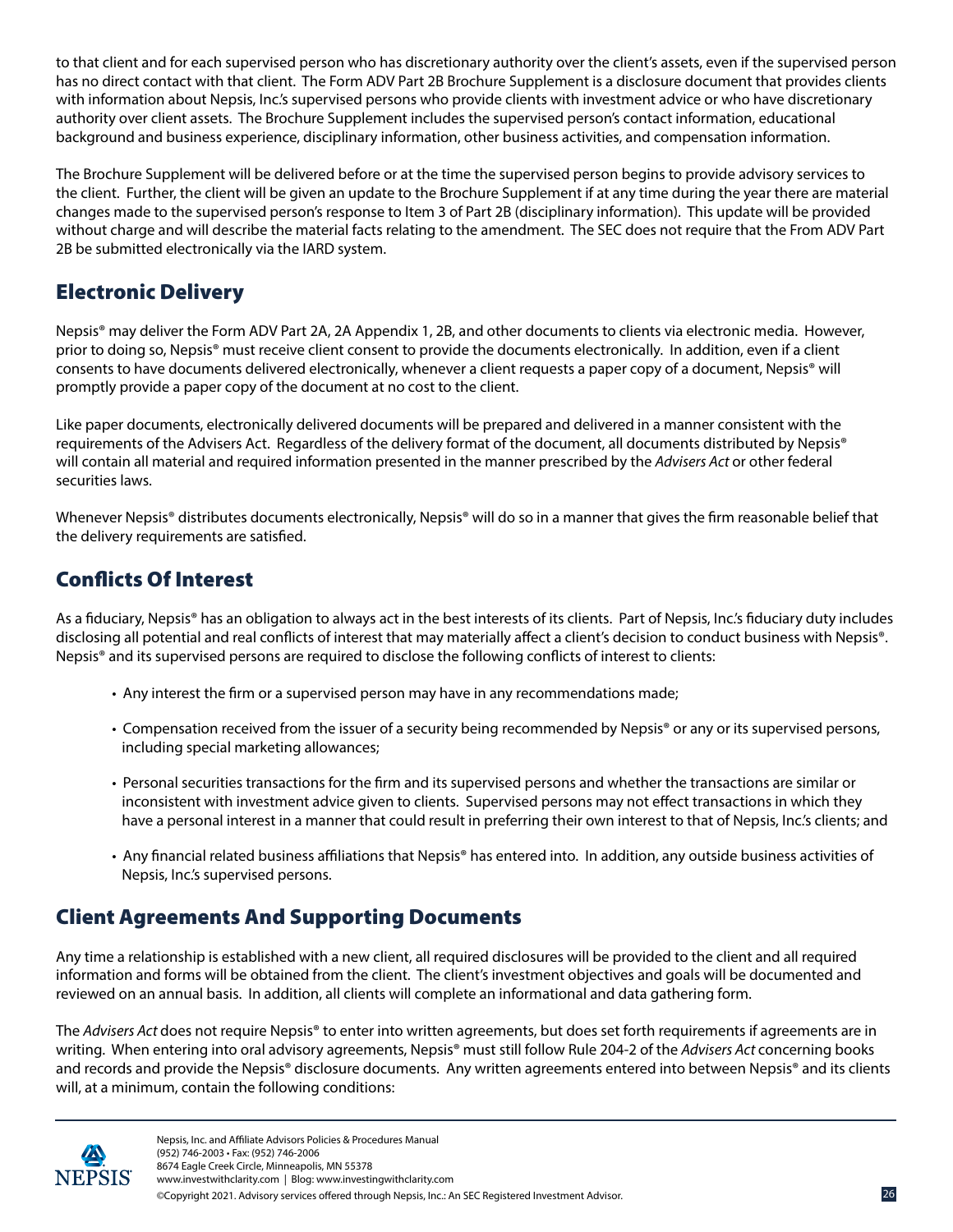- Agreements will not be assigned without client consent. Written consent will be obtained if required by applicable law, rule, or statute.
- Agreements will not purport to waive compliance with, or violate, the *Advisers Act* or rules under the Advisers Act.
- Agreements will not include any hedge clauses.
- Agreements will include an acknowledgement of receipt of Nepsis, Inc.'s disclosure documents, including Form ADV Part 2A, 2A Appendix 1 and 2B(s).
- Agreements will be signed by all parties contracting for services including the client(s) and an authorized officer of Nepsis®.

#### PRIVACY REQUIREMENTS

Regulation S-P was issued by the SEC in June 2000 in response to the privacy requirements of the *Gramm-Leach-Bliley Act of 1999* ("GLB Act"). Regulation S-P is a comprehensive set of SEC rules that are focused on preventing financial institutions from disclosing various types of non-public personal information gathered from individual clients to unaffiliated persons. Regulation S-P prohibits the sharing of non-public personal information with any non-affiliated third party unless the firm has provided notices of its privacy policies and "opt-out notices" allowing clients to "opt-out" of the disclosure of such information. The types of personal information covered generally include any information that is not already publicly available but is provided by a client in order to obtain financial products or information from an adviser providing services or engaging in transactions for the client.

The *GLB Act* permits states to enact privacy protections that are stronger than those contained in the *GLB Act* and Regulation S-P. In order to further meet the privacy concerns of their residents, California, Connecticut, Massachusetts, New Mexico, and Vermont have enacted privacy protections which are stronger than the provisions of the *GLB Act* and Regulation S-P. With regard to clients who are residents of these states, Nepsis® is prohibited from sharing non-public personal information with any affiliated third party unless the firm has provided notices of its privacy policies and "opt-in" notices allowing clients to "opt-in" to the disclosure of such information. An "opt-in" generally requires Nepsis® to obtain from its client and consumers a signed statement in which the person makes an affirmative declaration of permission to disclose certain personal information.

Nepsis® is required to adopt policies and procedures designed to protect various records and information it maintains about its natural person clients. It is required to provide "clear and conspicuous" notices reflecting its privacy policies and procedures to a client initially at the time a relationship is established and annually thereafter. The initial notice must be provided at the time the client enters into an advisory contract with Nepsis®. Any initial notice may be provided within a reasonable time after it establishes a client relationship if: (i) establishing the client relationship is not at the client's election, (ii) providing notice no later than when the client relationship is established would substantially delay the client's transaction and the client agrees to receive the notice at a later time, or (iii) a non-affiliated broker or dealer establishes a client relationship between the adviser and a consumer without the adviser's prior knowledge. For purposes of Regulation S-P, an individual who is the record holder of a fund's shares is considered the client. If the client has multiple accounts, Nepsis® is permitted to deliver a single Privacy Notice provided the notice makes it clear which accounts it applies to and the client can reasonably be expected to receive the actual notice regarding each account.

Nepsis, Inc.'s Privacy Notice will include, at a minimum, the following:

- A general description of its policies and procedures to protect the confidentiality, security and integrity of clients' non public personal information;
- Categories of clients' non-public personal information collected;
- Categories of clients' non-public personal information disclosed;
- If applicable, categories of affiliates or non-affiliated third parties that may receive the information; and
- If applicable, an explanation of a client's right to opt out or opt in and the method used to exercise that right

In certain circumstances, Nepsis® is permitted to share client non-public personal information with non-affiliated third parties

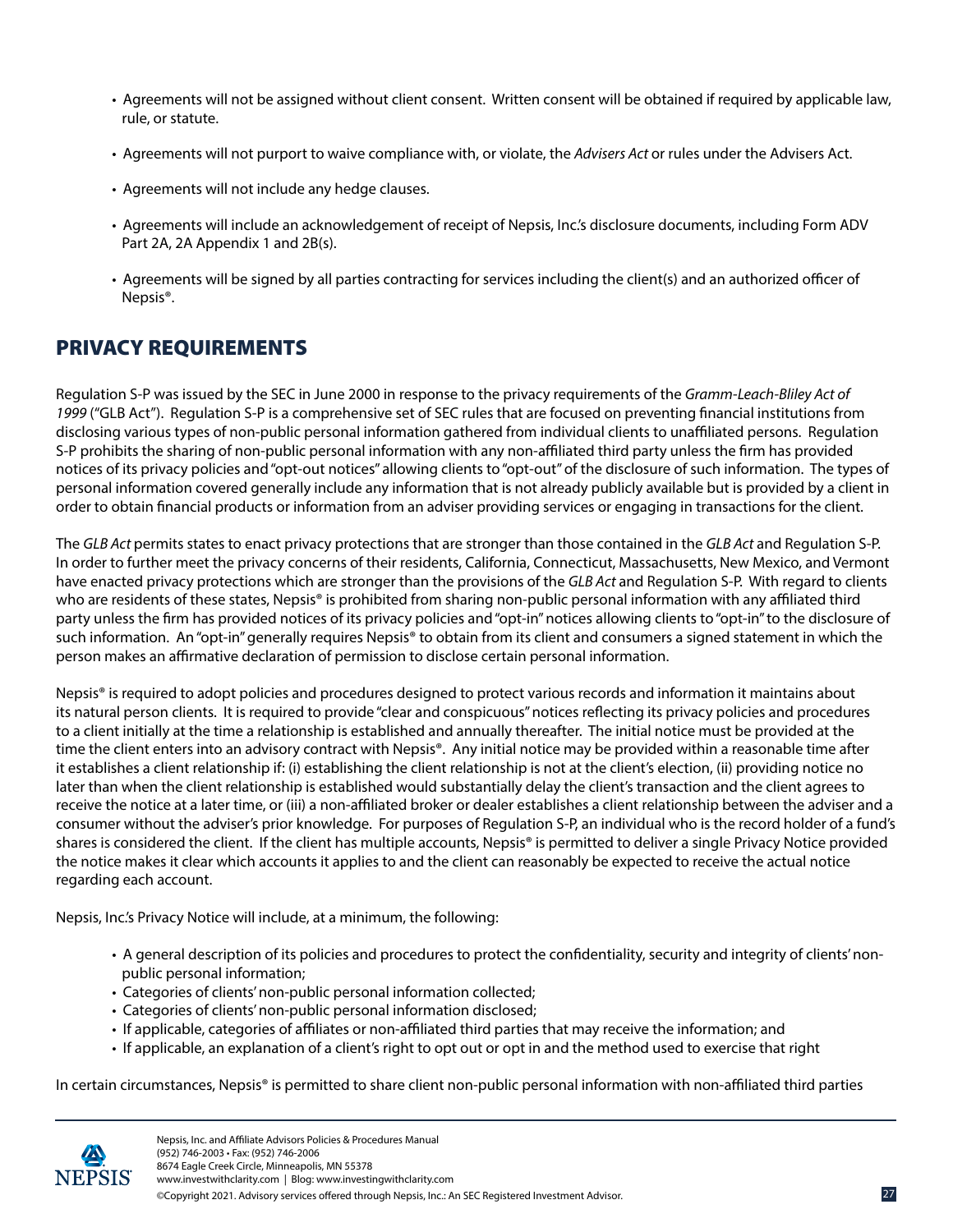without providing the client notice of and an opportunity to opt out. Such circumstances include sharing information:

- With a non-affiliate if necessary to effect, administer, or enforce a transaction that a client requests or authorizes
- In connection with processing or servicing a financial product or service a client authorizes
- In connection with maintaining or servicing the client's account with the institution.

Under these exceptions, Nepsis® does not need to provide the client the opportunity to opt out or opt in before sharing the client's non-public personal information with a non-affiliated broker/dealer in order to execute trades the client has authorized with a non-affiliated custodian that holds securities on behalf of the client.

Mark Pearson is responsible for maintaining Nepsis, Inc.'s Privacy Notice and all required records pertaining to such document. Mark Pearson will be responsible for training supervised persons and making sure everyone is aware of and complies with Nepsis, Inc.'s Privacy Notice policies and procedures. Mark Pearson will be responsible for ensuring that all clients receive the initial delivery and annual delivery of Nepsis, Inc.'s Privacy Notice.

## Information Security Plan

Pursuant to Rule 30 of Regulation S-P, Nepsis® has adopted the following Information Security Plan to address the administrative, technical, and physical safeguards for the protection of client records and information. The purpose of this information security plan is to ensure the security and confidentiality of client personal information, protect against any anticipated threats or hazards to the security of client information, and protect against the risk of identity theft.

Personal information is considered a person's first and last name, or their first initial and last name, in combination with their Social Security number, driver's license number or state issued identification card number, or their financial account number or credit or debit card number. Personal information does not include information that is lawfully obtained from publicly available information, or from federal, state, or local government records that are available to the general public. The personal information collected by Nepsis® will be limited to what is reasonably necessary to accomplish business purposes or to satisfy regulations. Further, access to personal client information will be limited to those employees required to know such information.

To protect clients' personal information, Nepsis® has instituted the following safeguards:

- Client files are physically locked during non-business hours;
- Strong electronic passwords are utilized that:
	- Contain alphanumeric/special character combinations;
	- Require users to change the password after a certain time period; and
	- Lock the device after several unsuccessful attempts at access
- When disposing of old computers, hard drives, and other storage medium are removed and physically destroyed;
- Whenever possible, alternatives are used in place of social security numbers and account numbers;
- Any email request for client information or to change client information must be sent using DMARC technology  *or*  Any electronic request for client information or request to change client information must be confirmed via physical writing or through oral communication (in person or via the phone);
- Wireless connections (WEP/WPA) are password protected;
- At least annually, Nepsis will employ a qualified professional to conduct a security audit; and
- Passwords are never provided by email or through a web page accessed through a link in an email.

In addition, employees of Nepsis<sup>®</sup> are required to:

- Put away open client files when leaving their desk;
- Shred documents when disposing of physical files;
- Never share their electronic passwords;
- Set electronic devices to require users to re-login after a period of inactivity;
- Encrypt all client information transferred or stored on portable electronic devices such as laptops, tablets, external hard drives, CD-Roms, disks, thumb drives, and smart phones; and
- Utilize and update patches for operating systems, firewalls, and anti-virus and malware software for business computers, and personal electronic devices used for business purposes.

To limit outside access to confidential client information via the use of smart phones, each employee is required to password protect his or her smart phone and set the auto-lock function for the shortest possible time. The auto-lock function of the smart phone should also be set to clear the smart phone's memory after a set number of failed log-in attempts or to automatically power down the phone.

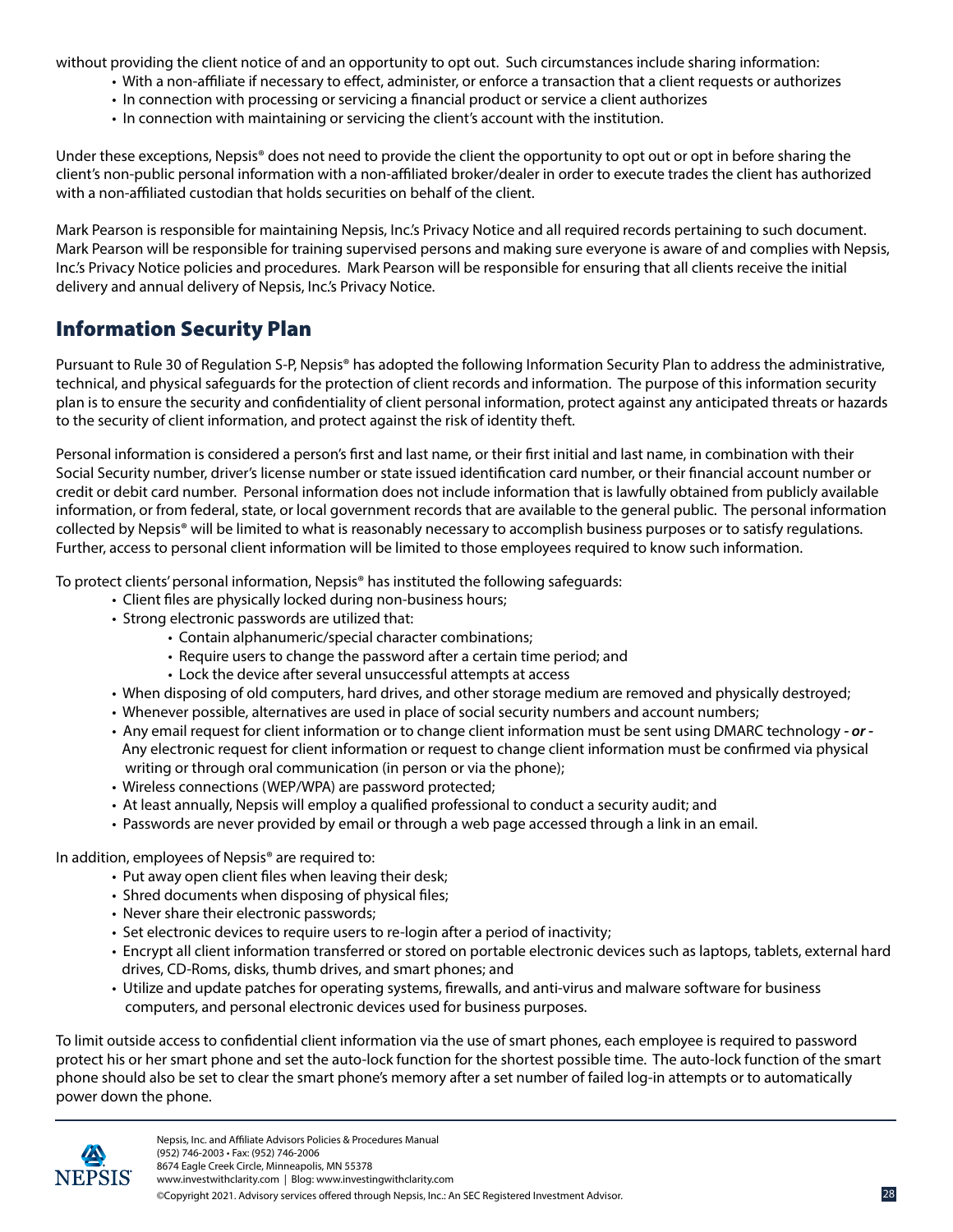To further protect the confidentiality of clients' personal information, all visitors to Nepsis, Inc.'s office are restricted to one entry point for each building in which personal information is stored. In addition, visitors will be required to present a photo ID, sign in, and wear a plainly visible "Guest" badge or tag. At no time will visitors be permitted in any area of Nepsis, Inc.'s office where client personal information is stored or accessible, unless the visitor is escorted by an employee of Nepsis®.

In the event of termination, an employee must return all records containing any form of client personal information. This includes all information stored on laptops or other portable devices or media, and information stored in files, records, work papers, etc. The terminated employee's physical and electronic access to personal information of clients will be immediately blocked and the terminated employee will be required to surrender all keys, IDs, access codes, or badges that permit access to Nepsis, Inc.'s premises or information. In addition, the terminated employee's remote electronic access to personal information will be disabled and his or her voicemail access, email access, internet access, and passwords will be invalidated.

Mark Pearson is in charge of Nepsis, Inc.'s information security. Accordingly, Mark Pearson is responsible for training employees, testing and regularly monitoring the security program, conducting an annual review of the effectiveness of the information security plan, conducting a review whenever there is a material change in the business practices of Nepsis® that may implicate the security or integrity of clients' personal information, and conducting an annual training session for all individuals who have access to clients' personal information.

Any outside service provider who does business with Nepsis® must contractually agree to keep confidential any non-public confidential client information. Mark Pearson will conduct due diligence of any service provider used by Nepsis® to ensure the service provider's ability to protect client information. (See the Due Diligence section of this manual for more details).

# Security Breach

Employees should report any suspicious or unauthorized use of client information to Mark Pearson. Mark Pearson will be responsible for conducting a reasonable investigation to determine whether a security breach occurred and the likelihood of the information being misused.

In the event of a security breach, Nepsis® will assess the breach and identify which systems and the types of information that were compromised. The firm will then take steps to contain and control the breach and to prevent further unauthorized access or use. Mark Pearson will notify clients of the breach if misuse has occurred or it is reasonably possible that misuse will occur. Further, Mark Pearson will provide notice to the SEC or the proper state securities authority.

Mark Pearson will prepare and archive a report of each Security Breach including when the breach occurred, the information stolen, and an explanation of the steps taken to prevent a reoccurrence of the breach.

# PROXY VOTING

If the firm elects to vote proxies on behalf of clients, as a fiduciary such proxies must be voted in the best interests of the client. According to the *Advisers Act,* if an investment adviser votes proxies on behalf of clients, the investment adviser must satisfy the following requirements:

- Adopt and implement written proxy voting policies and procedures reasonably designed to ensure that the fund manager votes client and fund securities in the best interests of the clients and fund investors and addressing how conflicts of interest are handled;
- Disclose its proxy voting policies and procedures to clients and fund investors and furnish clients and fund investors with a copy of these policies and procedures if requested;
- Inform clients and fund investors as to how they can obtain information from the manager on how their securities were voted; and
- Retain required records.

Under the *Employee Retirement Income Security Act of 1974*("ERISA"), investment advisers have special fiduciary responsibilities. Under ERISA, if the authority to manage a plan has been delegated to an investment manager, only the investment manager has the authority to vote proxies on behalf of the plan except, when the plan named fiduciary has reserved to itself or to another named fiduciary (as authorized by the plan document) the right to direct a plan trustee regarding the voting of proxies.

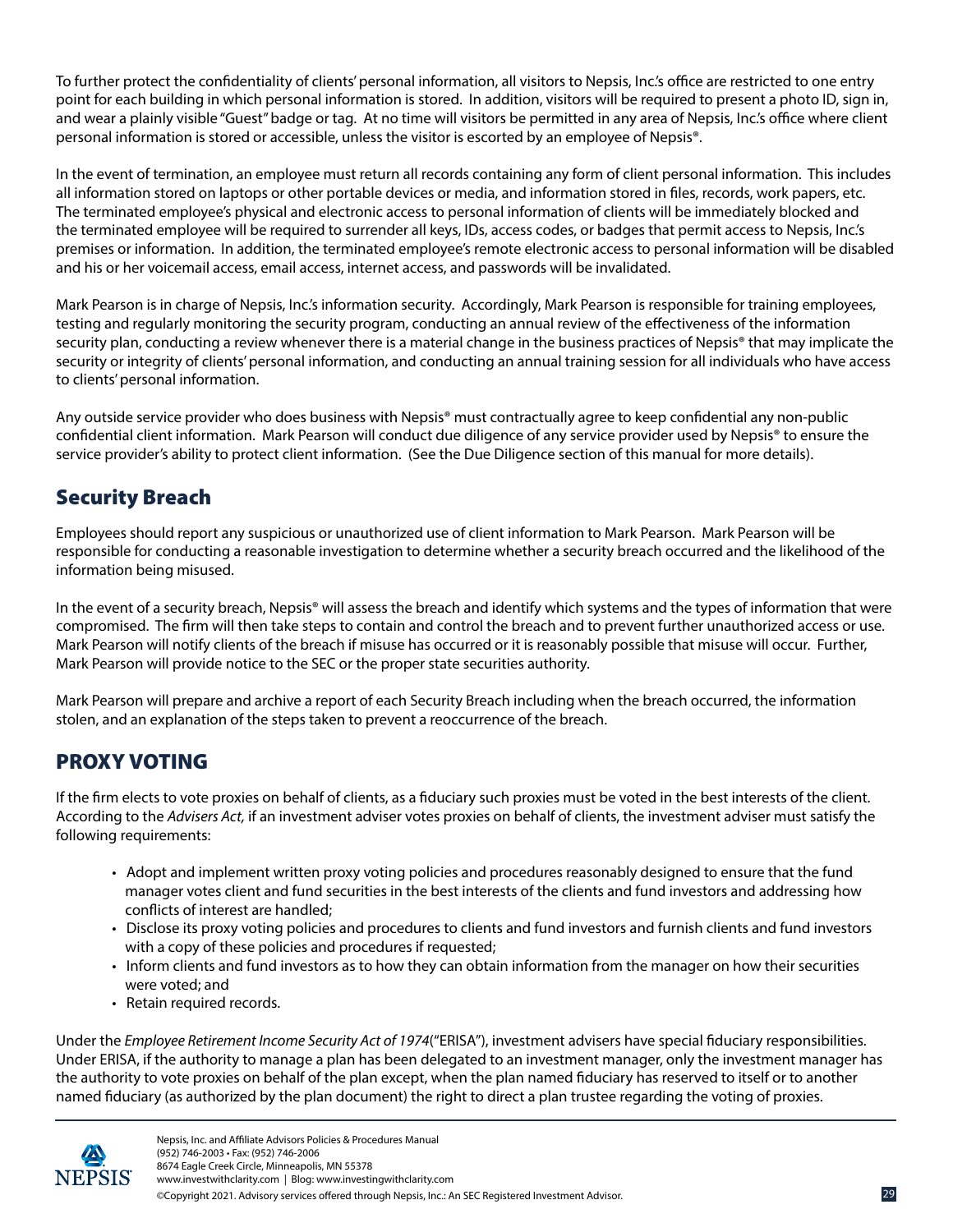**For accounts that Nepsis**® **provides ongoing management and trade execution services, Nepsis**® **will, if required by the account custodian, vote proxies on behalf of the client upon receiving written authorization. Mark Pearson is in charge of voting all client proxies, corporate reorganizations, and other corporate actions on behalf of clients (collectively referred to as "proxies" for this policy). Mark Pearson is responsible for ensuring all records are retained per the requirements set forth under the** *Advisers Act.*

Generally, Nepsis® believes the best financial interest of its clients is consistent with management's recommendations. Therefore, Nepsis® will generally vote consistent with management's recommendations absent a compelling documented basis to vote otherwise. This will mean voting "for" proposals that are determined to improve the management of a company, increase the rights or preferences of the voted securities, and/or increase the chance that a premium offer would be made for the company or for the voted securities. Nepsis, Inc.'s decision to vote in support or opposition of a proposal will be based on the specific circumstances described in the proxy statement and other available information.

Nepsis® will also consider any voting guidelines issued by clients, so long as these guidelines are consistent with Nepsis, Inc.'s duties under applicable law, including ERISA.

#### **Voting Guidelines: Routine Matters**

Nepsis® expects to vote proxies in favor of routine proposals, unless there is specific information that approval of the proposal would adversely affect the value of the investment or would not be in the best interest of clients. Such routine matters generally include, among others: election of directors, appointment of independent auditors, increase in the outstanding common stock or other equity classes, date and place of the annual meeting, ratification of directors' actions on routine matters, and indemnification of directors and/or officers.

#### **Voting Procedures: Social Conscience/Moral Issues**

Nepsis® will generally vote against proxies requiring management action on a moral or social issue unless such issue has escalated to the point where the company may be adversely affected by protests, governmental actions, or other serious economic consequences if no action is taken. Where the economic impact of a proposal is not clear, a vote to "abstain" may be appropriate.

#### **Voting Procedures: Financial or Corporate Governance Questions**

Financial and corporate governance issues take more time to consider and may be complicated by activities such as hostile takeovers and mergers. Nepsis® will generally vote in favor of the following types of proposals: incentive compensation plans for certain key employees and directors, mandatory retirement age for directors, confidential voting, cumulative voting, proposals to lower barriers to shareholder action, proposals to restore shareholder ability to remove directors with or without cause.

Nepsis® will generally vote against the following types of financial and corporate governance proposals: board entrenchment proposals and anti-takeover measures, such as "poison pill" and "golden parachute" provisions, limitations on shareholder ability to act, blank check preferred stock authorizations, eliminating cumulative voting rights, and proposals to adopt classified boards.

#### **Voting Guidelines: Client Guidelines**

Some Nepsis® clients may have their own set of proxy voting guidelines. These may conflict with the proxy guidelines discussed above or the voting guidelines of another client. If such a situation arises, Nepsis® will comply with client guidelines by voting the proxies attributable to that client on a proportionate basis (based on the number of shares held by the client).

#### **Proxy Voting: Conflicts of Interest**

In the unlikely event that the proxy issue is not addressed by the guidelines above and materially conflicts with the interests of Nepsis® or any person involved in the proxy voting process, Nepsis® will nevertheless vote such proxy in the best financial interest of its clients and will document its basis for such vote.

#### **Proxy Voting: Procedures**

Nepsis® collects proxy statements as they are received and compares them against internal records to ensure the proxies represent all the shares to be voted by Nepsis®. Upon receipt of proxies, needed information will be gathered by Mark Pearson and then voted by Mark Pearson. Votes are made based on the procedures outlined above. If the proxy subject matter does not fall within these guidelines, Mark Pearson will ensure the proxy is voted in the clients' best interests.

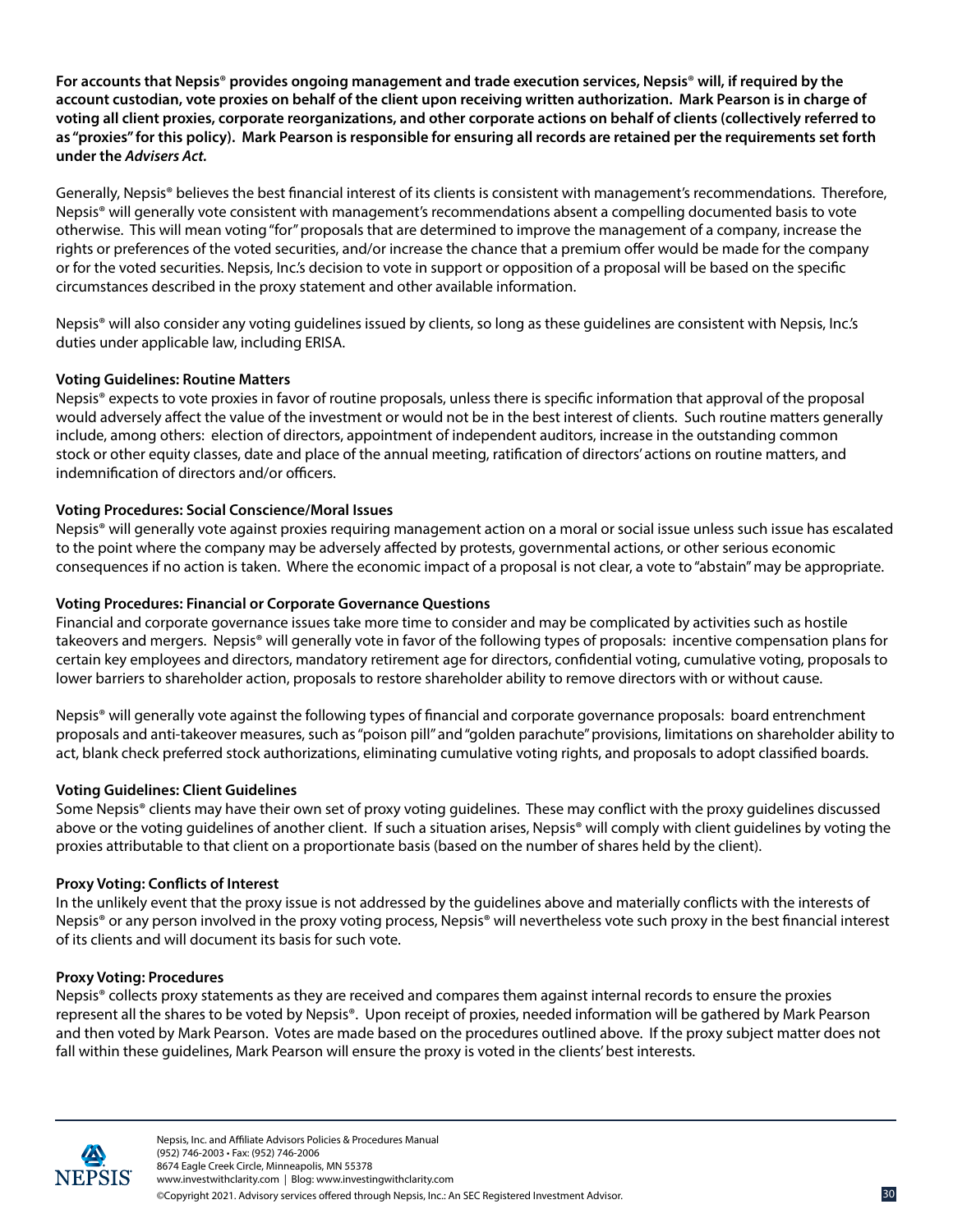# **CUSTODY**

Under Rule 206(4)-2 of the *Advisers Act* ("Rule 206(4)-2") and its requirements, custody is defined as holding, directly or indirectly, clients' funds or securities, or having the authority to obtain possession of them. Under Rule 206(4)-2, custody will include the following:

• Having possession of client funds or securities, unless such assets are received inadvertently and the adviser returns them to the sender within three business days (This would not include possession of a check drawn by a client that is made payable to a third party.);

• Having arrangements, including a general power of attorney, whereby an adviser is authorized or permitted to withdraw client assets maintained with a custodian upon the adviser's instruction to the custodian (This would include having the ability to deduct fees or other expenses directly from a fund's or client's account.) and;

• Acting in any capacity that provides the adviser or any of its supervised persons with legal ownership or access to client assets, such as acting as general partner of a limited partnership, as managing member of a limited liability company, or as trustee of a trust.

According to this definition, Nepsis® is deemed to have custody of client assets since it has management fees deducted directly from client accounts and paid to Nepsis®. However, the automatic deduction of advisory fees from client accounts is the only form of custody Nepsis® will maintain. Nepsis® will not have direct access to client funds and securities, nor will it have control over client funds and securities. According to the exemption provided in the SEC's *Custody of Funds or Securities of Clients by Investment Advisers Rule*, since the deduction of client fees is the only form of custody Nepsis® will maintain, Nepsis® may indicate on its Form ADV Part 1, Item 9 that it does not have custody of any advisory clients' cash or bank accounts or securities. Further, since the only form of custody the firm has is the deduction of advisory fees, Nepsis® is not subject to the Rule's surprise verification examination requirements.

The following are prohibited:

- Nepsis® and/or a related person will not serve as a managing member, general partner, trustee or in any similar capacity of any pooled investment vehicle.
- Supervised persons are prohibited from deducting fees directly from client accounts.
- Fees of more than \$1,200 will not be billed more than six (6) months in advance.
- Funds and securities will not be held on a client's behalf.
- Supervised persons are prohibited from signing checks on a client's behalf.
- Supervised persons are prohibited from serving on the board of directors of an organization that will direct investments to Nepsis®.
- Supervised persons will not serve as a trustee for any non-family client trust or estate. Exceptions may be made but prior to engaging in such service they must be approved in writing by Mark Pearson.
- Nepsis® and its supervised persons will not receive funds from the proceeds of any sale of a client's securities in the name of Nepsis® or its supervised persons.
- Nepsis® and its supervised persons will not transfer or wire funds from a client's account to any account other than other accounts owned by the same client. If funds must be wired or transferred from a client's account to another account not owned by the client (i.e. a third-party account), written instructions signed by the client must be obtained by Nepsis® to be forwarded to the qualified custodian prior to any funds being wired or transferred. To the extent Nepsis® or its supervisory persons receive any written instructions to wire or transfer funds from client's account to the third-party account and such instructions were not discussed in person or over the telephone with client Nepsis® or its supervised person will verify through a telephone call or meeting directly with client that such instructions are authentic before forwarding such written instructions to the qualified custodian for processing.

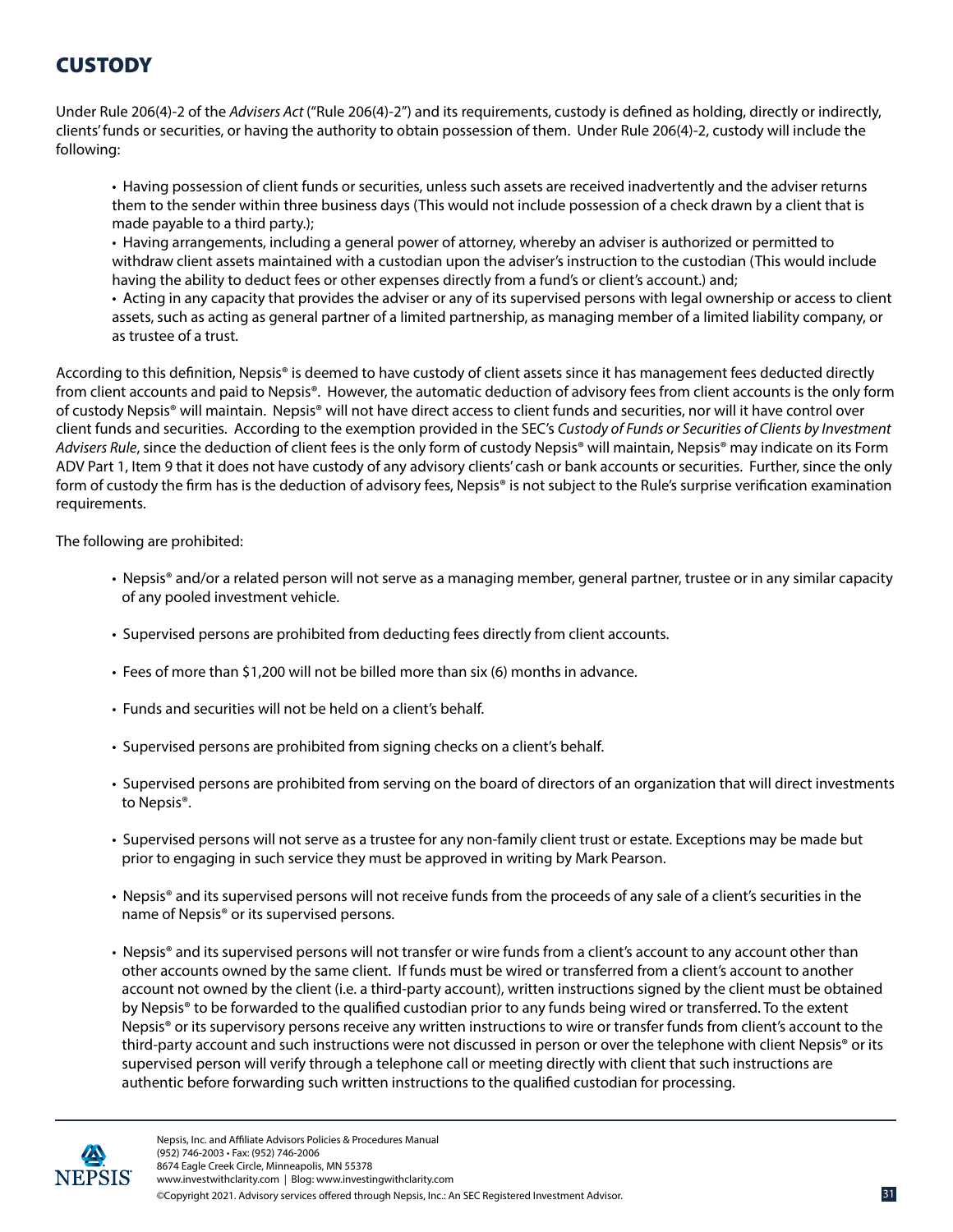- Nepsis® will not request a check or remit funds from an account unless the request is to the account owner. To the extent, Nepsis® also has the ability to change the client's address of record on the account, Nepsis® must ensure the client's custodian delivers a notice of all address changes to the new address and old address at least 30 days after making the change. If the custodian does not deliver such notice and Nepsis® has the ability to remit funds from an account and change the address on the account, Nepsis® is deemed to have custody.
- Supervised persons are prohibited from accepting client securities (i.e., stock certificates) to be forwarded to the qualified custodian by Nepsis®. Supervised persons are not allowed to accept client securities. If client securities are accepted, Nepsis® would be in violation of the custody rule's requirement to maintain all client funds and securities with a qualified custodian at all times.
- Nepsis® may not accept or receive client securities or funds from a third party (other than from the client as described below). If Nepsis® inadvertently receives client securities or funds from a third party, Nepsis® will promptly return (within 3 business days of receipt) such securities and funds to sender.
- Nepsis® may accept and receive funds (i.e., checks signed by a client and made payable to a third party) from a client to be forwarded to a third-party custodian. With the exception of fees paid by client to Nepsis® for advisory services rendered, such as management or financial planning services, checks from a client must never be made payable to Nepsis®. Funds from a client must be made payable to the custodian in charge of maintaining the client's account. Any time funds to or from the client are made payable to Nepsis® when the funds or securities should have been made payable to the custodian or a third party, the funds must be destroyed (if directed by the client) or returned to the client promptly. When accepting funds from a client made payable to a third party, the funds must be forwarded to the account custodian promptly (i.e., forwarded to the custodian the same business day or, if received at the end of the business day, forwarded to the custodian the following business day). Cash will never be accepted for deposit to a client's account.
- Nepsis® will not utilize a client's personal user name and password for online access to a client's account if such access would give Nepsis® the ability to withdraw funds and securities from a client's account.

As required under Rule 206(4)-2, the following procedures have been implemented by Nepsis:

- 1. Accounts must be maintained with a qualified custodian. Pershing LLC serves as the qualified custodian for Nepsis, Inc.'s advisory accounts. However, clients are allowed to direct which custodian is used. Most regulated banks and savings associations, registered broker/dealers, registered futures commission merchants, and foreign financial institutions may serve as qualified custodians. Funds and securities must be maintained by the custodian, either in a separate account for each client or fund in the client's/fund's name or in accounts containing only funds or securities of the adviser's clients or funds under the name of the adviser as agent/trustee for the clients or funds. Shares of registered open-end investment companies can be held by the fund's transfer agent. In addition, privately placed and un-certificated securities are not subject to this rule, if their ownership is recorded in the client's name only on the books of the issuer or transfer agent and are transferable only with the prior consent of the issuer or its shareholders.
- 2. Notice must be provided to clients. Upon opening an account with a qualified custodian, Nepsis®z will notify the client or investor in writing of the qualified custodian's name, address, and the manner in which the funds or securities are maintained. If this information changes, notification must be provided to the clients. Clients or investors may designate an independent representative to receive such notices.
- 3. Nepsis® will establish reasonable belief, upon due inquiry, that the client's qualified custodian is sending account statements at least quarterly to the client and that the account statements identify the amount of funds and each security in the account at the end of each quarter. Statements must also set forth all transactions in the account during the quarter.

# IDENTITY THEFT PREVENTION PROGRAM

Nepsis® has developed and implemented the following Identity Theft Prevention Program designed to detect, prevent, and mitigate identity theft in connection with certain investment advisory client account where Nepsis® serves as the investment adviser of record or provides investment advisory services related to such client account.

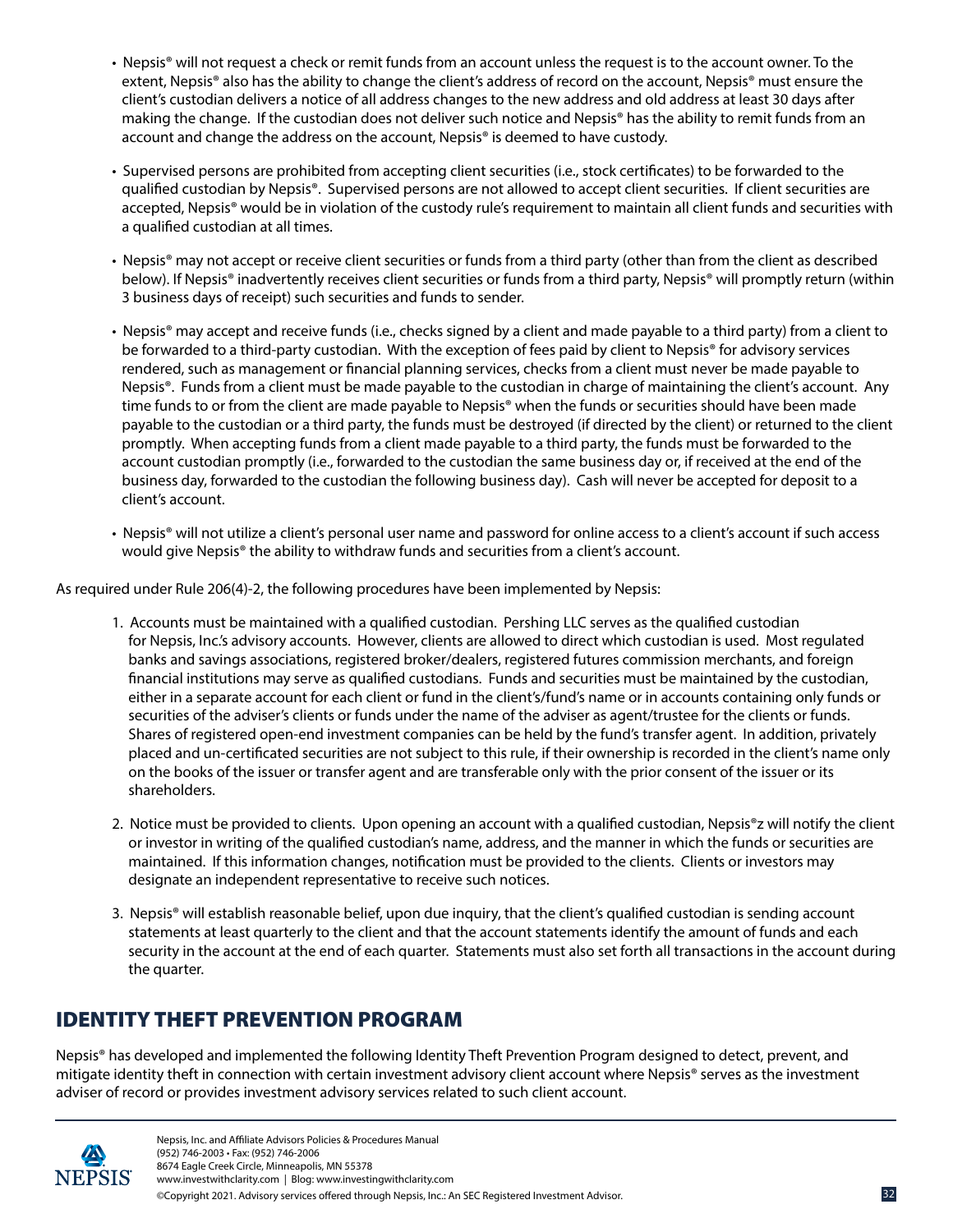The following definitions are used in correlation with Nepsis, Inc.'s Identity Theft Prevention Program:

*Identity theft* means a fraud committed or attempted using the identifying information of another person with authority.

*Red Flag* means a pattern, practice, or other specific activity that indicates the possible existence of identity theft.

*Investment advisory client account* is defined as an account held by qualified custodian where Nepsis® is investment adviser of record or Nepsis® otherwise provides asset management or advisory services for such account.

This Identity Theft Prevention Program covers how Nepsis® will identify relevant types of identity theft red flags, detect the occurrence of those red flags, respond appropriately to the detected red flags, and periodically update the identity theft program. Nepsis® has considered the size, complexity, nature and scope of its business model and activities when developing its Identity Theft Prevention Program.

# Red Flags

To identify the red flags that are relevant to the investment advisory client accounts of Nepsis®, it will consider the types of client accounts receiving asset management or investment advisory services from Nepsis®, identify potential risk factors in servicing such investment advisory client accounts, review all past identity theft issues, incidents or breaches encountered by Nepsis® and/ or existing clients of Nepsis®.

Nepsis® recognizes the following as red flags that may suggest the potential threat of identity theft:

- Receipt of an alert, notification, or warning from a consumer reporting agency, fraud detection service or similar service provider;
- Receipt of spam emails from client's email address or notification the client's email account has been hacked;
- Receipt of suspicious documents, including documents that appear to have been altered, appear forged or appear inauthentic or inconsistent with firm's documents;
- Presentation or receipt of suspicious personal identifying information such as address change, telephone change or change in email address;
- Unusual use or suspicious activity related to an investment advisory client account;
- Notice from clients, victims of identity theft, law enforcement authorities, or other persons regarding possible identity theft in connection with an investment advisory client account.
- Receipt of a client request (or signed authorization) to wire or issue a check to a third-party from an investment advisory client account:
	- The use of number 0 instead of letter O, number 1 instead of lower case letter l, or .net instead of .com in the email address of the request (or authorization) against longtime email address on file for the client;
	- A recent change in the client's contact information;
	- The use of a contact address or telephone number in the request (or authorization) which is inconsistent with the client information on file;
	- The use of incorrect words, spellings or phrases in the email which is inconsistent with client's normal pattern of communication;
	- The client's signature on any disbursement forms does not match the client's signature on file;
	- The request is inconsistent with client's past or explanation for the disbursement does not make sense;
	- The wire is to a foreign bank or the wire/check is to unknown party; and/or
	- The email stresses urgency and/or insists upon no verbal communication with the client.

# Identity Verification

For new investment advisory client accounts, Nepsis® will verify the identity of the client who is establishing the investment advisory relationship with Nepsis® by utilizing reasonable means such as requesting that the client provide name, address, identification number. When Nepsis® is able to verify the identity of the client in person, Nepsis® will further verify client's identity by requesting client provide a government issued identification card.

For existing investment advisory client accounts, Nepsis® will continue to confirm the identity of client associated with the

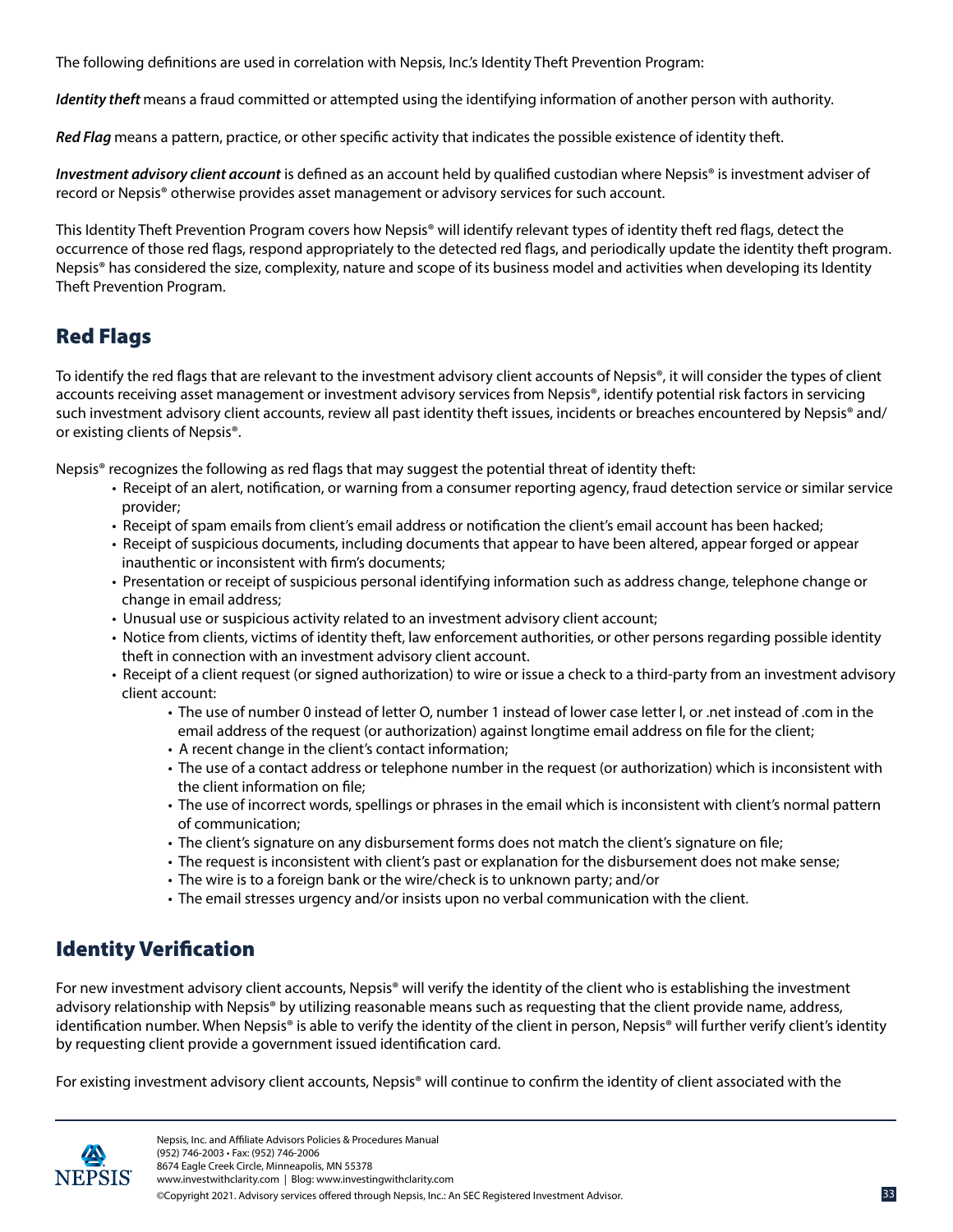existing account before providing any confidential information pertaining to client or client's account. Nepsis® will monitor the transactions of existing investment advisory client accounts to watch for unusual or suspicious activity or for potential data breaches. It is the policy of Nepsis® to verify the validity of change of address requests.

# Preventing And Mitigating Identity Theft

If Nepsis® detects a potential red flag or identity theft violation, Nepsis® will evaluate the risk to determine an appropriate response, which may include but is not limited to the following actions:

- Notifying (via different communication channel) the client of the situation, events pertaining to the situation, and/or of potential risk(s) present;
- Monitoring client account for evidence of identity theft;
- Changing any passwords, security codes, or other security devices that permit access to the investment advisory client account;
- Refusing to initiate or approve a request to disburse or wire funds to a third-party;
- Reopening an investment advisory client account with new account number;
- Closing an existing investment advisory client account;
- Notifying law enforcement;
- Determining that no response is warranted under the particular circumstances.

#### Updating The Identity Theft Prevention Program

Nepsis® will update on an as-needed basis its Identity Theft Prevention Program (including the Red Flags determined to be relevant) to reflect changes in risks to clients or the safety and soundness of Nepsis® from identity theft. When updating its Identity Theft Prevention Program, Nepsis® will consider past experiences with identity theft, changes in technology or the implementation of new systems, changes in methods to detect, prevent and mitigate identity theft, changes in the types of accounts that are offered to clients, and/or changes in the firm's current business arrangements with service providers.

# Oversight Of The Identity Theft Program

Oversight of Nepsis, Inc.'s Identity Theft Program will be handled by Mark Pearson, who will be in charge of implementing the Identity Theft Program and for approving material changes to the Identity Theft Program to address changing identity theft risks. Nepsis® will prepare and maintain as part of its books and records, reports detailing the compliance and effectiveness of the Identity Theft Program and documenting incidents involving identity theft incidents, responses and corrective actions to incidents of identity theft, and recommendations for changes needed in the current policies and procedures.

#### Oversight Of Service Provider Arrangements

When engaging a third-party service provider to perform activities in connection with one or more Investment advisory client account Nepsis® will ensure the activity of the service provider is conducted in accordance with reasonable policies and procedures designed to detect, prevent, and mitigate the risk of identity theft.

#### Wire Fraud Prevention

To prevent against fraud, Nepsis® requires its employees and supervised persons to follow the protocols set in place related to requests to wire or issue checks to third-parties from an investment advisory client account.

• To the extent that a client inquires via email as to the balance of client's accounts, the employee or supervised person of Nepsis® will provide such information if (i) such employee/supervised person knows client's voice or face and communicates with client via telephone or video chat before providing such information, or (ii) the client provides employee/supervised person with the "secret password" established by client and Nepsis® for purposes of discussing or providing instructions regarding client's account(s).

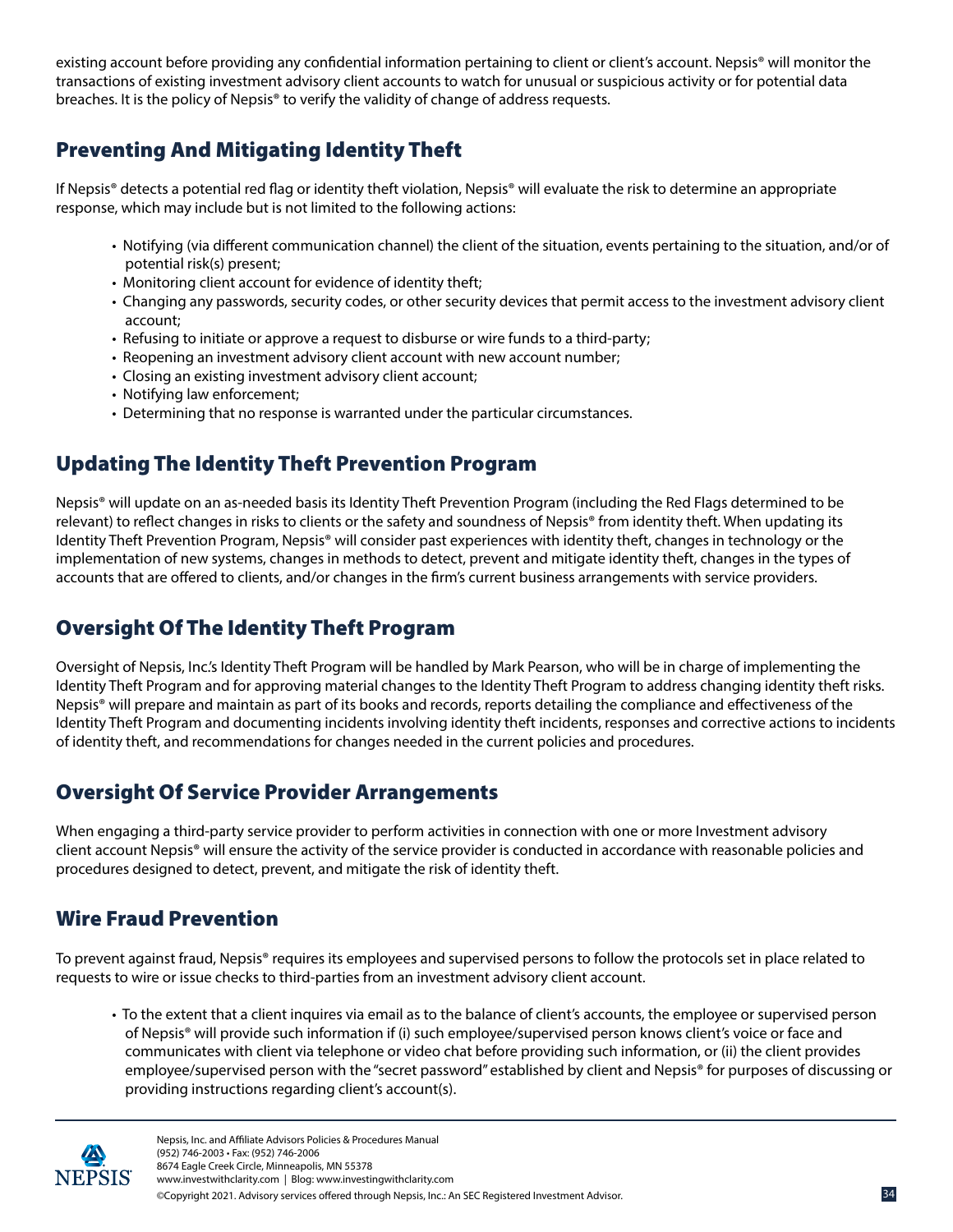- To the extent client requests via email that Nepsis® pre-populate a third-party disbursement or wire form, employee/ supervised person will only provide blank forms via email. Any disbursement or wire form completed or pre-populated by Nepsis® will only be sent via U.S. Mail or overnight courier by Nepsis® to client's longtime address of record or available via an encrypted client portal that has been secured with a unique password that wasn't delivered to client via email.
- To the extent client requests (or forwards a signed authorization) a wire or check to a third-party, the employee/ supervised person receiving the request will check the request (or authorization) for the following red flags:
	- The use of number 0 instead of letter O, number 1 instead of lower case letter l, or .net instead of .com in the email address of the request (or authorization) against longtime email address on file for the client;
	- The use of a contact address or telephone number in the request (or authorization) which is inconsistent with the client information on file;
	- The use of incorrect words, spellings or phrases in the email which is inconsistent with client's normal pattern of communication;
	- The client's signature on any disbursement forms does not match the client's signature on file;
	- The request is inconsistent with client's past or explanation for the disbursement does not make sense;
	- The wire is to a foreign bank or the wire/check is to unknown party; and/or
	- The email stresses urgency and/or insists upon no verbal communication with the client.

In the event that any of the above red flags exist, the employee/supervised person should scrutinize the request and immediately alert the Chief Compliance Officer of Nepsis®.

- To the extent client requests via mail or email to wire or issue a check to a third-party, (i) an employee/supervised person at Nepsis® that personally knows the client and client's voice or face will confirm the client's identity via client's telephone (preferably landline) number or skype or facetime account on file with Nepsis®, or (ii) an employee/ supervised person with access to the "secret password" established by client and Nepsis® for purposes of discussing or providing instructions regarding client's account(s) will confirm client's identity and the authenticity of the request via client's telephone (preferably landline) number on file with Nepsis®. During the authorization call, the employee/ supervised person will take the following precautions.
	- The employee/supervised person of Nepsis® will not use email to confirm client's identity and the authenticity of the risk.
	- If a request involves an unknown account, foreign bank, unknown party, or unknown purpose or is inconsistent with the client's past history, the employee/supervised person will ask detailed questions of client about the reasons for the requested transaction.

In the event that the employee/supervised is unable to confirm the identity and authenticity of the request via the above authorized communication methods (which is not email), the employee/supervised person will *not* initiate/authorize/forward the request and immediately advise the client at his address and telephone number of record and the investment adviser representative of record, the service/operations team members and the Chief Compliance Office of Nepsis® and the qualified custodian for the client's account(s) of the request/denial.

• Employees and supervised persons are prohibited from providing client information to a 3rd party, either verbally or via email, without first obtaining signed, by client, permission form to disclose personal information on behalf of client.

#### **Training**

Nepsis® requires that all employees and supervised persons are trained on Nepsis, Inc.'s Identity Theft Prevention Program and policies concerning preventing wire fraud. Employees and supervised persons will be required to sign and acknowledge documentation indicating that they have been trained on and understand the firm's policies and procedures concerning Identity Theft Red Flags, the firm's Identity Theft Program, and wire fraud prevention procedures. All staff is expected to be able to effectively implement Nepsis, Inc.'s Identity Theft Program and wire fraud prevention procedures.

# Fee Billing

Nepsis® is responsible for calculating fees billed from the majority of client accounts and for forwarding fee billing instructions to the client's account custodian. In some cases, however, the custodian calculates and deducts Nepsis's fee as part of a program the custodian sponsors.

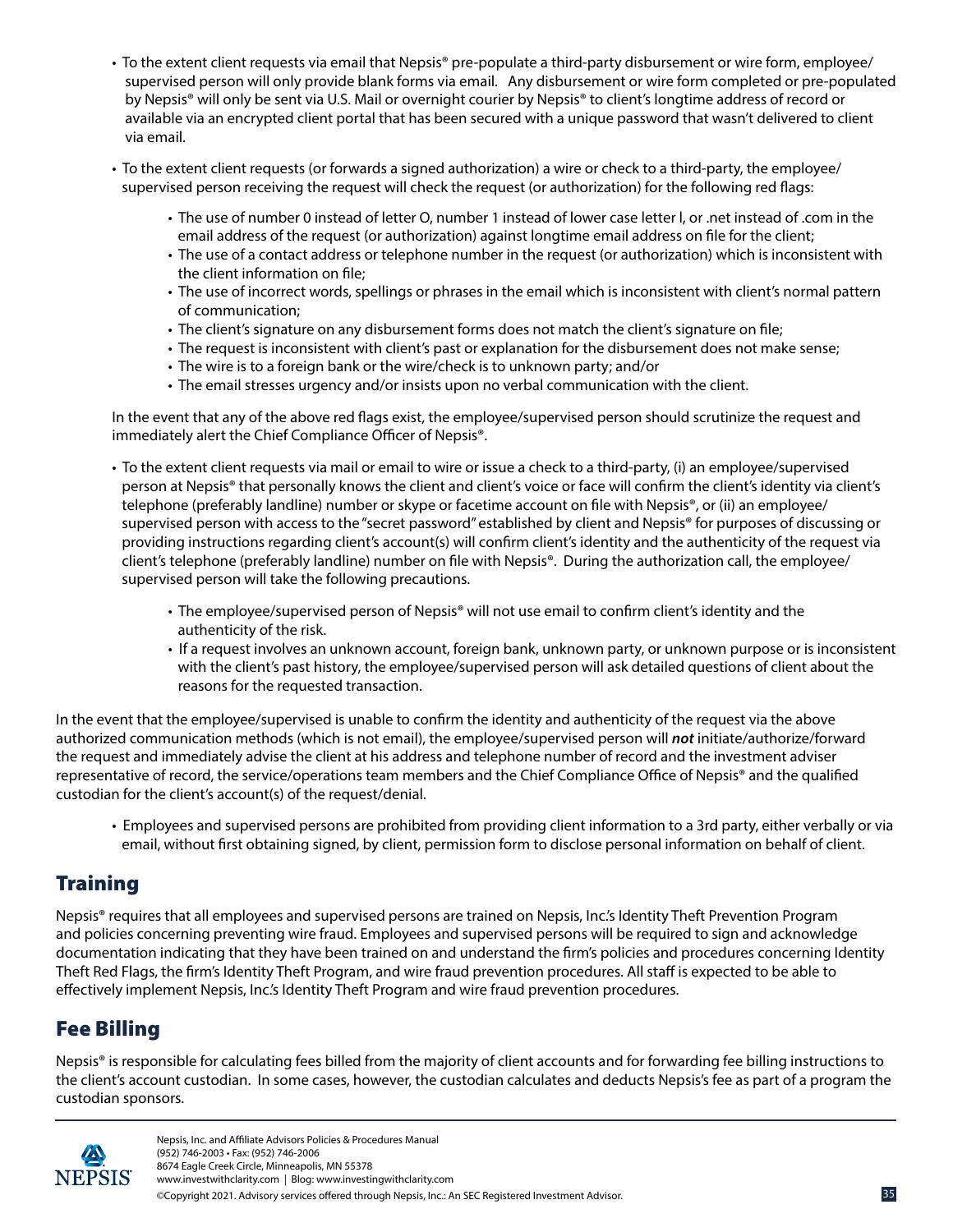In those cases where Nepsis® calculates the fee, Mark Pearson is responsible for completing this task. It is the policy of Nepsis® that all of its management fees are authorized by the client to be automatically deducted from the client's accounts. Exceptions to this policy must be approved by Mark Pearson.

When opening an account, Mark Pearson is responsible for coding it with an approved fee ID code that corresponds to the client's annual fee schedule as it appears on the client agreement or fee schedule. If a new fee schedule and corresponding fee ID is required to match the schedule shown on the client agreement, Mark Pearson must ensure the proposed new fee schedule is within the stated fee range according to the Nepsis® Form ADV. Fees that fall outside of the Nepsis® approved fee schedule must be reported to Mark Pearson for review and approval. Once approved, the new fee schedule and fee ID code are entered into the fee calculation system.

Mark Pearson is responsible for checking all fee-billing information, delivering instructions to account custodians, and reconciling fees paid by custodians to the amounts billed on the invoices.

#### TRADING

An advisor's trading practices must be fair to clients and must include a fair and reasonable allocation system. As a fiduciary, Nepsis® has a responsibility to make only suitable investment recommendations to its clients. Nepsis® must obtain sufficient information from each client to determine the nature of the client's investment objectives and policies.

# Trading Errors

Nepsis® and its investment adviser representatives will take care when handling client orders in order to avoid errors. Nepsis® makes all attempts to implement client trades correctly. If a trade error does occur where Nepsis® or any of its supervised persons is responsible for the error and a trade correction is needed, Nepsis® will not pass the costs (including any losses) on to the client; will not use soft dollars to pay for correcting the error; and will not use another client's account to correct the error. Nepsis® will bear all costs of correcting trade errors for which it was responsible.

Nepsis® will maintain a report/file of all trade errors. The following will be documented for each trade error:

- 1. The client that was affected
- 2. A description of the error
- 3. The broker/dealer that was involved (if applicable)
- 4. The name of the security
- 5. The transaction date
- 6. A description of how the error was resolved

Mark Pearson will be responsible for periodically reviewing the trade error report/file to determine that trade corrections are being appropriately handled and to determine if additional policies and procedures need to be implemented or changes need to be made to lessen the frequency or number of trades that are occurring.

# Trade Allocation

Nepsis® must allocate all investment opportunities among eligible clients promptly and on a documented, equitable basis. In some instances, Nepsis® may encounter situations where it may be beneficial for one or more of its clients' accounts to purchase or sell a security where the investment opportunity is limited. In these instances, Nepsis® will allocate the opportunity among its eligible client accounts. The SEC requires registered advisers to allocate securities transactions and make advisory recommendations in a fair and equitable manner or provide a fair and clear disclosure that the adviser does not. Failure to meet these requirements may result in a violation of the anti-fraud provisions of the Advisers Act. Allocation decisions must be made in a timely manner. Generally, this means that decisions will be made prior to placing the order. Nepsis® or its supervised persons' proprietary accounts cannot be traded in a favorable manner over client accounts.

Nepsis® allocates aggregated or block transactions on a pro rata basis. Pro rata trade allocation means an allocation of the trade at issue among applicable advisory clients in amounts that are proportional to the participating advisory client's intended investable assets. In general, the trading software used to execute trades will calculate the pro rata share of each transaction included in a block order and assign the appropriate number of shares of each allocated transaction executed for the client's account.

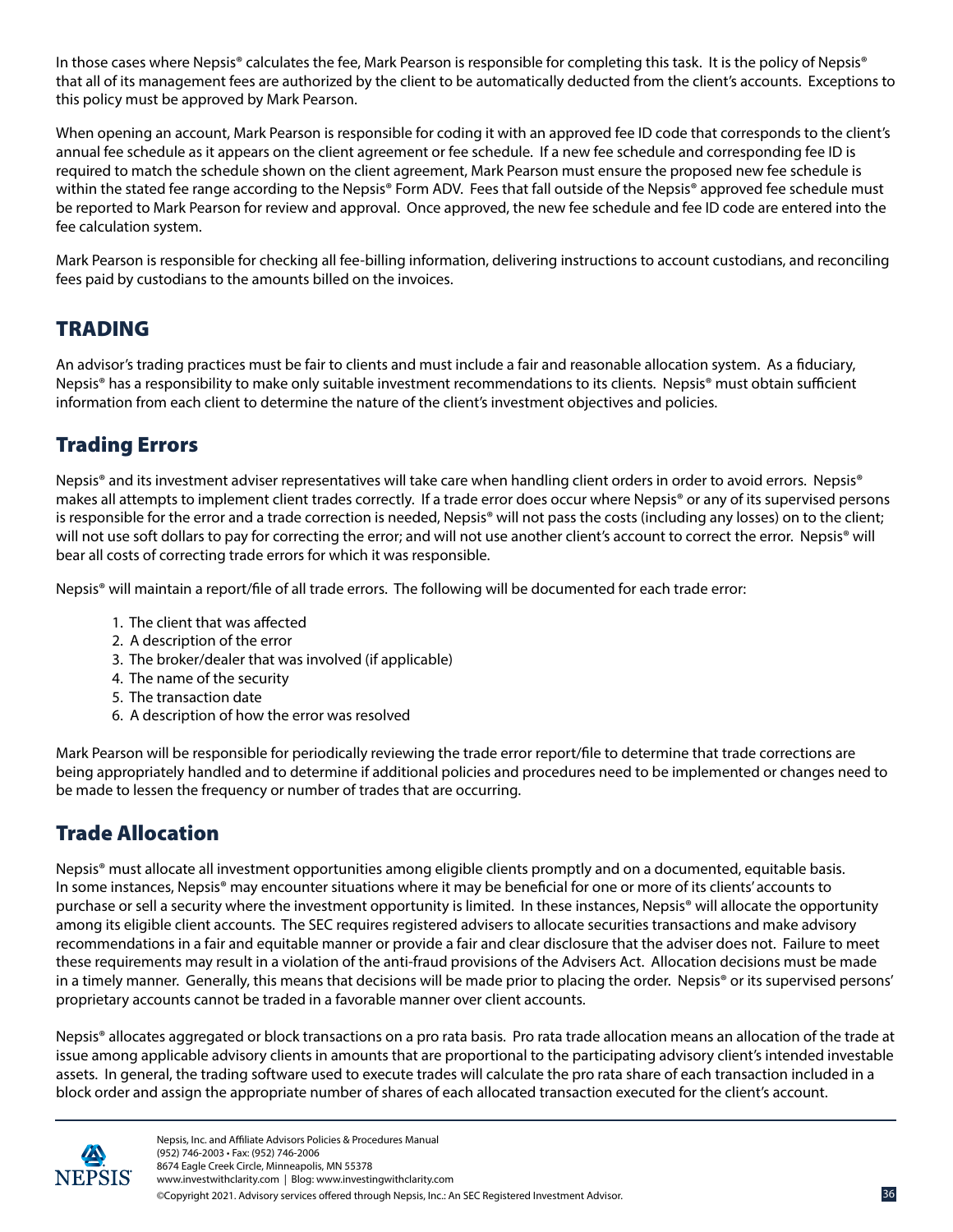# AGGREGATION OF CLIENT ORDERS

In some instances, an adviser may be able to obtain better prices and lower execution costs for its clients if it aggregates (also known as bunching or block trading) multiple smaller orders into one large order. When determining whether or not to aggregate a transaction, Nepsis® still remains subject to its duty of best execution.

Including proprietary accounts of Nepsis® (and its affiliates) and/or personal accounts of its supervised persons in an aggregated order creates a conflict of interest due to the fact that Nepsis® and/or its supervised persons would have an incentive to favor such proprietary or personal accounts. If Nepsis® will include proprietary or personal accounts in aggregated client orders, it will:

- 1. Disclose its trade aggregation policy to all clients in its Form ADV Part 2;
- 2. Aggregate transactions only if it believes that aggregation is consistent with its duty of best execution;
- 3. Allocate orders on a pro rata basis for partially filled orders;
- 4. Not favor any client over any other client, proprietary account of Nepsis® (and its affiliates) or personal account of a supervised person of Nepsis, and each client/proprietary account/personal account participating in the order will participate at an average share price of all Nepsis, Inc.'s transactions in that security on the day of execution and transaction costs will be shared on a pro rata base for each client's participation in the transaction;
- 5. Prepare a written statement prior to entering into an aggregated order that will specify the participating clients/ proprietary accounts/personal accounts and how Nepsis® intends to allocate the order among clients;
- 6. Deviate from the written allocation statement only on a fair basis with written documentation approved by Mark Pearson no later than one hour after the opening of the markets on the trading day following the day the order executed;
- 7. Maintain accurate records relating to the aggregated trades, including, each client account/proprietary account/ personal account that is included in an aggregated order, the securities held by and bought and sold for that client account/proprietary account/personal account;
- 8. Not aggregate client/proprietary/personal assets collectively any longer than necessary to settle the purchase or sale transaction;
- 9. Not receive any additional compensation or remuneration as a result of any aggregated order; and
- 10. Render individual advice and treatment to each advisory client.

Mark Pearson will perform periodic spot checks of all aggregated orders to ensure that Nepsis, Inc.'s policies and procedures are adhered to and that trades are being allocated in a fair and equitable manner.

## Best Execution

Nepsis® has a duty to obtain best execution for client transactions. This means that Nepsis® must execute transactions for clients in such a manner that the clients' total costs or proceeds in each transaction are most favorable under the circumstances. Nepsis<sup>®</sup> currently uses Pershing LLC. In selecting Pershing LLC., or any other broker/dealer, to execute client securities transactions, Nepsis® considers the full range of services offered by Pershing LLC., including, but not limited to, the following:

- Execution capabilities including the ability to handle trades and answer calls in a volatile market
- Commission rates
- Financial responsibility
- Value of research or brokerage provided
- Technology provided
- Willingness, ability, facilities and infrastructure to work with investment adviser firms
- Administrative resources
- Responsiveness
- Pricing for services provided

The SEC has indicated that best execution is not determined by the lowest possible commission costs but by the best qualitative execution. Nepsis® must systematically and periodically evaluate Pershing LLC., along with other broker/dealers to ensure that Pershing LLC. best execution services are optimal. Mark Pearson will be responsible for performing such periodic evaluations. When performing evaluations, Nepsis<sup>®</sup> will consider:

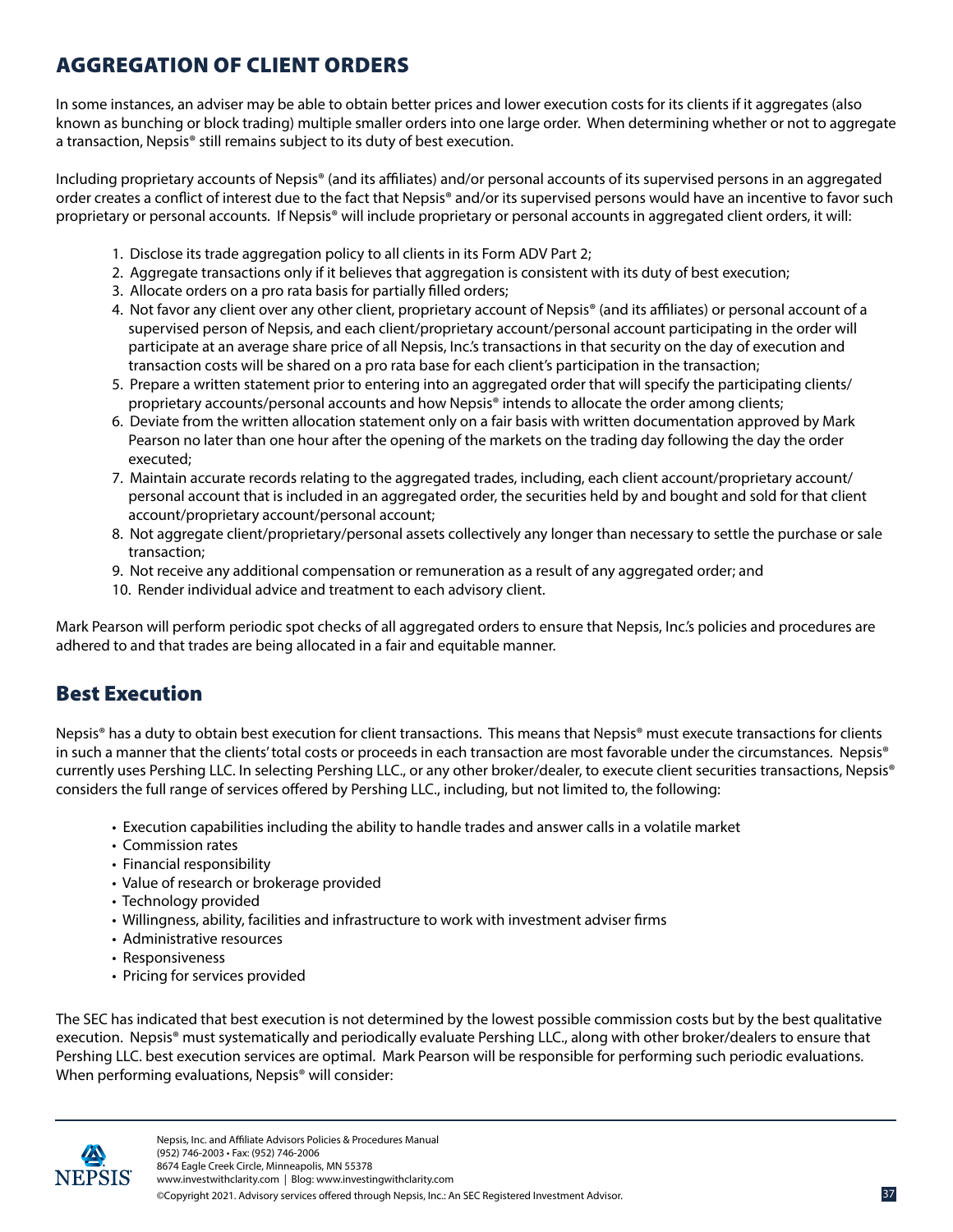- 1. Trading expertise
- 2. Execution Capabilities
- 3. Reputation and integrity
- 4. Facilities
- 5. The full range and quality of services available when placing trades
- 6. Financial services offered
- 7. Willingness and ability to commit capital
- 8. Access to underwritten offerings and secondary markets
- 9. Reliability in executing trades and keeping records
- 10. Fairness in resolving disputes
- 11. The number of primary markets that will be checked
- 12. Timeliness of trade execution
- 13. The responsiveness of all parties involved in the trade execution process
- 14. In relation to particular transactions- the character of the market for the security (e.g., price, volatility, relative liquidity and pressure on available communications), the size and type of the transaction

Mark Pearson will document these evaluations and will be responsible for selecting the broker-dealers through whom trades will be executed.

## Client Directed Brokerage Arrangements

A directed brokerage arrangement exists when a client instructs the adviser to execute such client's trades through a particular broker/dealer. Nepsis® allows directed brokerage arrangements. Associated persons should be aware that Nepsis® still has a fiduciary duty to its clients in these situations and will not agree to directed brokerage arrangements without providing adequate disclosures to the client. Prior to a directed brokerage arrangement, disclosures will be made regarding the potential impact of directed brokerage, including the fact that such an arrangement may impair Nepsis, Inc.'s ability to obtain best execution for the client, that the client may not benefit from aggregated orders and that directed trades will be placed after effecting non-directed trades. In addition, Nepsis® will require all directed brokerage arrangements to be provided by the client in writing.

## Discretionary Trading

A discretionary account is an account established with pre-approved authority for an investment adviser representative to execute transactions without having to ask for specific approval. Discretion is defined as the authority to decide:

- What security
- The number of shares or units
- Whether to buy or sell

Discretionary authority is not required for decisions regarding the timing of an investment or the price at which the investment is bought or sold.

Nepsis® will maintain discretionary authority over its clients' accounts. Prior to any transaction being implemented for the client on a discretionary basis, written authority will be received from the client.

Discretionary accounts will also be subject to the following rules:

- Trading discretion is authorized when the new account paperwork is completed. If a trade is not executed on a discretionary basis, the trade request is noted in a business process and stored in the client management system.
- A record must be kept of all transactions.
- No excessive trading may occur in the account, relative to the size of the account and the client's investment objectives.

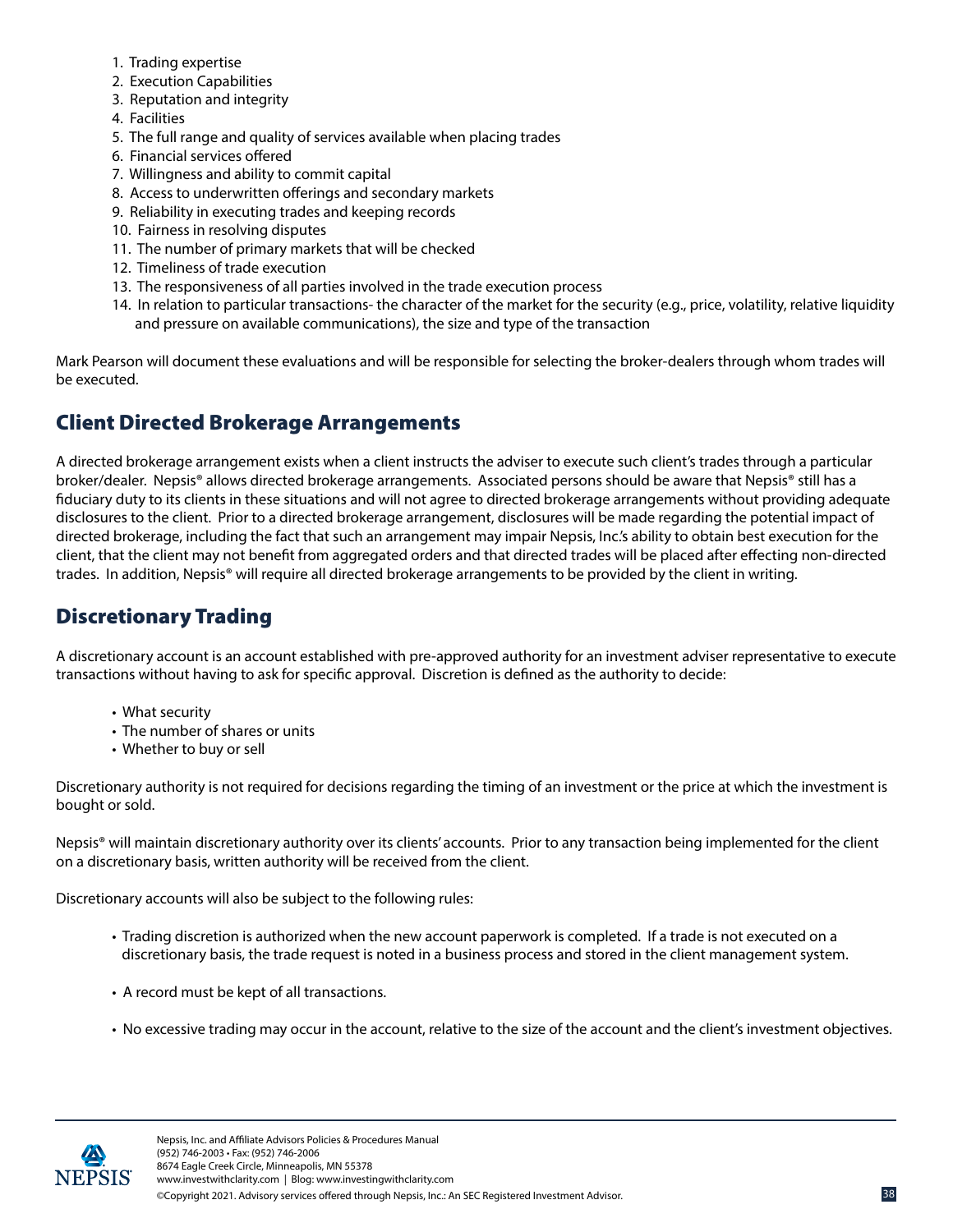## Soft Dollar

Soft dollar arrangements generally involve an adviser obtaining products or services (other than securities execution) from a broker/dealer in return for directing client securities transactions to the broker/dealer. In these situations, an adviser may cause its clients' accounts to pay a commission that is higher than the lowest commission rate available from other broker/dealers for similar transactions. Currently, Nepsis® does not have any soft dollar arrangements. If this policy changes, the firm has an obligation to fully disclose such arrangements to clients in its Form ADV. In addition, Nepsis® will determine that the brokerage commissions paid by the client are reasonable in light of the brokerage and research services it receives. Client trades will always be implemented based on the goals and objectives of the client and not on the incentives to Nepsis® or its supervised persons for implementing the trades.

The safe harbor in Section 28(e) of the Securities and Exchange Act of 1934 ("Section 28(e)") protects advisers from the possible claim that soft dollar arrangements may be deemed to be a breach of fiduciary duty. In order to meet the requirements of the safe harbor, an adviser must generally:

- Determine in good faith that the amount of commission paid for a transaction in excess of the amount another broker dealer would have charged was reasonable in relation to the value of the brokerage and research services provided by the executing broker-dealer;
- Have investment discretion over any accounts used to pay commissions that result in soft dollar benefits to the adviser;
- Provide disclosure in the adviser's Form ADV relating to the policies and practices with respect to commissions that will be paid for effecting securities transactions;
- Receive only services that constitute research and brokerage services as defined by Section 28(e)(3);
- Obtain soft dollar credits only with respect to commissions generated from agency transactions or markups or markdowns from a limited category of riskless principal transactions;
- Ensure that the broker-dealer providing the brokerage or research services retains sole financial responsibility for making payments to any third party in the event that the broker-dealer arranges for the adviser to receive permissible third-party goods or services; and
- Make a reasonable allocation of the cost of any "mixed use" product (i.e., a product used for research and non-research purposes), pay for the non-research portion with its own money, and retain adequate records to support the allocation.

Under the Section 28(e) safe harbor provision, the phrase "brokerage services" encompasses traditional securities execution and related services, such as clearance, settlement, and custody. Under Section 28(e), "research services" are limited to advice, analyses, and reports. According to the SEC's July 24, 2006 Interpretive Release, this means that traditional research reports, market data, and other items that satisfy the eligibility criteria of Section 28(e) are eligible for the safe harbor as research, but that computer software is not. Mass marketed publications, such as the Wall Street Journal, are not eligible under the safe harbor. According to the SEC, the key determining factor in whether a product or service is or is not considered research is whether it provides lawful and appropriate assistance to the adviser in carrying out the adviser's investment decision-making responsibilities. Products or services that aid in the adviser's marketing or general administrative activities would not fall under the safe harbor.

If Nepsis® engages in any soft dollar practices that fall outside of the scope of Section 28(e), Mark Pearson will ensure that such arrangements are permissible under any applicable laws, rules, and regulations, as well as any documents governing the funds it manages. In addition, Nepsis® will make a detailed disclosure on its Form ADV Part 2A and Part 2A Appendix 1. Such disclosure will describe the soft dollar arrangements and any goods or services received.

# Principal Transactions

Nepsis® does not engage in principal transactions. A principal transaction occurs when an advisor, acting for its own account (or the proprietary account of an affiliate), buys a security from or sells a security to, a client's account. Section 206(3) of the *Advisers Act* ("Section 206(3)") governs principal transactions and prohibits transactions where an adviser is acting as a principal for its own account and knowingly buys or sells securities from or to, a client, unless the client consents to the principal transactions after receiving full disclosure. This would also apply when an affiliate of the adviser is acting in a principal capacity with the advisory client such as when an adviser causes a client to engage in a trade with the advisor's affiliate. In addition, if an adviser indirectly structures a principal transaction, the SEC has determined that the transaction will be subject to Section 206(3).

According to Section 206(3), investment advisors must provide written disclosure and receive client consent prior to the completion (upon settlement) of each principal transaction. This would include "riskless principal" transactions. Such disclosure

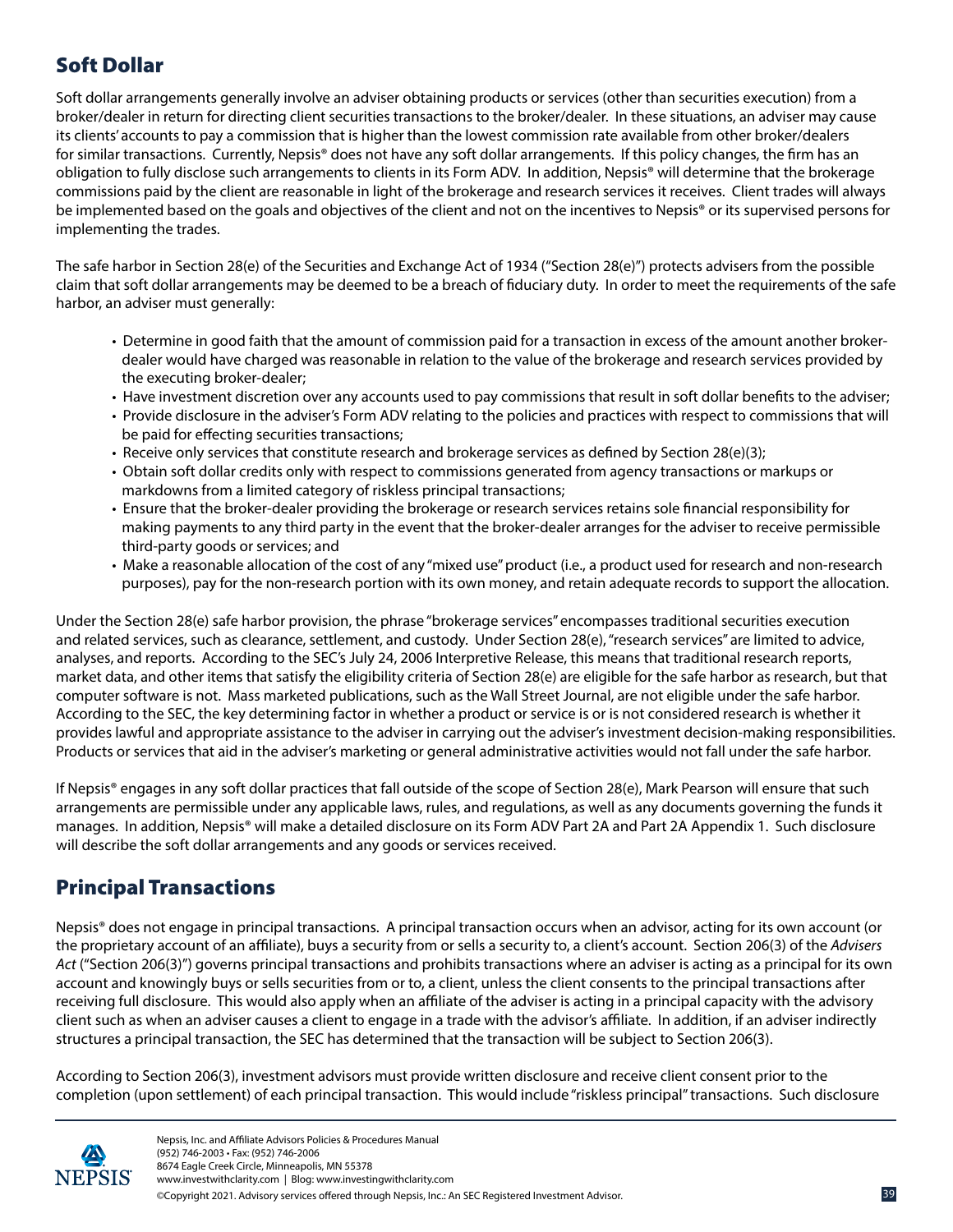and consent will not be obtained through a prospective, blanket consent from clients. Once the investment advisor obtains client consent, sufficient disclosure must be provided disclosing the potential conflicts of interest. Such disclosure must state that the investment advisor is acting as principal and describe the material terms of the transaction which will generally include:

- The original purchase price for any security it sells to a client;
- The price it expects to receive on the resale of the security it buys from a client; and
- The price that the security could be bought or sold at elsewhere if the price would be better for the client.

Nepsis® does not currently allow or engage in principal transactions in advisory accounts. If this policy changes in the future, Nepsis® will disclose that it engages in principal transactions in its Form ADV and will implement additional policies and procedures to review and monitor these transactions.

## Cross Trades

Nepsis® will not engage in cross transactions that involve a broker/dealer and where Nepsis® has discretion over only one of the client accounts involved in the transaction and it, or an affiliated broker/dealer, executes the transaction for both sides in a brokerage capacity.

Nepsis<sup>®</sup> may engage in cross trades when it is deemed to be in the best interests of the client. A cross trade occurs when a transaction is implemented between two different clients, both of which are managed by Nepsis®. These types of cross transactions will only be used when it can be determined that doing so would achieve "best execution" and benefit the clients involved by saving commissions, market impact costs, and other transaction charges. Prior to implementing cross trades, full disclosure will be made in Nepsis, Inc.'s Form ADV.

Cross trades will not be performed if an account is subject to ERISA since it is virtually prohibited. In addition, if a client account managed by Nepsis® is deemed to hold "plan assets", then cross trades will be prohibited regardless of whether the other side to the transaction is subject to ERISA.

#### POLITICAL CONTRIBUTIONS

According to Rule 206(4)-5 under the *Advisers Act*, a "contribution" is defined as "any gift, subscription, loan, advance, or deposit of money or anything of value made for: (i) the purpose of influencing an election for a federal, state or local office; (ii) payment of debt incurred in connection with any such election; or (iii) transition or inaugural expenses of the successful candidate for state or local office."

A "government entity" includes "any state or political subdivision of a state including: (i) any agency, authority, or instrumentality of the state or political subdivision; (ii) a pool of assets sponsored or established by the state or political subdivision or any agency, authority or instrumentality thereof, including, but not limited to a 'defined benefit plan' as defined in section 414(j) of the Internal Revenue Code (26 U.S.C. 414(j)), or a state general fund; (iii) a plan or program of a government entity; and (iv) officers, agents, or employees of the state or political subdivision or any agency, authority or instrumentality thereof, acting in their official capacity."

Government "official" includes "any person (including any election committee for the person) who was, at the time of the contribution, an incumbent, candidate or successful candidate for elective office of a government entity, if the office: (i) is directly or indirectly responsible for, or can influence the outcome of, the hiring of an investment adviser by a government entity; or (ii) has the authority to appoint any person who is directly or indirectly responsible for, or can influence the outcome of, the hiring of an investment adviser by a government entity."

SEC Rule 206(4)-5 under the *Advisers Act* addresses political contributions by certain investment advisers. First, the Rule prohibits an investment adviser from providing advisory services, either directly or through a pooled investment vehicle, for two years if the investment adviser or its supervised persons have made a political contribution to an individual in a position to influence the award of a management contract. There is a de minimis exception to this rule which allows for individuals to contribute up to \$350 to a candidate per election if the contributor is allowed to vote for the candidate and up to \$150 per candidate per election if the contributor is not allowed to vote for the candidate. Second, the Rule prohibits an investment adviser and its supervised persons from soliciting or coordinating campaign contributions for candidates or political parties. Finally, the Rule prohibits investment advisers from paying any third-party solicitor, unless the third-party solicitor is an SEC registered broker/dealer or registered investment adviser who will be subject to similar pay-to-play restrictions.

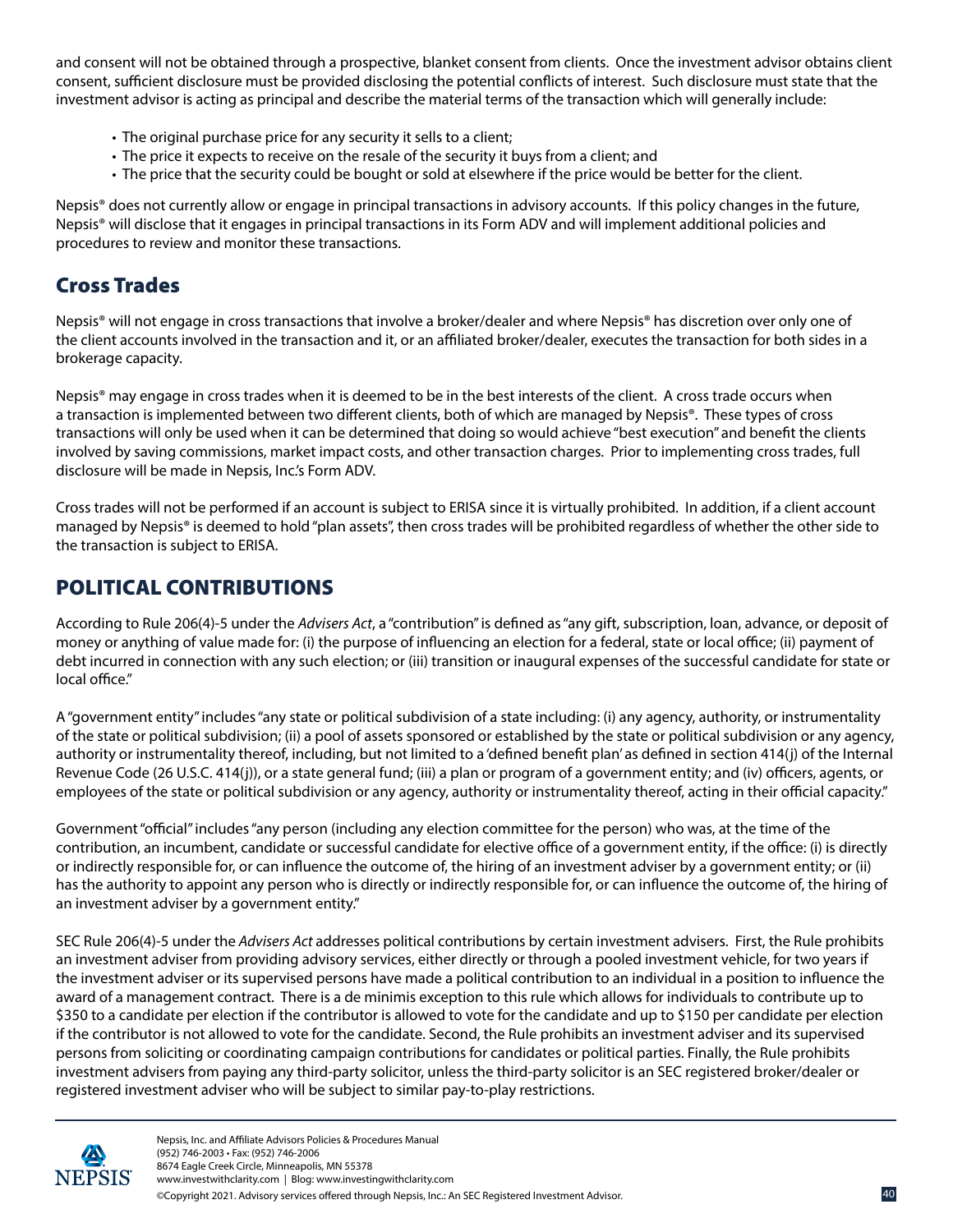Since there is the possibility that an official or candidate may be or become a client of Nepsis®, Nepsis® recommends that its employees do not make contributions to any elected official or candidate. However, all supervised persons of Nepsis® are allowed to make a contribution to an elected official or candidate. If a supervised person wishes to make a political contribution, the individual must notify and obtain approval from, Mark Pearson prior to making the political contribution. To properly notify Mark Pearson the supervised person must fill out the Political Contributions Reporting Form.

Nepsis® does not permit its employees to make contributions to any elected official or candidate that is also a client of Nepsis® regardless of the amount of the contribution. This prohibition includes a ban from coordinating or asking others to make contributions, a ban of the use of third-parties to solicit any government or any government entity as a client, and bans all such indirect activity through spouses, lawyers, affiliated companies, etc.

Nepsis® does not restrict its supervised persons from making contributions to any elected official or candidate that is a client of Nepsis®. Pursuant to the *de minimis* exception of Rule 206(4)-5, supervised persons of Nepsis® are allowed to make a contribution to an elected official or candidate in an amount up to \$350 per election if the supervised person is able to vote for the official or candidate and up to \$150 per election if the supervised person is not able to vote for the official or candidate. Supervised persons are prohibited from making contributions which exceed this *de minimis* threshold. If a supervised person wishes to make a political contribution, the individual must notify and obtain approval from Mark Pearson prior to making the political contribution, regardless of the amount of the contribution. To properly notify Mark Pearson the supervised person must fill out the Political Contributions Reporting Form.

## ADVISORY SERVICES & FEES

#### Financial Planning & Consulting Services

Nepsis, Inc.'s investment adviser representatives may provide financial planning and consulting services to clients. These services may cover a wide array of topics but must fall within the parameters of Nepsis, Inc.'s Form ADV. Fees for financial planning and consulting services may be charged on an hourly or a fixed fee basis, but must not exceed the fee arrangements disclosed in Nepsis, Inc.'s Form ADV. Investment adviser representatives conducting financial planning services must use an approved financial planning agreement which will disclose the nature of services being provided and the exact fee being charged. Fees for financial planning and consulting services must be payable to Nepsis®. All financial planning and consulting services conducted by Nepsis, Inc.'s investment adviser representatives must be reviewed and approved by Mark Pearson.

#### Asset Management Services

Nepsis® provides asset management services on a discretionary and non-discretionary basis. Investment adviser representatives of Nepsis® will assist clients in establishing and managing an account. Investment adviser representatives must gather information on a client's age, investment experience, time horizon, liquidity needs, risk tolerance, financial history, goals, objectives, and financial concerns in order to assist the client in developing an asset allocation strategy. Investment adviser representatives will manage the client's account on a continuous basis based on the individual needs of the client.

Fees for asset management services will be based on the assets under management and not on the transactions in the client's account. All accounts established through the Nepsis® asset management program will be held at Pershing LLC. Investment adviser representatives of Nepsis® must conform their client fees and fee billing practices to those described in the Nepsis® Form ADV. The exact fee and how fees will be charged are disclosed to clients, in the agreement for services, prior to services being provided.

## Money Managers

Nepsis® provides advisory services by referring clients to outside, or unaffiliated, money managers that are registered or exempt from registration as investment advisors. Third-party money managers are responsible for continuously monitoring client accounts and making trades in client accounts when necessary. When referring clients to third-party money managers, Nepsis<sup>®</sup> is paid a portion of the fee generated from the referred client.

Each third-party money manager arrangement is performed pursuant to a written solicitation agreement and is in compliance with SEC Rule 206(4)-3 and any applicable state securities rules and regulations.

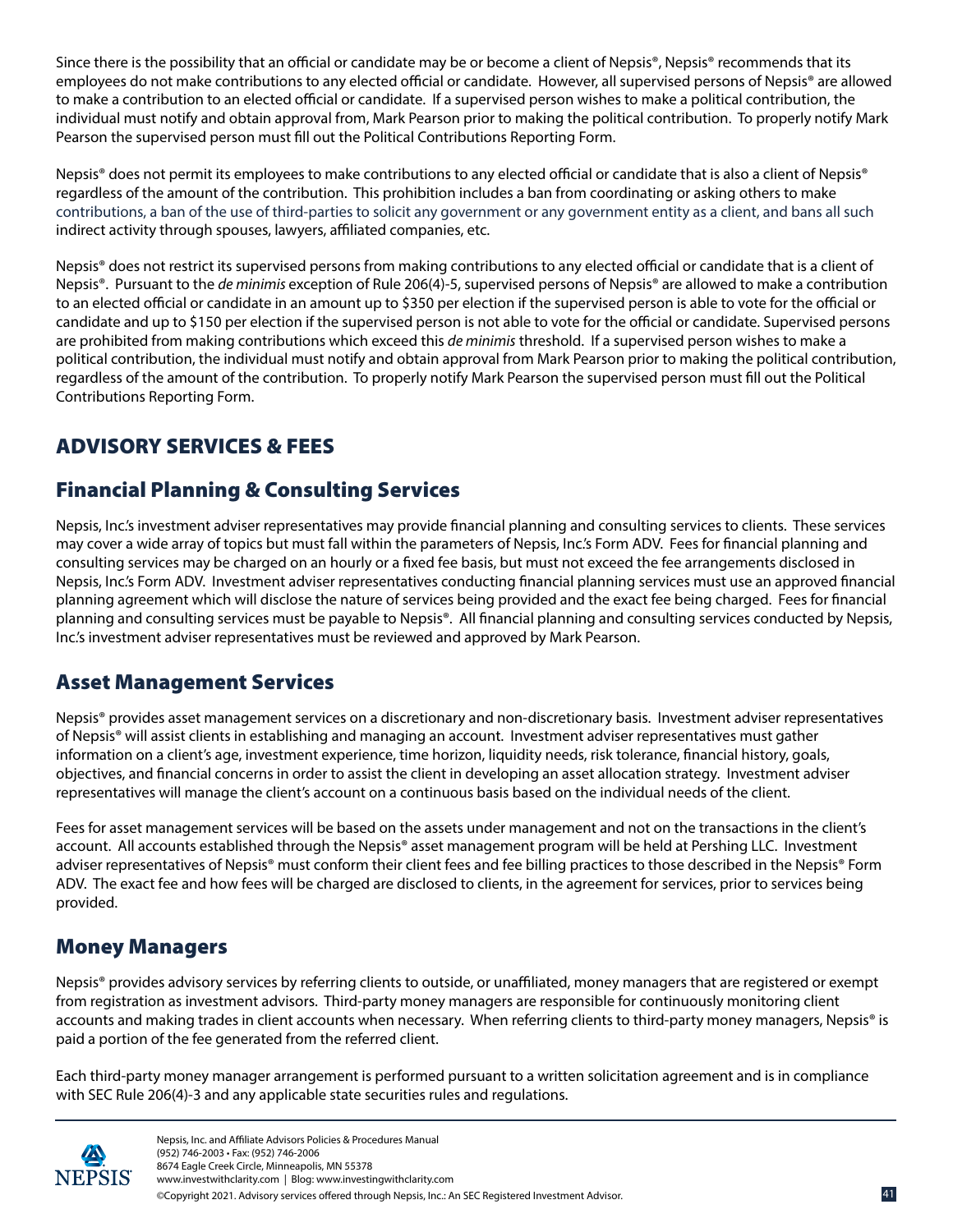## Inverse & Leveraged ETF Recommendations

As a firm Nepsis, Inc. may utilize inverse/leveraged. Exchange Traded Funds as small portion of our model portfolios. This is the only use of Inverse/Leveraged ETFs allowed by the firm - *Investment Adviser Representatives are not allowed to utilize inverse/ leverage ETFs in client's separately managed accounts.* 

If inverse or leveraged ETF s are utilized in a Model Portfolio the Chief Investment Officer must ensure that:

(i) the use of an inverse/leveraged ETF is in the Model Portfolio meets the portfolios financial status, risk exposure limits and investment goals, and

(ii) the risks and specialized uses of such ETFs, including the fact that inverse/leveraged ETFs are not suitable for investors pursuing a long-term buy and hold strategy is disclosed to clients.

Although inverse/leveraged ETFs may be designed to track the performance of a traditional ETF in a certain manner (e.g., to achieve twice the return or an opposite return), their performance over time can differ greatly from the performance of the underlying ETF. Inverse or leveraged ETFs may be useful in sophisticated, active trading strategies that seek to hedge against downward market trends. However, it is rarely suitable for an investor to hold an inverse/leveraged ETF for more than one trading day.

When communicating with the public or a client about the firm's Model Portfolios that may contain inverse/leveraged ETFs, Nepsis, Inc. and the investment adviser representative's communications must be fair and balanced, include the advantages and disadvantages of inverse/leveraged ETFs, and avoid any misrepresentations or material omissions.

The firm's Chief Investment Officer is responsible for analyzing whether to include inverse/leveraged ETFs in a Model Portfolio. When analyzing whether to include the use of inverse/leveraged ETFs, the Chief Investment Officer will consider various factors, the importance of which will depend on the Model Portfolio's circumstances. Some of the factors which will be considered by the Chief Investment Officer will include the following:

- The Model Portfolios risk limits and investment strategy;
- The investment's intended holding period;
- Whether the costs associated with purchasing an inverse/leveraged ETF outweigh the expected benefits (inverse/ leveraged ETFs often have higher fund expense ratios than regular ETFs); and
- Whether the potential participants in the Model Portfolio understand the risks and specialized uses of this type of investment, including the increased risk of loss the longer the investment is held.

The Chief Investment Officer will document the analysis underlying any recommendation of whether the purchase of an inverse/ leveraged ETF is in the best interest of the clients participating the Model Portfolio, including specific documentation of the information forming the basis of the Chief Investment Officer's belief that the investment is in the client's best interest.

Nepsis, Inc. will exercise investment discretion in making the decision to include the purchase of inverse/leveraged ETFs in the firm's Model Portfolios.

Nepsis, Inc. has designated Mark Pearson("Supervisor") as the supervisor for reviewing recommendations of inverse/leveraged ETFs Nepsis, Inc. and monitoring the firm's compliance with these procedures. Supervisor will document such reviews including date reviewed, outcome, and actions taken, if any.

# Different Fee Rates For Asset Classes In Retirement Account

An investment adviser representative of Nepsis® who recommends that a client invest his or her retirement account(s) (an account that is maintained on behalf of a retirement plan subject to the Employee Retirement Income Security Act of 1974 ("ERISA"), an individual retirement account ("IRA"), Coverdell Education Savings Account ("ESA"), Archer Medical Savings Account ("MSA"), and an ERISA covered Section 403(b) plan maintained by a private employer as defined in the U.S. Department of Labor's "Conflict of Interest Rule") in certain asset classes may earn more compensation than if the investment adviser representative had recommended investments in other asset classes. This creates a conflict of interest because Nepsis® and the investment adviser representative have an economic incentive to encourage the retirement client to invest in asset classes that result in the client paying a higher fee to Nepsis®.

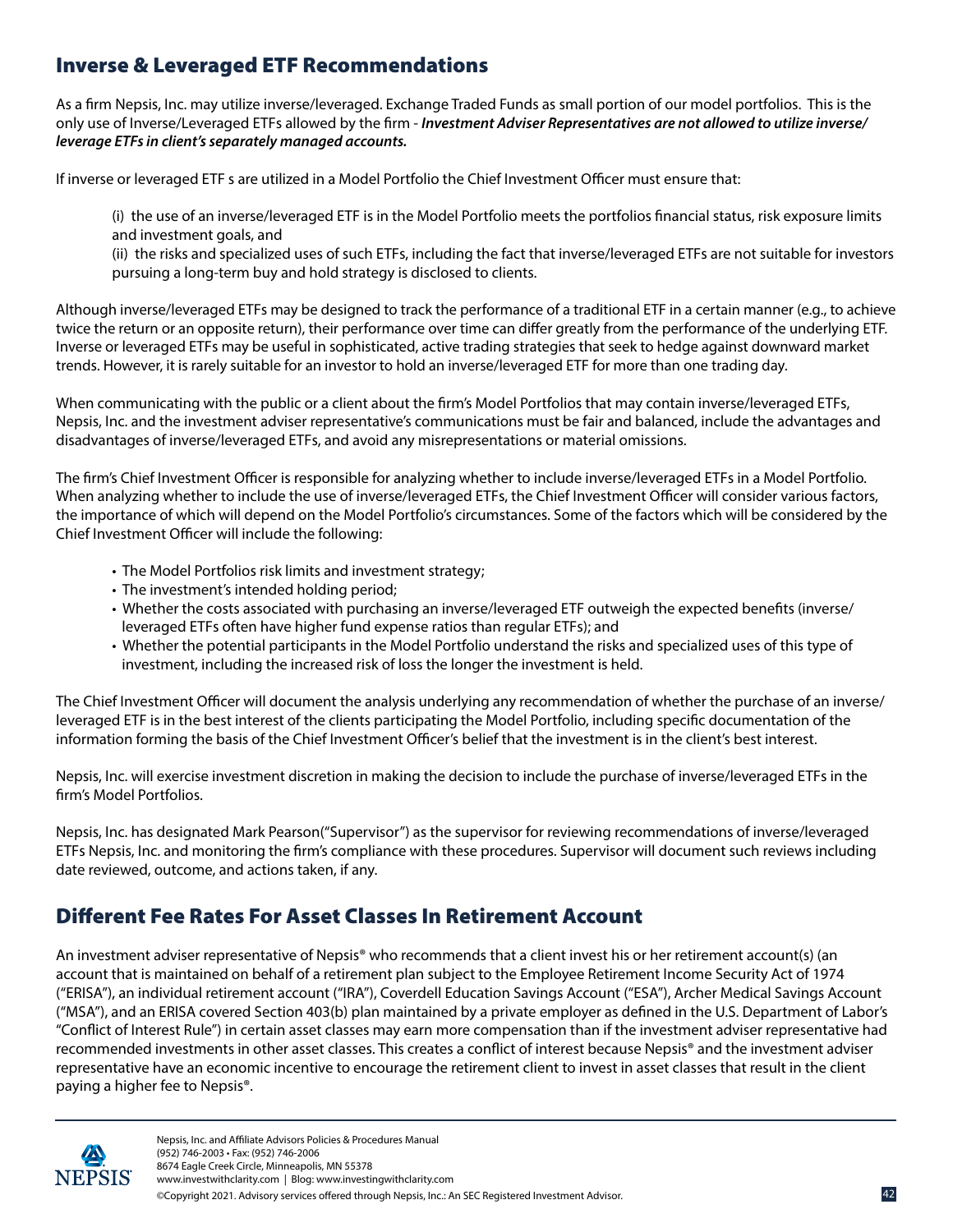In order to mitigate this conflict of interest, the investment adviser representative assigned to the client will (i) provide investment advice to a client regarding investing in certain asset classes for the client's retirement account in accordance with its fiduciary status described below, (ii) not recommend investments which result in Nepsis® or any supervised person of Nepsis® receiving unreasonable compensation related to the client's investment in certain classes of assets, and (iii) fully disclose compensation received by Nepsis® and its supervised persons and any material conflicts of interest related to the investment adviser representative recommending that the client invest in certain asset classes, and refrain from making any materially misleading statements regarding such asset classes or specific investments.

It is the policy of Nepsis® that its investment adviser representatives will only recommend or select an asset allocation plan or specific investment for a retirement account when in the best interest of the client and without regard to the financial interest of Nepsis® and its investment adviser representatives and affiliates.

For purposes of this section, "best interest" will mean that when an investment adviser representative provides investment advice to a client regarding whether to invest a retirement account in asset classes that require client to pay a higher fee to Nepsis®, the investment adviser representative will act with the care, skill, prudence, and diligence under the circumstances then prevailing that a prudent person acting in a like capacity and familiar with such matters would use in the conduct of an enterprise of a like character and with like aims, based on the investment objectives, risk, tolerance, financial circumstances, and a client's needs, without regard to the financial or other interests of investment adviser representative, Nepsis® or its affiliates.

When communicating with the public or a client about whether to invest in a particular class of assets in a retirement account, Nepsis® and the investment adviser representative's communications must be fair and balanced, include the advantages and disadvantages of investing in the recommended class of assets as compared to other classes of assets, and avoid any misrepresentations.

The investment adviser representative is responsible for analyzing whether to recommend the client invest in a retirement account in an asset class paying a higher fee to Nepsis® rather than an asset class resulting in lower compensation to Nepsis®. When analyzing whether to recommend the client invest in an asset class paying a higher fee to Nepsis® rather than an asset class resulting in lower compensation to Nepsis®, the investment adviser representative will consider various factors, the importance of which will depend on an investor's individual needs and circumstances. Some of the factors which will be considered by the investment adviser will include the following:

- The client's risk tolerance;
- The client's goals and investment horizon;
- Characteristics of the asset class(es);
- Expected returns; and
- Costs to client.

The investment adviser representative will document the analysis underlying any recommendation that the client invest in an asset class in a retirement account that causes the client to pay Nepsis® a higher fee, including the reasons for the investment adviser representative's conclusion that such recommendation is in the best interest of the client.

Nepsis® is responsible for ensuring that its annual fee schedule and the difference in the rates among asset classes for a retirement account does not result in unreasonable compensation being paid to Nepsis® or its investment adviser representatives. In addition, the investment adviser representative is responsible for not charging an asset management fee that is unreasonable in relation to the asset class of investments that is recommended for the retirement account. Reasonable does not mean that the compensation has to be the lowest; rather reasonable will mean not excessive based upon the going market rate for the services actually rendered.

## IRA Rollover Recommendations

An investment adviser representative who recommends a retirement plan participant roll over assets from a retirement plan into an individual retirement account ("Rollover IRA") may earn an asset-based fee as a result of this recommendation but will earn no compensation if assets are retained in the plan. This creates a conflict of interest because Nepsis® and the investment adviser representative have an economic incentive to encourage the retirement plan participant to roll retirement plan assets into a Rollover IRA managed or advised by Nepsis®.

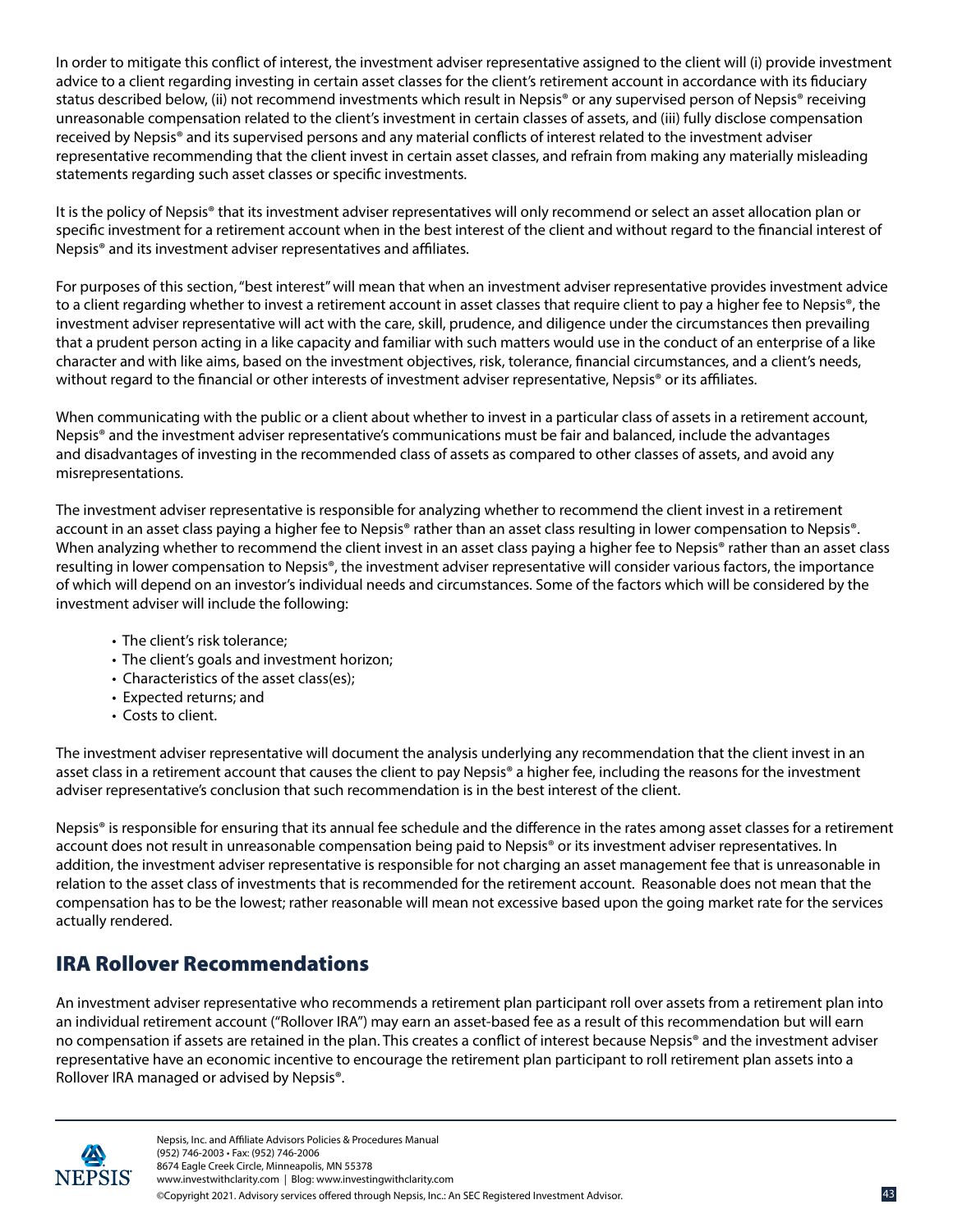In order to mitigate this conflict of interest, the investment adviser representative assigned to the client will (i) provide investment advice to the retirement plan participant regarding a rollover of funds from the retirement plan in accordance with its fiduciary status described below, (ii) not recommend investments which result in Nepsis® or any supervised person of Nepsis® receiving unreasonable compensation related to the rollover of funds from the retirement plan to a Rollover IRA, and (iii) fully disclose compensation received by Nepsis® and its supervised persons and any material conflicts of interest related to the investment adviser representative recommending the rollover of funds from the retirement plan to an IRA and refrain from making any materially misleading statements regarding such rollover.

When the investment adviser representative provides investment advice to a retirement plan participant regarding whether to maintain investments and/or proceeds in a retirement plan, rollover such investment/proceeds from the retirement plan to an individual retirement account ("Rollover IRA") or make a distribution from a retirement plan, the investment adviser representative will act with the care, skill, prudence, and diligence under the circumstances then prevailing that a prudent person acting in a like capacity and familiar with such matters would use in the conduct of an enterprise of a like character and with like aims, based on the investment objectives, risk, tolerance, financial circumstances, and a client's needs, without regard to the financial or other interests of investment adviser representative, Nepsis® or its affiliates.

When communicating with the public or a client about whether to maintain investments and/or proceeds in a retirement plan, rollover such investment/proceeds from the retirement plan to Rollover IRA or make a distribution from a retirement plan, Nepsis® and the investment adviser representative's communications must be fair and balanced, include the advantages and disadvantages of the other forms of holding retirement assets, and avoid any misrepresentations.

The investment adviser representative is responsible for analyzing whether to recommend the rollover of retirement plan assets to a Rollover IRA rather than keeping assets in a current or previous employer's plan or rolling assets over to a new employer's retirement plan.

In preparation for the analysis about whether to roll over retirement plan assets, the investment adviser representative will take diligent and prudent steps to obtain from the client or the client's retirement plan the following: (a) copy of a recent quarterly statement for the client's account at the retirement plan; and (b) copy of the quarterly account statement copy of the retirement plan's 404a-5 disclosures (which are also known as the retirement plan participant disclosures and/or the Investment Comparative Chart). If, after prudent efforts, the investment adviser representative is unable to obtain a copy of the retirement plan's 404a-5 disclosures (which are also known as the retirement plan participant disclosures and/or the Investment Comparative Chart), the investment adviser representative will disclose to client in writing the importance of such information and the potential for flaws in analysis and/or recommendations if the investment adviser representative relies on substitute information, such as third-party benchmarks. To the extent that the investment adviser representative is unable to obtain the requisite information from the client, the investment adviser representative will rely upon the last Form 5500 filed by the retirement plan and applicable benchmarks prepared by third-parties to determine whether the employer/sponsor pays for some or all of the client's current retirement plan's administrative expenses and the different levels of services and investments available under the current retirement plan. If the investment adviser representative relies on benchmarks provided by a third party, the investment adviser will explain to the client in writing the limitations of the benchmark(s) and how the investment adviser determined the third-party benchmark was reasonable.

When analyzing whether to recommend the roll over retirement plan assets to a Rollover IRA rather than keeping assets in a current or previous employer's plan or rolling over to a new employer's retirement plan, the investment adviser representative will consider various factors, the importance of which will depend on an investor's individual needs and circumstances. Some of the factors which will be considered by the investment adviser will include the following:

- Investment Options;
- Fees and Expenses;
- Services;
- Penalty-Free Withdrawals;
- Protection from Creditors and Legal Judgments;
- Required Minimum Distributions; and
- Employer Stock.

The investment adviser representative will document the analysis underlying any recommendation of whether a rollover IRA or other option is in the best interest of the plan participant, including specific documentation of the services to be provided in exchange for the investment adviser's fee.

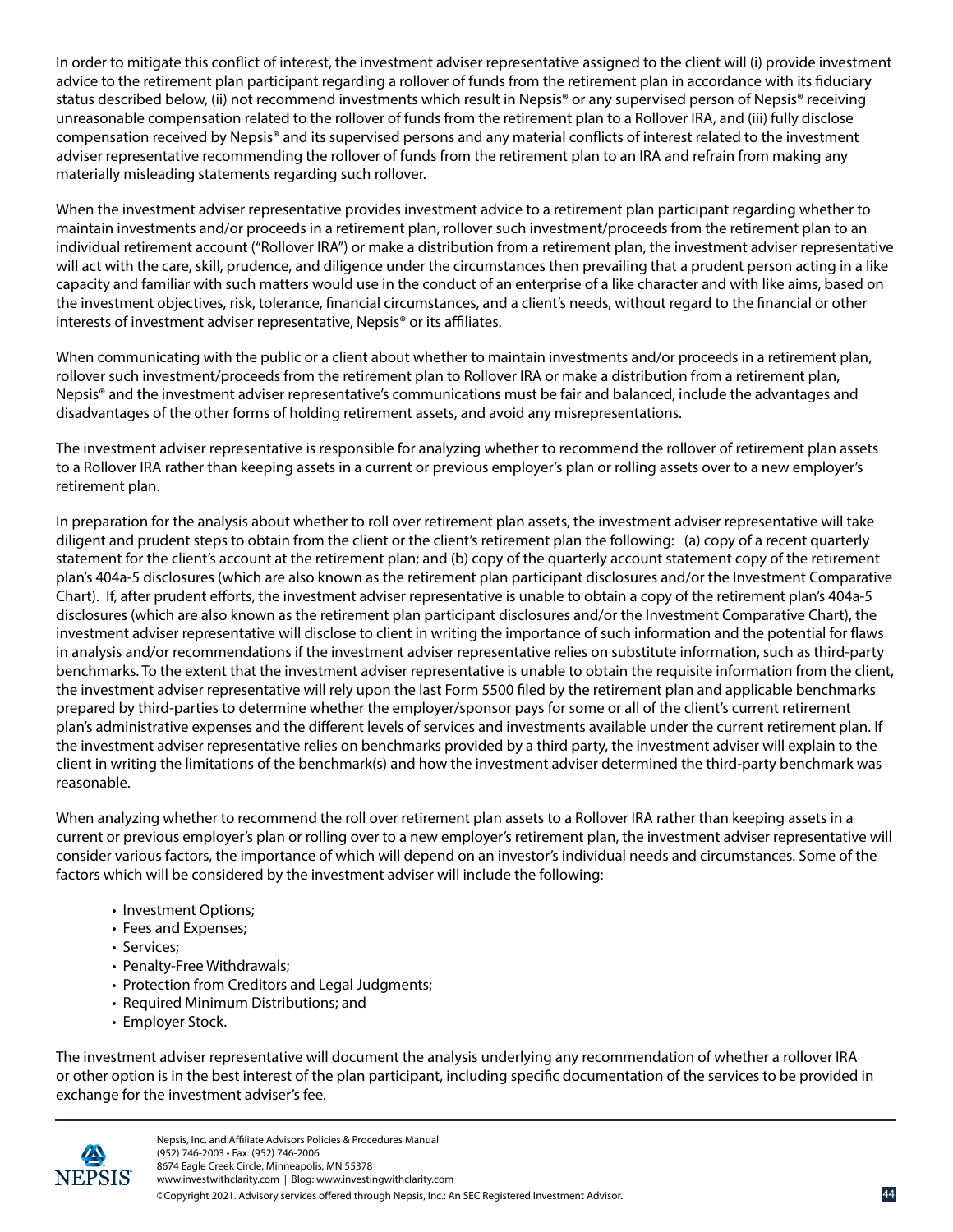The investment adviser representative is responsible for helping the retirement plan participant understand the advantages and disadvantages of whether a rollover IRA or other option is in the best interest of the retirement plan participant. The investment adviser representative will obtain and sign a Rollover IRA form that has been reviewed, completed and signed by the plan participant prior to or at the time the plan participant authorizes the rollover of assets from a retirement plan to a Rollover IRA. The IRA Rollover form is used to memorialize the investment adviser representative's analysis of why the rollover of the retirement plan proceeds to an IRA is in the best interest of the client and the discussion with client regarding Nepsis® and the investment adviser representative's conflict of interest and the reasons for the rollover.

The investment adviser representative is responsible for not charging an investment advisory fee which is unreasonable related to the Rollover IRA. Reasonable does not mean that the compensation has to be the lowest; rather reasonable will mean not excessive based upon the going market rate for the services actually rendered.

Nepsis® has designated Mark Pearson ("Supervisor") as the supervisor for reviewing and approving or denying the rollover IRA and the investment advisory fee related to such Rollover IRA is reasonable. Supervisor will document such review including date reviewed, whether approved or denied and any reasons for a denial.

#### RELATIONSHIPS WITH INTRODUCING ADVISORS & SOLICITORS

Rule 206(4)-3 of the *Advisers Act* ("Rule 206(4)-3") sets forth certain conditions that govern the ability of an adviser to make cash payments for the solicitation of clients. These conditions apply to the adviser and the solicitor. For purposes of this Rule, a solicitor will include any person affiliated with the adviser (i.e., partners, employees, and those of its affiliated entities), as well as any other third party (i.e., attorneys, accountants, other investment advisers).

The following conditions apply to Rule 206(4)-3:

- 1. The adviser is registered under the *Advisers Act*;
- 2. The solicitor has not previously committed certain violations outlined in the Advisers Act;
- 3. The cash fee is paid pursuant to a written agreement with the adviser and a copy of such agreement is maintained by the adviser; and
- 4. The fee is paid to a solicitor for solicitation services regarding providing impersonal advisory services or who is a partner, supervised person, or individual with similar status of the adviser and such status is disclosed to clients; or
- 5. There is a written agreement with the adviser that:
	- a. Describes the solicitation activities and compensation;
	- b. Obligates the solicitor to comply with the adviser's policies and procedures, the *Advisers Act* and all applicable rules and regulations;
	- c. Obligates the solicitor to provide the client with the adviser's disclosure brochure (Form ADV Part 2A and/or Part 2A Appendix 1) and a separate disclosure document that, at a minimum, contains the solicitor's name, the adviser's name, the nature of the relationship between the solicitor and the adviser, disclosure that the solicitor is compensated by the adviser for referrals, the terms and description of such compensation, and any additional fee, if any, that will be charged to the client other than the standard advisory fee.

Prior to executing an advisory contract, the solicitor must provide the adviser with a signed and dated acknowledgment from the client acknowledging receipt of the adviser's brochure and the solicitor's disclosure document.

Many states have additional regulations that govern solicitors and generally define an investment adviser representative as any individual who solicits advisory services. Therefore, solicitors may be required to register with the adviser prior to providing referral services on behalf of the adviser.

Mark Pearson will be responsible for implementing and supervising proper policies and procedures for the firm prior to any solicitor arrangements and ensuring that any fees paid for client referrals are consistent with the requirements of Rule 206(4)-3.

Mark Pearson is responsible for conducting and documenting initial and annual due diligence of all solicitors. At a minimum, due diligence will include the following:

- A background check
- A credit check

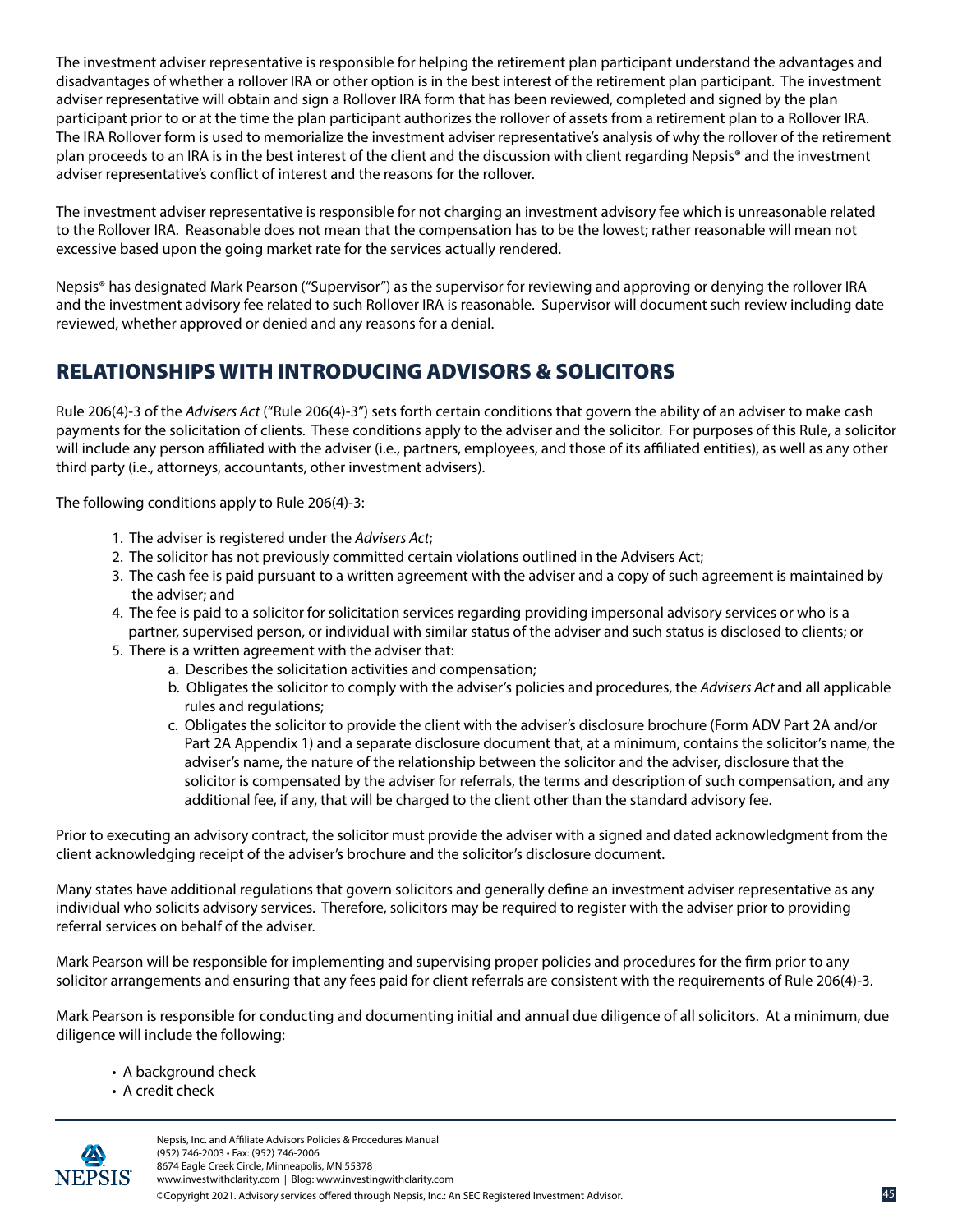- A review of state licensing rules
- A review of professional background and licenses
- A confirmation regarding whether the solicitor is affiliated with a broker/dealer and/or investment adviser
- A confirmation that the solicitor is not prohibited (as set forth under Rule 206(4)-3) from entering into the arrangement

At least annually, Mark Pearson will contact all solicitors to confirm each solicitor is delivering at the time of solicitation to all prospects the solicitor disclosure statement, Form ADV Part 2A and/or Part 2A Appendix 1, and the Form ADV Part 2B Brochure Supplement(s) for any supervised person(s) of the adviser who will formulate the investment advice for the client and will have direct contact with the client, and any supervised person(s) of the adviser who has discretionary authority over the client's assets.

#### DUE DILIGENCE

Pursuant to Section 206 of the *Investment Advisers Act*, Nepsis® has a duty to its clients to conduct a reasonable investigation concerning any third parties hired to work on behalf of the firm. To comply with this duty, Nepsis® will implement a system to conduct a due diligence review of any third party hired to work on behalf of, or provide services to the firm. These procedures will be reasonably designed to ensure that each third party is properly investigated before an agreement is signed with the third party and before the third party does work on behalf of Nepsis®.

Nepsis® must make a determination of the scope of its investigation based upon the unique facts and circumstances. The fact that Nepsis, Inc.'s clients may be sophisticated and knowledgeable does not mitigate Nepsis, Inc.'s duty to investigate any third party. Further, Nepsis® may not rely blindly upon the third party for information concerning the third party's company in lieu of Nepsis® conducting its own reasonable investigation.

While there are no "iron clad" rules as to what Nepsis® must do to satisfy the due diligence requirements, the presence of any "red flags" must alert Nepsis® to the need for further inquiry. Red flags might arise from information that is publicly available or information that is discovered during the course of the investigation. When presented with red flags, Nepsis® must do more than simply rely upon representations by the third party's management or the due diligence report of the third party's counsel. Nepsis, Inc.'s responsibility to conduct a reasonable investigation will obligate it to follow up on any red flags that it encounters during its inquiry as well as to investigate any substantial adverse information about the third party.

To demonstrate that it has performed a reasonable investigation, Nepsis® will retain records documenting both the process and results of its investigation. Such records may include descriptions of the meetings that were conducted in the course of the investigation, the tasks performed, the documents and other information reviewed, the results of such reviews, the date such events occurred and a record of which individuals conducted the reviews or attended the meetings.

## Broker/Dealers

Prior to recommending a broker/dealer, Nepsis® will conduct a full due diligence investigation and will ensure that clients receive best execution. Mark Pearson is responsible for conducting and documenting the initial due diligence review of each broker/ dealer. Mark Pearson will also conduct due diligence reviews at least annually. In order to ensure that Nepsis® has fully satisfied its investigation responsibilities, the initial investigation of a broker/dealer will, at a minimum, include the following:

- Conduct a background check of the broker/dealer via FINRA Broker Check;
- Review the broker/dealer's trading expertise;
- Examine the execution capabilities;
- Examine the facilities;
- Review the range and quality of services available;
- Verify the willingness and ability to commit capital;
- Investigate access to underwriting offerings and secondary markets;
- Review the reliability in executing trades and keeping records;
- Verify the firm shows fairness in resolving disputes;
- Verify timeliness of trade execution;
- Examine the responsiveness of all parties involved in trade execution; and
- In relation to particular transactions, review the character of the market for the security (e.g., price, volatility, relative liquidity, and pressure on available communications), the size, and type of the transaction.

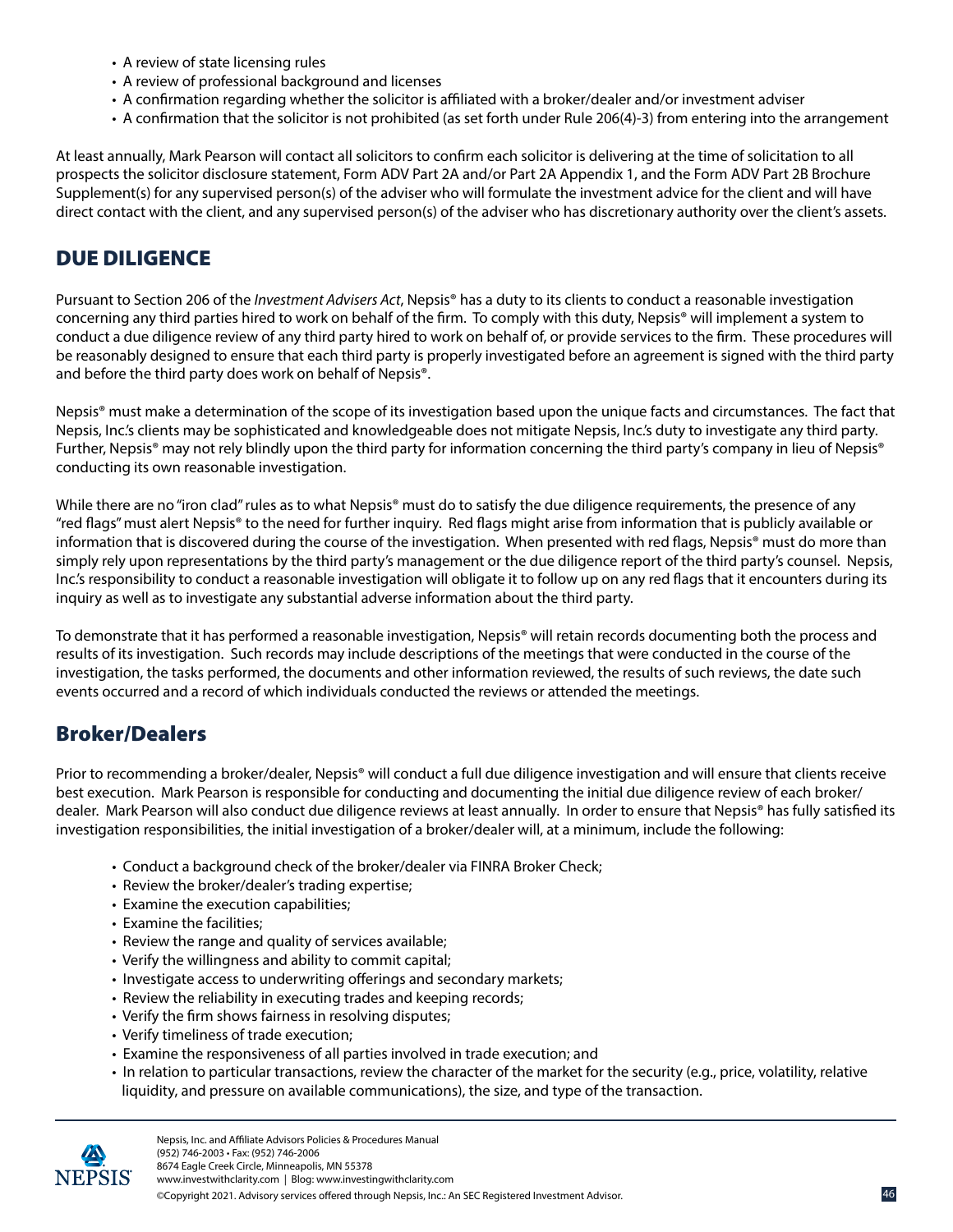Mark Pearson will conduct a review at least annually to examine any material changes the broker/dealer has made in its business practices since the last due diligence review.

## **Solicitors**

Rule 206(4)-3 of the *Advisers Act* ("Rule 206(4)-3") sets forth certain conditions that govern the ability of an investment adviser to make cash payments for the solicitation of clients. Prior to entering into an agreement with a solicitor, Nepsis® will conduct a full due diligence investigation into the solicitor and their business practices to ensure that all the requirements of Rule 206(4)-3 are met. Mark Pearson is responsible for conducting and documenting the initial and annual due diligence review of each solicitor. In order to ensure that Nepsis® has fully satisfied its investigation responsibilities, the initial investigation of a solicitor will, at a minimum, include the following:

- Conduct a background check of the solicitor via IAPD.com and FINRA Broker Check;
- Check the credit of the solicitor;
- Verify the solicitor and its associates are properly registered as an investment adviser and investment adviser representatives;
- Verify the information included in the solicitor's disclosure document;
- Review state licensing rules;
- Review the background and the current status of professional licenses and designations of the solicitor;
- Determine if the solicitor is affiliated with any broker/dealer or investment adviser;
- Verify the solicitor is not prohibited (as set forth under Rule 206(4)-3) from entering into a solicitor arrangement; and
- Verify that the solicitor provided Nepsis® with a signed and dated acknowledgement from the client acknowledging receipt of the investment adviser's disclosure brochure and the solicitor's disclosure document.

Mark Pearson will conduct an annual review to examine any material changes the solicitor has made to its business practices since the last due diligence review. At least annually, Mark Pearson will contact all solicitors to confirm each solicitor is delivering, at the time of solicitation to all prospects, the solicitor disclosure statement, Form ADV Part 2A and/or Part 2A Appendix 1, and the Form ADV Part 2B Brochure Supplement(s) for any supervised person(s) of the adviser who will formulate the investment advice for the client and will have direct contact with the client, and any supervised person(s) of the adviser who has discretionary authority over the client's assets.

## Third-Party Money Managers

Prior to entering into an agreement with a third-party money manager, Nepsis® will conduct a full due diligence investigation into the third-party money manager and its business practices. Nepsis® may conduct this investigation by submitting a Request for Proposal (RFP) covering the topics discussed below, to each third-party money manager that the firm investigates. Mark Pearson is responsible for conducting and documenting the initial and annual due diligence review of each third-party money manager. In order to ensure that Nepsis® has fully satisfied its investigation responsibilities, the initial investigation of a third-party money manager will, at a minimum, include the following:

- Conduct a background check of the solicitor via IAPD.com;
- Review the money manager's entire Form ADV, disclosure brochures, marketing material, and client agreements;
- Review the money manager's due diligence kit;
- Conduct a background check of the money manager;
- If the firm has a pre-determined minimum amount for assets under management, verify that the firm meets this requirement;
- Check the credit of the money manager;
- Verify that the money manager maintains errors and omissions insurance, a fidelity bond, and/or an ERISA fiduciary bond;
- Review the firm's most recent regulatory examination letters;
- Review Form U4 disclosures for the firm's officers, directors and portfolio managers to analyze any reported regulatory actions, criminal actions, civil actions, client complaints, arbitrations, and financial disclosures;
- Review the money manager's past performance and measure that performance against various indexes;
- Verify that the firm has proper disclosure regarding its past performance;
- Verify that the firm is Global Investment Performance Standards ("GIPS") certified; or if the firm is not GIPS certified, verify that the firm aims to achieve GIPS compliance; and
- Verify that the firm subjects itself to an annual surprise audit.

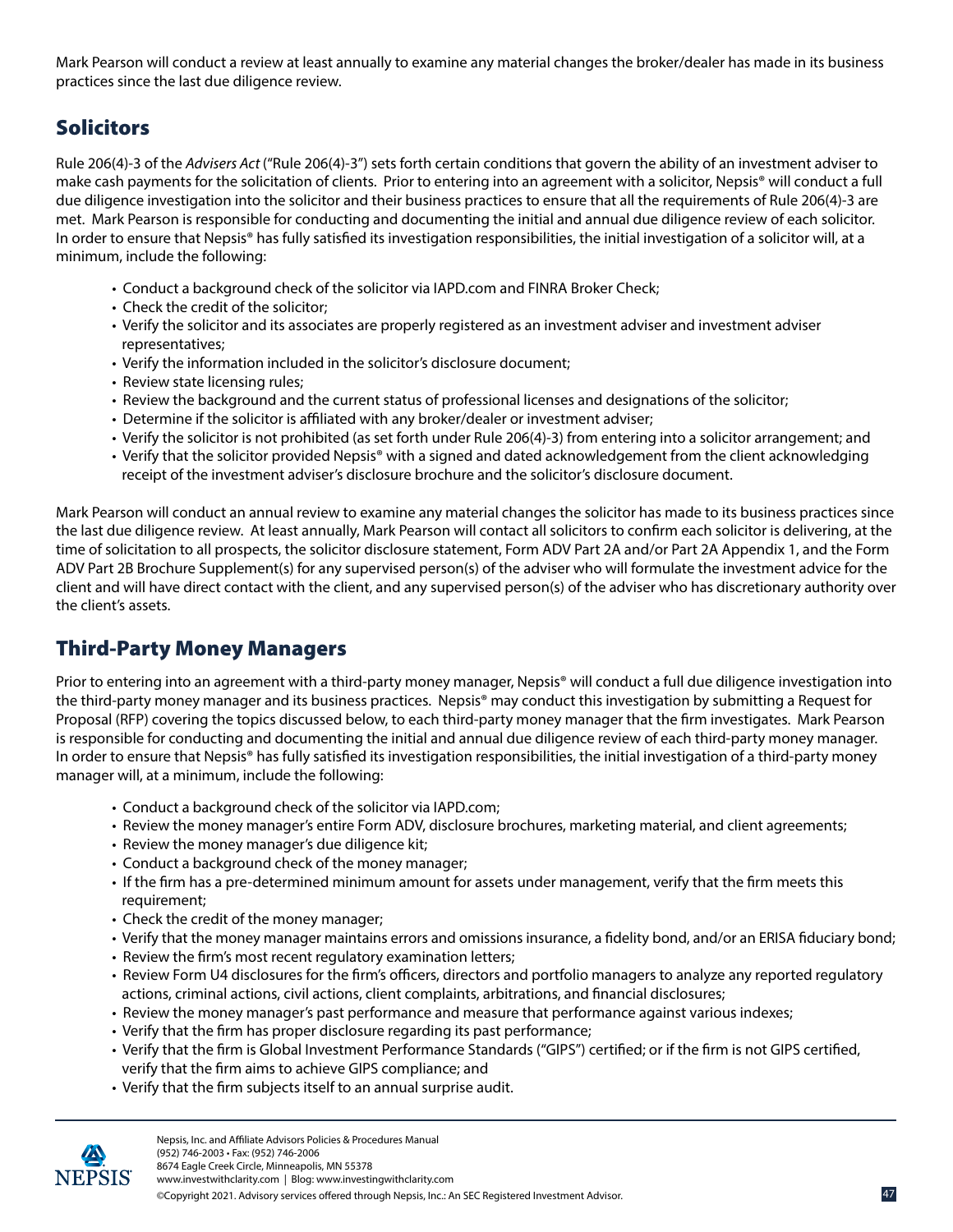Mark Pearson will conduct an annual review to examine any material changes the money manager has made in its business practices since the last due diligence review. During this review, Mark Pearson will review the third-party money manager's annual internal or external audit, any regulatory reviews or examinations, and any arbitrations or disciplinary actions taken against the money manager.

## Software Vendors

Prior to entering into an agreement with a third-party service vendor, like a cloud computing service provider, Nepsis® will conduct a full due diligence investigation into the third-party service provider and its business practices. Mark Pearson is responsible for conducting and documenting the initial and annual due diligence review of each third-party service vendor. In order to ensure that Nepsis® has fully satisfied its investigation responsibilities, the initial investigation of each third-party service vendor will, at a minimum, include the following:

- Verify that Nepsis® will have unrestricted access to client data;
- Verify that client data will be easily retrievable in any format requested;
- Verify that the vendor does not retain any portion of the data once it is deleted by Nepsis®;
- Verify that the vendor provides a service level guarantee (99.9% or greater is recommended);
- Verify that the data will be encrypted and that the vendor has implemented firewalls, socket security features, electronic audit trails and intrusion-detection systems;
- Verify that the data is written to more than one drive or to more than one server;
- Verify that Nepsis® will have the ability to increase encryption on certain data (i.e. confidential client information);
- Verify that the vendor has security measures in place for vendor personnel who will have access to Nepsis, Inc.'s data;
- Verify that the vendor is required to notify Nepsis® in the event of a security breach;
- Review the vendor's security audit;
- Review the agreement with the vendor to ensure that a provision is included that places a duty on the vendor to secure Nepsis, Inc.'s data;
- Verify who at the vendor will have access to Nepsis, Inc.'s data;
- Verify that the agreement with the vendor acknowledges that the employees of the vendor act as agents of Nepsis® and are therefore subject to the fiduciary responsibility to protect confidential client information;
- Verify in which geographical locations Nepsis, Inc.'s data will be stored;
- Verify how often the vendor will back-up the data, how many back-up copies will be maintained, and whether Nepsis® has the ability to back-up the data locally;
- Verify that the vendor will not use Nepsis, Inc.'s data for its own purpose, such as selling customer information to third parties for marketing purposes;
- Review the agreement with the vendor to verify that the agreement requires the vendor to keep Nepsis, Inc.'s data confidential and prohibits the vendor from sharing the data or using the data for its own purposes;
- Verify that the agreement with the vendor requires the vendor to notify Nepsis® if the vendor is served with a subpoena and refrain from producing the requested information until Nepsis has time to respond;
- Review the vendor's operation record and financial statements, to verify that the vendor is financially and operationally stable;
- Review the firm's Type 1 or Type 2 (preferable) SAS (Statement on Auditing Standards) 70 Report;
- Verify the vendor has a business continuity and disaster recovery plan that is regularly tested;
- Verify that Nepsis® will be able to recover its data if the vendor goes bankrupt, or the relationship between Nepsis® and the vendor is terminated;
- Verify that Nepsis® will be able to recover its data if Nepsis® fails to make payments to the vendor;
- Review the agreement with the vendor to verify that there is an acknowledgement by the vendor that it has no ownership or security interest in the data;
- Review the agreement with the vendor to verify that the end user licensing agreement contains legal restrictions regarding responsibility or liability, choice of law of forum, or limitation of damages; and
- Review the termination provision in the agreement with the vendor to verify that Nepsis® will be able to retrieve the data and that the vendor will not retain a copy of it.

After completing an initial due diligence review, Mark Pearson will responsible for conducting ongoing due diligence. Mark Pearson will conduct a review at least annually to examine any material changes the vendor has made in its business practices.

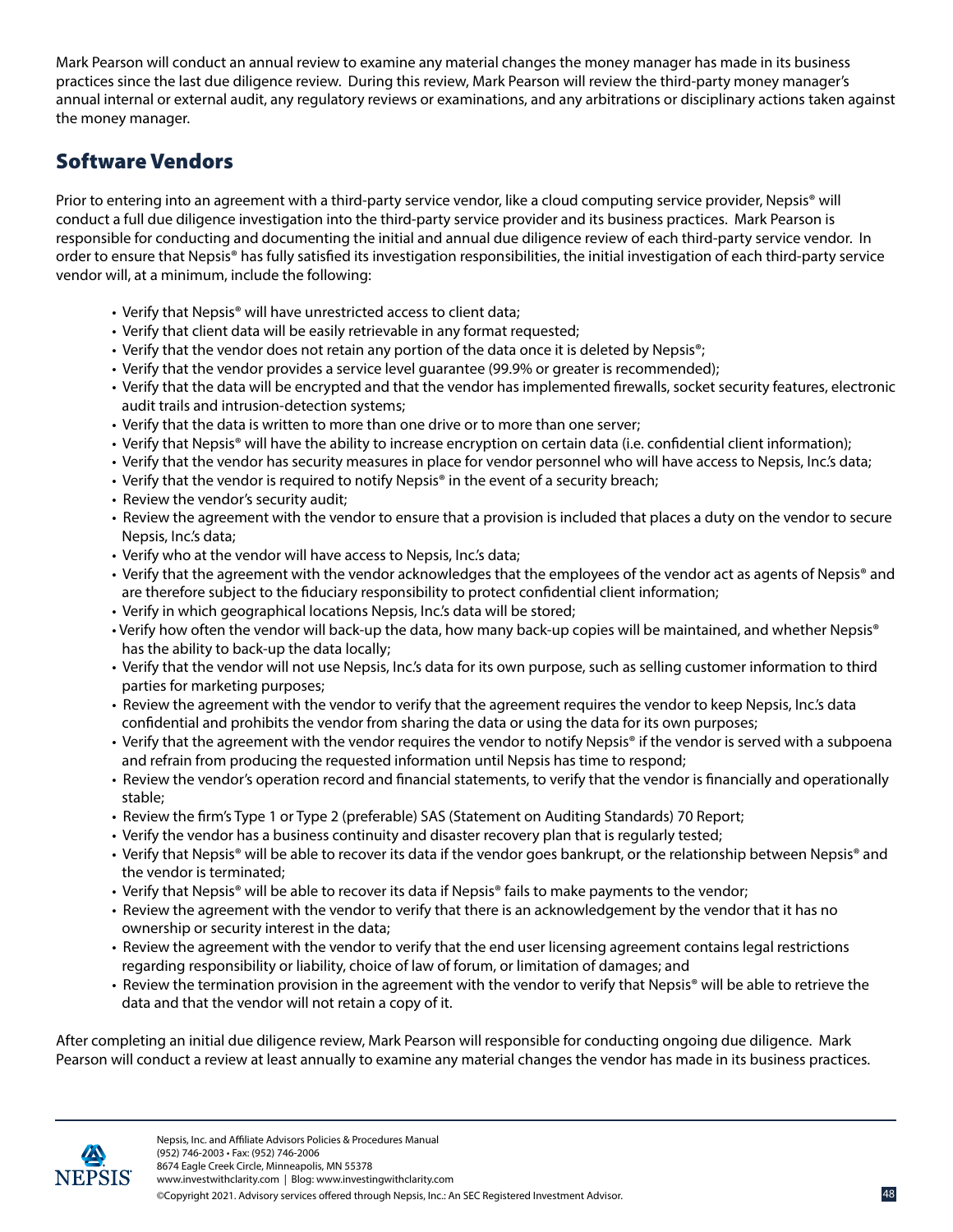#### COMPLAINTS AND INVESTIGATIONS

#### **Complaints**

Nepsis® takes all customer complaints seriously. It is Nepsis, Inc.'s policy to respond to all verbal and written complaints regarding possible sales practice violations, suspicious activities, or operational problems/concerns regarding its advisory accounts whether regarding a current or past affiliation. A customer complaint can be defined as:

*Any written or verbal statement of a client or any person acting on behalf of a client alleging a grievance involving the activities of those persons under the control of Nepsis® in connection with, but not necessarily limited to, the solicitation or execution of any transaction, the disposition of securities or funds of that client, or any advisory services provided by Nepsis®.* 

Because the severity of a client complaint can be very subjective, supervised persons are encouraged to report any complaints they believe falls outside the scope of a general customer service grievance. The recipient of a complaint needs to notify Mark Pearson who will research the complaint allegations and gather additional information and documentation.

Mark Pearson will determine if a compliant is an internal issue only or must be reported to outside parties such as Nepsis, Inc.'s E&O carrier, regulatory bodies, or outside counsel. Supervised persons are required to respond to any request from Mark Pearson necessary to investigate or determine liability regarding the allegations in a timely manner.

Mark Pearson will be responsible for ensuring that all customer complaints are handled in accordance with all applicable laws, rules and regulations. A file including the following items will be maintained for each complaint received:

- 1. A copy of the original complaint received;
- 2. The date the complaint was initially received;
- 3. Identification of all representatives providing any form of service on the account;
- 4. Copies of all correspondence to or from the client in relation to the complaint; and
- 5. A written report of any actions taken in response to the complaint in addition to all documentation necessary to properly respond to the allegations.

If it is determined that the complaint is a reportable event according to any advisory rules and regulations, then, as necessary, the Form U4 and the Form ADV will be updated immediately by Mark Pearson.

#### Regulatory Examinations

During an SEC regulatory examination, the team of examiners will review various items, including compliance with recordkeeping requirements, soft-dollar and referral arrangements, regulatory and client disclosures, custody issues, performance reporting, advertising practices, trade errors, and conflicts of interest. All investment advisers should anticipate that the SEC will review the adviser's "best execution" practices including policies, procedures and corresponding client disclosures relative to allocation, bunching, effecting transactions for client accounts through broker-dealers that refer clients to the adviser, directed brokerage arrangements, suitability determination, access persons' personal securities transactions, and IPO allocation policies. The SEC also requires the preparation and implementation of written contingency/disaster policies and procedures.

All supervised persons play an integral role in implementing Nepsis, Inc.'s compliance policies and procedures and it is fully expected that all supervised persons will need to assist in preparing and participating in an SEC examination. It is critical for supervised persons to recognize compliance is an ongoing and constantly evolving process that requires reviews, updates, and amendments of advisory filings, disclosures, and procedures. It is Nepsis, Inc.'s intent to be proactive with respect to compliance matters.

In order to prepare for an SEC examination, Nepsis® conducts periodic assessments of its compliance programs. In addition, Nepsis® may contract with outside parties to perform annual review services or mock regulatory examinations on an as-needed basis. The purpose of periodic assessments and any mock regulatory examination is to prepare Nepsis® for an actual examination.

All supervised persons are expected to participate in compliance program assessments and mock regulatory examinations, as applicable. Mark Pearson will be ultimately responsible for documenting and organizing assessments and mock regulatory examinations, but Mark Pearson does rely on each supervised person depending upon the supervised person's duties and functions.

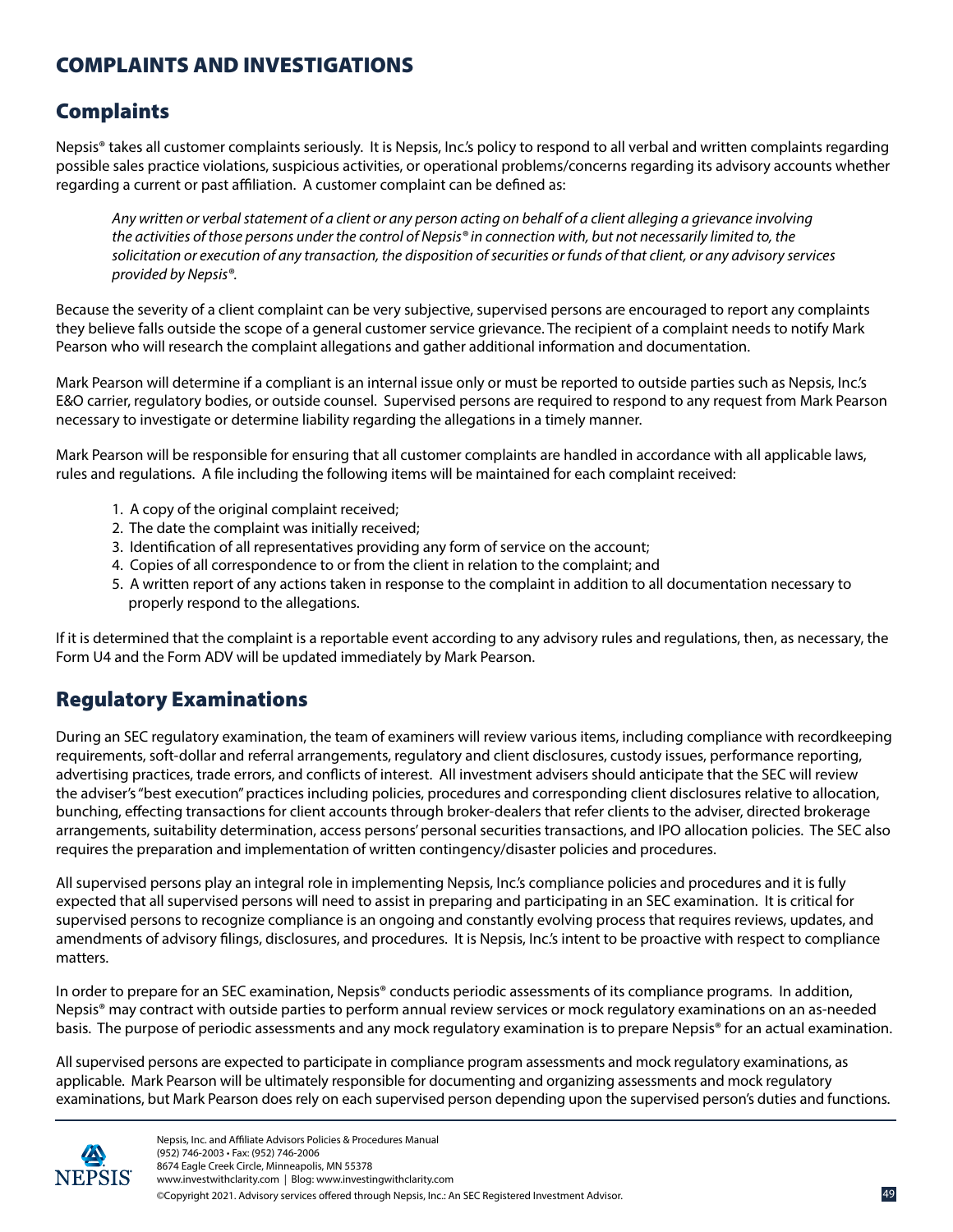## Investigations

Regulatory bodies may initiate investigations in regard to an event that is required to be disclosed on the Form U4, Form U5 or a customer complaint. Any supervised person receiving notice of an investigation must report it to Mark Pearson immediately. Supervised persons will supply all requested information and documentation to Mark Pearson promptly. Mark Pearson will be responsible for preparing a final response to all regulatory matters.

## HANDLING WHISTLEBLOWER COMPLAINTS

Pursuant to the *Dodd-Frank Wall Street Reform and Consumer Protection Act*, Nepsis® has adopted the following procedures for receiving and reviewing employee whistleblower complaints.

All employee complaints concerning violations of the *Advisers Act* or any other provision of law, rule, order, standard, or prohibition prescribed by the SEC or any state securities authority should be reported to Mark Pearson. Nepsis® encourages employees to submit complaints to the firm before contacting the SEC or other regulatory agencies. This will give Nepsis<sup>®</sup> the opportunity to begin investigating the problem as quickly as possible and may increase the amount of the award given to the whistleblower. Complaints may be reported anonymously, however, Mark Pearson will request that the employee put the complaint in writing, and include the exact nature, scope and breadth of the accusation.

Once Mark Pearson has received a complaint, Mark Pearson will notify the following outside counsel.

He will quickly investigate the complaint by obtaining all relevant documents and interviewing the appropriate personnel. If the whistleblower is identifiable, he will continually keep the whistleblower informed as to the progress of the investigation but will maintain confidentiality.

When Mark Pearson has reviewed the complaint, he will determine the appropriate action to take to remedy the situation. Nepsis® will maintain records which contain all the information submitted with the complaint and a report or memorandum detailing the investigation and the actions taken by the advisory committee as a result of the complaint.

Sixty days after an employee files a complaint, Mark Pearson will follow up with the employee to ensure the employee has not been retaliated against. If the employee reports retaliation, Mark Pearson should initiate a follow up investigation by repeating the same procedure as above. If the retaliation was caused by an individual involved in the original review process, that individual will not be involved in the retaliation investigation.

To track employee retaliation, Nepsis® will maintain a confidential record keeping system that will enable it to track the employment history of those employees who have filed whistleblower complaints so that Nepsis® can track whether those employees were treated fairly. This record keeping system will also be used to ensure that the anti-retaliation protections are not being abused by any employees of Nepsis®.

# Retaliation Prohibited

Nepsis will not discharge or in any other way discriminate against any employee because the employee, whether at the initiative of the employee or in the ordinary course of the duties of the employee, has:

- 1. Provided, caused to be provided, or is about to provide, information to Nepsis®, the SEC, any state securities authority, or any other state, local, or federal government authority or law enforcement agency in relation to any violation of the *Advisers Act*, or any other provision of law, rule, order, standard, or prohibition prescribed by the SEC or any state securities authority;
- 2. Testified or will testify in any proceeding resulting from the administration or enforcement of any provision of the *Advisers Act*, or any other provision of law, rule, order, standard, or prohibition prescribed by the SEC or any state securities authority;
- 3. Filed, instituted, or caused to be filed or instituted any proceeding under the *Advisers Act*, or any other provision of law, rule, order, standard, or prohibition prescribed by the SEC or any state securities authority; or
- 4. Objected to, or refused to participate in, any activity, policy, practice, or assigned task that the employee reasonably believed to be in violation of the *Advisers Act*, or any other provision of law, rule, order, standard, or prohibition prescribed by the SEC or any state securities authority.

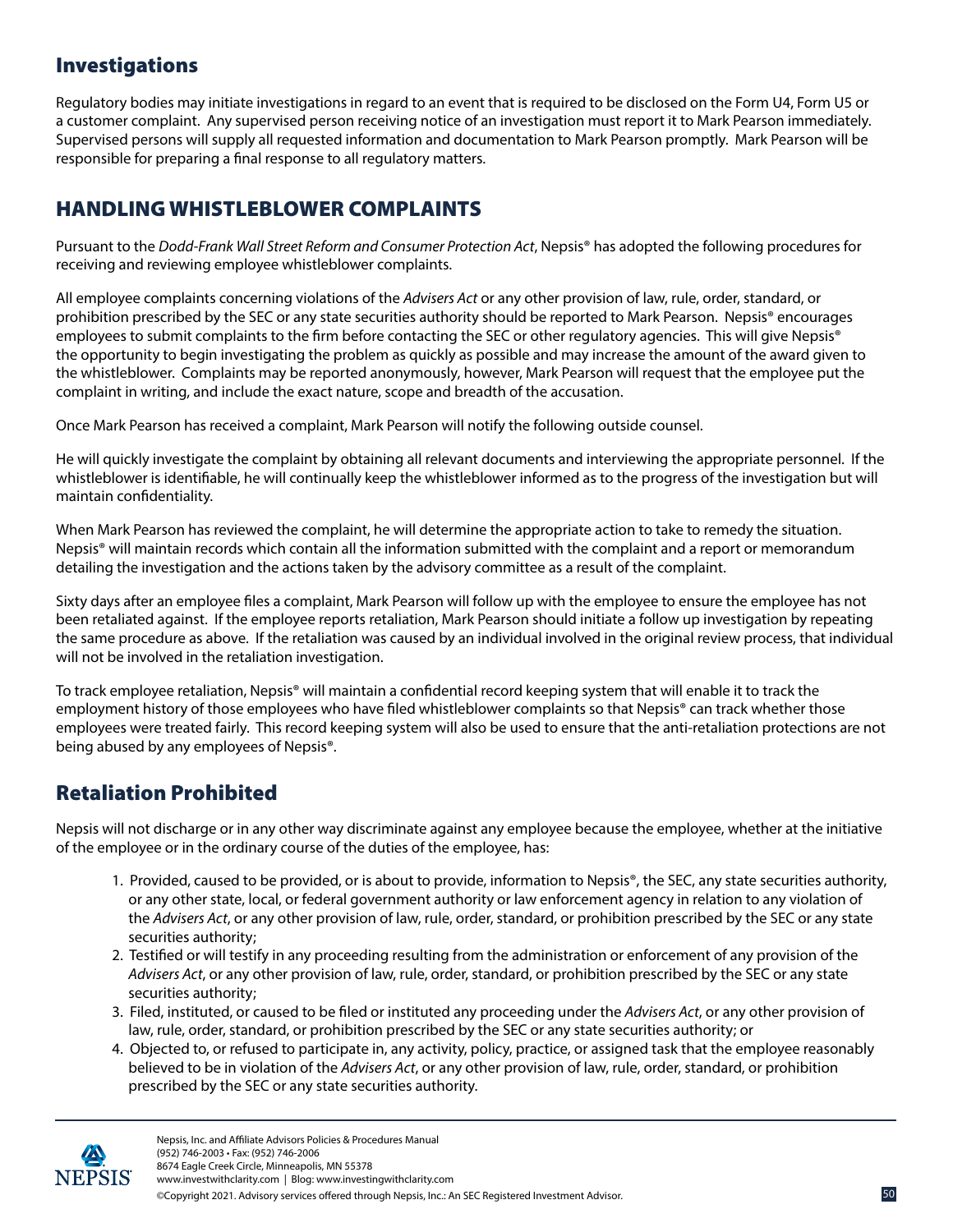Nepsis® will not tolerate any retaliation against employees for reporting complaints. If any employee of Nepsis® believes that he or she has been discharged or otherwise discriminated against by Nepsis® or any of Nepsis, Inc.'s employees, that employee may file a complaint with the Secretary of Labor alleging discharge or discrimination and identifying the individual responsible for such act. The complaint will be filed not later than 180 days after the date on which such violation occurs.

## CLIENT COMMUNICATIONS

#### **Overview**

Client communications are an important part of Nepsis, Inc.'s business practices and operations. Nepsis, Inc.'s client communications come in various forms, which include advertising, seminars, one-on-one meetings, written correspondence, and verbal correspondence. It is important for all supervised persons to understand and comply with the procedures outlined in this section as all supervised persons will potentially communicate with Nepsis, Inc.'s clients.

Detailed rules under the *Advisers Act* govern the use of advertising by Nepsis®. In particular, Rule 206(4)-1 prohibits an investment adviser from using advertising or sales literature that:

(i) Refers to any testimonial concerning the investment adviser or any service rendered by the investment adviser;

(ii) Refers (except in certain circumstances) to past specific recommendations of the investment adviser that were or would have been profitable;

(iii) Represents that any graph, chart, or formula offered by the investment adviser can be used to determine which securities to buy or sell, or when to buy or sell them, unless the advertisement contains prominent disclosures as to the limitations of such graphs, charts, or formula and the difficulties with respect to their use;

(iv) States that any report or service will be furnished free unless the report or service will in fact be furnished entirely free (i.e., without any condition or obligation); or

(v) Contains a false or misleading statement of a material fact.

It is Nepsis, Inc.'s policy to apply Rule 206(4)-1 to all client communications.

#### **Definitions**

*Advertising -* Material published, or designed, for use in newspaper, magazine or any other periodical, radio, television, telephone or tape recording, videotape display, signs or billboards, motion pictures, telephone directories, electronic or other public media. This also includes letterhead and business cards. This material is distributed to the public in which there is NO audience control.

Pursuant to Rule 206(4)-1, advertising will include any written communication addressed to more than one person or any notice or announcement in any publication or by radio or television that offers any analysis, report or publication regarding securities, any graph, chart, formula or other device for making securities decisions or any other investment advisory services regarding securities. Generally, Rule 206(4)-1 will include any material designed to maintain existing clients or to solicit new clients, any form letter and, most likely, any standardized written material booklets used for presentations to prospective clients or investors.

*Correspondence -* Any communication by letter or electronic mail sent to or received from a client or potential client. Correspondence is designed for one individual to address specific issues for that client or potential client. Correspondence includes performance reports and quarterly client position reports.

# Advertising And Marketing Materials

Some examples of marketing materials used by Nepsis include:

- Newsletters (whether sent in hard copy or by email)
- Emails sent to more than one person
- Information about advisory services available on a public website (e.g. http://www.InvestWithClarity.com)
- Reprints of articles published in any periodicals
- Standardized written materials in booklets used for presentations

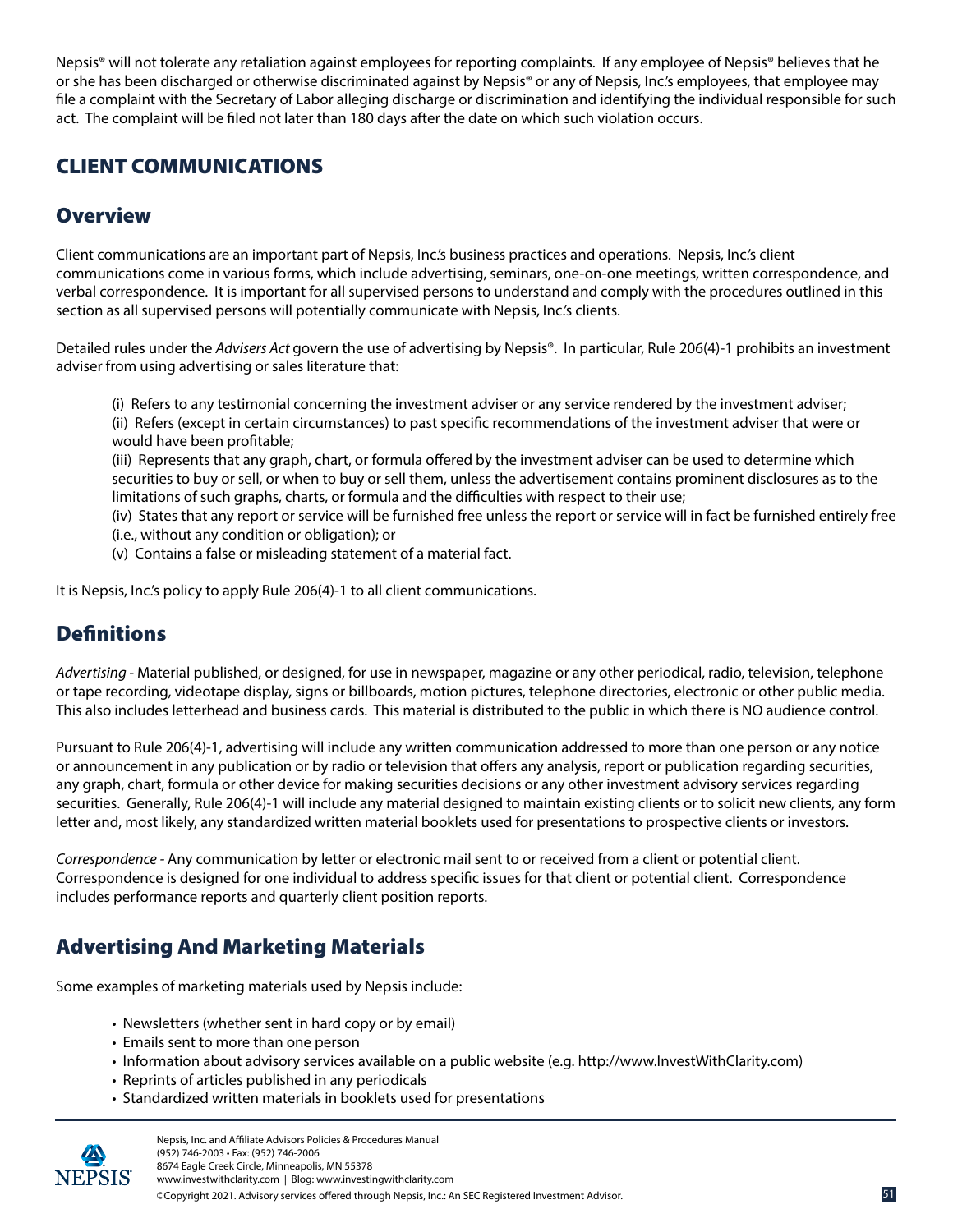- Marketing brochures and pamphlets
- Paid advertisements on television, radio, and other mediums
- Other mass mailings such as notices and circulars
- Social networking websites such as Facebook, LinkedIn, and Twitter

Before any marketing materials or advertising concerning Nepsis® or its services is published or distributed to (a) clients or prospective clients, (b) advisers, (c) broker/dealer executives, or (d) other institutional entities, the material must be reviewed and approved by Mark Pearson. Supervised persons that are responsible for reviewing and approving marketing materials and advertising are required by Nepsis® to be licensed as an investment adviser representative under Nepsis®. Materials prepared and generated by Nepsis® are approved by Mark Pearson.

At least quarterly, Mark Pearson will conduct a spot check of the advertisements issued during the previous quarter. A cross-check will also be done to ensure the content of materials not receiving specific approval contain only pre-approved language. As part of the annual assessment, Mark Pearson will review the entire advertising review process to determine its adequacy.

Mark Pearson will review marketing pieces to determine their consistency with established regulatory requirements and Nepsis, Inc.'s policies. Specifically, the following conditions must be followed:

- Marketing materials cannot contain any untrue statements of material facts or any statement that is false or misleading.
- Marketing materials cannot contain any guarantees (or promises) or include language that can be construed as a guarantee.
- Marketing materials cannot contain any statements, graphs, or charts that cannot be fully supported, sourced and documented.
- When presenting an opinion, the marketing material must clearly indicate the statement is an opinion or assumption of Nepsis® and not presented as fact.
- Marketing materials should not include "absolute" language that cannot be proven. For example, it would be incorrect to state "all people want to retire by 65", "all investors want income and growth", or "the best way to grow your portfolio is through dividend investing". These statements cannot be proven, but can easily be amended to state, "many investors are looking to retire at 65", "from our experience, many investors are looking for income and growth", and "it is our opinion that dividend investing can be a proven form of investing given an investor's goals and suitability".
- Marketing materials that include approved testimonials/endorsements will have disclosures that include the following:
	- (A) That the testimonial was given by a current client or investor, and the endorsement was given by a person other than a current client or investor, as applicable;
	- (B) That cash or non-cash compensation was provided for the testimonial or endorsement, if applicable; and  *Non-Cash Compensation*
		- *Non-cash compensation incentivizes persons to provide a positive statement about an adviser, or make a referral or solicitation on an adviser's behalf and thus must be disclosed*
		- *Entertainment, tours, outings, sales awards and gifts are examples of noncash compensation*
		- *Attendance at training/education meeting will not be non-cash compensation provide attendance not provided in exchange for solicitation activities*
	- (C) A brief statement of any material conflicts of interest on the part of the person giving the testimonial or endorsement resulting from the investment adviser's relationship with such person.
	- (D) Nepsis, Inc. WILL NOT pay for any testimonials/endorsements.
- Marketing materials cannot use any advertisement that refers, directly or indirectly, to past specific profitable recommendations, unless the advertisement includes a list of all recommendations made by Nepsis®. However, an advertisement may offer to furnish a list of all such recommendations as long as the advertisement does not contain any reference to any past specific recommendations. Upon approval of Mark Pearson, Nepsis® may provide information in reports or advertisements about a limited number of recommendations so long as certain conditions are met to ensure that the presentation would be objective and not misleading. These conditions include:
	- 1. Using consistent and objective, non-performance based criteria in selecting the securities that will be discussed in the advertisement (e.g. the largest positions held or dollar amount of purchases or sales);

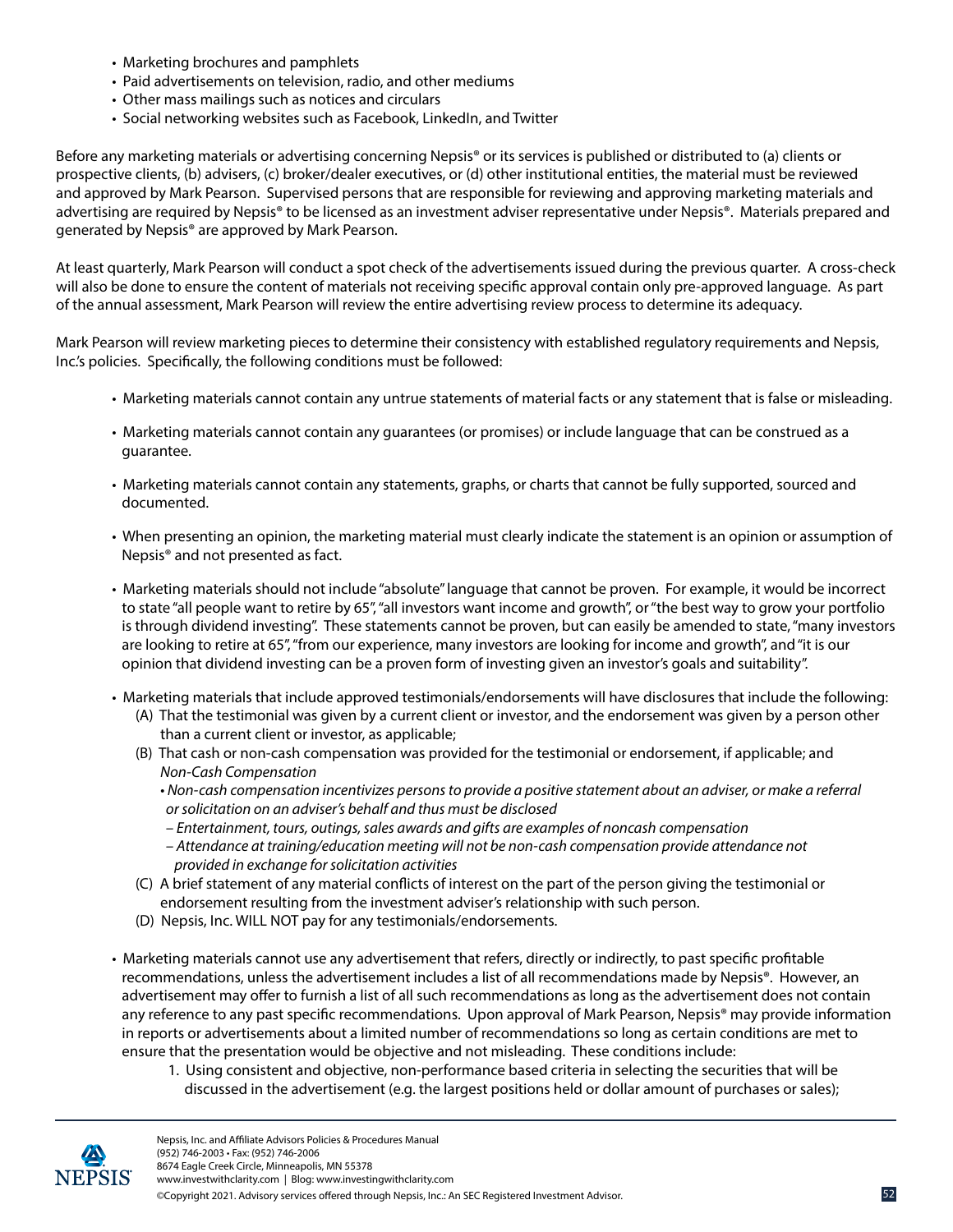- 2. Not discussing any realized or unrealized profits or losses;
- 3. Providing certain additional cautionary disclosures; and
- 4. Maintaining records regarding all recommendations and the selection criteria used in determining the securities discussed.
- The SEC would not object to an adviser providing existing clients and investors with performance information about securities so long as the securities are, or were recently held by each client that the information is sent to, and the information contained in the document does not suggest that the purpose of the communication is to promote any advisory services.
- All advertising referencing past specific recommendations will include the following disclosure on the first page of the list in a typeface at least as large as the largest print text used in the document:

*"It should not be assumed that recommendations made in the future will be profitable or will equal the performance of the securities in this list."*

- Nepsis® will not use any advertising that represents that a graph, chart, formula or other device can be used to determine which securities a client should buy or sell or when a client should buy or sell them. In addition, advertisements will not be used that suggest that any graphs, charts, formulas, or other devices can assist the client in making the client's own decisions regarding securities purchases, sales or the timing of such, unless the advertisement prominently discloses the limitations and difficulties regarding the use of such documents or information. Advertisements will not contain any statements that a report, analysis, or other service will be or are furnished free of charge, unless such items are provided free of charge and without any additional conditions or obligations.
- The SEC prohibits an adviser from representing or implying that it has been approved or endorsed by the SEC. When creating marketing material, supervised persons are not allowed to use the designation of "RIA" or "IA" after Nepsis, Inc.'s name or after the name of any investment adviser representative associated with it. Registered investment adviser will not be abbreviated "RIA" on any advertising material. Supervised persons are not allowed to indicate or imply Nepsis® or any of its investment adviser representatives have been approved, sponsored or recommended by any state or federal agency. In addition, supervised persons are not allowed to indicate that any special qualifications for registration have been met.
- Hedge clauses may only be used pertaining to the accuracy or reliability of the information disclosed in the document. Any hedge clause used in advertising material will state the information was obtained from sources believed to be reliable but the accuracy of the information cannot be guaranteed. However, supervised persons are not allowed to use language in any material that will lead the client to believe that the client is giving up any of their legal rights. In addition, supervised persons may not use any hedge clauses that would attempt to alleviate the supervised person or Nepsis® from any advisory or securities rules or regulations.

The requirements set forth above apply not only to materials that are to be addressed or distributed to more than one client or prospective client, but to all materials to be provided at one-on-one conferences with clients or prospective clients. All questions concerning whether a given communication constitutes advertising or sales literature or whether any certain marketing materials or advertising have been approved for distribution should be directed to Mark Pearson.

Mark Pearson is responsible for maintaining all marketing materials. The following documentation must be maintained:

- Copy of the original marketing piece.
- Documentation of the approval, and any review comments provided by Mark Pearson.
- A list of all clients receiving the marketing material or a description of the intended audience when not distributed to a specific mailing list.
- All evidence to support any claims, facts, or information presented in a marketing piece.
- Any other information Mark Pearson deems relevant.

## Performance Marketing

Nepsis® does not distribute any performance related marketing materials.

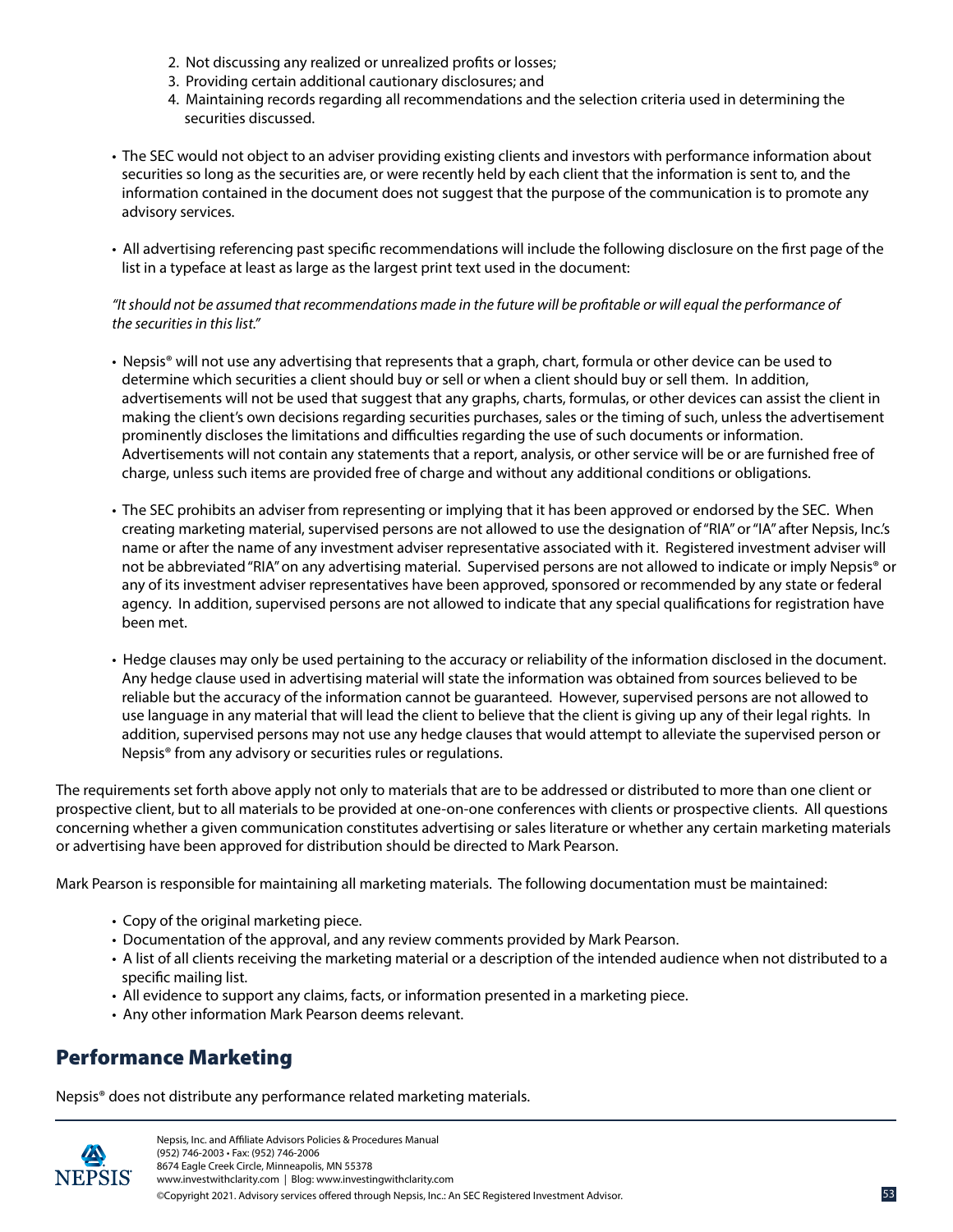#### Communicating With Press/News Media

As an investment adviser, Nepsis® has a fiduciary duty to provide full and fair disclosure of all material facts to its clients and not to mislead its clients. As a result, when communicating with the press/news media, Nepsis® has adopted the following policies/ procedures for Nepsis® and its supervised persons.

- 1. Nepsis® should appoint a designated press/news media contact to serve as the spokesperson for press/news media matters and to provide prior approval for interviews, articles and other press/news media contacts. The designated press/news media contact of the Nepsis® should work in conjunction with the Chief Compliance Officer ("CCO") of Nepsis to ensure all statements of Nepsis® and its supervised persons to the press/news media meet applicable regulatory requirements and are not materially misleading.
- 2. Nepsis and its supervised persons should not communicate with the press/news media without the pre-approval and guidance of the Nepsis, Inc.'s designated press/news media contact.
- 3. Any statements by Nepsis® or its supervised persons to the press/news media should be accurate and truthful. Such statements by Nepsis® and its supervised persons should follow the general advertising/marketing policies of Nepsis® and rules of the applicable securities regulator. The supervised person making such statement should be able to substantiate any statements of fact made to the press/news media
- 4. Nepsis® and its supervised persons will **not** provide non-public, client information to the press/news media.
- 5. Nepsis® and its supervised persons will not use statements to the press/news media for the purpose of illegally manipulating the investment markets.
- 6. Nepsis® and its supervised persons will not disclose/share confidential, inside information of a publicly or privately traded security or underlying company with the press/news media.
- 7. Nepsis® and its supervised persons generally should not discuss with the press/news media the investment performance of Nepsis® without written pre-approval of the CCO.
- 8. Nepsis® and its supervised persons should not discuss the specific past performance of individual investments/ securities (must avoid accusation of cherry-picking top performers).
- 9. When communicating with the press/news media, Nepsis® and its supervised persons will only speak in generalities about the securities markets without naming specific securities. For example, instead of naming particular securities, a supervised person will talk about sectors and characteristics of different asset classes. A supervised person should not say "we own John Deere", but could say "we look for large-cap, industrial companies". Assuming it is accurate statement and not intended to manipulate the market, it is acceptable for a supervised person to use general terms to discuss Nepsis, Inc.'s investment philosophy and strategies but avoid talking about how well Nepsis® and its clients have done.
- 10. Nepsis® and its supervised persons should not make investment recommendations when communicating with the press unless pre-approved in writing by the CCO. If Nepsis® or a supervised person is authorized by the CCO to make a specific investment recommendation, then Nepsis®/supervised person must disclose whether Nepsis®, clients of Nepsis® or supervised persons of Nepsis® also own such security. Any authorized security recommendation to the press/news media cannot be made within 5 business days of the purchase/sale of such security by Nepsis®, Nepsis, Inc.'s supervised persons or managed clients of Nepsis®. Nepsis® will need to use a black-out period for its supervised persons if Nepsis® and/or its supervised persons make investment recommendations to the press/news media.
- 11. Except for the required disclosure associated with an authorized recommendation made by Nepsis® or its supervised person, Nepsis® and its supervised persons will not disclose to the press/news media the particular portfolio holdings that Nepsis®, the supervised persons of Nepsis® or clients of Nepsis®.
- 12. Nepsis® and its supervised persons should not make to the press/news media any predictions or claims that could be construed as guarantees, promises or predictions of investment results. Nepsis® and its supervised persons should avoid making any inflammatory statements or exaggerated claims to the press/news media.

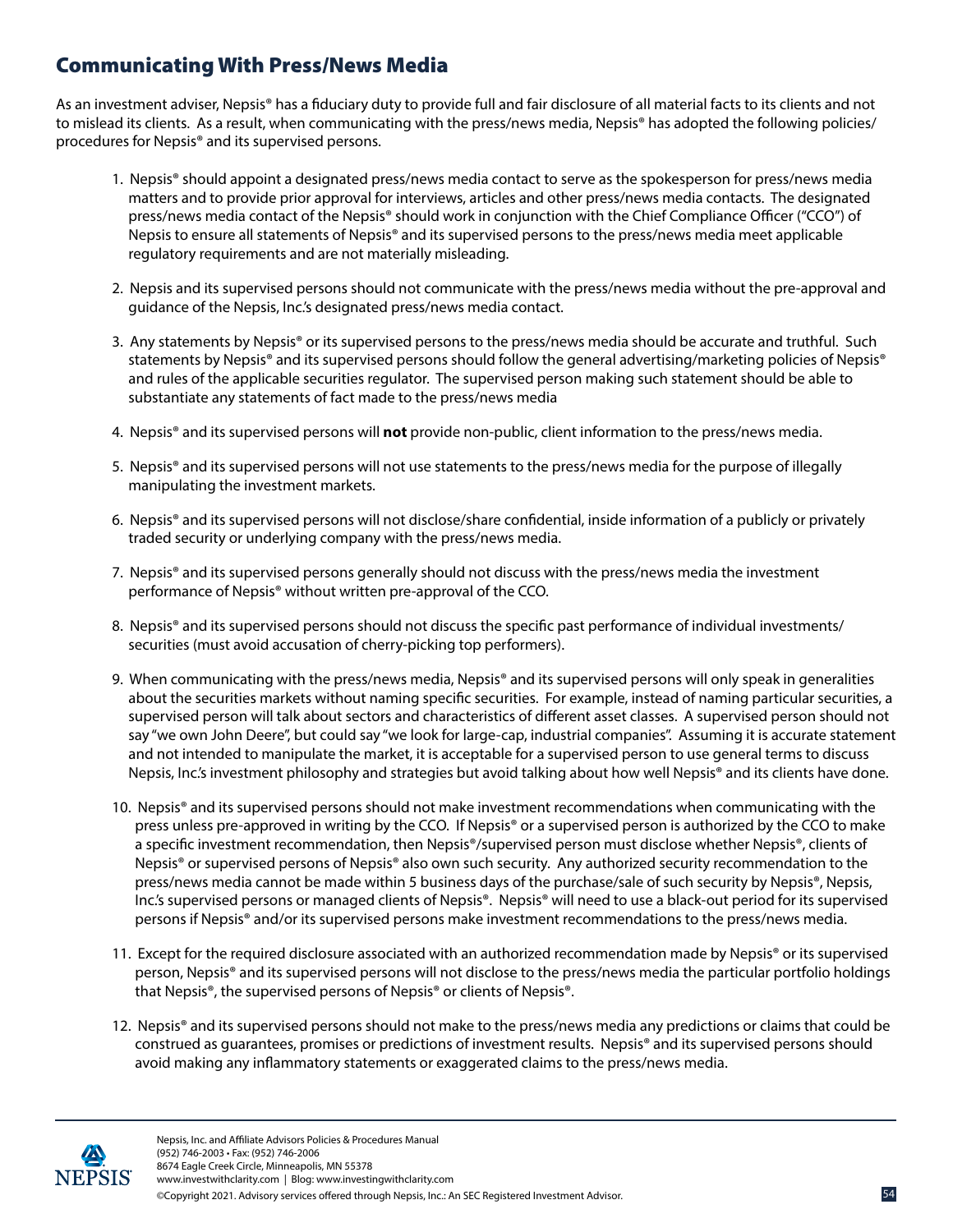- 13. Nepsis® and its supervised persons should avoid discussing with the press/news media confidential information or investigations, regulatory relations or litigation involving Nepsis®, unless such discussions have been authorized in advance by the Chief Compliance Officer.
- 14. To the extent that Nepsis® or its supervised persons would like to reprint an article, distribute an article to clients, post a video interview to its website or forward interviews to clients/non-clients, such actions cause the article or interview to become an advertisement under Rule 206(4)-3 and must be in compliance with Nepsis, Inc.'s advertising/marketing policies and procedures. The SEC will hold Nepsis® accountable for all statements and claims made in the article or interview regardless of whether a quote by its supervised person.

#### Electronic Communications And Retention

Rule 204-2(a)(7) of the *Advisers Act* requires Nepsis® to preserve, "all written communications received and copies of all written communications sent by such investment adviser relating to (i) any recommendation made or proposed to be made and any advice given or proposed to be given, (ii) any receipt, disbursement or delivery of funds or securities, or (iii) the placing or execution of any order to purchase or sell any security . . ." For purposes of this rule, the SEC has stated that electronic communications are considered written communication and are therefore subject to regulatory supervisory and record keeping requirements.

Nepsis® has established policies and procedures to cover electronic communications for the firm. Mark Pearson is responsible for conducting training to ensure all supervised persons of Nepsis® are aware of, understand, and follow the firm's electronic communication policies and procedures. Mark Pearson is responsible for implementing, monitoring, and periodically testing the policies and procedures.

The firm has entered an agreement with SMARSH to provide e-mail archiving and supervision services.

Mark Pearson is responsible for monitoring and reviewing all electronic communications, including those that are personal in nature, received or sent from Nepsis, Inc.'s electronic communications system. All communications sent to or from the firm's email system can be viewed at any time and are the property of Nepsis®. In addition, while the SEC has specific jurisdiction over communications concerning securities and investment advisory services, the SEC has publicly announced its expectation to have access to and review all email sent and received from an adviser firm. This includes email falling outside the definition of Rule 204-2(a)(7). Therefore, Nepsis® does not allow its supervised persons to receive or send non-business-related emails from Nepsis, Inc.'s email system. Supervised persons may not send any business-related communications from a personal computer. In order to meet SEC requirements, the following email retention procedures have been established by Nepsis®:

- All incoming and outgoing email of Mark Pearson will be electronically stored and archived.
- All incoming and outgoing email of investment adviser representatives relating to any recommendations or advice, receipt/disbursement/delivery of funds or securities, or the execution to buy or sell a security will be electronically stored and archived.
- All incoming and outgoing email to or from any clients will be electronically stored and archived.
- All emails regarding investment recommendations and decisions will be electronically stored and archived.

#### Social Media And Networking Websites

Nepsis® or supervised persons of Nepsis® use the following social media websites to contact clients or for other business purposes:

- Facebook
- Twitter
- LinkedIn
- YouTube
- Instagram

The following is a non-exclusive list of social media websites that supervised persons may not use to conduct business on behalf of the firm, or use for other business purposes unless the supervised person has received prior written approval from Nepsis®:

- AdvisorTweets.com
- Flickr

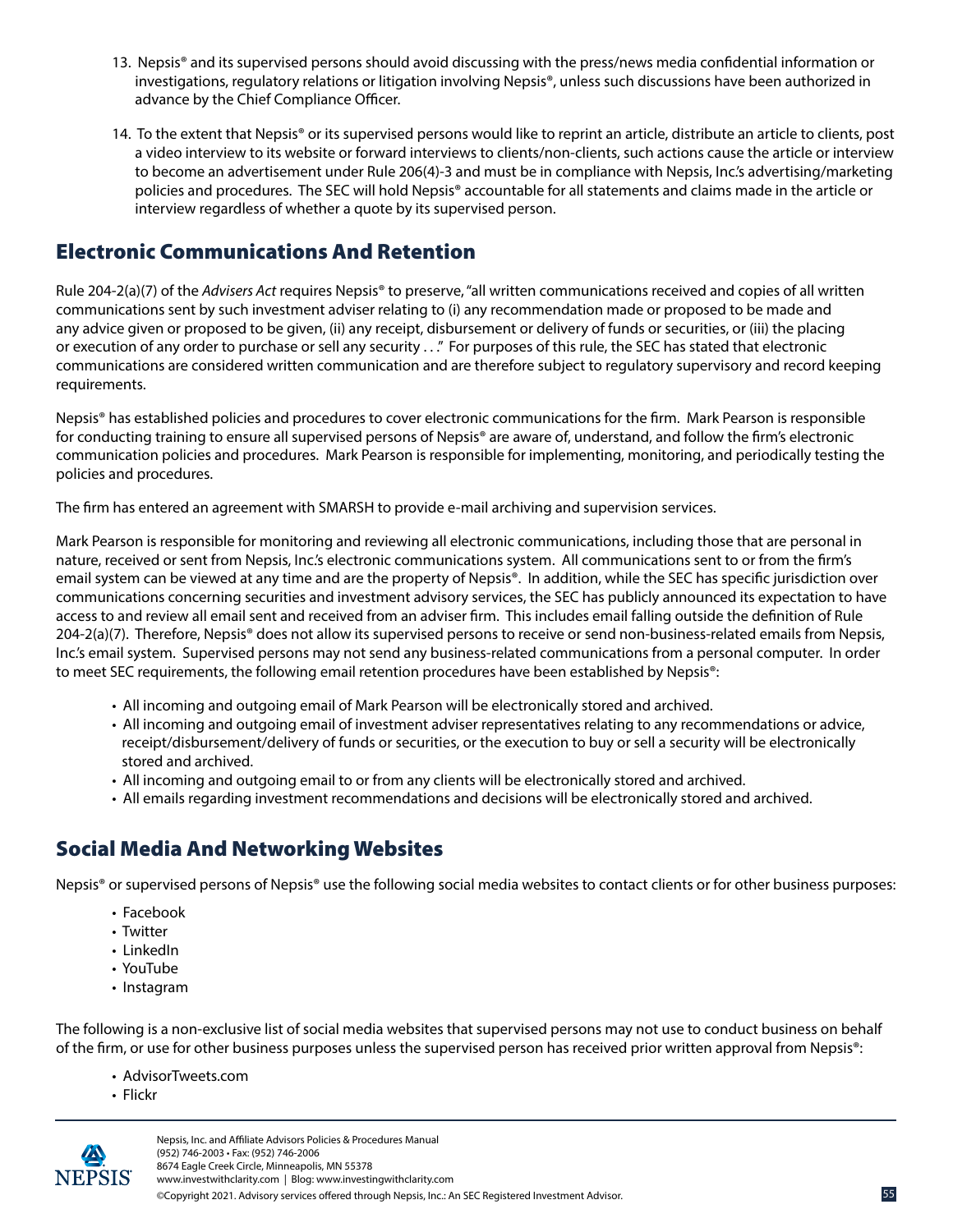- MySpace
- Digg
- Reddit
- Personal Blogs

In order to comply with the requirements of the *Advisers Act*, Nepsis® has adopted the following policies and procedures:

- Nepsis® has established an internal training program for employees' use (both personal and business-related) of social media websites.
- Employees of Nepsis® are required to certify that they understand Nepsis, Inc.'s social media policies and procedures.
- All client communication is documented and stored by Nepsis in accordance with the "Electronic Communication and Retention" section of this manual.
- Nepsis® does not pay for testimonials/endorsements; any approved testimonials/endorsement used on social media will include the following disclosures when applicable:
	- (A) That the testimonial was given by a current client or investor, and the endorsement was given by a person other than a current client or investor, as applicable;
	- (B) That cash or non-cash compensation was provided for the testimonial or endorsement, if applicable; and *Non-Cash Compensation*
		- *Non-cash compensation incentivizes persons to provide a positive statement about an adviser, or make a referral or solicitation on an adviser's behalf and thus must be disclosed*
		- *Entertainment, tours, outings, sales awards and gifts are examples of noncash compensation*
		- *Attendance at training/education meeting will not be non-cash compensation provide attendance not provided in exchange for solicitation activities*
	- (C) A brief statement of any material conflicts of interest on the part of the person giving the testimonial or endorsement resulting from the investment adviser's relationship with such person.
- Supervised persons of Nepsis® will not use social media to make any untrue statements or any statements that are otherwise false or misleading.
- Supervised persons of Nepsis® are prohibited from using social media for inappropriate purposes. This includes prohibitions against posting copyrighted or offensive material, or using social media to defame or slander others.
- All client information will be kept confidential and will not be shared via any social media website.
- Management personnel of Nepsis® will have access to any social media account that is used for business purposes, including employees' personal accounts if they are used for any business purposes. Management personnel will monitor all client communication that occurs through social media websites and will conduct periodic reviews to ensure that all supervised persons are adhering to Nepsis, Inc.'s policies and procedures.
- Nepsis® uses the archiving service Smarsh to supervise social networking sites and to document all client communication.
- When a supervised person is no longer associated with Nepsis®, they will cease using social media to interact with Nepsis, Inc.'s clients.

If a supervised person of Nepsis® does not adhere to these policies, the supervised person will be prohibited from using social media websites and may face further disciplinary actions.

# Representing Nepsis® Online

Mark Pearson is considered the online media spokesman for Nepsis® and will be responsible for representing Nepsis® online. All other employees of the firm are prohibited from using the company's social media sites or making online statements on behalf of Nepsis®.

Specifically, Mark Pearson is responsible for:

- Updating Nepsis® blog
- Posting status updates on social media accounts
- Distributing the Company's Newsletter
- Posting content to the Company's YouTube Channel

On occasion, other individuals may be given permission to post content online. However, prior to doing so, the message must be approved by Mark Pearson.

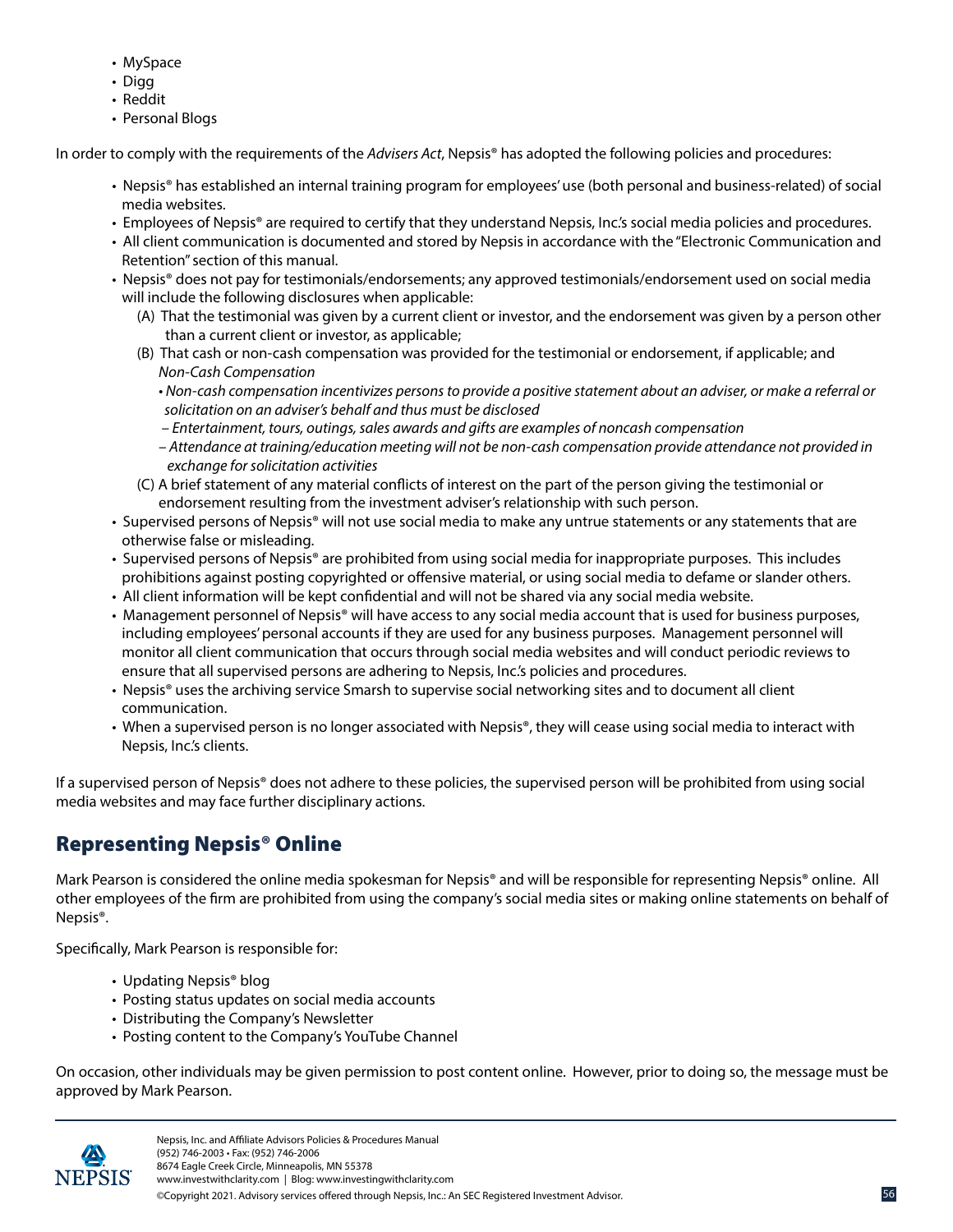#### Correspondence

Supervised persons are allowed to send correspondence to clients and potential clients. Supervised persons are responsible for ensuring that all correspondence is in compliance with all applicable rules and regulations. When sending correspondence to clients or potential clients, supervised persons must ensure comments do not contradict the parameters set forth under the **Advertising and Marketing Materials** section of this policy. Supervised persons not approved as investment adviser representatives *are not allowed* to provide any recommendations or investment advice, provide any commentary on a client's account performance, provide any commentary on Nepsis, Inc.'s overall performance, or include any other language that may be construed by the client or potential client, Nepsis®, or regulators as providing investment advice.

Supervised persons must ensure all correspondence received from or sent to a client or potential client is maintained as part of Nepsis, Inc.'s books and records. Supervised persons are responsible for uploading all client correspondence to Salesforce at least quarterly. Mark Pearson is responsible for maintaining files for storing all correspondence sent to or received from a client or potential client.

Samples of correspondence will be reviewed and approved by Mark Pearson at least quarterly.

When conducting quarterly reviews of correspondence, Mark Pearson must indicate approval by initialing and dating any correspondence that's reviewed (Email acknowledgement is also permitted). An approved copy of correspondence reviewed will be maintained in the master correspondence file and/or in the applicable client file.

## Correspondence – Performance Reports

The following types of reports will be considered performance reports or position reports:

- Any report generated by the investment adviser that is provided or shown to a client summarizing the information contained on one or more account statements generated by the brokerage firm, mutual fund, or insurance company holding client assets and any other client assets included in the report, such as real estate or personal property.
- Any report generated by the investment adviser providing the client with the performance of or a listing of investments in the client's portfolio over a specified period of time or the value of the client's investments as of a specified date. Some examples include an Advent/Axys performance report, db Cams report, Centerpiece report, Portfolio Center report, Excel spreadsheet report, Principia Pro Snapshots, a balance sheet, statement of net worth, listing of assets, graphs, and charts. This also includes showing a client the computer screen of the above described information.
- Any reports generated by the investment adviser of the periodic performance of the investment adviser.
- Any financial planning software or asset allocation program used at the initial meeting, when prospecting for a client, would be considered a sales or marketing tool. Using the same program to update the value of the client's portfolio at subsequent meetings with the client would be considered a position report.

Nepsis® currently uses Orion to produce quarterly reports that include account value, asset class breakdown, investment value comparison and holding information. After the reports are produced Nepsis® sends out notification of completion to IARs to download/dispatch to their clients. The Orion reports disclose the following: Trades conducted within three business days of quarter end may not be reflected on the quarterly report. The information contained herein has been obtained from sources believed to be reliable but the accuracy of the information cannot be guaranteed. Please consult your custodian for proper recording and tax information. Advisory Services offered through Nepsis, Inc.; An SEC Registered Investment Advisor.

## Text Messaging Permitted

Text messaging and other forms of online communication, such as instant messaging and social media, allow investment adviser representatives of Nepsis® to communicate with clients and each other in a timely, relevant, and effective manner. Despite these benefits, these forms of communication pose risks to Nepsis®. Namely, Nepsis® is unable to fulfill its recordkeeping and supervisory obligations when investment adviser representatives communicate business-related information by text message or other means that are not monitored or supervised by Nepsis®.

For the protection of Nepsis®, its investment adviser representatives and its clients, Nepsis® has instituted these policies and procedures to safeguard Nepsis® while permitting investment adviser representatives to take advantage of text messaging and

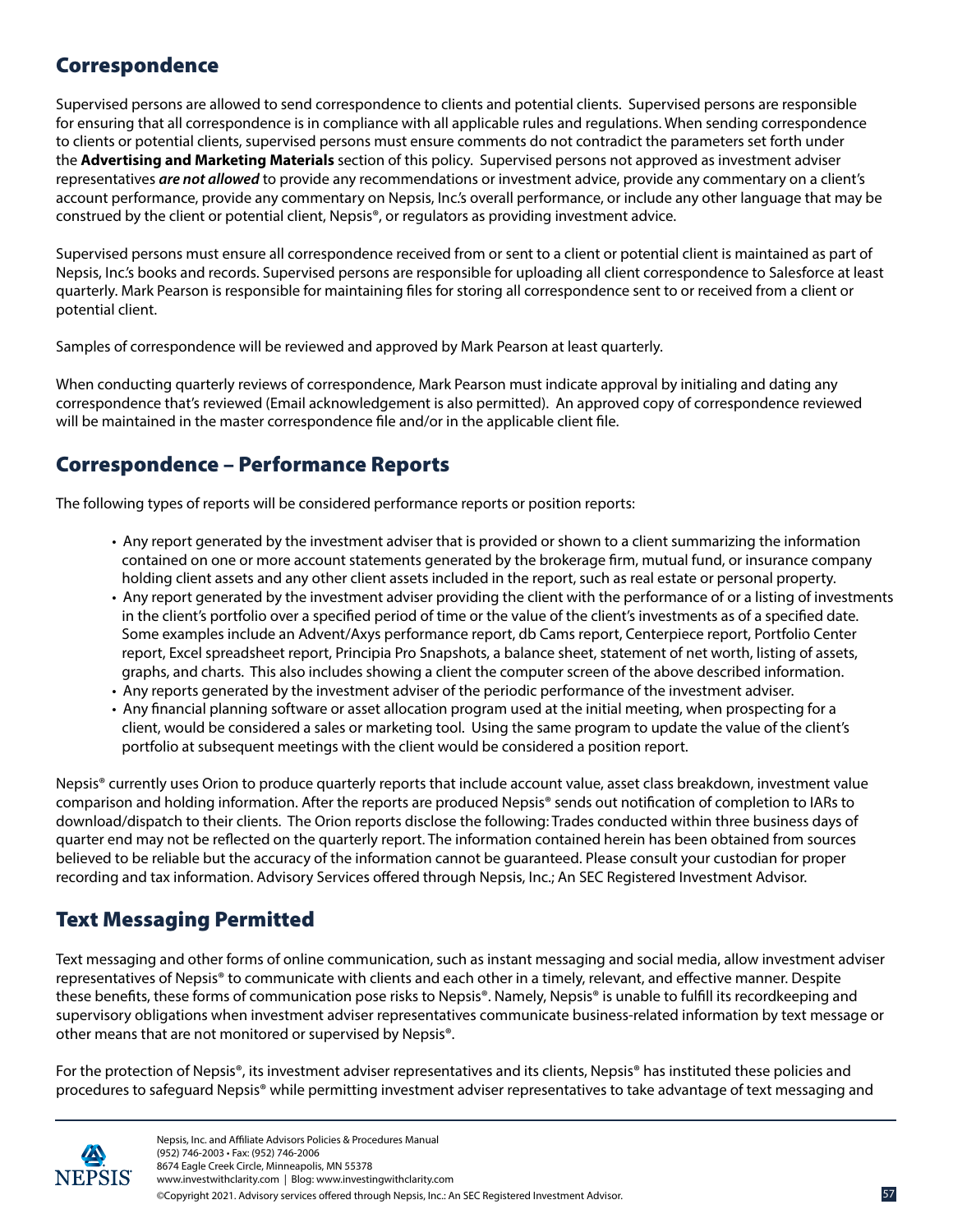certain other forms of web-based communication for business purposes ("approved business communications"). For purposes of this section, business communication shall mean (i) communications between the investment adviser representative and a client, and (ii) all communications between an investment adviser representative and other supervised person of Nepsis® that could reasonably be construed as pertaining to Nepsis® business affairs. This includes, but is not limited to, requests for approval, discussions of business tasks or decisions, or conversations related to an employee's work schedule.

Nepsis® does not currently have a Mobile Device Management system ("MDM") in place. Therefore, without the ability of the MDM to monitor and record business communications on the phone or digital device at all times, Nepsis® and its supervised persons will be permitted to use text messaging when discussing any client account and investment information, however, a copy of the text must be produced and filed in client records. If a Nepsis® employee or investment advisor representative receives a text message from a client, potential client or other industry professional, they must follow up by email or telephone; always being careful to document the discussion. No investment adviser representative may communicate with clients or other supervised persons of Nepsis® for purposes of Nepsis®-related business via unsupervised platforms. Web-connected instant messaging systems, social media accounts (to the extent not otherwise approved by Nepsis®), and other similar internet or mobile communication platforms are forbidden, except to the extent they have been pre-approved by Mark Pearson.

Nepsis® reserves the right to search, by any means, the contents of any phone or digital device an investment adviser representative uses for business communication and make such copies of the files found within that Nepsis® deems in its sole discretion to be necessary or desirable. **The investment adviser representative has no expectation of privacy in a phone or other digital device that the investment adviser representative uses for Nepsis**® **business communications**, regardless of the legal ownership of such phone or device. By using a mobile phone or other digital device for business purposes, the investment adviser representative acknowledges Nepsis® interest in the context and content of all business communications and agrees to promptly present the device for inspection upon request. Inspection may be, but is not limited to, for the purpose of retrieving files or verifying compliance with this policy. The investment adviser representative shall take no steps to alter, destroy, or in any manner withhold a phone or device or the contents thereof from Nepsis®, whether intentionally or through negligence. In the event a phone or device is damaged, the investment adviser representative will make diligent and good faith efforts to assist Nepsis® in retrieving or restoring lost data.

Submission to reasonable inspection, monitoring, recordkeeping, and management of phones and digital devices used for business communications is a condition of continued employment with Nepsis®. An investment adviser representative who refuses to submit to a reasonable inspection or otherwise frustrates Nepsis® ability to fulfill its supervisory and recordkeeping responsibilities is subject to immediate dismissal for cause.

## FIXED INSURANCE ACTIVITIES

Nepsis, Inc. and its affiliated Advisor, Nepsis Advisor Services, Inc., (Nepsis®) through its Investment Advisor Representatives and affiliated firm, Nepsis Insurance Services, Inc., may from time to time recommend the purchase of insurance products, including life insurance, annuities, and long-term care insurance. These products will be recommended when they fulfill a basic need for the client and thus are deemed by the firm to be in the best interest of the client. In certain circumstances, the Investment Advisor Representative may receive a commission from the respective insurance company, and Nepsis® may receive a portion of the commission (usually called an "override"). This is compensation outside of the Investment Advisor relationship through an affiliate company.

All Investment Advisor Representatives that recommend advisory clients purchase insurance products are required to have each client complete and sign the Nepsis® Insurance Products Disclosure Form. The completed forms are required to be submitted to the Nepsis® Home office for review and record keeping purposes. Investment Advisor Representatives that engage in insurance activities without completing the Insurance Products Disclosure form will be subject to disciplinary action up to and including the possible termination of their registration.

## FOREIGN CLIENTS

Many investment advisers currently service clients living abroad. Some investment advisers are under a false impression that compliance with U.S. regulatory requirements is sufficient. In many countries, depending upon certain factors (i.e., number of clients, citizenship, place of business, etc.), that is not the case. Moreover, certain countries regulate investment advisers based on the current location of the client, not citizenship or permanent residence. Penalties for advising clients without proper registration and/or qualification in a foreign jurisdiction will differ depending upon the country. Any investment adviser, whether state or

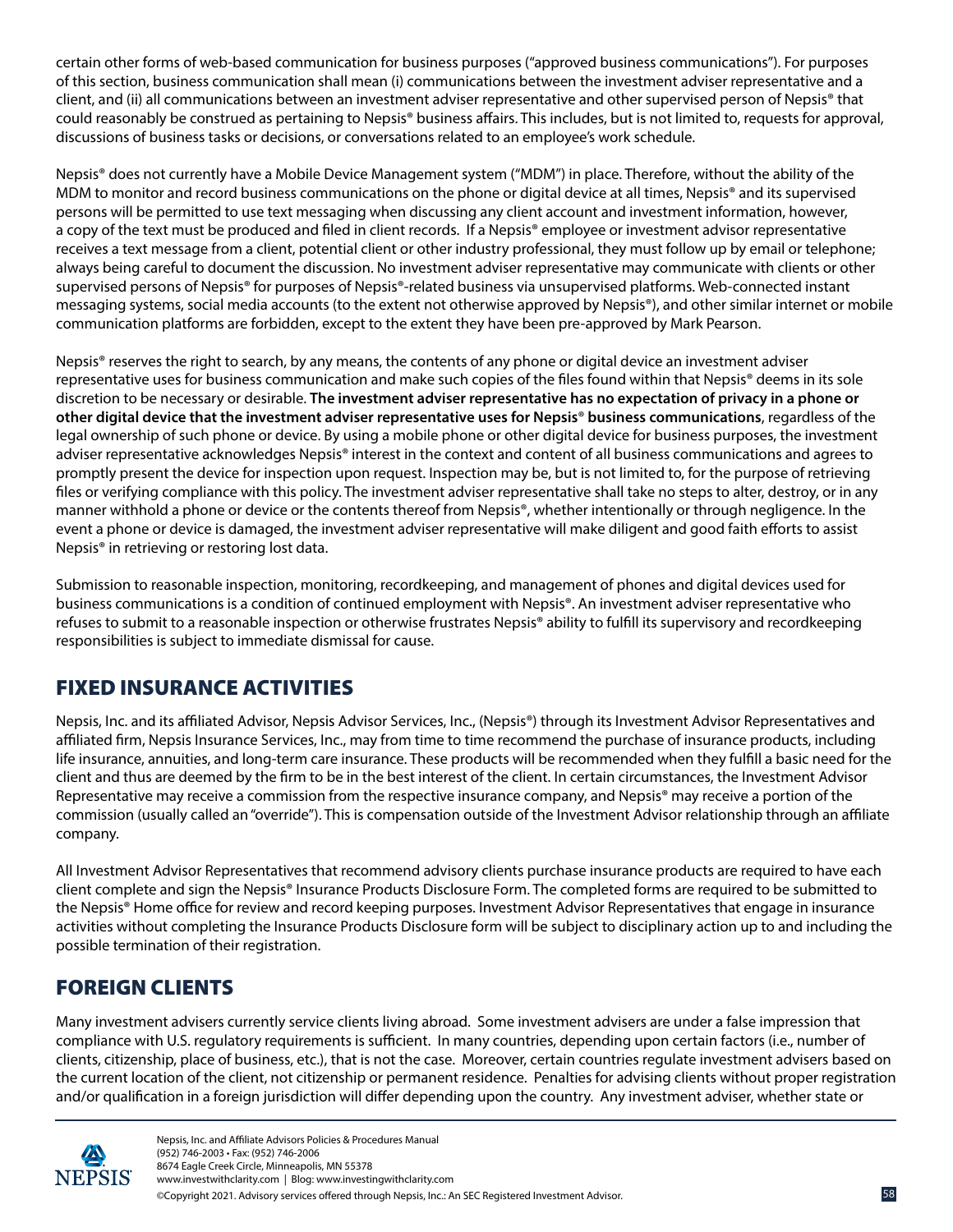SEC registered, that advises foreign clients (including United States citizens living abroad) should ascertain if non-U.S. regulatory requirements will apply.

Due to the complexity and additional liability associated with accepting a foreign client, it is the policy of Nepsis® to **not** accept a client living outside the United States unless the client has a designated representative (i.e., proxy) living within the United States. Nepsis® is not registered to conduct business with any foreign regulatory authorities.

Mark Pearson is responsible for ensuring foreign client relationships are not established.

The following are some general guidelines when working with non-U.S. citizens and U.S. citizens living abroad.

- Nepsis® should not send any statements or other paperwork to a foreign country address.
- Nepsis® should not contact clients when they are outside the U.S. All of Nepsis, Inc.'s interactions should be within the U.S.
- Brokerage account statements from the qualified custodian should not be delivered to a foreign address of a Nepsis® client. This is especially important when Nepsis, Inc.'s logo or name is listed on the account statement.
- If a foreign client domiciled in the United States or a U.S. citizen client is going to live in another country for a time period, Nepsis® should continue to send all documents to the client's U.S. address. The client must also designate a U.S. based proxy or representative for Nepsis® to communicate with on client's behalf while the client is living abroad.
- Nepsis® should not fly to another country to conduct business.
- Nepsis® should not call prospects and clients in another country.
- Nepsis® should not market services in another country.

#### SCHEDULES 13 FILINGS

If an investment adviser has investment discretion (i.e., the power to determine without prior approval from the client which securities are bought or sold for the client account(s) under management or decisions are made about which securities are bought or sold for the account(s) under management, even though someone else is responsible for the investment decisions) over \$100 million or more of individual equity securities, the investment adviser may be required to file quarterly reports with the SEC on Form 13F under the Securities Exchange Act of 1934.

If an investment adviser is considered a "large trader", then the investment adviser is required to register with the SEC through the Form 13H and the investment adviser must report its large trader identification number (LTID) to each broker-dealer through which the large trader trades. A "large trader" is defined as a person whose transactions in exchange-listed securities equal or exceed two million shares or \$20 million during any calendar day, or 20 million shares or \$200 million during any calendar month. If an investment adviser places trades that meet the threshold requirements to classify the investment adviser as a large trader, then the investment adviser must file the Form 13H within 10 days of qualifying as a large trader. Additionally, the investment adviser must re-file the Form 13H annually and update the Form 13H whenever changes occur. The SEC requires broker-dealers to maintain and report data to the SEC including the LTID and the time a transaction occurs.

In addition, if the investment adviser beneficially owns 5% or more of a class of a registered company's equity securities, it may be required to file a Schedule 13D or a Schedule 13G under the 1934 Act.

Nepsis® is required to file Form 13F, Section 13(f) securities are generally equity securities traded on exchanges or NASDAQ and certain convertible debt securities. According to the 1934 Act, an institutional investment manager is defined as "any person – other than a natural person – investing in or buying and selling securities for its own account, or any person (including natural persons) exercising investment discretion with respect to the account of any other person". Because Nepsis® exercises investment discretion over client accounts, Nepsis® meets the definition of an institutional investment manager.

- Form 13F can be viewed from the SEC's website at<http://www.sec.gov/about/forms/form13f.pdf>
- The most current listing of Section 13(f) securities can also be viewed through the SEC's website at <http://www.sec.gov/divisions/investment/13flists.htm>
- Nepsis® recent filings on the Edgar Website

In order to properly file the Form 13F in a timely manner, Nepsis® must run a cross-reference of Section 13(f) Securities with a current holdings report of all discretionary accounts managed by Nepsis®. Updates to Form 13F must be filed within 45 days after the end of each calendar quarter.

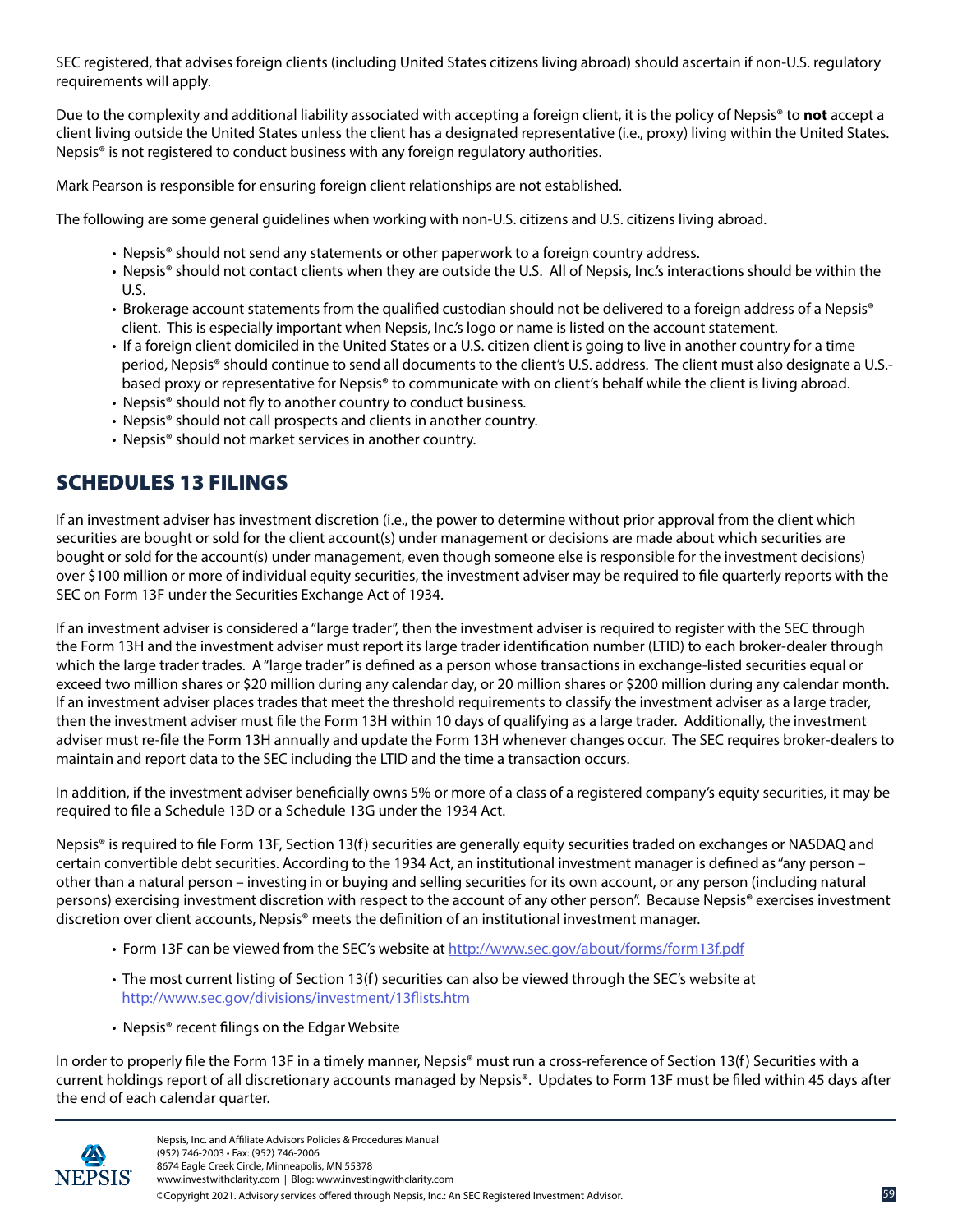Mark Pearson is responsible for ensuring the timely submission of all Form 13F filings. Mark Pearson is in charge of developing and maintaining standard operating procedures regarding Form 13F reporting, which will be kept separately from this manual. The standard operating procedures will be reviewed as part of the Nepsis® annual assessment and during a regulatory examination. All filings must be completed through the SEC's EDGAR filing system. Mark Pearson is in charge of maintaining Nepsis® EDGAR account. In the event of a late filing, inaccurate filing, or if issues or problems arise during a filing, Mark Pearson must be notified immediately. A supervised person and/or consultant can assist Mark Pearson with handling issues or problems in connection with a Form 13F filing and determine any corrective action if necessary.

Mark Pearson is in charge of maintaining all documentation used to complete Form 13F filings and updates. As part of the Nepsis<sup>®</sup> annual assessment, Mark Pearson will review all Form 13F filings to ensure their accuracy and completeness.

#### EMPLOYEE RETIREMENT INCOME SECURITY ACT OF 1974 (ERISA)

The *Employee Retirement Income Security Act of 1974* ("ERISA") is designed to protect retirement plan beneficiaries and participants from problems and abuses. ERISA imposes significant responsibilities on persons who manage or provide advisory services to employee benefit plans. Investment Adviser responsibilities for retirement plans are not solely governed by the SEC or the *Advisers Act*, but also by the U.S. Department of Labor's rules for ERISA accounts.

An ERISA plan is defined as any qualified plan including, employee pension benefit plans and pension plans. Section 1102(2) of ERISA defines the terms "employee pension benefit plan" and "pension plan" as any plan that "(i) provides retirement income to employees, or (ii) results in a deferral of income by employees…*regardless* of the method of calculating the contribution made to the plan, the method of calculating the benefits under the plan or the method of distributing benefits from the plan." In plain English terms, accounts established by pension plans, profit sharing plans and 401(k) plans are typically considered ERISA accounts. However, the following are not considered ERISA accounts:

- 1. An individual retirement account or annuity established by an individual employee to which his/her employer does not make any contributions;
- 2. A plan that covers only the sole owner of a business (incorporated or unincorporated) and/or his/her spouse;
- 3. A partnership pension plan that covers only partners and their spouses;
- 4. A governmental plan; and
- 5. Certain church plans

When providing advisory services to an ERISA plan, an investment adviser representative must adhere to the Prudent Man Standard (ERISA 404(a)), which generally requires an adviser representative to act solely in the interest of the plan with the skill, care, prudence and diligence of a prudent man. The Prudent Man Standard looks to the total performance of the entire portfolio rather than to the actual performance of any particular investment. An investment adviser representative will be deemed to have satisfied the Prudent Man Standard if the investment adviser representative has given appropriate consideration to the facts and circumstances the investment adviser representative should know are relevant, including the role the investment plays in the plan's investment portfolio. This is often referred to as the "prudent expert" rule.

Under ERISA, an investment adviser and its representatives have special fiduciary obligations. These responsibilities include:

- Acting solely in the interests of the participants and their beneficiaries;
- Defraying the expenses of administration of the plan;
- Acting with the care, skill, prudence, and diligence that a prudent man would use in the same situation;
- Diversifying plan investments to reduce the risks of large losses unless it is clearly not prudent to do so; and
- Acting according to the terms of the plan documents to the extent the documents are consistent with ERISA.

Prior to acting as the adviser for an ERISA plan, an investment policy statement should be created by the plan or by the investment adviser to the plan. The investment policy statement, at a minimum, must do the following:

- Define the purpose of the plan;
- Set forth suitability standards;
- Establish risk parameters, return requirements; and
- Establish portfolio diversification standards.

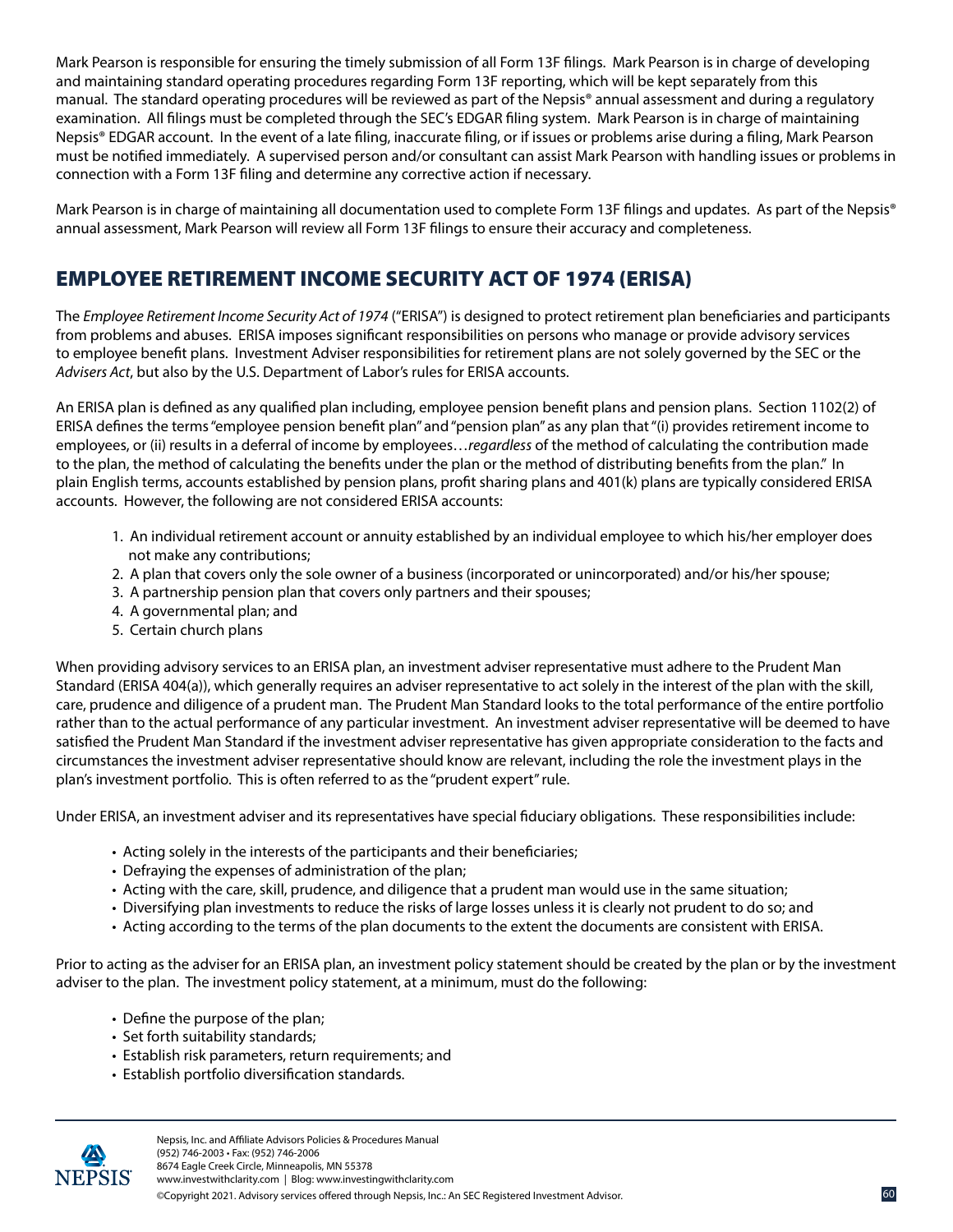Mark Pearson will be responsible for reviewing or establishing investment policy statements to ensure that they meet the requirements under ERISA.

ERISA imposes numerous obligations on fiduciaries and also prohibits many transactions that could raise conflict of interest issues. The furnishing of goods, services or facilities between a plan and a party in interest to the plan is generally prohibited under ERISA (See section 406(a)(1)(C)). However, section 408(b)(2) provides relief from the prohibited transaction rules for service contracts between a plan and an investment adviser if the contract is:

- Reasonable
- The services are necessary for the establishment or operation of the plan; and
- No more than reasonable compensation is paid for the services.

To comply with 408(b)(2) Nepsis® will provide the responsible plan fiduciary with a written disclosure describing:

- The services to be provided, in a format that is clear and understandable to the responsible plan fiduciary;
- Nepsis, Inc.'s fiduciary status to the plan including whether Nepsis® is a fiduciary under ERISA and whether Nepsis® is registered under the *Advisers Act* or is registered under state law; and
- A description of all direct and indirect compensation received in connection with services provided to the plan. This includes any compensation received by an affiliate or subcontractor. Nepsis® will also disclose termination compensation, if any. Finally, Nepsis® will describe how compensation will be received (i.e. via direct deduction or billed via an invoice).
- If Nepsis® receives any indirect compensation, Nepsis® will provide a description of its arrangement with the payer of indirect compensation so that the responsible plan fiduciary can analyze why the payer is compensating Nepsis® in connection with Nepsis, Inc.'s services to the plan. Further, Nepsis® will offset any indirect compensation against the direct compensation received from the plan.

Nepsis® may provide these disclosures electronically. However, prior to doing so, Nepsis® will obtain consent from the plan or the responsible plan fiduciary to receive electronic disclosure.

If Nepsis® receives a written request for information from a plan sponsor, then the firm will respond within ninety (90) days. If any information that Nepsis® has provided the plan becomes outdated, an updated disclosure will be delivered within 60 days. If Nepsis® makes a good faith disclosure error, the error will be corrected within 30 days from the date on which the error or omission was discovered.

If Nepsis® or any of its investment adviser representatives violate any of the standards imposed by ERISA, they will be personally liable to reimburse the plan for any losses resulting from the violation. This would also include reimbursing the plan for any income loss as a result of breaching the adviser's fiduciary duty. Nepsis® will impose appropriate disciplinary actions for any violations to ERISA laws.

## PROTECTING ELDERLY AND VULNERABLE CLIENTS WITH DIMINISHED CAPACITY

As an investment adviser, Nepsis® has a fiduciary duty to act in its clients' best interests at all times. This duty includes recognizing and responding to the challenges that can arise as a client ages, including changes in a client's needs and goals, as well as their mental and physical abilities. To the extent possible, Nepsis® must endeavor to recognize a decline in a client's mental capacity and to act to protect clients from suspected financial neglect or abuse.

Nepsis® considers all persons over the age of 65 to be a "senior" client who may currently or in the future have special and unique needs related to the natural aging process. A "vulnerable adult" is a person over the age of 18 who has diminished capacity due to age or disability. All representatives and employees of Nepsis® should be alert for signs of vulnerability or age-related needs, keeping in mind that not all seniors are vulnerable, and not all vulnerable adults are seniors. Mark Pearson will be responsible for flagging/noting the accounts of clients who have been identified as vulnerable adults by Nepsis®.

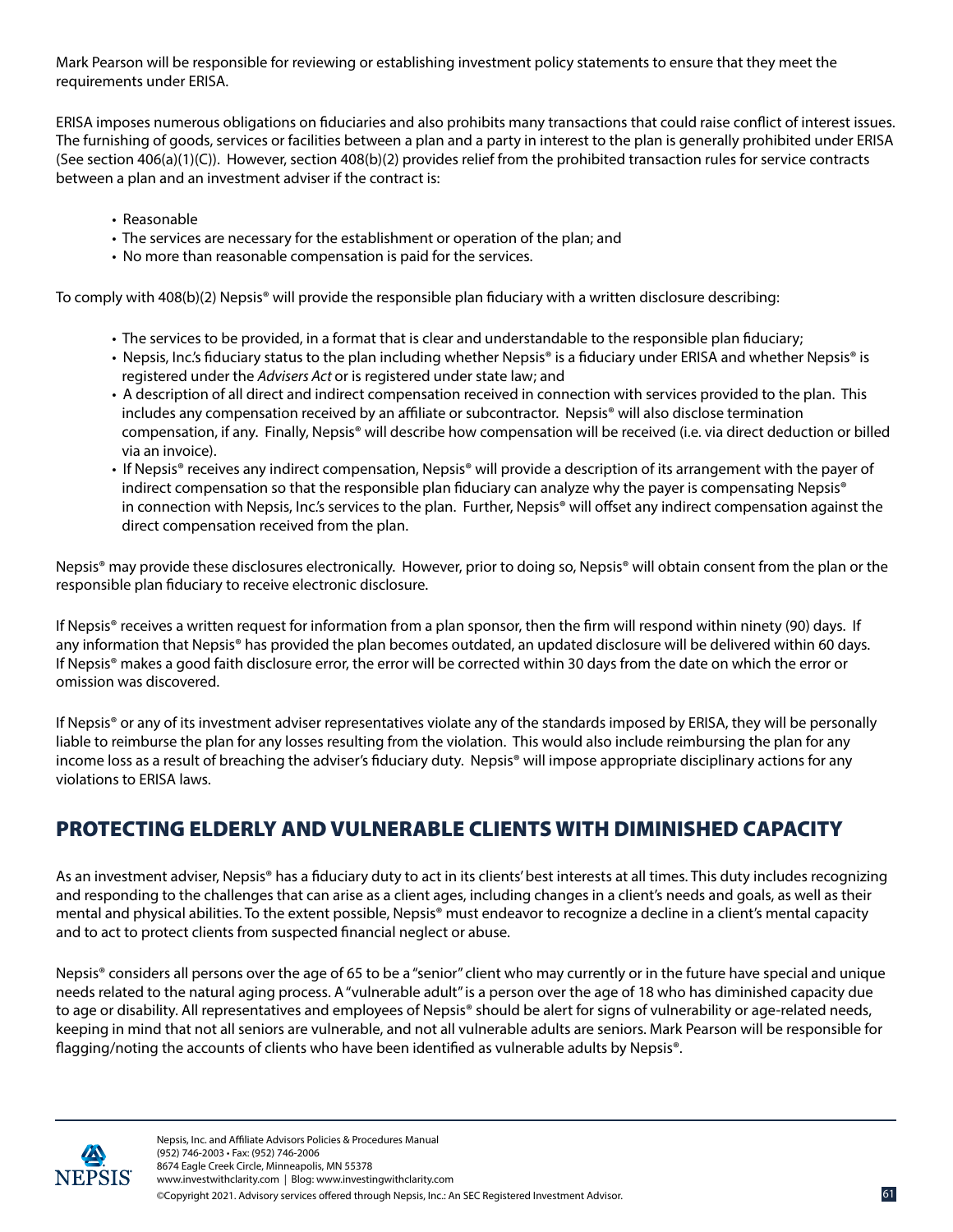# General Risks And Considerations

#### *I. Clients who are retired or approaching retirement age.*

Retirement is a time of transition for most investors. Their financial needs and goals may be changing, so it is appropriate to review and/or change the client's financial plan or investment strategy. Additionally, retirement is associated with increasing age and thus with an increased risk of elder abuse and diminished capacity. Nepsis® requires that an investment adviser representative review an elderly client's financial plan or investment strategy at least annually.

#### *II. Clients who are perceived by Nepsis® to have possible issues associated with diminished capacity or competence.*

Clients with diminished capacity may not understand their financial situation or the recommendations made by an investment adviser representative. They may lack recall or exhibit confusion about transactions and decisions they formerly understood and agreed to with the adviser. Investment adviser representatives of Nepsis® should document all meetings and communications with a client with diminished capacity or memory problems. In addition, the investment adviser representative should send written follow-up communications that summarize what the investment adviser representative and the client discussed or decided during the earlier verbal communication.

Clients with diminished capacity are susceptible to telephone/mail/email frauds, and may be taken advantage of by family members or other persons in positions of trust (new friends, home health aides or housekeepers, other financial professionals). Cognitive vulnerability of the client – because of severe illness, isolation, abandonment fears or other conditions – can enable undue financial influence to be exerted by a family member or caregiver. Nepsis<sup>®</sup> may find it difficult to contact the client without someone else interfering, or the client may suddenly direct a change in investment strategy or beneficiary designation that the adviser finds unusual and inappropriate.

Nepsis<sup>®</sup> needs to respond quickly, sensitively, and appropriately to concerns regarding a client's diminished capacity. Nepsis<sup>®</sup> must balance the need to act on these concerns with the client's right to privacy and self-determination. In cases where an investment adviser representative of Nepsis® suspects a formerly competent client is suffering from diminished capacity or financial abuse, the investment adviser representative must promptly notify the Chief Compliance Officer who will conduct an investigation. Based on the results of the investigation, the Chief Compliance Officer may attempt to contact the Trusted Emergency Contact designated by the client at account opening. Nepsis® will take other steps, such as notifying the state's Department of Adult Protective Services, as required or permitted by law.

#### *III. Elderly or Senior Clients*

The elderly, whether of diminished capacity or not, are at increased risk of becoming victims of elder abuse. Even where elderly or senior clients are fully capable of managing their financial affairs, they can benefit from special attention and increased contacts by their investment adviser representative. In addition to increasing client contact, Nepsis® will make available printed materials in a larger font. Additionally, Nepsis® will endeavor to provide value-added services, such as educational resources on relevant topics such as financial exploitation or how to organize and store important financial and legal documents.

## Client Requests

All client requests by individuals identified by Nepsis® as being a vulnerable adult must be escalated to the investment adviser representative of record or to the compliance team before being executed. In particular, requests to change or add a beneficiary or a power of attorney or any request from an individual who seems confused or under duress should undergo careful review, particularly when carrying out such a request could result in substantial harm or loss to the client. Escalated requests must be reviewed and resolved promptly, if possible the same business day.

To the extent a client self-executes a change through their custodian or the online client portal (if available), the client's investment adviser representative is not responsible for approving or executing the action but should nevertheless take note of the Client initiated action during Nepsis, Inc.'s regular review of the client's account, looking for patterns of unusual or concerning behavior.

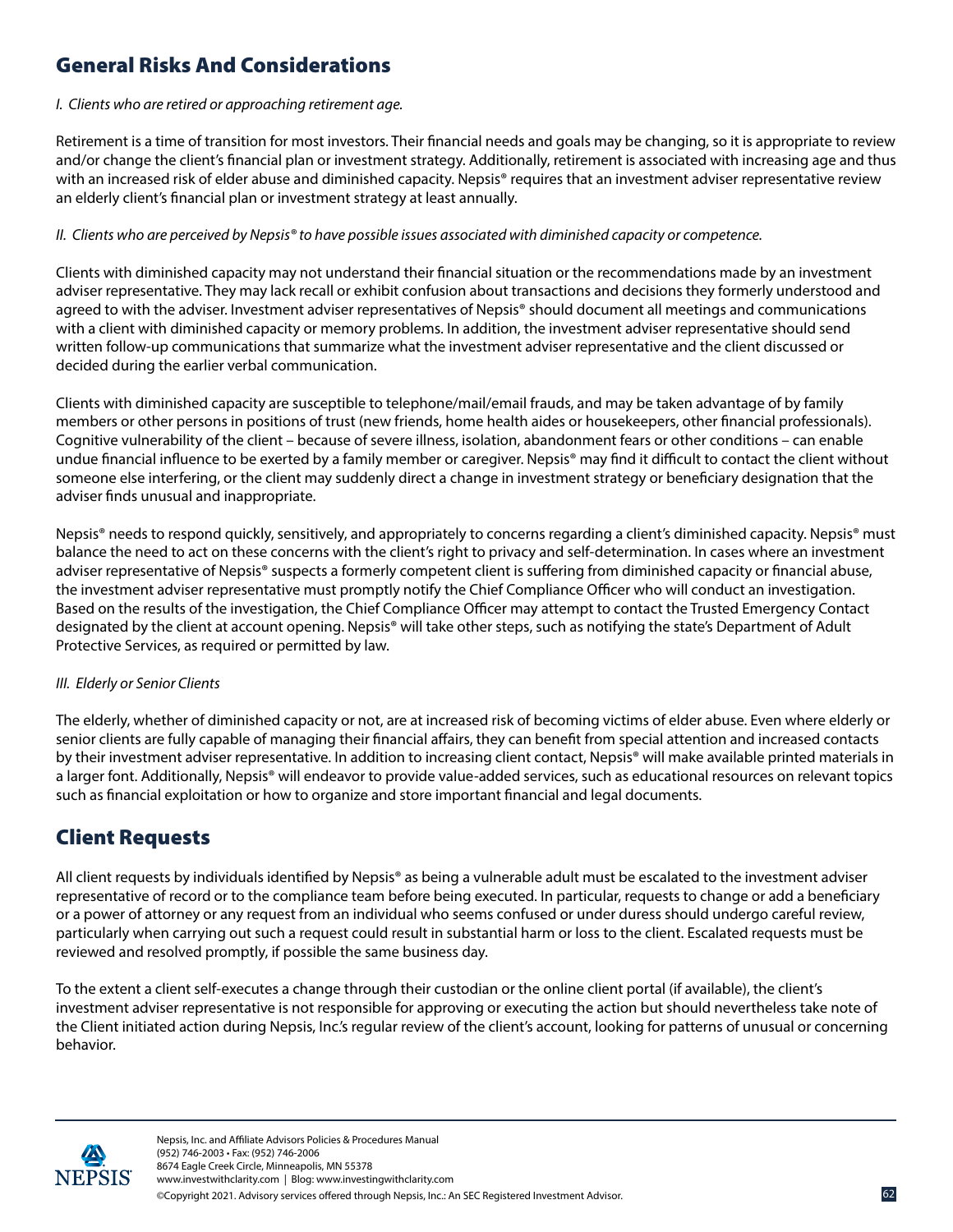## Investment Recommendations For Senior Clients

As a client ages and approaches retirement, investment products and recommendations that may have been suitable in the past may no longer be in the client's best interest. As a result, Nepsis® will require the following procedures to be implemented for each client over the age of 65:

- *Heightened suitability review* Investment recommendations and transactions in managed accounts, as applicable, will be reviewed for suitability on a quarterly or more frequent basis by Mark Pearson. Mark Pearson will document each review, including the response taken to address any items of concern.
- *Electronic surveillance for red flags* Nepsis® has implemented an electronic surveillance program that automatically monitors client accounts for suspicious activity or transactions. When suspicious activity is identified, Mark Pearson is notified and will conduct a review or investigation as warranted by the facts and circumstances.
- *Product restrictions*  Investment adviser representatives will not be permitted to recommend the following investments or investment strategies to clients over the age of 65:
	- Speculative Strategies

*Product Cautions –* from time-to-time Nepsis® may suggest Alternative Investment products. The due diligence on these products will be done internally with the frequency of reviews being on a per project basis. Should there be any potential conflict of interests that arise with this recommendation they will be disclosed at the time of recommendation; this may or may not require the signature of the client.

- Recommendations made in light of current and future employment/income and healthcare costs When making investment recommendations, Nepsis® requires investment adviser representatives to consider a senior client's current and future employment or income, as well as potential future healthcare costs.
- *More frequent updates to investment objectives* Nepsis® requires its investment adviser representatives to obtain an updated investment objective or investment policy statement from senior clients at least annually. In addition, investment adviser representatives should obtain an updated investment policy statement or investment objective within a reasonable time after the investment adviser representative learns that the client has undergone a major life change, such as a major medical expense or the death of a spouse, regardless of when the investment objective was last updated.

## **Training**

Nepsis® will require its investment adviser representatives to review information on elderly and vulnerable clients that covers the following topics:

- The needs of and risks facing elderly and vulnerable clients,
- The policies and procedures of Nepsis® related to elderly and vulnerable clients,
- Product features that may have a large impact on elderly or vulnerable clients, including withdrawal penalties, tax consequences, higher fees, lack of liquidity, loss of features on exchange or transfer
- Warning signs of financial exploitation and how to respond when financial exploitation is suspected

# Warning Signs Of Financial Abuse/Exploitation

Nepsis® may at times serve clients who have diminished capacity due to age or disability. These clients have an increased risk of experiencing financial fraud or abuse from third parties who unscrupulously seek to control or obtain the client's assets for their own purposes. Possible warning signs, depending upon the circumstances, of financial abuse include:

- Caretaker refuses children/relatives/investment adviser representative access to the client;
- Unusual activity in the client's account;
- Changes in the client's appearance, mood or interactions with Nepsis<sup>®</sup>;
- Unable to process data and retain information which was previously within the client's ability;
- Sudden changes to financial decisions that the client does not seem to understand or cannot explain;
- General confusion about financial matters or the client's financial situation;
- A mismatch between the client's apparent quality of life and what the client should be able to afford;
- Requests to make irreversible change or transaction without reasonable explanation;

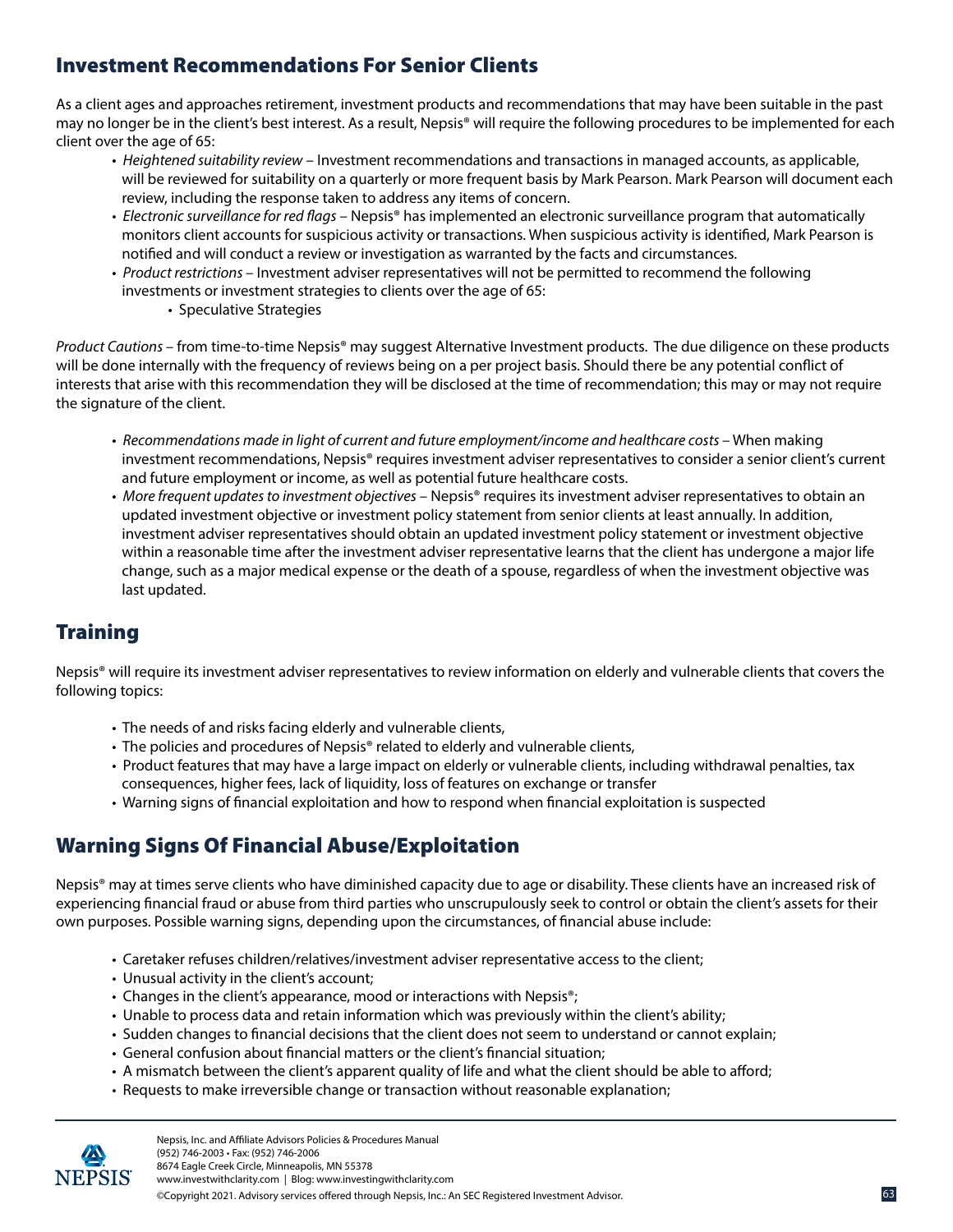- The client wanting to update his or her account beneficiaries, power of attorney, will, trusts or otherwise give assets to step-children (and not genetic children), a new "friend" or helper;
- Transfers of accounts, investments or proceeds while the client is in a hospital;
- A third-party agent exercising a power of attorney doesn't appear to be acting in good faith or best interests of client;
- Inexplicable account transfers or withdrawals made to third parties;
- Account statements and other communications the client expects are being diverted to a third party;
- Requesting a disbursement to pay taxes on "lottery winnings";
- Suspicious signatures on disbursement requests or other account documents;
- Change in long time attorney and accountant with new attorney/accountant recommending suspicious transactions or strategies;
- The client's assertion that some or all of his or her assets are missing; or
- The vulnerable client is in a romantic relationship with someone that the client has never met in person.
	- Online romantic partner tries to isolate the vulnerable client from family and friends;
	- Online romantic partner requests inappropriate photos or financial information that could be used for blackmail;
	- Requests that money be sent to online romantic partner whom client has never met in person.

Due to the relationship established between Nepsis® and its clients, Nepsis® and its investment adviser representatives can be in a unique position to identify potential financial abuse among vulnerable clients. If an employee or investment adviser representative of Nepsis® notices unusual or suspicious activity with regard to an account held by an elderly or disabled client, Nepsis® will take the following steps.

# Designation Of Trusted Contact

When establishing a new investment advisory client relationship or meeting with an existing investment advisory client, Nepsis® will offer such client the opportunity to designate in writing an individual who will serve as a trusted emergency contact ("Trusted Emergency Contact") and authorize Nepsis® to contact such Trusted Emergency Contact in the event of unusual activity by the client, any warning signs of elder abuse of client and/or inability to contact such client over an extended period. Representatives of Nepsis® assisting the client will explain the importance of making such a designation and encourage all clients to provide a Trusted Emergency Contact.

## Report The Abuse & Contact A Trusted Emergency Contact

- When an employee or representative of Nepsis® suspects that financial abuse or exploitation of an elderly or disabled client may be occurring, the employee or representative will report his or her concerns in writing to Mark Pearson. The report should be thorough and, at a minimum, include the facts giving rise to the concern, a description of the reporting person's relationship with the client, and any other information the reporting person believes may be relevant.
- When an employee or representative of Nepsis® has actual knowledge that a referral has been made to a protective services agency regarding financial abuse or exploitation of an elderly or disabled client may be occurring, the employee or representative will report in writing this knowledge of a protective services referral to Mark Pearson.
- Mark Pearson will review the report and may interview the reporting person and any other employee or representative who may have knowledge relevant to the report.
- If Nepsis® comes to the reasonable belief that abuse has occurred, is occurring, or will occur in the future, Nepsis®:
	- **May** attempt to contact any person the client has previously designated as a Trusted Emergency Contact, but only if the Trusted Emergency Contact is not suspected of perpetrating the potential abuse;
	- **May** attempt to contact other professionals (e.g., attorney, accountant) utilized by the client (if previously authorized);
	- **May** contact the qualified custodian holding client's account(s) managed by Nepsis®; and
	- **May** report the suspected abuse to a governmental agency responsible for adult protective services.

## BUSINESS CONTINUITY AND DISASTER RECOVERY PLAN

Nepsis® has developed this Business Continuity and Disaster Recovery Plan (the "Plan") in order to provide guidance regarding the steps and actions that should be taken in the event of an unanticipated interruption of normal business operations. This document will outline the triggers for when alternate business processes need to be deployed, the steps to deploy the alternate

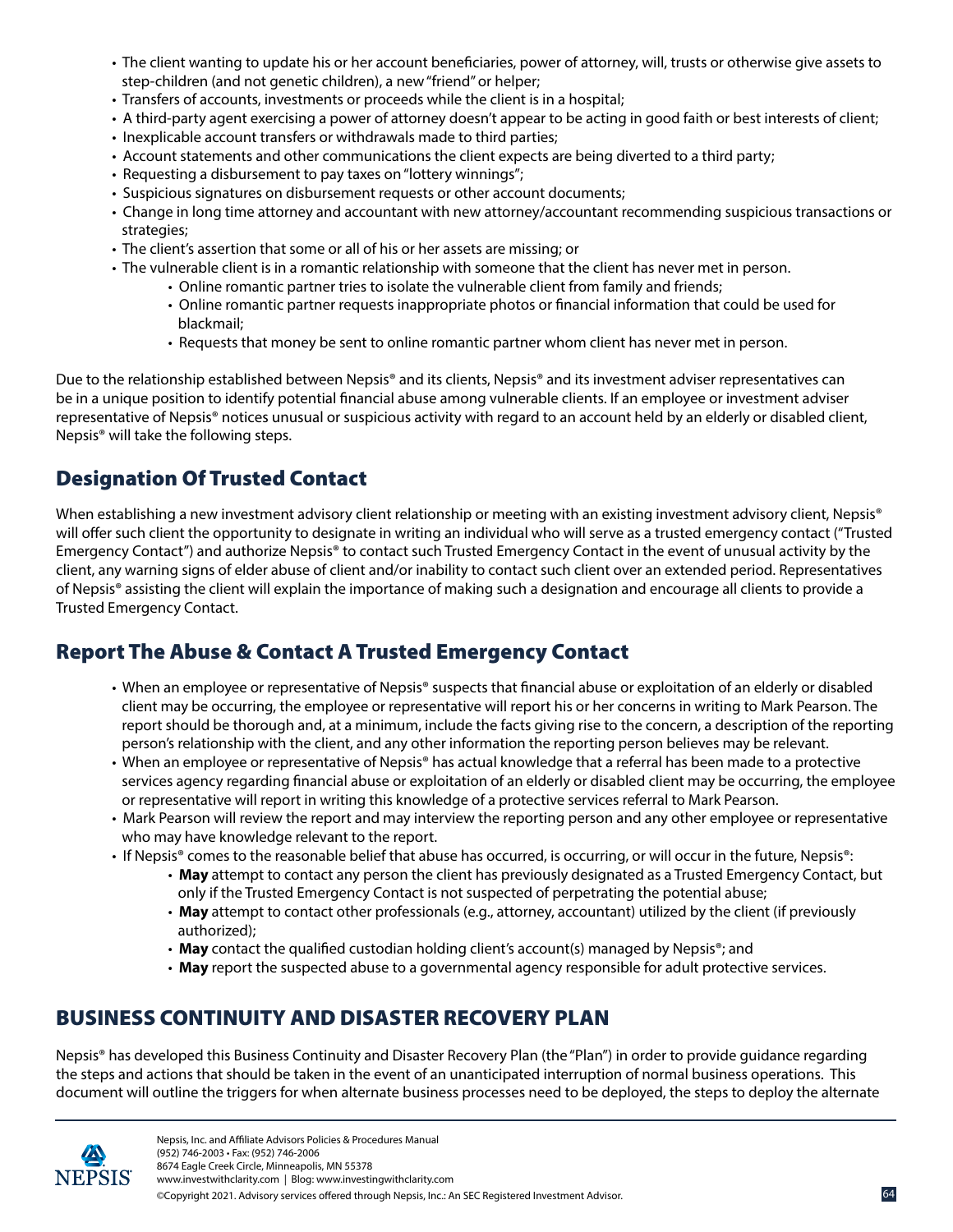business processes, the methods for verifying that business has been properly restored and ensuring data integrity and activities for returning to normal business processing. This Plan will help safeguard employees' lives and firm property, allow a method of making financial and operational assessments, recover and resume business operations in a rapid and efficient manner, protect firm books and records, continue to allow clients to transact business at all times and provide clients with access to their funds and securities in the event the firm determines that it cannot continue to do business. All employees will receive a copy of this Plan and will sign an acknowledgement of receipt, review and understanding.

Nepsis® has designated the following individuals as members of the Business Continuity Team:

- Ken Harpell, VP of Advisory Services, 952-746-2003, kharpell@investwithclarity.com
- Kim Dworak, Corporate Operations Assistant, 952-746-2003, kimd@investwithclarity.com
- Matt Pearson, Business Development, 952-746-2003, mtp@investwithclarity.com

These team members are designated as the main emergency contact persons for the firm. The team members designated above will be responsible for developing the Plan. Mark Pearson will have the responsibility for approving the plan and ensuring that a review is conducted on at least an annual basis. The team members listed above will be responsible for activating the Plan in the event of interruption to normal business operations.

The Plan will be updated whenever there is a material change to operations, structure, business, or location. In addition, the firm will review the Plan annually, during the last week of January, to modify it for any changes in operations, structure, business or location or those of clearing firm. Mark Pearson is responsible for maintaining and updating the Plan. Nepsis® will maintain copies of the Plan, the annual reviews, and any changes that have been made to the Plan for inspection by regulators. A report will be prepared documenting the review of the Plan and any updates that are made. An electronic copy is located in Salesforce in the Policy & Procedures folder. Kim Dworak, Corporate Operations Assistant is responsible for making sure that all electronic versions are maintained in this location.

## Significant Business Disruptions

Nepsis® has written this Plan anticipating two kinds of significant business disruptions ("SBDs"): internal and external. Internal SBDs affect the firm's ability to communicate and do business (e.g., a fire in the building). External SBDs prevent the operation of the securities markets or a number of firms. Examples of an external SBD include terrorist attacks, a city flood, or a wide-scale, regional disruption. Firm response to an external SBD relies more heavily on other organizations and systems, especially on the capabilities of any clearing firms or outside investment adviser firms with which the firm has established a relationship.

## Business Description

Nepsis® conducts a variety of advisory services to clients which may include, financial planning, pension consulting and management of assets. As part of implementing the advice provided, the firm may recommend equity securities, mutual funds, variable insurance products, fixed income securities, and derivative securities. Nepsis® is an investment adviser and does not perform any type of clearing functions for itself or others. Nepsis® does not hold customer funds or securities. An outside custodian recommended by the firm or selected by the client maintains custody of all client funds and securities. We accept and enter orders. All transactions are sent to an outside broker/dealer or custodian, which executes, compares, allocates, clears and settles orders. These custodians also maintain customers' accounts, can grant customers access to them and delivers funds and securities. Clients will be made aware of the broker/dealer or other custodian through which the firm will implement their transactions and will receive statements from these firms.

#### The clients' custodian(s) are:

Pershing Advisor Solutions, LLC., One Pershing Plaza, 4th Floor Jersey City, NJ 07399, (866) 570-2205, www.pershing.com and the contact person at that firm is (David Batrich, (847) 410-7037, david.batrich@pershing.com).

## Office Locations

Nepsis® has the following office locations:

1. Office Location #1. The main office location is at 8674 Eagle Creek Circle, Savage, MN 55378. The main telephone number at this location is (952)746-2003. Employees may travel to this location by means of foot, car, subway, train, bus, boat, plane. All types of business and services provided by Nepsis® are performed from this location.

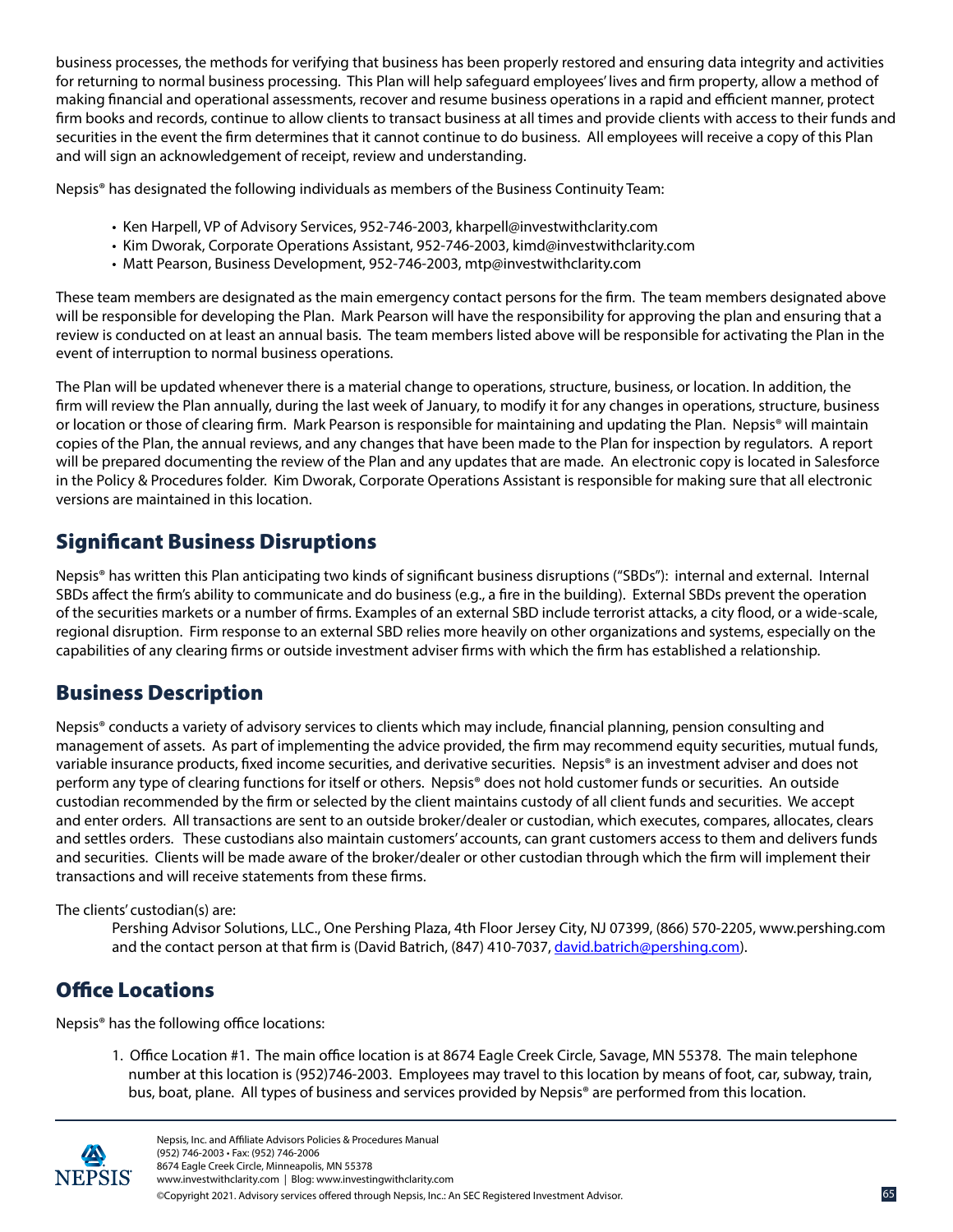If business cannot be conducted from the main office location, we will conduct business from 79998 Cress View Lane, Prior Lake, MN 55372 – (952)746-2003) until such time that we can resume business from our main office location or establish an alternate location from which business can be conducted.

List all essential business personnel that will be required to report along with their position titles:

| <b>Employee Name</b> | Title                          |
|----------------------|--------------------------------|
| l Mark Pearson       | President                      |
| l Kim Dworak         | Corp Ops Asst                  |
| l Julie Pearson      | <b>Client Services Manager</b> |

## Customers' Access To Funds And Securities

Nepsis® does not maintain custody of clients' funds and securities. Custody is maintained at Pershing Advisor Services LLC. In the event of an internal or external SBD, if telephone service is available, investment adviser representatives will take customer orders and instructions and contact clients' custodians on behalf of the client. If firm Web access is available, Nepsis® will post on its Website that customers may access information about their funds and securities by contacting (Office phone number at (952)746-2003). Nepsis® will make this information available to clients through its disclosure document.

# Data Back-Up And Recovery (Hard Copy And Electronic)

Nepsis® maintains its primary hard copy books and records and its electronic records at its main office location previously referenced in this document. Mark Pearson is responsible for the maintenance of these books and records. The firm maintains the following document types and forms:

- Financial records
- Organizational records *(Corp. Records, Partnership Records, etc.)*
- Form ADV annual delivery documents and logs
- A copy of firm written policies and procedures and any revisions made to this document
- A copy of the firm's Code of Ethics and any amendments to this document
- Records of any violations to the Code of Ethics and any actions taken as a result of the violations
- Written Acknowledgement Statements executed by employees acknowledging receipt of the firm's written policies and procedures and its Code of Ethics
- An affiliated supervised persons list
- Holdings reports
- Solicitor Disclosure Documents and Agreements
- Any written agreements entered into by the firm
- A copy of the firm's Privacy Policy Statement and proof of annual delivery
- All client documentation and any data gathering documents
- Financial plans prepared for clients
- Client agreements
- Copies of any checks received
- Copies of any reports prepared and sent to clients
- Copies of any fee statements or notifications sent to clients

Nepsis® maintains its back-up hard copy books and records at (Nepsis, Inc. Corporate Office). These records are stored in Net Documents. Kim Dworak, Corporate Operations Assistant, is responsible for the maintenance of these back-up books and records. Records are backed up daily.

In the event of an internal or external SBD that causes the loss of paper records, the firm will physically recover them from its backup site. If the primary site is inoperable, it will continue operations from the back-up site or an alternate location. For the loss of electronic records, it will either physically recover the storage media or electronically recover data from its back-up site, or, if the primary site is inoperable, continue operations from the back-up site or an alternate location.

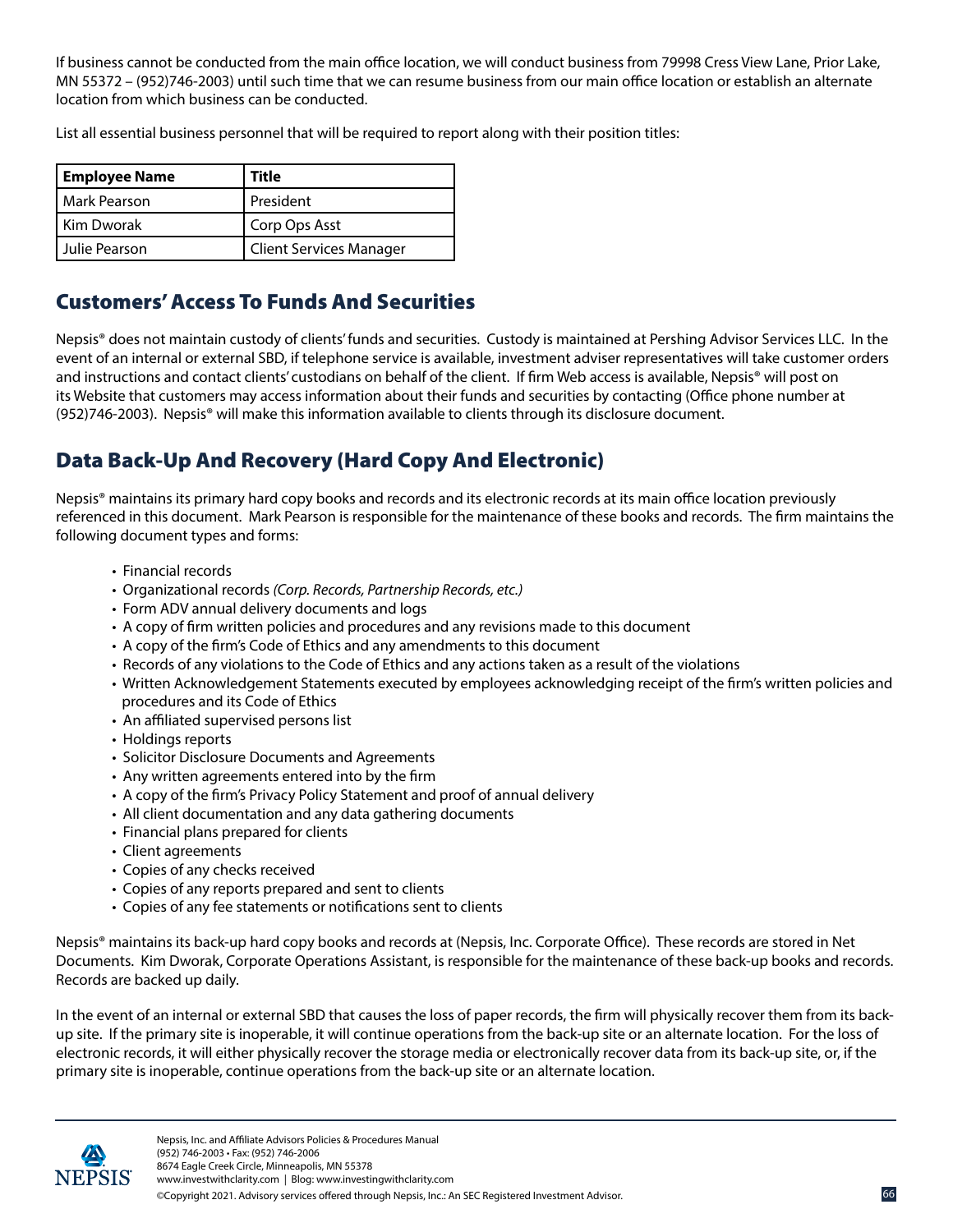## FINANCIAL AND OPERATIONAL ASSESSMENTS

## Operational Risk

In the event of an SBD, the firm will immediately identify what means will permit it to communicate with customers, employees, critical business constituents, critical banks, critical counter-parties and regulators. Although the effects of an SBD will determine the means of alternative communication, the communications options employed will include our Website, telephone voice mail, call forwarding, cell phones, etc. In addition, the firm will retrieve key activity records as described in the section above, Data Back-Up and Recovery (Hard Copy and Electronic).

## Financial and Credit Risk

In the event of an SBD, the firm will determine the value and liquidity of its investments and other assets to evaluate its ability to continue to fund operations. The firm will contact clients' custodians, critical banks, and investors to apprise them of its financial status. If the firm determines that it may be unable to meet its obligations to those counter-parties or otherwise continue to fund operations, it will request additional financing from a bank or other credit sources to fulfill its obligations to customers and clients. If the firm cannot remedy any financial deficiency, it will file appropriate notices with regulators.

# MISSION CRITICAL SYSTEMS

Nepsis® has the primary responsibility for establishing and maintaining business relationships with customers and has sole responsibility for mission critical functions of order taking, entry and execution. Firm "mission critical systems" are those that ensure prompt and accurate processing of client transactions, including order taking, entry, execution, comparison, allocation, clearance and settlement of securities transactions, the maintenance of customer accounts, access to customer accounts and the delivery of funds and securities.

Outside custodians utilized by the firm provide the execution, comparison, allocation, clearance and settlement of securities transactions, the maintenance of customer accounts, access to customer accounts and the delivery of funds and securities. These outside custodians will maintain a business continuity plan and the capacity to execute that plan. In the event that any of the custodian firms that the firm has a relationship with executes its plan, it represents that it will notify the firm of such execution and provide the firm with equal access to services as its other customers. If the firm reasonably determines that the custodian(s) has not or cannot put its plan in place quickly enough to meet firm needs, or it's otherwise unable to provide access to such services, the custodian firm represents that it will assist the firm in seeking services from an alternative source.

Recovery-time objectives provide concrete goals to plan for and test against. They are not, however, hard and fast deadlines that must be met in every emergency situation, and various external factors surrounding a disruption, such as time of day, scope of disruption and status of critical infrastructure-particularly telecommunications-can affect actual recovery times. Recovery refers to the restoration of clearing and settlement activities after a wide-scale disruption; resumption refers to the capacity to accept and process new transactions and payments after a wide-scale disruption.

## Firm Mission Critical Systems

- 1. Order Taking. Currently, the majority of Nepsis® trades are discretionary trades. When Nepsis® receives orders from customers the are via telephone and in-person visits by the customer. During an SBD, either internal or external, the firm will continue to take orders through any of these methods that are available and reliable. In addition, as communications permit, the firm will inform customers when communications become available to tell them what alternatives they have to send their orders. Customers will be informed of alternatives by the most convenient method available. If necessary, the firm will advise customers to place orders directly with their custodian.
- 2. Order Entry. Currently, Nepsis® enters orders by recording them on paper and/or electronically. Then they are sent to the clearing firm electronically or verbally via telephone.

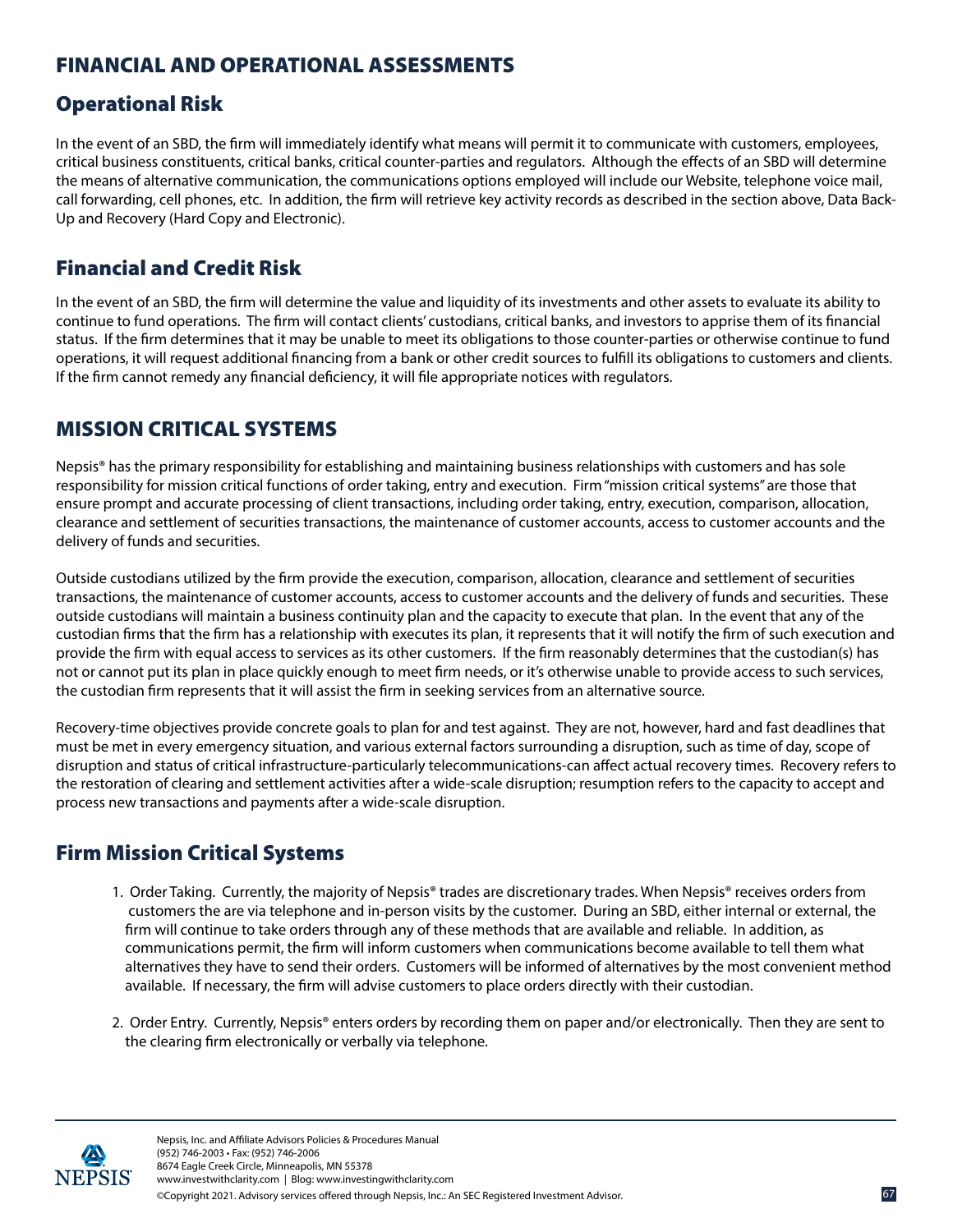In the event of an internal SBD, the firm will enter and send records to the clearing firm by the fastest alternative means available. In the event of an external SBD, the firm will maintain the order in electronic or paper format, and deliver the order to the custodian by the fastest means available when it resumes operations. In addition, during an internal SBD, the firm may need to refer customers to deal directly with the custodian for order entry.

3. Order Execution. The firm currently executes orders by entering trades on the web-based system provided by the account custodian. In the event of an internal or external SBD, the firm would call trades in to the custodians trade desk.

# Mission Critical Systems Provided by Outside Custodian(s)

Nepsis® relies, by contract, on outside custodian(s) to provide order execution, order comparison, order allocation, and the maintenance of customer accounts, delivery of funds and securities, and access to customer accounts.

#### ALTERNATE COMMUNICATIONS BETWEEN THE FIRM AND CUSTOMERS, EMPLOYEES, AND REGULATORS

#### **Customers**

Nepsis® now communicates with customers using the telephone, email, Website, fax, U.S. mail, and in-person visits at our firm. In the event of an SBD, the firm will access which means of communications are still available and use the means closest in speed and form (written or oral) to the means used in the past to communicate with clients. For example, if the firm has communicated with a party by email but the Internet is unavailable, the firm will call them on the telephone and follow-up where a record is needed with a paper copy in the U.S. mail. The firm will continue to provide status communications until normal business hours can resume.

## Employees

Nepsis® now communicates with employees using the telephone, email, and in person. In the event of an SBD, the firm will access which means of communication are still available and use the means closest in speed and form (written or oral) to the means used in the past to communicate with employees. The firm will also employ a call tree so that senior management can reach all employees quickly during an SBD. The call tree includes all staff home, office phone, cell phone numbers and business and personal email addresses. (Exhibit A) The firm has identified persons, noted below, who live near each other and may reach each other in person if necessary. A copy of this call tree will be maintained in paper copy and electronically at all locations from which business can be conducted. All employees listed as a Caller will be responsible for maintaining a paper and electronic copy of this BCP and the call tree at their personal residence as well as the main office location from which they conduct business on a regular basis. *Mark Pearson* will be responsible for maintaining and updating the call tree and making sure all employee contact information remains current. Information will be updated at least quarterly as needed and all changes will be communicated to all effected employees.

*Mark Pearson, President & CIO* will be responsible for activating the use of the call tree. Mark Pearson is not available or is unable to activate the use of the call tree, *Dave Krypel, VP of Operations* will be responsible for activating the use of the call tree. The following is the call tree currently being used:

| <b>Caller</b> | <b>Call Recipients</b>                |
|---------------|---------------------------------------|
| Mark Pearson  | Dave Krypel, Kim Dworak & Ken Harpell |
| Dave Krypel   | Alyssa Greene, Matt Pearson           |
| Kim Dworak    | Sue Swiggum                           |
| Ken Harpell   | Nepsis <sup>®</sup> Advisors          |

Advance training will be provided to all employees of the procedures that should be taken in the event of an internal or external SBD. Employees will be made aware of the alternate locations from which business can be conducted. Employees will also be aware of which employees have been designated as essential personnel that will be required to report to the alternate business location.

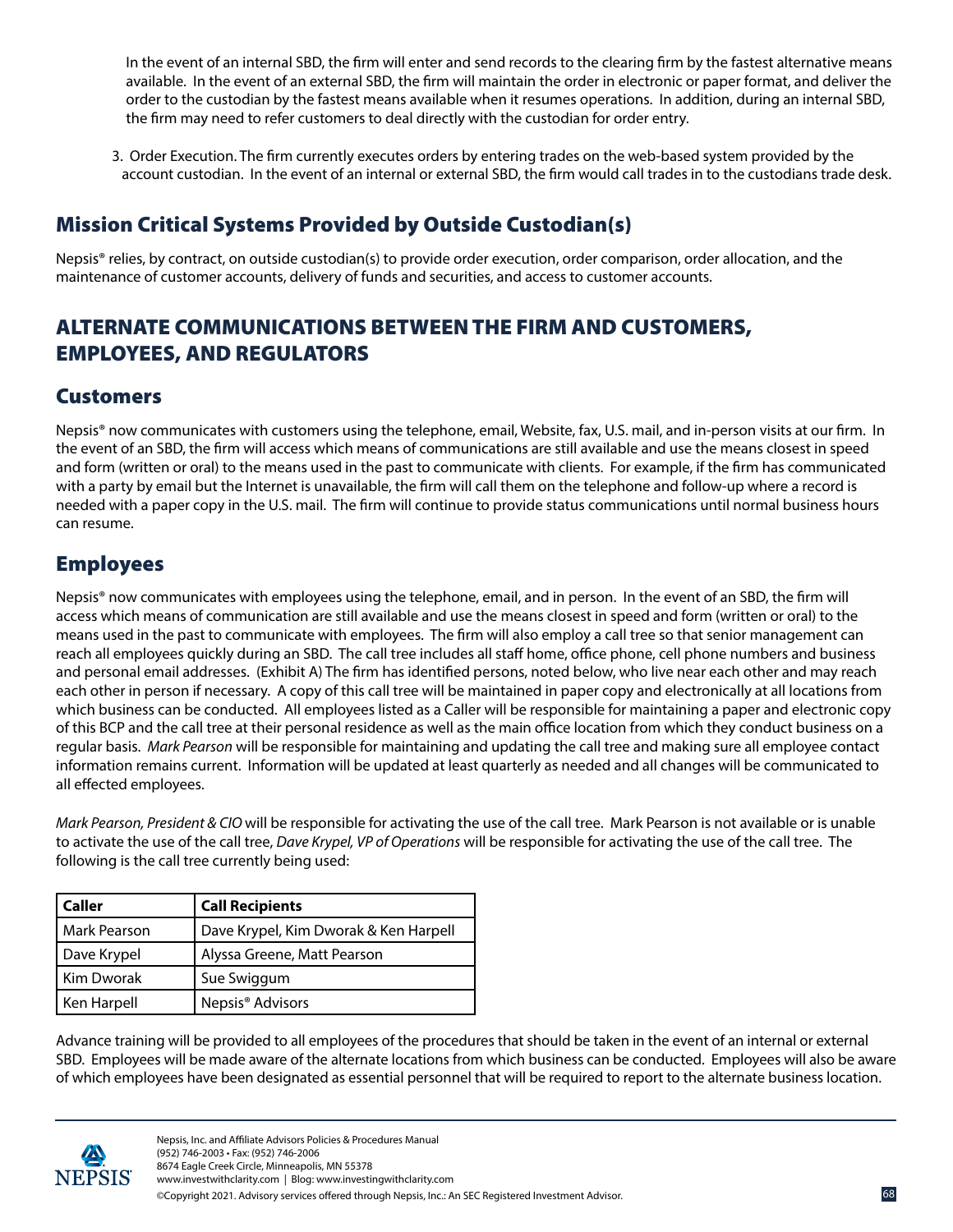#### REGULATORS

Nepsis® is currently subject to regulation by U.S. Securities and Exchange Commission. The firm communicates with regulators using telephone, email, fax and U.S. mail. In the event of an SBD, the firm will assess which means of communication are still available and will use the means closest in speed and form (oral or written) to the means used in the past to communicate with the other party. Regulatory information will be maintained on the Master Contact List. (Exhibit B) *Mark Pearson* will be responsible for maintaining the Master Contact List and updating it at least quarterly when necessary.

#### Counter-Parties

Nepsis® has contacted its critical counter-parties, such as broker/dealers or institutional customers, to determine if it will be able to carry out transactions with them in light of the internal or external SBD. Where the transactions cannot be completed, it will work with custodian(s) or contact those counter-parties directly to make alternative arrangements to complete those transactions as soon as possible. Contact information for all counter-parties will be maintained on the Master Contact List. (Exhibit B)

#### REGULATORY REPORTING

Nepsis® is subject to regulation by the SEC. The firm now files reports with regulators using paper copies in the U.S. mail and electronically using fax, email, and the Internet. In the event of an SBD, it will check with the SEC and other regulators to determine which means of filing are still available and use the means closest in speed and form (written or oral) to its previous filing method. In the event that the firm cannot contact regulators, it will continue to file required reports using the communication means available. Contact information for each regulator referenced above will be maintained on the Master Contact List. (Exhibit B)

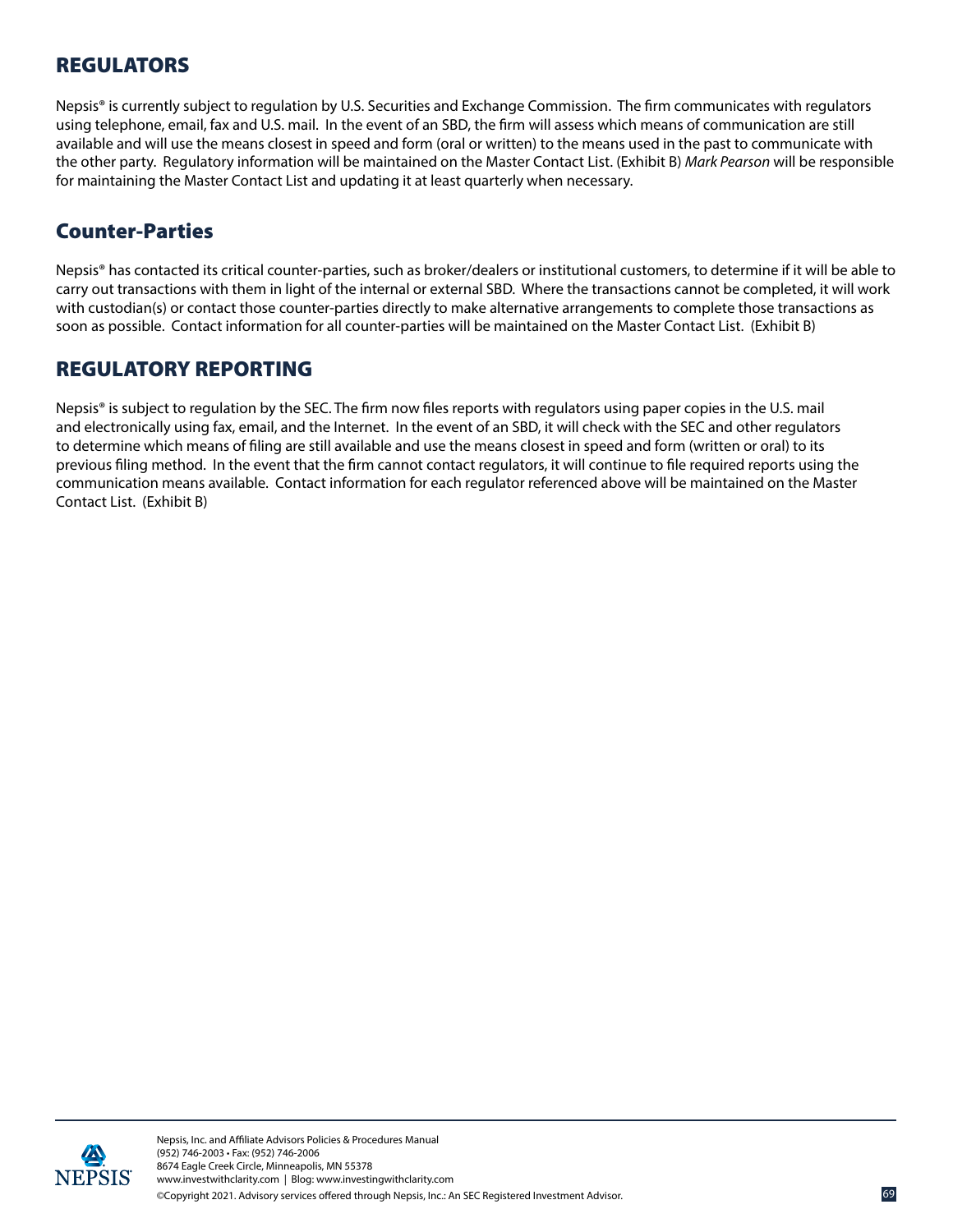## EXHIBIT A

| <b>CALL TREE EMPLOYEE EMERGENCY CONTACT INFORMATION</b> |
|---------------------------------------------------------|
|---------------------------------------------------------|

| <b>NAME</b>       | <b>OFFICE # OR EXT.</b> | <b>HOME PHONE #</b> | <b>CELL PHONE#</b> | <b>OFFICE EMAIL ADDRESS</b>     |  |
|-------------------|-------------------------|---------------------|--------------------|---------------------------------|--|
| Mark Pearson      | 952-746-2003            | 952-226-1355        | 612-209-4244       | mpearsson@investwithclarity.com |  |
| Matt Pearson      | 952-746-2003            |                     | 952-826-9603       | mtp@investwithclarity.com       |  |
| Ken Harpell       | 952-746-2003            |                     | 952-237-5441       | kharpell@investwithclarity.com  |  |
| Dave Krypel       | 952-746-2003            | 651-681-0425        | 651-295-2256       | dkrypel@investwithclarity.com   |  |
| Alyssa Greene     | 952-826-9082            |                     | 952-826-9082       | agreene@investwithclarity.com   |  |
| Kim Dworak        | 952-746-2003            |                     | 507-993-5595       | kimd@investwithclarity.com      |  |
| Sue Swiggum       | 952-746-2003            |                     | 952-913-3472       | sswiggum@investwithclarity.com  |  |
| Rob Lewis         | 952-746-2003            |                     | 651-503-5773       | rlewis@investwithclarity.com    |  |
| Josh Englund      | 952-746-2003            |                     | 612-432-2339       | jenglund@investwithclarity.com  |  |
| Tom Schmid        | 952-746-2003            |                     | 952-200-1854       | tschmid@investwithclarity.com   |  |
| Kevin Distad      | 952-746-2003            |                     | 763-350-5966       | kdistad@investwithclarity.com   |  |
| Dave Christianson | 952-746-2003            |                     | 952-452-3270       | dc@investwithclarity.com        |  |
| Dave Paradise     | 952-746-2003            |                     | 952-452-3270       | dparadise@investwithclarity.com |  |

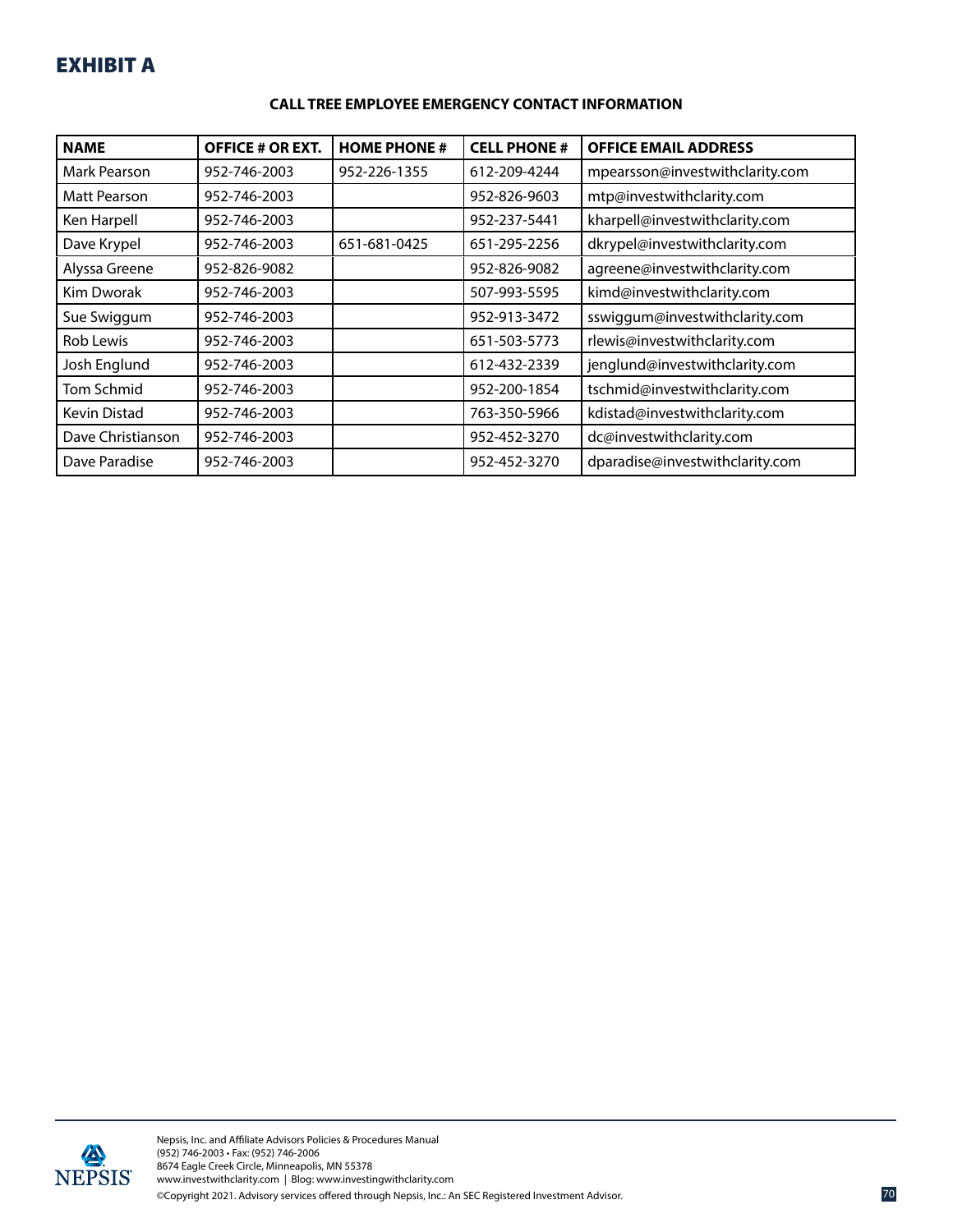#### **MASTER CONTACT LIST**

| <b>ENTITY NAME</b>                                                 | <b>MAIN CONTACT</b><br><b>PERSON NAME</b> | <b>PHONE NUMBER</b>                          | <b>EMAIL ADDRESS</b>                              | <b>ADDITIONAL CONTACT</b><br><b>INFORMATION</b><br>(i.e., Website address) |
|--------------------------------------------------------------------|-------------------------------------------|----------------------------------------------|---------------------------------------------------|----------------------------------------------------------------------------|
| <b>SEC</b>                                                         |                                           | 312-353-7390                                 | Chicago@sec.gov                                   | www.sec.gov                                                                |
| Hartford Insurance                                                 | <b>Brian Burgoyne</b>                     | 952-593-8722                                 | Bryan.burgoyne@<br>northriskpartners.com          | www.northriskpartners.com                                                  |
| MediaCom:<br>Phones & Internet:<br>TDS                             | Deb Nordman                               | 800-379-7412<br>651-289-3257<br>866-468-3472 | Deb.Nordman@tdsmetro.<br>com                      | www.mediacombusiness.com<br>www.tdstelecom.com<br>www.integratelecom.com   |
| Integra                                                            | <b>Tyler Burke</b>                        | 720-306-7366                                 | Tyler.burke@zayo.com                              |                                                                            |
| Toshiba: Copier and<br>Scanner-Toshiba<br>Postage Meter N/A        | Jay Roger                                 | 651-994-7773                                 |                                                   |                                                                            |
| Morningstar                                                        | Samantha<br>Hamann                        | 866-215-2503                                 | Samantha.Hamann@<br>morningstar.com               | www.morningstar.com                                                        |
| Pershing LLC                                                       | David Batrich                             | 847-410-7037<br>c-224-388-2067               | david.batrich@pershing.<br>com                    | www.pershing.com                                                           |
|                                                                    | Trading                                   | c-224-388-2067                               |                                                   |                                                                            |
|                                                                    | PAS                                       | 800-570-2505                                 |                                                   |                                                                            |
| Smarsh Email Hosting/<br>Archiving                                 | <b>Shelley Bellmore</b>                   | 971-270-1186<br>877-589-3654                 | SBellmore@smarsh.com                              | www.smarsh.com                                                             |
| Intermedia                                                         |                                           | 800.379-7729                                 | support@intermedia.net                            | www.intermedia.net                                                         |
| RIA Compliance<br>Consultants, Inc                                 | <b>Tom Zielinski</b>                      | 402-201-2316                                 | tzielinski@ria-<br>compliance-consultants.<br>com | www.ria-compliance-<br>consultants.com                                     |
| <b>US Bank</b>                                                     | Michael<br>Christensen                    | 952-435-3216                                 | Michael.christensen@<br>usbank.com                | www.usbank.com                                                             |
| Savage Police                                                      |                                           | 952-882-2600                                 |                                                   |                                                                            |
| Savage Fire Department                                             |                                           | 952-224-3470                                 |                                                   |                                                                            |
| <b>Fairview Ridges</b><br>Hospital                                 |                                           | 952-892-2000                                 |                                                   |                                                                            |
| Trungale Egan-<br>Website, Blog Site,<br>Marketing                 | <b>Bill Egan</b>                          | 312-578-1590                                 | Bill.egan@trungaleegan.<br>com                    | www.trungaleegan.com                                                       |
| Mosaik Consulting -<br>Salesforce Integration &<br>Troubleshooting | Amanda Butler                             | 973-224-4867                                 | abutler@<br>mosaikconsulting.com                  | www.mosaikconsulting.com                                                   |

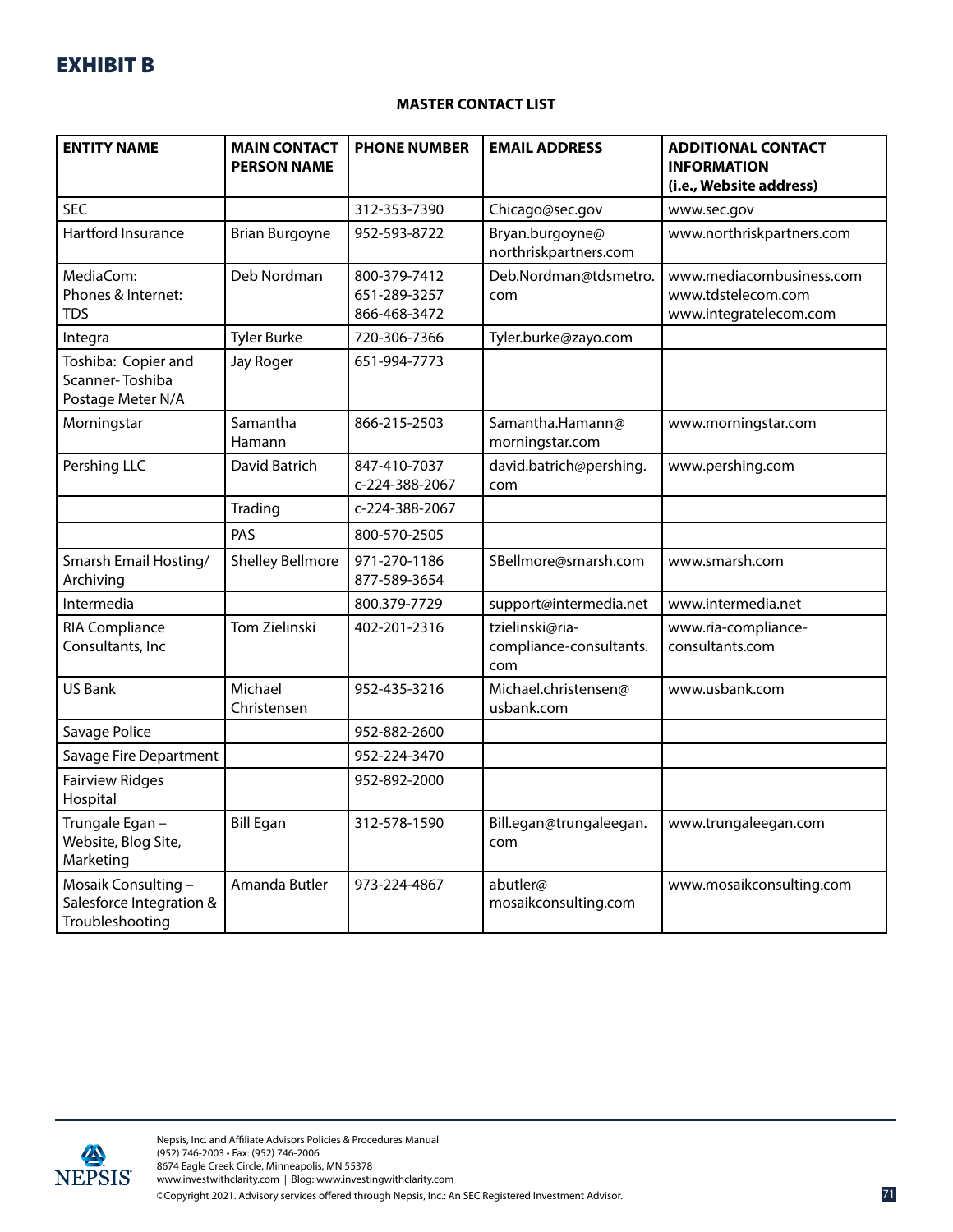#### I. CONTINGENCY AND DISASTER RECOVERY PLAN

The purpose of this Contingency and Disaster Recovery Plan ("CDRP") is to provide specific guidelines for Nepsis® to follow in the event of a failure of any critical business capability.

## A. TELEPHONE SERVICE AND FAX

Phone lines will be forwarded to (612) 209-4244 or (651) 295-2256.

#### B. TEMPORARY OPERATION LOCATION AND RECOVERY SITE

The temporary operation location and recovery site shall be the CCO's home, located at 7998 Cress View Lane, Prior Lake, MN 55372. The recovery site is equipped with a computer, phone line, and power outlets. All backup material will be put on the computer. Nepsis® will continue to use portable computers as well.

Nepsis<sup>®</sup> will purchase the necessary phone lines and any necessary equipment to continue to run its business.

If a disaster occurs, every effort will be made by a representative of Nepsis® to contact all clients. This will either be done by phone calls, emails, general mailing, and/or posting a message on the company website.

# C. MAIL SERVICE

Mail will be forwarded to 7998 Cress View Lane, Prior Lake, MN 55372 via the USPS.

#### D. FINANCIAL RESOURCES

Nepsis® has adequate liquid reserves to maintain business continuity. In addition, business insurance policy coverage is in force.

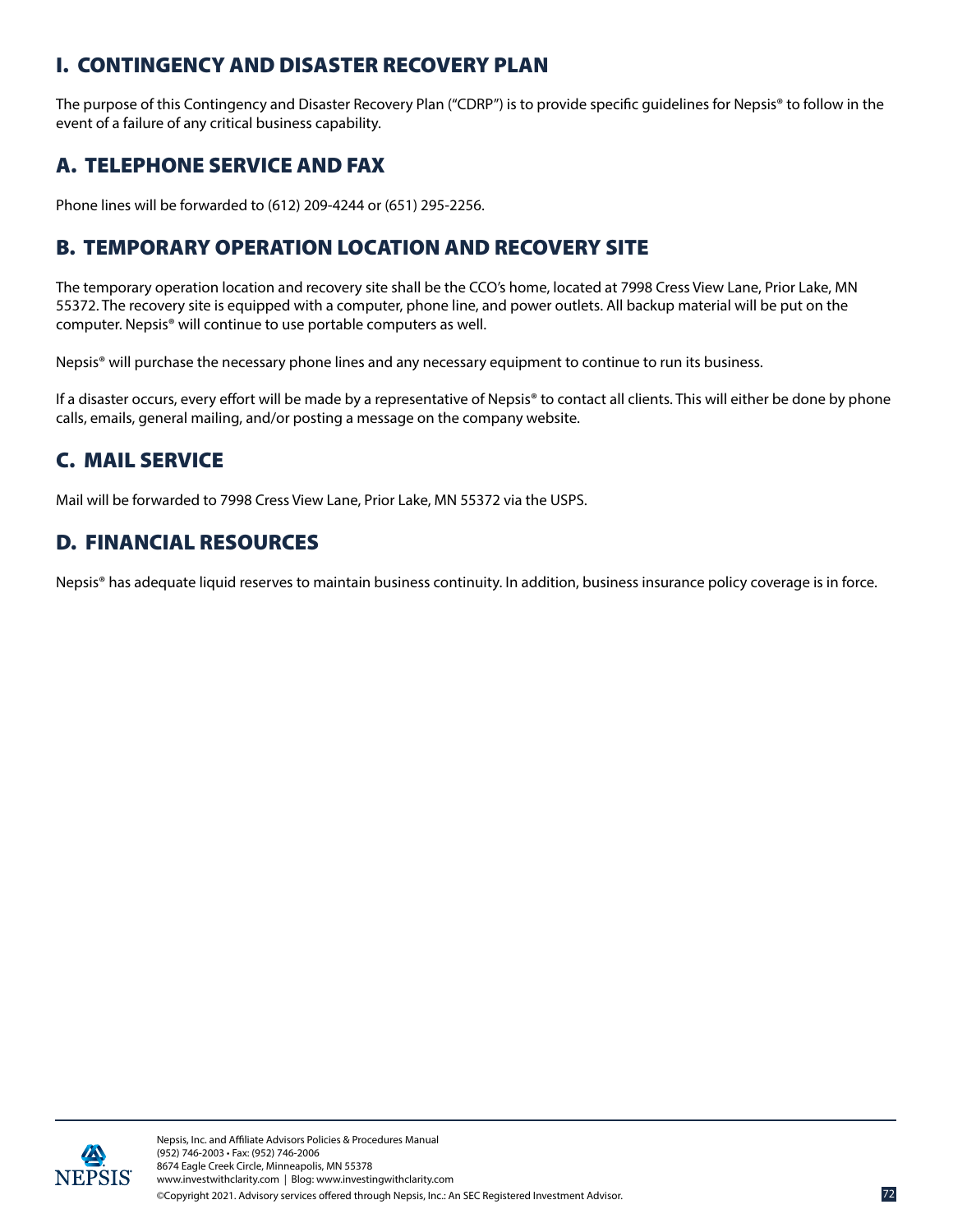### E. CONTACTS AND LOCATIONS

#### **MASTER CONTACT LIST**

| <b>ENTITY NAME</b>                                                 | <b>MAIN CONTACT</b><br><b>PERSON NAME</b> | <b>PHONE NUMBER</b>                          | <b>EMAIL ADDRESS</b>                              | <b>ADDITIONAL CONTACT</b><br><b>INFORMATION</b><br>(i.e., Website address) |
|--------------------------------------------------------------------|-------------------------------------------|----------------------------------------------|---------------------------------------------------|----------------------------------------------------------------------------|
| <b>SEC</b>                                                         |                                           | 312-353-7390                                 | Chicago@sec.gov                                   | www.sec.gov                                                                |
| Hartford Insurance                                                 | <b>Brian Burgoyne</b>                     | 952-593-8722                                 | Bryan.burgoyne@<br>northriskpartners.com          | www.northriskpartners.com                                                  |
| MediaCom:<br>Phones & Internet:<br><b>TDS</b>                      | Deb Nordman                               | 800-379-7412<br>651-289-3257<br>866-468-3472 | Deb.Nordman@tdsmetro.<br>com                      | www.mediacombusiness.com<br>www.tdstelecom.com<br>www.integratelecom.com   |
| Integra                                                            | <b>Tyler Burke</b>                        | 720-306-7366                                 | Tyler.burke@zayo.com                              |                                                                            |
| Toshiba: Copier and<br>Scanner-Toshiba<br>Postage Meter N/A        | Jay Roger                                 | 651-994-7773                                 |                                                   |                                                                            |
| Morningstar                                                        | Samantha<br>Hamann                        | 866-215-2503                                 | Samantha.Hamann@<br>morningstar.com               | www.morningstar.com                                                        |
| Pershing LLC                                                       | David Batrich                             | 847-410-7037<br>c-224-388-2067               | david.batrich@pershing.<br>com                    | www.pershing.com                                                           |
|                                                                    | Trading                                   | 800-322-2505                                 |                                                   |                                                                            |
|                                                                    | PAS                                       | 800-570-2505                                 |                                                   |                                                                            |
| Smarsh Email Hosting/<br>Archiving                                 | <b>Shelley Bellmore</b>                   | 971-270-1186<br>877-589-3654                 | SBellmore@smarsh.com                              | www.smarsh.com                                                             |
| Intermedia                                                         |                                           | 800.379-7729                                 | support@intermedia.net                            | www.intermedia.net                                                         |
| <b>RIA Compliance</b><br>Consultants, Inc                          | <b>Tom Zielinski</b>                      | 402-201-2316                                 | tzielinski@ria-<br>compliance-consultants.<br>com | www.ria-compliance-<br>consultants.com                                     |
| <b>US Bank</b>                                                     | Michael<br>Christensen                    | 952-435-3216                                 | Michael.christensen@<br>usbank.com                | www.usbank.com                                                             |
| Savage Police                                                      |                                           | 952-882-2600                                 |                                                   |                                                                            |
| Savage Fire Department                                             |                                           | 952-224-3470                                 |                                                   |                                                                            |
| <b>Fairview Ridges</b><br>Hospital                                 |                                           | 952-892-2000                                 |                                                   |                                                                            |
| Trungale Egan -<br>Website, Blog Site,<br>Marketing                | <b>Bill Egan</b>                          | 312-578-1590                                 | Bill.egan@trungaleegan.<br>com                    | www.trungaleegan.com                                                       |
| Mosaik Consulting -<br>Salesforce Integration &<br>Troubleshooting | Amanda Butler                             | 973-224-4867                                 | abutler@<br>mosaikconsulting.com                  | www.mosaikconsulting.com                                                   |

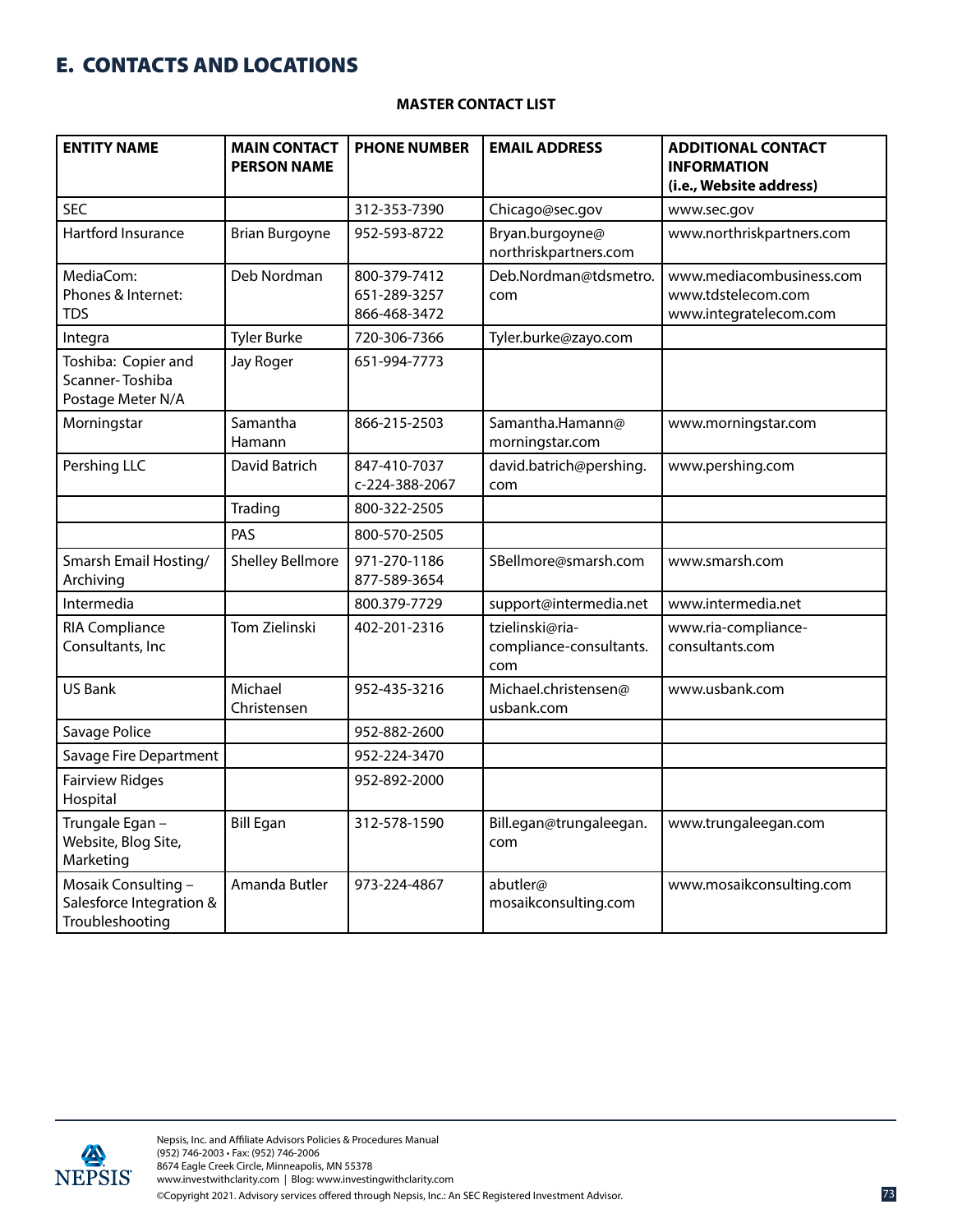# F. Employee Contact Information

| <b>NAME</b>       | <b>OFFICE # OR EXT.</b> | <b>HOME PHONE #</b> | <b>CELL PHONE #</b> | <b>OFFICE EMAIL ADDRESS</b>     |
|-------------------|-------------------------|---------------------|---------------------|---------------------------------|
| Mark Pearson      | 952-746-2003            | 952-226-1355        | 612-209-4244        | mpearsson@investwithclarity.com |
| Matt Pearson      | 952-746-2003            |                     | 952-826-9603        | mtp@investwithclarity.com       |
| Ken Harpell       | 952-746-2003            |                     | 952-237-5441        | kharpell@investwithclarity.com  |
| Dave Krypel       | 952-746-2003            | 651-681-0425        | 651-295-2256        | dkrypel@investwithclarity.com   |
| Alyssa Greene     | 952-826-9082            |                     | 952-826-9082        | agreene@investwithclarity.com   |
| Kim Dworak        | 952-746-2003            |                     | 507-993-5595        | kimd@investwithclarity.com      |
| Sue Swiggum       | 952-746-2003            |                     | 952-913-3472        | sswiggum@investwithclarity.com  |
| Rob Lewis         | 952-746-2003            |                     | 651-503-5773        | rlewis@investwithclarity.com    |
| Dave Christianson | 952-746-2003            |                     | 952-452-3270        | dc@investwithclarity.com        |
| Dave Paradise     | 952-746-2003            |                     | 952-500-3800        | dparadise@investwithclarity.com |

#### **II. CALL TREE EMPLOYEE EMERGENCY CONTACT INFORMATION**

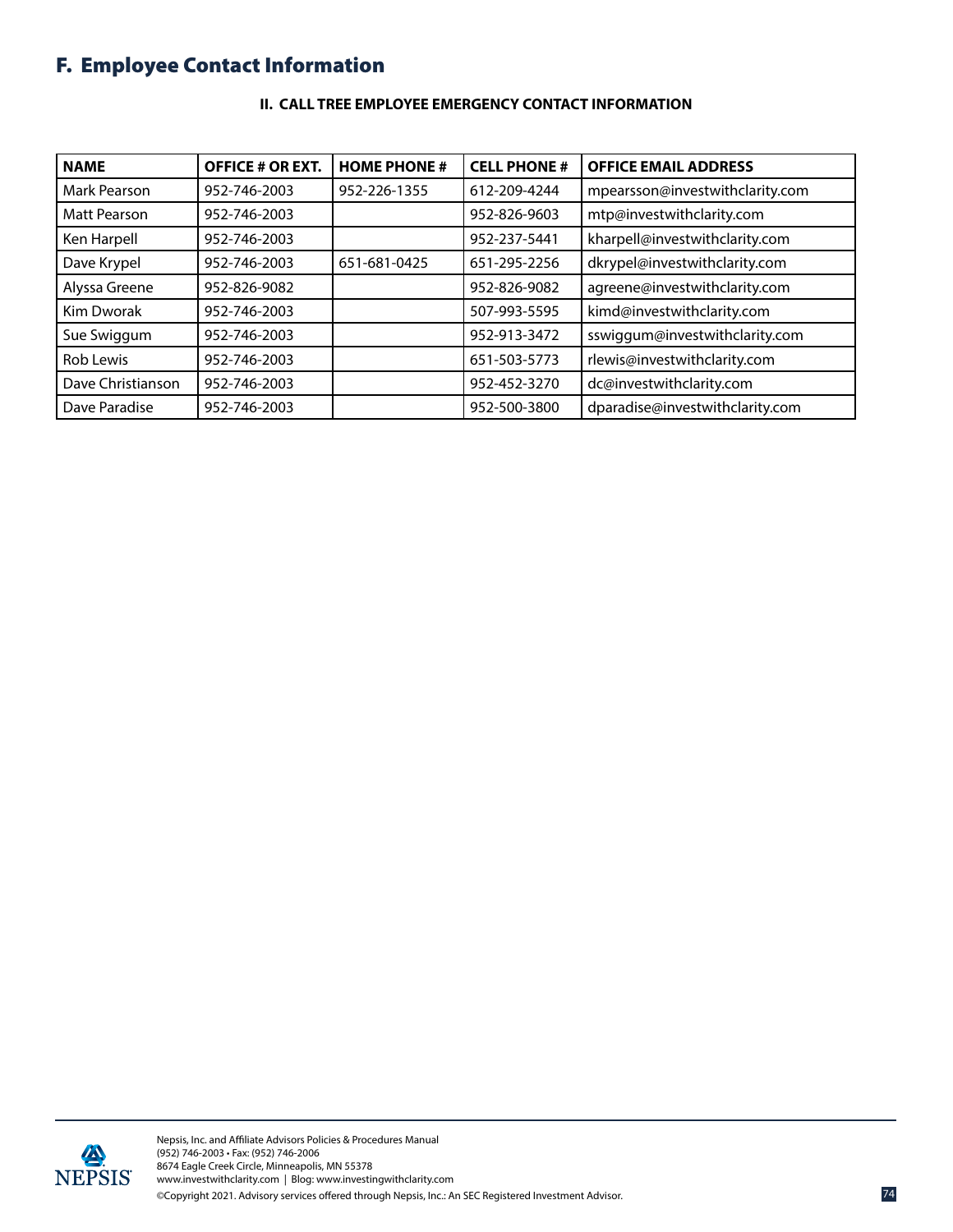## APPENDIX A – STATE REGISTRATION REQUIREMENTS FOR FEDERALLY REGISTERED INVESTMENT ADVISORS

| <b>STATE</b>  | <b>HOW MANY</b><br><b>CLIENTS UNTIL</b><br>THE FIRM MUST<br><b>NOTICE FILE?</b> | <b>IF FIRM IS</b><br><b>NOTICE FILED, DO</b><br><b>INDIVIDUAL IAR'S</b><br><b>HAVE TO REGISTER?</b> | <b>DUAL RA</b><br><b>REGISTRATION</b> | <b>DUAL AG/RA</b><br><b>REGISTRATION</b> |
|---------------|---------------------------------------------------------------------------------|-----------------------------------------------------------------------------------------------------|---------------------------------------|------------------------------------------|
| Alabama       | De Minimis                                                                      | Yes                                                                                                 | Affiliates Only                       | Always                                   |
| Alaska        | De Minimis                                                                      | Yes                                                                                                 | Never                                 | Always                                   |
| Arizona       | De Minimis                                                                      | <b>No</b>                                                                                           | Affiliates Only                       | Always                                   |
| Arkansas      | De Minimis                                                                      | <b>No</b>                                                                                           | Always                                | Affiliates Only                          |
| California    | De Minimis                                                                      | <b>No</b>                                                                                           | Always                                | Always                                   |
| Colorado      | De Minimis                                                                      | No                                                                                                  | Always                                | Always                                   |
| Connecticut   | De Minimis                                                                      | <b>No</b>                                                                                           | Affiliates Only                       | Always                                   |
| D.C.          | De Minimis                                                                      | No                                                                                                  | Affiliates Only                       | Always                                   |
| Delaware      | De Minimis                                                                      | <b>No</b>                                                                                           | Always                                | Always                                   |
| Florida       | De Minimis                                                                      | <b>No</b>                                                                                           | Always                                | Always                                   |
| Georgia       | De Minimis                                                                      | Yes                                                                                                 | Always                                | Always                                   |
| Hawaii        | Must Notice File                                                                | <b>No</b>                                                                                           | Never                                 | Always                                   |
| Idaho         | De Minimis                                                                      | <b>No</b>                                                                                           | Always                                | Always                                   |
| Illinois      | De Minimis                                                                      | No                                                                                                  | Always                                | Always                                   |
| Indiana       | De Minimis                                                                      | <b>No</b>                                                                                           | Always                                | Always                                   |
| lowa          | De Minimis                                                                      | No                                                                                                  | Always                                | Always                                   |
| Kansas        | De Minimis                                                                      | <b>No</b>                                                                                           | Always                                | Always                                   |
| Kentucky      | De Minimis                                                                      | No                                                                                                  | Affiliates Only                       | Affiliates Only                          |
| Louisiana     | Must Notice File                                                                | Yes                                                                                                 | Affiliates Only                       | Always                                   |
| Maine         | De Minimis                                                                      | No                                                                                                  | Always                                | Always                                   |
| Maryland      | De Minimis                                                                      | No                                                                                                  | Always                                | Always                                   |
| Massachusetts | De Minimis                                                                      | No                                                                                                  | Always                                | Always                                   |
| Michigan      | De Minimis                                                                      | No                                                                                                  | $\overline{a}$                        | Always                                   |
| Minnesota     | De Minimis                                                                      | No                                                                                                  |                                       | Always                                   |
| Mississippi   | De Minimis                                                                      | No                                                                                                  | Never                                 | Always                                   |
| Missouri      | De Minimis                                                                      | No                                                                                                  | Affiliates Only                       | Affiliates Only                          |
| Montana       | De Minimis                                                                      | Yes                                                                                                 | Always                                | Always                                   |
| Nebraska      | Must Notice File                                                                | No                                                                                                  | Never                                 | Always                                   |

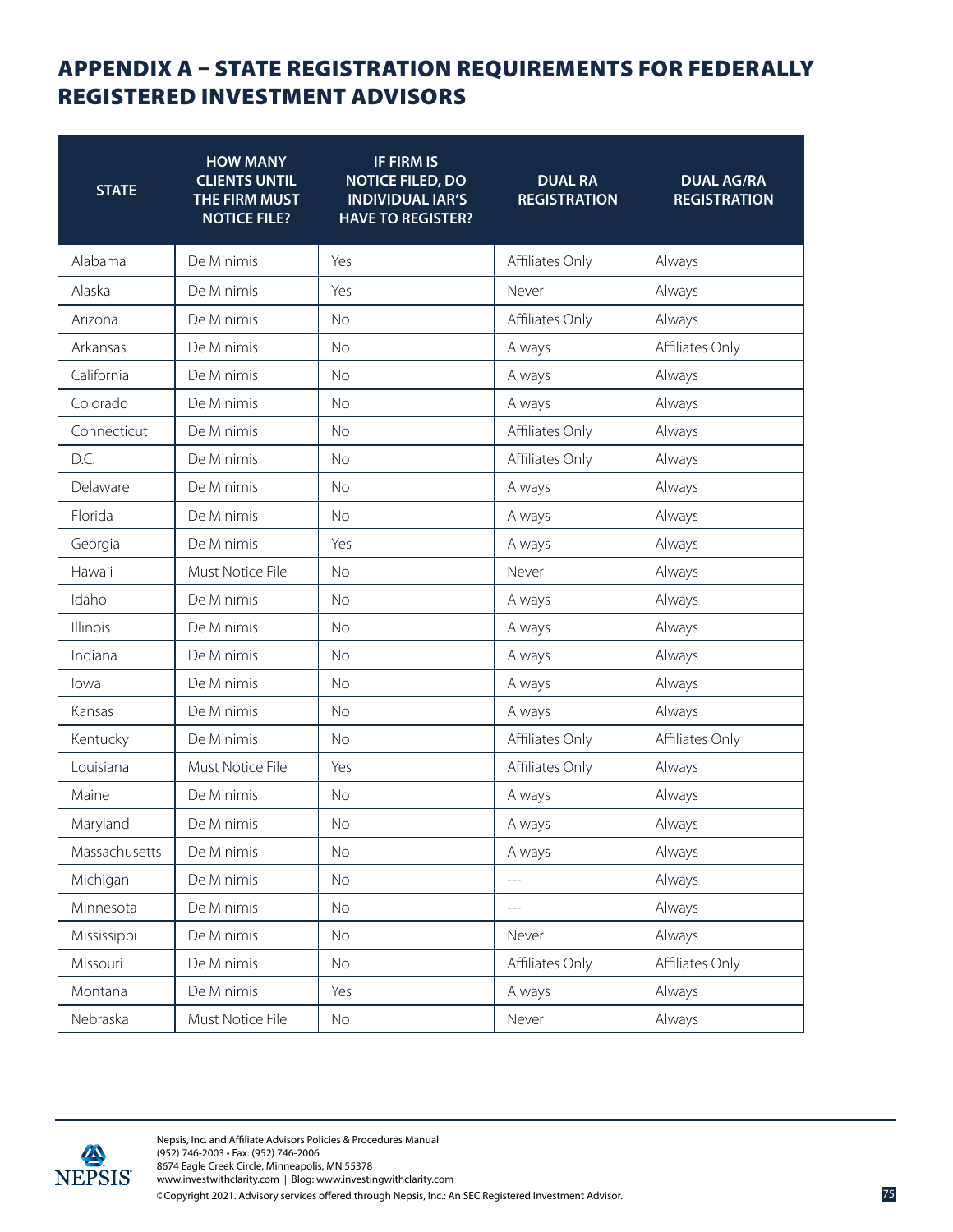| <b>STATE</b>     | <b>HOW MANY</b><br><b>CLIENTS UNTIL</b><br>THE FIRM MUST<br><b>NOTICE FILE?</b> | <b>IF FIRM IS</b><br><b>NOTICE FILED, DO</b><br><b>INDIVIDUAL IAR'S</b><br><b>HAVE TO REGISTER?</b> | <b>FUAL RA</b><br><b>REGISTRATION</b> | <b>DUAL AG/RA</b><br><b>REGISTRATION</b> |
|------------------|---------------------------------------------------------------------------------|-----------------------------------------------------------------------------------------------------|---------------------------------------|------------------------------------------|
| Nevada           | De Minimis                                                                      | Yes                                                                                                 | Always                                | Always                                   |
| New<br>Hampshire | Must Notice File                                                                | No                                                                                                  | Always                                | Always                                   |
| New Jersey       | De Minimis                                                                      | No                                                                                                  | Always                                | Always                                   |
| New Mexico       | De Minimis                                                                      | Yes                                                                                                 | Always                                | Always                                   |
| New York         | De Minimis                                                                      | Never                                                                                               | $---$                                 | Always                                   |
| North Carolina   | De Minimis                                                                      | No                                                                                                  | Affiliates Only                       | Always                                   |
| North Dakota     | De Minimis                                                                      | Yes                                                                                                 | Always                                | Always                                   |
| Ohio             | De Minimis                                                                      | No                                                                                                  | Affiliates Only                       | Always                                   |
| Oklahoma         | De Minimis                                                                      | No                                                                                                  | Always                                | Always                                   |
| Oregon           | De Minimis                                                                      | No                                                                                                  | Always                                | Always                                   |
| Pennsylvania     | De Minimis                                                                      | No                                                                                                  | Always                                | Always                                   |
| Rhode Island     | De Minimis                                                                      | No                                                                                                  | Always                                | Always                                   |
| South Carolina   | De Minimis                                                                      | No                                                                                                  | Never                                 | Affiliates Only                          |
| South Dakota     | De Minimis                                                                      | No                                                                                                  | Affiliates Only                       | Affiliates Only                          |
| Tennessee        | De Minimis                                                                      | No                                                                                                  | Always                                | Always                                   |
| Texas            | Must Notice File                                                                | Yes                                                                                                 | Always                                | Always                                   |
| Utah             | De Minimis                                                                      | No                                                                                                  | Never                                 | Always                                   |
| Vermont          | De Minimis                                                                      | Yes                                                                                                 | Always                                | Always                                   |
| Virginia         | De Minimis                                                                      | No                                                                                                  | Never                                 | Always                                   |
| Washington       | De Minimis                                                                      | No                                                                                                  | Always                                | Always                                   |
| West Virginia    | De Minimis                                                                      | No                                                                                                  | Always                                | Always                                   |
| Wisconsin        | De Minimis                                                                      | No                                                                                                  | Always                                | Always                                   |
| Wyoming          | Never                                                                           | Never                                                                                               | Never                                 | Always                                   |